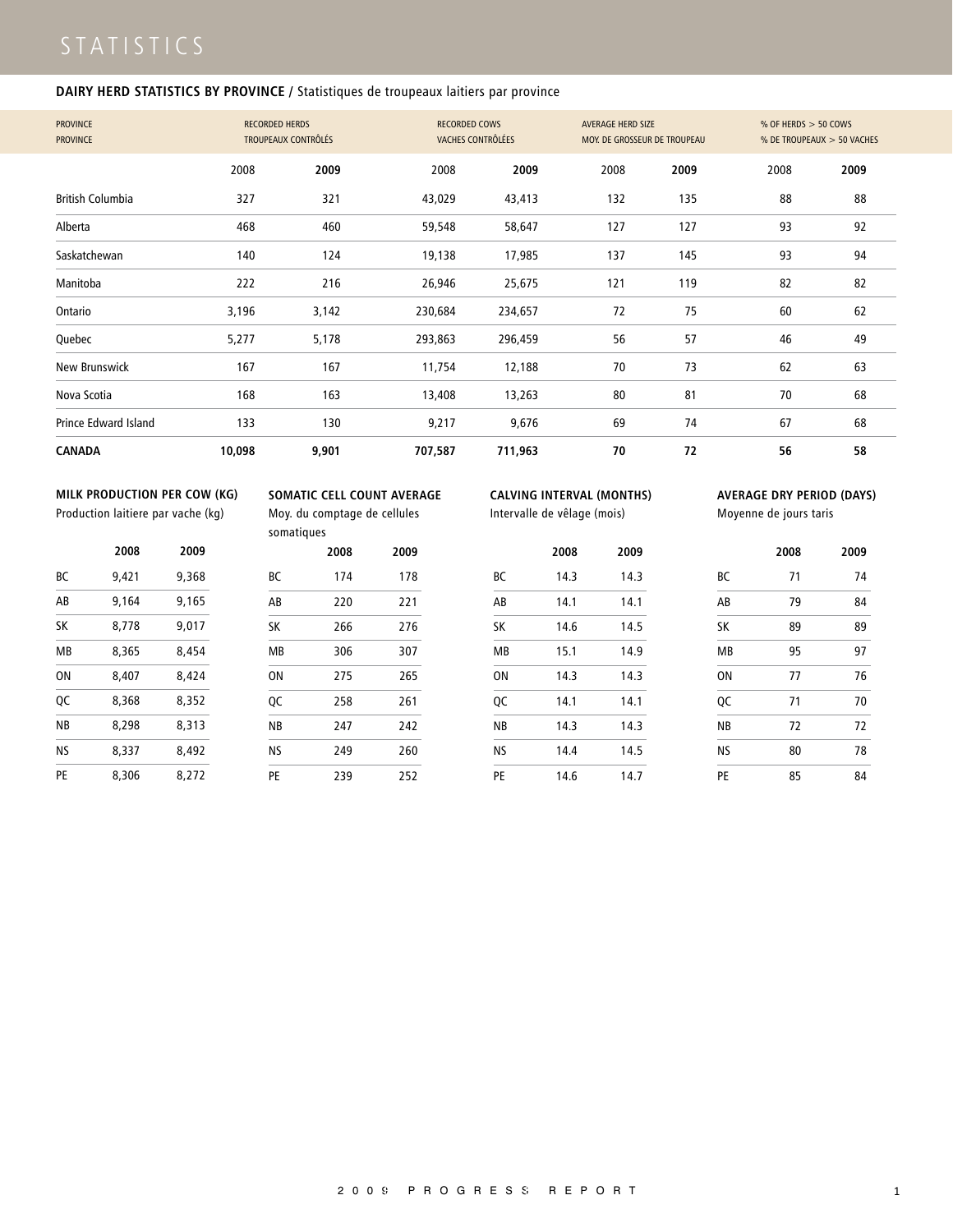### **HISTORICAL AVERAGE PRODUCTION** / Moyenne de production historique

|      | <b>SERVICE LEVEL</b><br>NIVEAU DE SERVICE | <b>MILK KG</b><br><b>LAIT KG</b> | <b>FAT KG</b><br><b>GRAS KG</b> | <b>PROTEIN KG</b><br>PROTÉIN KG | <b>BCA MILK</b><br><b>MCR LAIT</b> | <b>BCA FAT</b><br><b>MCR GRAS</b> | <b>BCA PROTEIN</b><br><b>MCR PROTÉIN</b> |
|------|-------------------------------------------|----------------------------------|---------------------------------|---------------------------------|------------------------------------|-----------------------------------|------------------------------------------|
|      |                                           |                                  |                                 |                                 |                                    |                                   |                                          |
| 2009 | All                                       | 8,865                            | 338                             | 283                             | 197                                | 199                               | 196                                      |
|      | Publishable                               | 9,183                            | 349                             | 293                             | 205                                | 205                               | 204                                      |
|      | Management                                | 8,269                            | 316                             | 262                             | 182                                | 186                               | 181                                      |
| 2008 | All                                       | 8,967                            | 338                             | 286                             | 200                                | 200                               | 199                                      |
|      | Publishable                               | 9,292                            | 350                             | 297                             | 208                                | 207                               | 207                                      |
|      | Management                                | 8,384                            | 317                             | 266                             | 186                                | 187                               | 185                                      |
| 2007 | All                                       | 8,856                            | 334                             | 283                             | 198                                | 198                               | 197                                      |
|      | Publishable                               | 9,187                            | 346                             | 294                             | 206                                | 205                               | 205                                      |
|      | Management                                | 8,277                            | 313                             | 263                             | 184                                | 185                               | 182                                      |
| 2006 | All                                       | 8,836                            | 332                             | 281                             | 197                                | 196                               | 195                                      |
|      | Publishable                               | 9,194                            | 344                             | 293                             | 206                                | 203                               | 204                                      |
|      | Management                                | 8,235                            | 311                             | 260                             | 183                                | 184                               | 180                                      |

**DISTRIBUTION BY HERD SIZE /** Distribution selon la taille du troupeau

| <b>COWS</b> | <b>HERDS</b> | <b>COWS</b>    | <b>HERDS</b> |
|-------------|--------------|----------------|--------------|
|             |              |                |              |
|             |              |                |              |
|             |              |                |              |
|             |              |                |              |
|             |              |                |              |
|             |              |                |              |
|             |              |                |              |
|             |              |                |              |
|             |              |                |              |
|             |              |                |              |
|             |              | 200 and over99 |              |

### **HERD STATISTICS** / Tendances

|      | <b>DFO HERDS</b><br><b>TROUPEAUX DE DFO</b> |              | DHI         |                     |              | <b>PUBLISABLE SERVICE</b><br><b>TROUPEAUX PUBLIABLES</b> |                          |              | <b>MANAGEMENT SERVICE</b><br>TROUPEAUX DE SERVICE DE GESTION |                          |
|------|---------------------------------------------|--------------|-------------|---------------------|--------------|----------------------------------------------------------|--------------------------|--------------|--------------------------------------------------------------|--------------------------|
|      |                                             | <b>HERDS</b> | <b>COWS</b> | <b>AVERAGE SIZE</b> | <b>HERDS</b> | <b>COWS</b>                                              | <b>AVERAGE SIZE</b>      | <b>HERDS</b> | <b>COWS</b>                                                  | <b>AVERAGE SIZE</b>      |
| 2009 | 4,213                                       | 3,159        | 235,513     | 75                  | 2,072        | 156,645                                                  | 76                       | 1,087        | 78,868                                                       | 73                       |
| 2008 | 4,361                                       | 3,214        | 231,541     | 72                  | 2,093        | $\overline{\phantom{a}}$                                 | $\overline{\phantom{a}}$ | 1,121        | $\overline{\phantom{a}}$                                     | $\overline{\phantom{a}}$ |
| 2007 | 4,482                                       | 3,299        | 236,766     | 72                  | 2,123        | $\overline{\phantom{a}}$                                 | $\overline{\phantom{a}}$ | 1,176        |                                                              | $\overline{\phantom{a}}$ |
| 2006 | 4,666                                       | 3,392        | 227,473     | 67                  | 2,148        | $\overline{\phantom{a}}$                                 |                          | 1,244        |                                                              | $\overline{\phantom{a}}$ |
| 2005 | 4,952                                       | 3,580        | 232,647     | 65                  | 2,228        | $\overline{\phantom{a}}$                                 |                          | 1,352        |                                                              | $\overline{\phantom{a}}$ |
| 2004 | 5,218                                       | 3,821        | 248,460     | 65                  | 2,316        | $\overline{\phantom{a}}$                                 | $\overline{\phantom{a}}$ | 1,505        | $\overline{\phantom{a}}$                                     | $\overline{\phantom{a}}$ |
| 2003 | 5,505                                       | 4,000        | 252,276     | 63                  | 2,461        | $\overline{\phantom{a}}$                                 | $\overline{\phantom{a}}$ | 1,539        | $\overline{\phantom{a}}$                                     | $\overline{\phantom{a}}$ |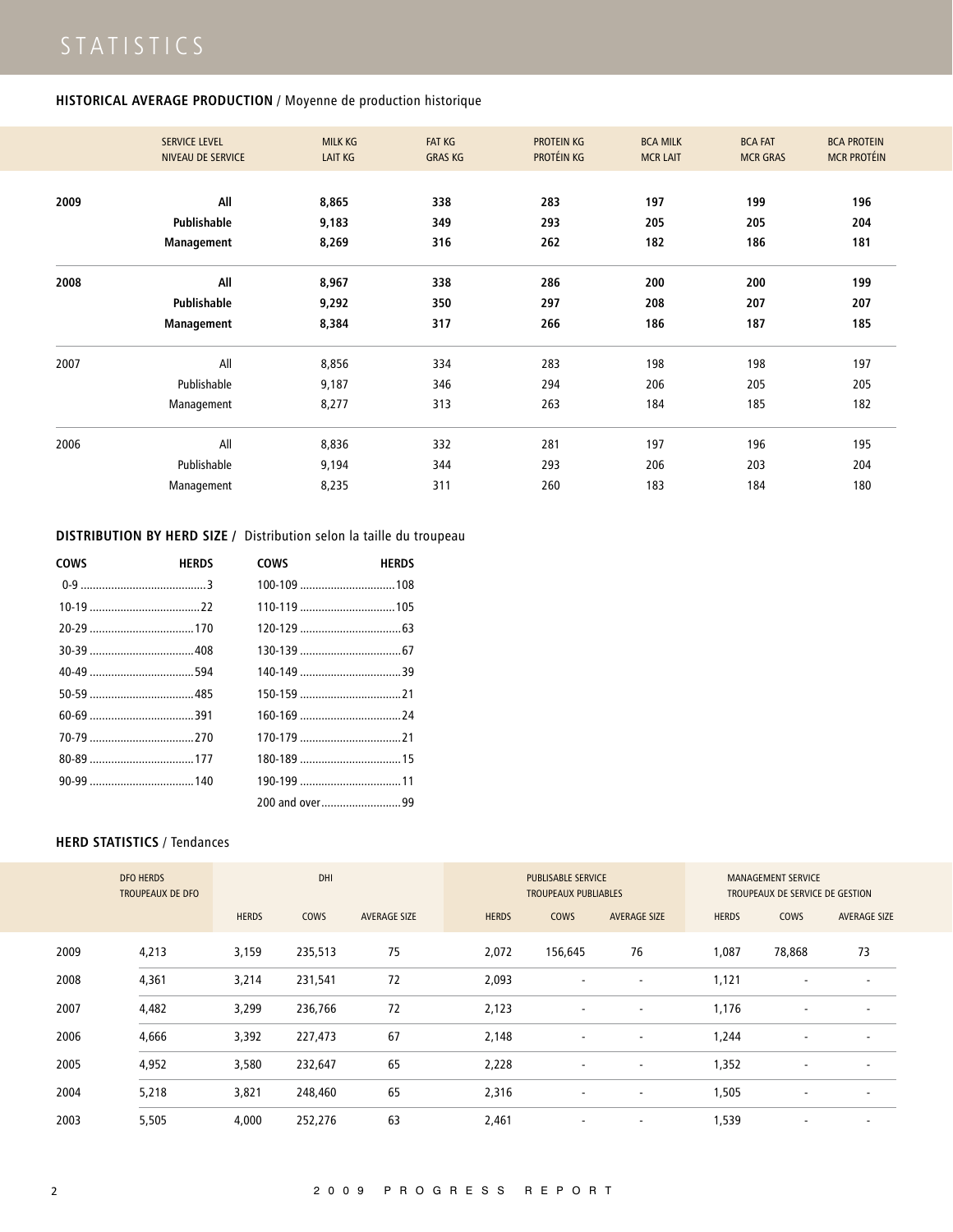## **HERD DEMOGRAPHICS** / Démographiques de troupeau

|                            | $0 - 49$ | 50-99 | HERD SIZE / TAILLE DU TROUPEAU<br>100-199 | $200 +$ | TIE STALL /<br>ENTRAVÉ | <b>HOUSING / HÉBERGEMENT</b><br><b>FREE STALL/</b><br><b>STABULATION LIBRE</b> | 2X    | <b>FREQUENCY / FRÉQUENCE</b><br>3X |
|----------------------------|----------|-------|-------------------------------------------|---------|------------------------|--------------------------------------------------------------------------------|-------|------------------------------------|
| Percentage of Herds        | 37.0     | 45.3  | 14.7                                      | 3.1     | 72.3                   | 26.5                                                                           | 96.8  | 3.2                                |
| Percentage of Cows         | 19.1     | 41.8  | 25.9                                      | 13.1    | 56.1                   | 42.8                                                                           | 92.0  | 8.0                                |
| Average Herd Size          | 38.0     | 67.9  | 129.7                                     | 314.8   | 57.0                   | 118.4                                                                          | 69.8  | 181.5                              |
| Average Milk Production    | 8,446    | 8,990 | 9,354                                     | 9,718   | 8,815                  | 8,997                                                                          | 8,807 | 10,575                             |
| Average Fat Production     | 322      | 344   | 354                                       | 363     | 336                    | 341                                                                            | 336   | 389                                |
| Average Protein Production | 268      | 288   | 299                                       | 308     | 281                    | 288                                                                            | 281   | 330                                |
| <b>BCA Milk</b>            | 187      | 200   | 207                                       | 216     | 195                    | 201                                                                            | 195   | 236                                |
| <b>BCA Fat</b>             | 188      | 202   | 209                                       | 217     | 197                    | 203                                                                            | 197   | 231                                |
| <b>BCA Protein</b>         | 185      | 200   | 207                                       | 215     | 194                    | 201                                                                            | 195   | 231                                |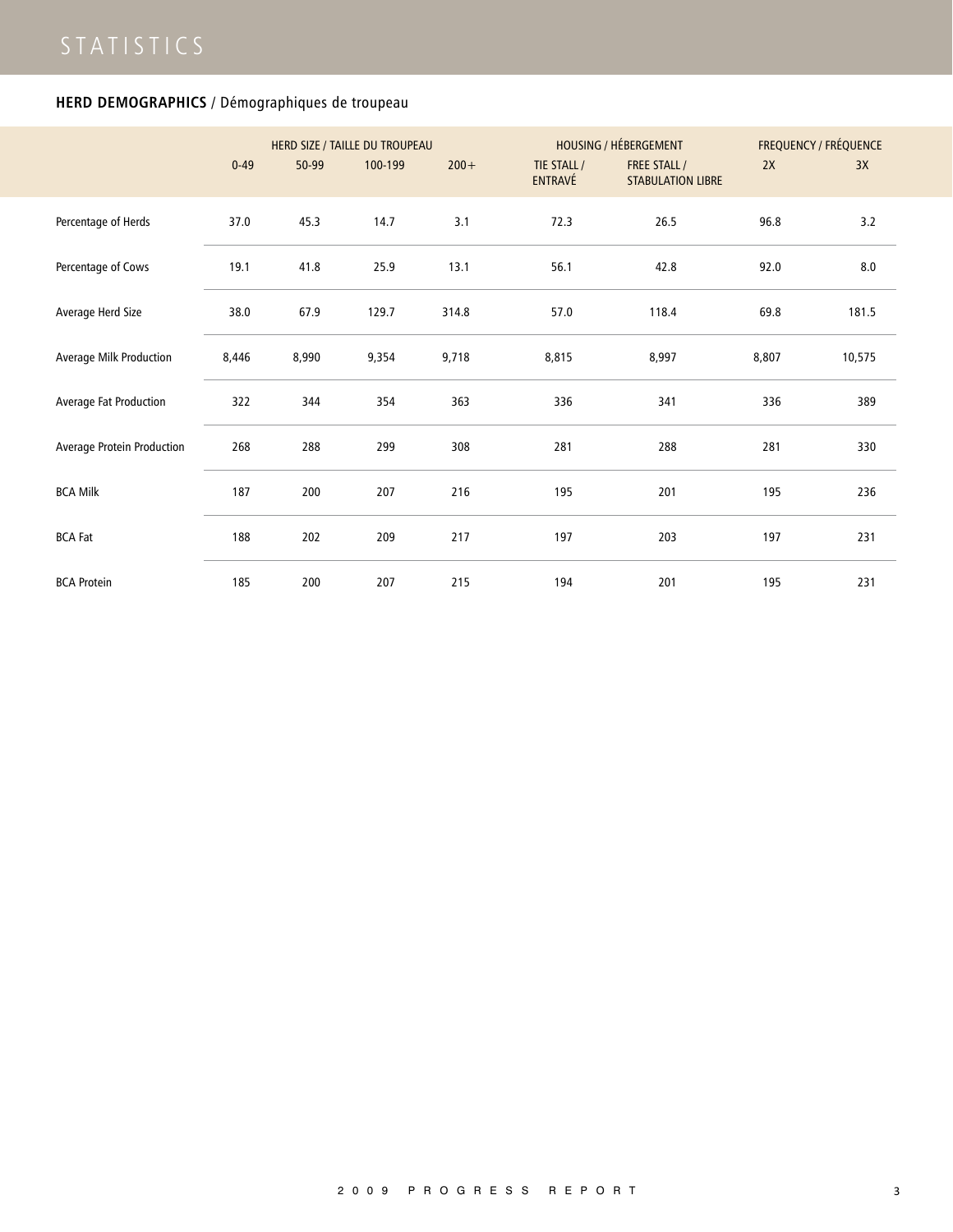## **HERD DEMOGRAPHICS** / Démographiques de troupeau

### **DISPOSALS PER MONTH** / Élimination par mois

| Month     | 2007  | 2008  | 2009  |
|-----------|-------|-------|-------|
| January   | 6,045 | 5,270 | 2,747 |
| February  | 4,683 | 4,647 | 3,424 |
| March     | 4,755 | 4,843 | 4,285 |
| April     | 3,320 | 4,673 | 3,428 |
| May       | 2,882 | 4,447 | 3,054 |
| June      | 2,771 | 3,680 | 3,234 |
| July      | 3,454 | 3,352 | 3,331 |
| August    | 3,980 | 2,879 | 3,331 |
| September | 3,845 | 3,159 | 3,975 |
| October   | 4,586 | 3,584 | 4,365 |
| November  | 4,372 | 3,781 | 4,749 |
| December  | 4,144 | 2,335 | 3,013 |

### **DISPOSAL REASONS /** Raisons pour élimination

| Reason                                                      | <b>Disposals</b> |
|-------------------------------------------------------------|------------------|
| Reproductive / Reproduction                                 | 14,534           |
| Low milk production / Faible production de lait             | 6,089            |
| Mastitis and/or high SCC / Mammite/haut comptage cellulaire | 6,004            |
| Sickness / Maladie                                          | 4,718            |
| Feet and leg problems / Problèmes de pieds et membres       | 4,042            |
| <b>Udder breakdown / Pis descendu</b>                       | 3,207            |
| Injury/Accident / Blessure/Accident                         | 2,110            |
| Old age / Vieillesse                                        | 1,257            |
| Bad temperament / Mauvais tempéramment                      | 379              |
| <b>Exported</b> / Exportation                               | 334              |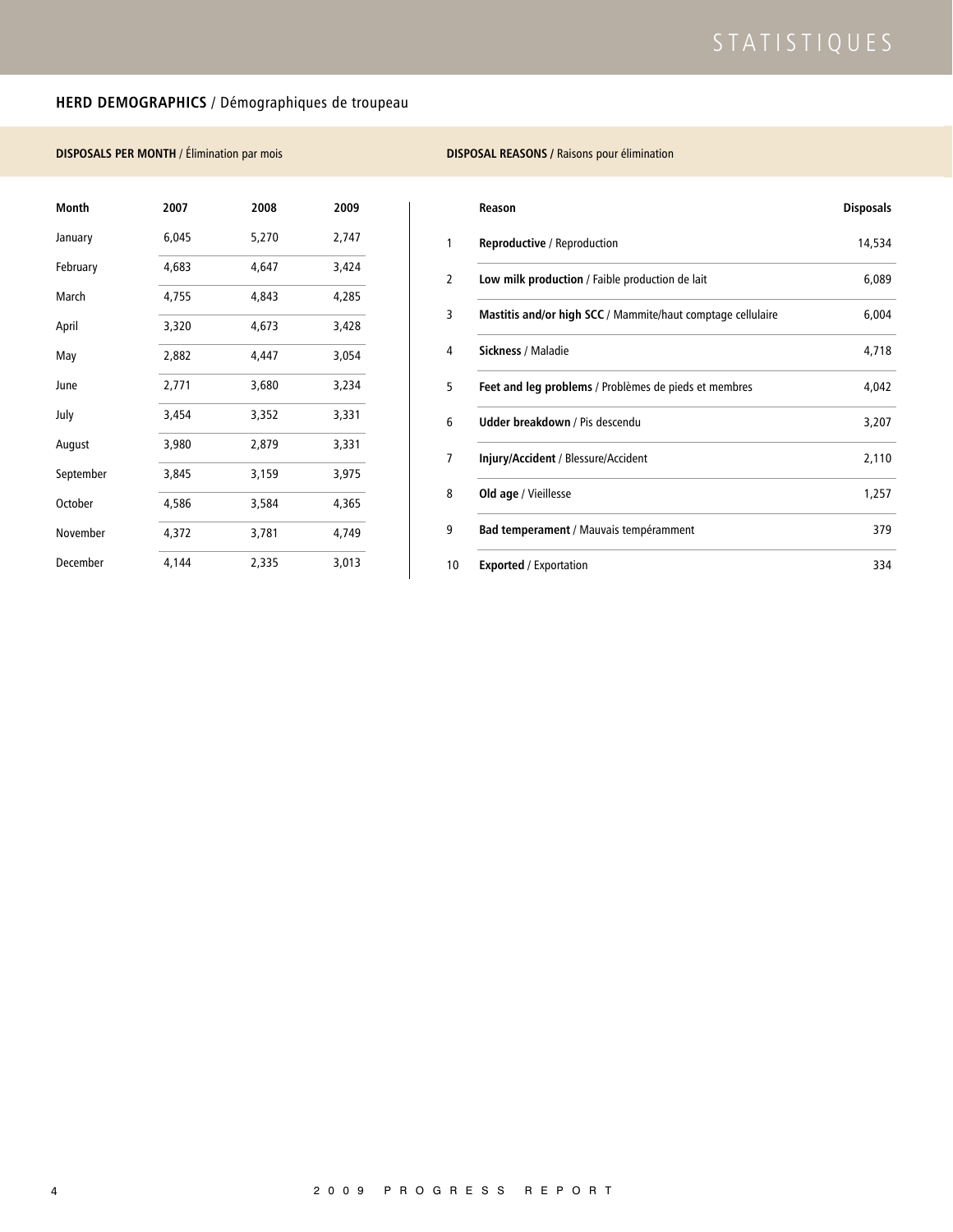## **COUNTY AVERAGES** / Les moyennes du comté

|                       |                                                 | Herd Management County Averages - All Herds<br>Moyennes de gestion de troupeau par comté |                                     |                                                | <b>Publishable Herds County Averages</b>           | Moyennes publiables des troupeaux de comté |      |                                                 |      |
|-----------------------|-------------------------------------------------|------------------------------------------------------------------------------------------|-------------------------------------|------------------------------------------------|----------------------------------------------------|--------------------------------------------|------|-------------------------------------------------|------|
| COUNTY<br>COMTÉ       | <b>TOTAL NUMBER</b><br>OF HERDS<br>NOMBRE TOTAL | AVERAGE<br><b>HERD SIZE</b><br>MOY. DE LA TAILLE                                         | AVERAGE<br>MILK VALUE<br>MOY. DE LA | AVERAGE<br>MANAGEMENT SCORE<br>MOY. DE LA COTE | <b>NUMBER OF</b><br>PUBLISHABLE HERDS<br>NOMBRE DE | AVERAGE<br>MILK PRODUCTION<br>MOY. DE LA   |      | AVERAGE COMPOSITE BCA<br>MOY. DE MCR COMPOSITES |      |
|                       | DE TROUPEAUX                                    | <b>DES TROUPEAUX</b>                                                                     | VALEUR DU LAIT                      | DE GESTION                                     | TROUPEAUX PUBLIABLES                               | PRODUCTION LAITIÈRE                        | 2009 | 2008                                            | 2007 |
| Algoma                | 6                                               | 63                                                                                       | 4,644                               | 482                                            | $\overline{2}$                                     | 7938                                       | 195  | 209                                             | 193  |
| <b>Brant</b>          | 41                                              | 75                                                                                       | 5,173                               | 493                                            | 30                                                 | 8598                                       | 200  | 202                                             | 201  |
| <b>Bruce</b>          | 125                                             | 69                                                                                       | 5,582                               | 579                                            | 77                                                 | 9053                                       | 204  | 205                                             | 206  |
| Carleton              | 67                                              | 89                                                                                       | 5,603                               | 553                                            | 43                                                 | 9410                                       | 211  | 213                                             | 206  |
| Cochrane              | 5                                               | 60                                                                                       | 5,626                               | 511                                            | 3                                                  | 9366                                       | 205  | 212                                             | 215  |
| Dufferin              | 26                                              | 73                                                                                       | 5,827                               | 613                                            | 23                                                 | 9232                                       | 208  | 211                                             | 208  |
| <b>Dundas</b>         | 96                                              | 73                                                                                       | 5,609                               | 552                                            | 65                                                 | 9430                                       | 208  | 208                                             | 207  |
| Durham                | 96                                              | 70                                                                                       | 4,972                               | 427                                            | 81                                                 | 8646                                       | 188  | 192                                             | 191  |
| Elgin                 | 51                                              | 112                                                                                      | 5,453                               | 514                                            | 37                                                 | 9478                                       | 208  | 213                                             | 213  |
| Essex-Kent            | 18                                              | 67                                                                                       | 5,353                               | 511                                            | 11                                                 | 9181                                       | 206  | 203                                             | 200  |
| Frontenac             | 32                                              | 55                                                                                       | 5,158                               | 428                                            | 19                                                 | 9116                                       | 199  | 203                                             | 201  |
| Glengarry             | 93                                              | 80                                                                                       | 5,498                               | 542                                            | 61                                                 | 9144                                       | 206  | 210                                             | 205  |
| Grenville             | 29                                              | 87                                                                                       | 5,749                               | 605                                            | 21                                                 | 9625                                       | 207  | 210                                             | 205  |
| Grey                  | 112                                             | 56                                                                                       | 5,174                               | 497                                            | 54                                                 | 8793                                       | 192  | 196                                             | 196  |
| Haldimand             | 39                                              | 77                                                                                       | 5,561                               | 547                                            | 31                                                 | 9248                                       | 209  | 212                                             | 208  |
| Halton                | 8                                               | 48                                                                                       | 5,615                               | 491                                            | $\overline{7}$                                     | 8967                                       | 192  | 199                                             | 205  |
| Hastings              | 40                                              | 77                                                                                       | 5,346                               | 508                                            | 29                                                 | 8971                                       | 207  | 208                                             | 205  |
| Huron                 | 120                                             | 77                                                                                       | 5,587                               | 584                                            | 73                                                 | 9001                                       | 206  | 207                                             | 206  |
| Kenora-Rainy River    | 5                                               | 64                                                                                       | 5,851                               | 602                                            | $\overline{2}$                                     | 8660                                       | 200  | 208                                             | 199  |
| Lambton               | 33                                              | 98                                                                                       | 5,180                               | 489                                            | 26                                                 | 8719                                       | 193  | 195                                             | 195  |
| Lanark                | 31                                              | 51                                                                                       | 5,429                               | 512                                            | 23                                                 | 8809                                       | 187  | 191                                             | 183  |
| Leeds                 | 67                                              | 67                                                                                       | 5,223                               | 481                                            | 37                                                 | 8956                                       | 198  | 203                                             | 200  |
| Lennox-Addington      | 26                                              | 66                                                                                       | 5,233                               | 482                                            | 21                                                 | 9431                                       | 204  | 205                                             | 203  |
| Manitoulin-Sudbury W  | 6                                               | 61                                                                                       | 5,851                               | 669                                            | $\overline{2}$                                     | 8416                                       | 209  | 227                                             | 228  |
| Middlesex             | 93                                              | 98                                                                                       | 5,454                               | 531                                            | 59                                                 | 9033                                       | 202  | 206                                             | 202  |
| Niagara               | 42                                              | 57                                                                                       | 5,535                               | 556                                            | 36                                                 | 9291                                       | 204  | 206                                             | 203  |
| Nipissing-Parry Sound | 22                                              | 50                                                                                       | 5,606                               | 585                                            | 17                                                 | 8657                                       | 197  | 198                                             | 201  |
| Norfolk               | 14                                              | 62                                                                                       | 5,535                               | 588                                            | 8                                                  | 9504                                       | 219  | 219                                             | 218  |
| Northumberland        | 65                                              | 67                                                                                       | 5,304                               | 499                                            | 54                                                 | 9195                                       | 199  | 202                                             | 200  |
| Oxford                | 257                                             | 96                                                                                       | 5,832                               | 630                                            | 169                                                | 9597                                       | 218  | 217                                             | 215  |
| Peel                  | 31                                              | 81                                                                                       | 5,278                               | 521                                            | 27                                                 | 8965                                       | 200  | 201                                             | 198  |
| Perth                 | 262                                             | 71                                                                                       | 5,623                               | 575                                            | 157                                                | 9414                                       | 209  | 211                                             | 209  |
| Peterborough          | 42                                              | 57                                                                                       | 5,200                               | 467                                            | 36                                                 | 8892                                       | 194  | 197                                             | 199  |
| Prescott              | 109                                             | 85                                                                                       | 5,626                               | 559                                            | 54                                                 | 9624                                       | 213  | 222                                             | 216  |
| Prince Edward         | 33                                              | 62                                                                                       | 5,521                               | 545                                            | 20                                                 | 9578                                       | 211  | 212                                             | 207  |
| Renfrew               | 54                                              | 69                                                                                       | 5,417                               | 523                                            | 36                                                 | 9362                                       | 205  | 205                                             | 204  |
| Russell               | 92                                              | 86                                                                                       | 5,995                               | 611                                            | 58                                                 | 9977                                       | 224  | 229                                             | 229  |
| Simcoe                | 89                                              | 58                                                                                       | 5,415                               | 509                                            | 72                                                 | 9102                                       | 205  | 209                                             | 205  |
| Stormont              | 78                                              | 67                                                                                       | 5,640                               | 555                                            | 43                                                 | 9243                                       | 208  | 210                                             | 207  |
| Thunder Bay           | 24                                              | 86                                                                                       | 5,529                               | 555                                            | 19                                                 | 9363                                       | 203  | 198                                             | 203  |
| Timiskaming           | 30                                              | 85                                                                                       | 5,038                               | 450                                            | $20\,$                                             | 8307                                       | 184  | 192                                             | 191  |
| Victoria              | 39                                              | 74                                                                                       | 4,963                               | 432                                            | 24                                                 | 8540                                       | 193  | 196                                             | 197  |
| Waterloo              | 210                                             | 58                                                                                       | 5,718                               | 599                                            | 136                                                | 9388                                       | 209  | 213                                             | 211  |
| Wellington            | 283                                             | 65                                                                                       | 5,654                               | 588                                            | 178                                                | 9323                                       | 207  | 210                                             | 209  |
| Wentworth             | 23                                              | 87                                                                                       | 5,360                               | 519                                            | 18                                                 | 8607                                       | 194  | 194                                             | 190  |
| York                  | 24                                              | 62                                                                                       | 4,979                               | 445                                            | 19                                                 | 8254                                       | 190  | 196                                             | 200  |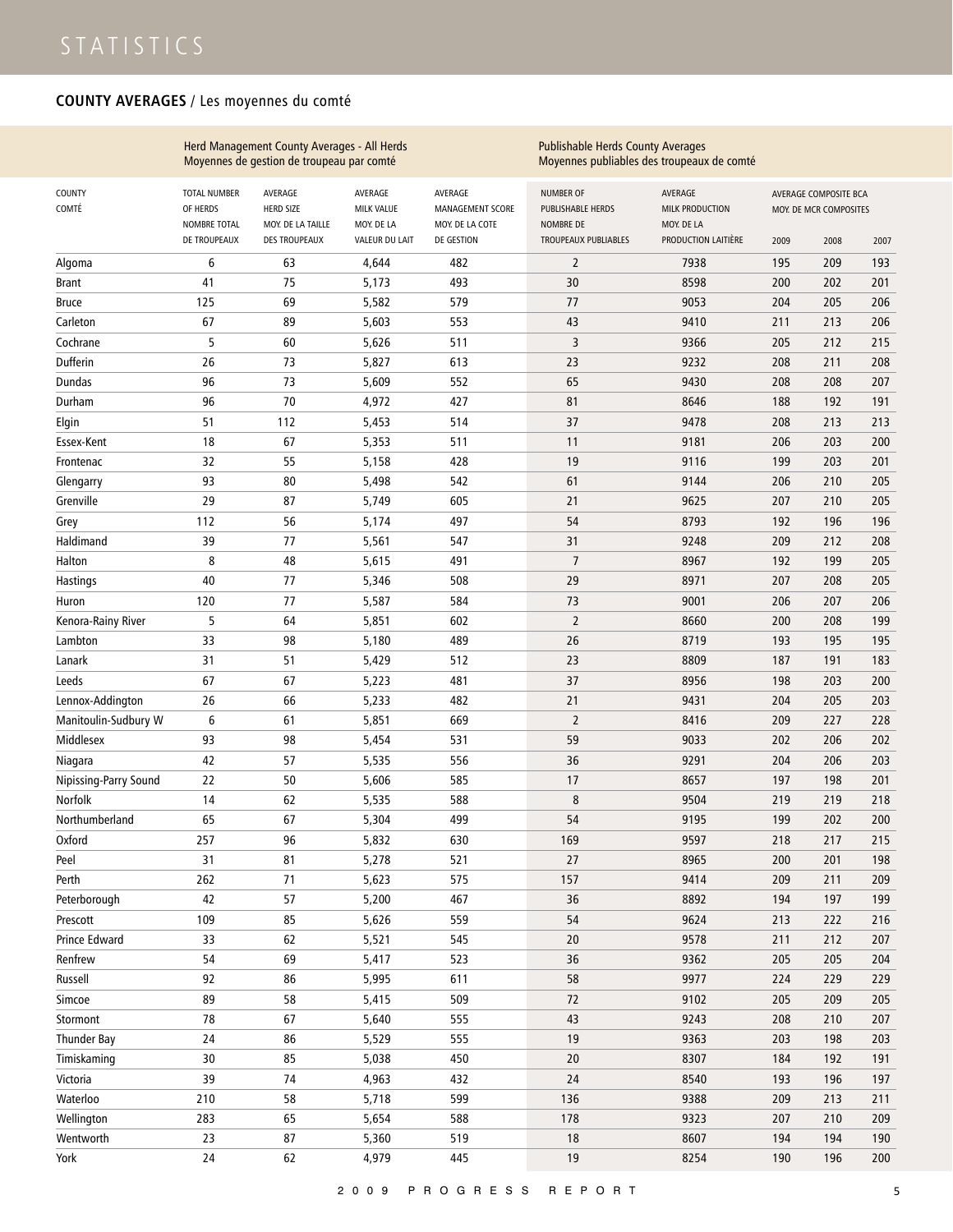## **TOP HERDS FOR MANAGEMENT SCORE** / Meilleures troupeaux selon la cote de gestion

|    | PROV. RANK / FARM NAME<br><b>CLASS PROV. / NOM DU TROUPEAU</b> | <b>HERD OWNER</b><br>NOM DE PROPRIÉTAIRE | <b>CITY</b><br><b>VILLE</b> | <b>TOTAL SCORE</b><br><b>COTE TOTALE</b> | <b>RECORDS</b><br><b>RELEVÉS</b> | <b>BREED</b><br><b>RACE</b> | <b>COUNTY</b><br><b>COMTÉ</b> |
|----|----------------------------------------------------------------|------------------------------------------|-----------------------------|------------------------------------------|----------------------------------|-----------------------------|-------------------------------|
| 1  | <b>Summitholm Holsteins</b>                                    | Joe Loewith & Sons                       | Lynden                      | 983                                      | 390                              | HO                          | Wentworth                     |
| 2  | <b>Marbank Farms Ltd</b>                                       | Jack & Ankje Bootsma                     | Port Dover                  | 967                                      | 113                              | но                          | Norfolk                       |
| 3  | <b>Wikkerink Farms Ltd</b>                                     | Roger Wikkerink                          | Norwich                     | 965                                      | 66                               | HO                          | Oxford                        |
| 4  | Alexerin                                                       | Ron & Todd Nixon                         | <b>Manotick</b>             | 950                                      | 125                              | HO                          | Carleton                      |
| 5  | Eldonna Farm                                                   | Murray & Sandra Sherk                    | Plattsville                 | 947                                      | 96                               | HO                          | Waterloo                      |
| 6  | Redrock                                                        | <b>Shawn Mosier</b>                      | <b>Battersea</b>            | 947                                      | 33                               | JE.                         | Frontenac                     |
| 7  | Gerthea                                                        | Gerry & Thea Rijkhoff                    | Walton                      | 943                                      | 50                               | нo                          | Huron                         |
| 8  | Opsterlawn                                                     | Andy & Marten Bylsma                     | Alma                        | 942                                      | 298                              | HO                          | Wellington                    |
| 9  | Farfield                                                       | Murray Schnarr                           | Elora                       | 936                                      | 120                              | нo                          | Wellington                    |
| 10 | Paradigm Holsteins                                             | <b>Steve Vandendool</b>                  | Woodstock                   | 936                                      | 71                               | нo                          | Oxford                        |
| 11 | Slits Dairy Farm                                               | Pedro & Jolanda Slits                    | <b>Brunner</b>              | 933                                      | 165                              | HO                          | Perth                         |
| 12 | Wilmarlea Farms                                                | John & Willard Mackay                    | Embro                       | 933                                      | 135                              | HO                          | Oxford                        |
| 13 | Sunrise Holsteins Inc                                          | Edgar & Ramona Kaelin                    | <b>Clarence Creek</b>       | 933                                      | 50                               | HO                          | Russell                       |
| 14 | Elarda Farms Ltd                                               | Coen, Jan & Gerrit Van Wely              | Embro                       | 932                                      | 225                              | нo                          | Oxford                        |
| 15 | <b>Brakke Farm</b>                                             | Jacob Brakke                             | <b>Grand Valley</b>         | 932                                      | 86                               | HO                          | Dufferin                      |
| 16 | O'Neil Farms                                                   | Steve O'Neil                             | Thorndale                   | 931                                      | 75                               | нo                          | Middlesex                     |
| 17 | <b>Hillmeadows Farms Inc</b>                                   | Doug & Sandy Sikkema                     | Moorefield                  | 930                                      | 61                               | HO                          | Wellington                    |
| 18 | <b>Armstrong Manor</b>                                         |                                          | Caledon                     | 928                                      | 289                              | HO                          | Peel                          |
| 19 | <b>Embrdale Farm</b>                                           |                                          | Indian River                | 927                                      | 76                               | но                          | Peterborough                  |
| 20 | Werkholm Holsteins Ltd                                         | Frank & Kevin Werkema                    | Embro                       | 924                                      | 78                               | HO                          | Oxford                        |
| 21 | <b>Rusmar Farms</b>                                            |                                          | Teeswater                   | 923                                      | 146                              | HO                          | <b>Bruce</b>                  |
| 22 | Elverne Wideman                                                |                                          | <b>Mount Forest</b>         | 922                                      | 61                               | нo                          | Wellington                    |
| 23 | <b>Bjmar Holsteins</b>                                         | Barry & Joyce Martin                     | Drayton                     | 922                                      | 49                               | HO                          | Wellington                    |
| 24 | Altofarm                                                       | Otto Zondag                              | Tillsonburg                 | 921                                      | 69                               | HO                          | Oxford                        |
| 25 | Marvale Farms Ltd                                              | James Marr                               | Mossley                     | 921                                      | 51                               | нo                          | Middlesex                     |
| 26 | Hammondview                                                    |                                          | Ingersoll                   | 920                                      | 130                              | HO                          | Oxford                        |
| 27 | Delfia Farm Inc                                                | John & Arnold Vanwinden                  | Atwood                      | 917                                      | 111                              | HO                          | Perth                         |
| 28 | Gerann Holsteins                                               | John & Dawn Wynands                      | Cardinal                    | 916                                      | 186                              | HO                          | Grenville                     |
| 29 | Rosenhill Farm Inc                                             | Andre Hildbrand                          | St Albert                   | 914                                      | 107                              | HO                          | Russell                       |
| 30 | Summers Farm Ltd                                               |                                          | Fonthill                    | 914                                      | 93                               | HO                          | Niagara                       |
| 31 | Zethill Farms Ltd                                              | Russell & Joyce Zettler                  | Hanover                     | 911                                      | 40                               | HO                          | <b>Bruce</b>                  |
| 32 | Cnossen Holsteins                                              |                                          | Elora                       | 910                                      | 133                              | HO                          | Wellington                    |
| 33 | Marstou Farms Ltd                                              | Marinus Stouwdam                         | Woodstock                   | 910                                      | 81                               | HO                          | Oxford                        |
| 34 | Smilebrook Farms Inc                                           | Joe & Vreni Tschudi                      | Mitchell                    | 909                                      | 126                              | HO                          | Perth                         |
| 35 | Heather Holme Farms                                            | Glen Mcneil                              | Goderich                    | 908                                      | 44                               | HO                          | Huron                         |
| 36 | Scenic Holsteins                                               | Hans & Jolanda Weber                     | St Marys                    | 906                                      | 189                              | HO                          | Perth                         |
| 37 | Clearview Farm                                                 | Josef Mueller                            | Clarence Creek              | 906                                      | 81                               | HO                          | Russell                       |
| 38 | <b>Falling Star Farms</b>                                      | Jeff Macleod                             | St Eugene                   | 906                                      | 43                               | HO                          | Prescott                      |
| 39 | Prehnbrook Farms Ltd                                           |                                          | Ripley                      | 905                                      | 275                              | HO                          | <b>Bruce</b>                  |
| 40 | Ferme Mirella Inc                                              | Guy & Carol Levac                        | St Bernardin                | 905                                      | 115                              | HO                          | Prescott                      |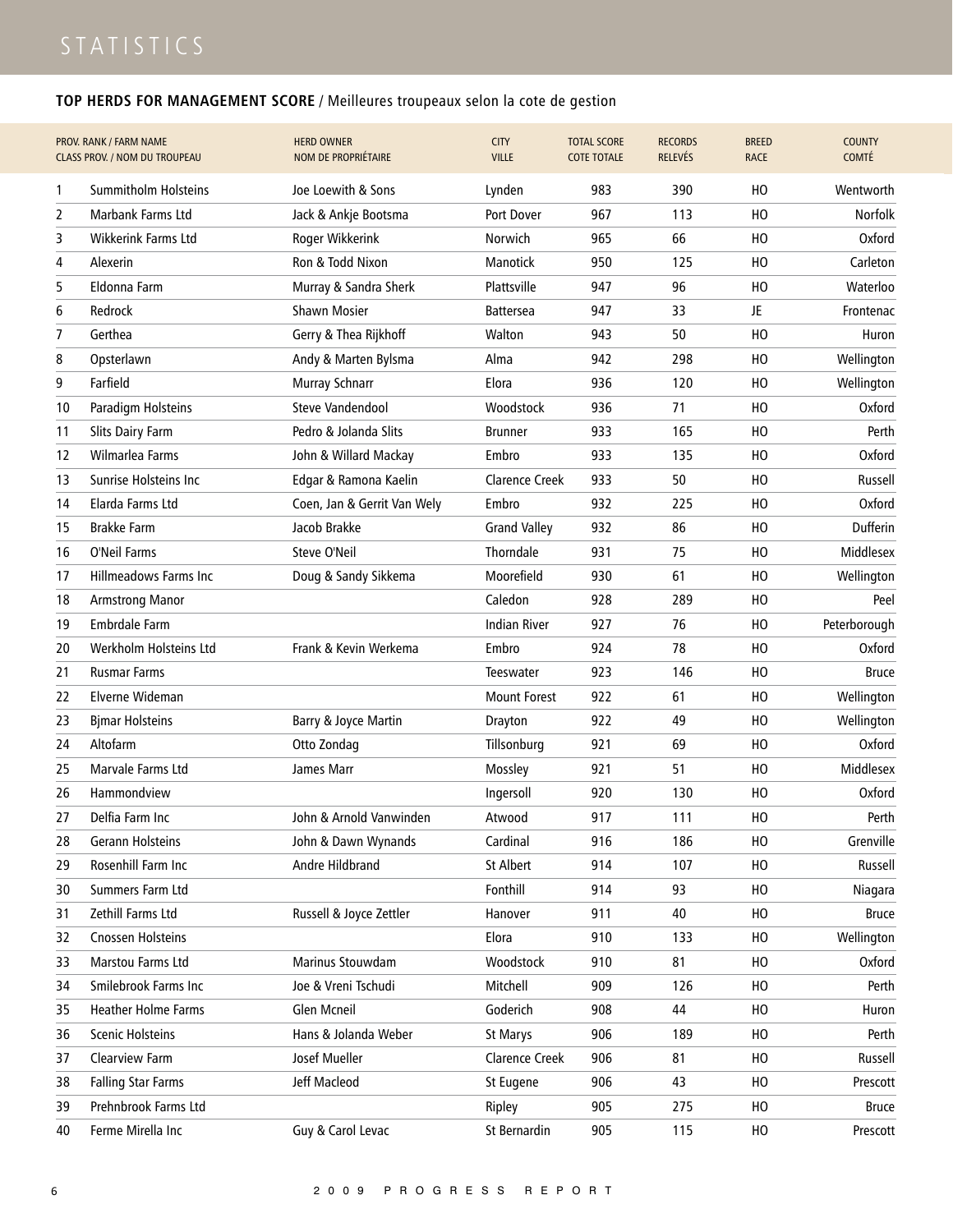## **TOP HERDS FOR MILK VALUE /** Troupeaux supérieurs pour la valeur de lait

| <b>BREED</b><br><b>RACE</b> | <b>FARM NAME</b><br><b>NOM DE TROUPEAU</b> | <b>HERD OWNER</b><br><b>NOM DE PROPRIÉTAIRE</b> | <b>CITY</b><br><b>VILLE</b> | MILK VALUE / COW<br><b>VALUER DE LAIT / VACHE</b> | <b>RECORDS</b><br><b>RELEVÉS</b> | <b>COUNTY</b><br><b>COMTÉ</b> |
|-----------------------------|--------------------------------------------|-------------------------------------------------|-----------------------------|---------------------------------------------------|----------------------------------|-------------------------------|
| Holstein                    | John Albrecht                              |                                                 | Milverton                   | 8,458                                             | 10                               | Perth                         |
|                             | Ferme Frederic Ltd                         | Luc Fredette                                    | Plantagenet                 | 8,435                                             | 119                              | Prescott                      |
|                             | Hermenie                                   | Denis Latour                                    | St Albert                   | 8,435                                             | 81                               | Russell                       |
|                             | Robwynn                                    | Robert & Tim Trachsel                           | Tavistock                   | 8,358                                             | 126                              | Perth                         |
|                             | <b>Ferme Serheal</b>                       | Claude & Celine Seguin                          | St Isidore                  | 8,233                                             | 81                               | Prescott                      |
|                             | Greiden Farms Ltd                          | Cees Haanstra                                   | St Marys                    | 8,187                                             | 569                              | Oxford                        |
|                             | Eldonna Farm                               | Murray & Sandra Sherk                           | Plattsville                 | 8,171                                             | 96                               | Waterloo                      |
|                             | <b>Bertom Farm</b>                         | Fred & Theo Vanmunsteren                        | Sarsfield                   | 8,124                                             | 92                               | Russell                       |
|                             | Lillies Dale Holsteins                     | Leo Baumann                                     | Lyn                         | 8,052                                             | 90                               | Leeds                         |
|                             | <b>Ginary Farm</b>                         | Rene & Angela Schuermann                        | Moose Creek                 | 8,021                                             | 54                               | Stormont                      |
|                             | Royalcroft Holsteins                       | Wayne, Kyle & Ryan Kuipers                      | <b>Bloomfield</b>           | 8,003                                             | 55                               | <b>Prince Edward</b>          |
|                             | Ferme Sylvano                              | Sylvain Levac                                   | St Bernardin                | 7,967                                             | 63                               | Prescott                      |
|                             | Marvellane                                 | Theo & Maria Nyentap                            | Russell                     | 7,958                                             | 133                              | Carleton                      |
|                             | Paradigm Holsteins                         | Steve Vandendool                                | Woodstock                   | 7,936                                             | 71                               | Oxford                        |
|                             | Sunrise Holsteins Inc                      | Edgar & Ramona Kaelin                           | <b>Clarence Creek</b>       | 7,914                                             | 50                               | Russell                       |
| Jersey                      | Redrock                                    | <b>Shawn Mosier</b>                             | <b>Battersea</b>            | 7,183                                             | 19                               | Frontenac                     |
| <b>Brown Swiss</b>          | Swiss Lane                                 | Albert & Thomas Rechsteiner                     | Listowel                    | 7,417                                             | 53                               | Huron                         |
| Ayrshire                    | Geminaecho                                 | George Ofield                                   | Embro                       | 5,479                                             | 28                               | Oxford                        |
| Guernsey                    | Maplehurst Farms                           | Ken & Chris Forster                             | Lynden                      | 5,434                                             | 56                               | Wentworth                     |
| <b>Milking Shorthorn</b>    | Knoxdale                                   | John Knox                                       | <b>Fenelon Falls</b>        | 4,386                                             | 48                               | Victoria                      |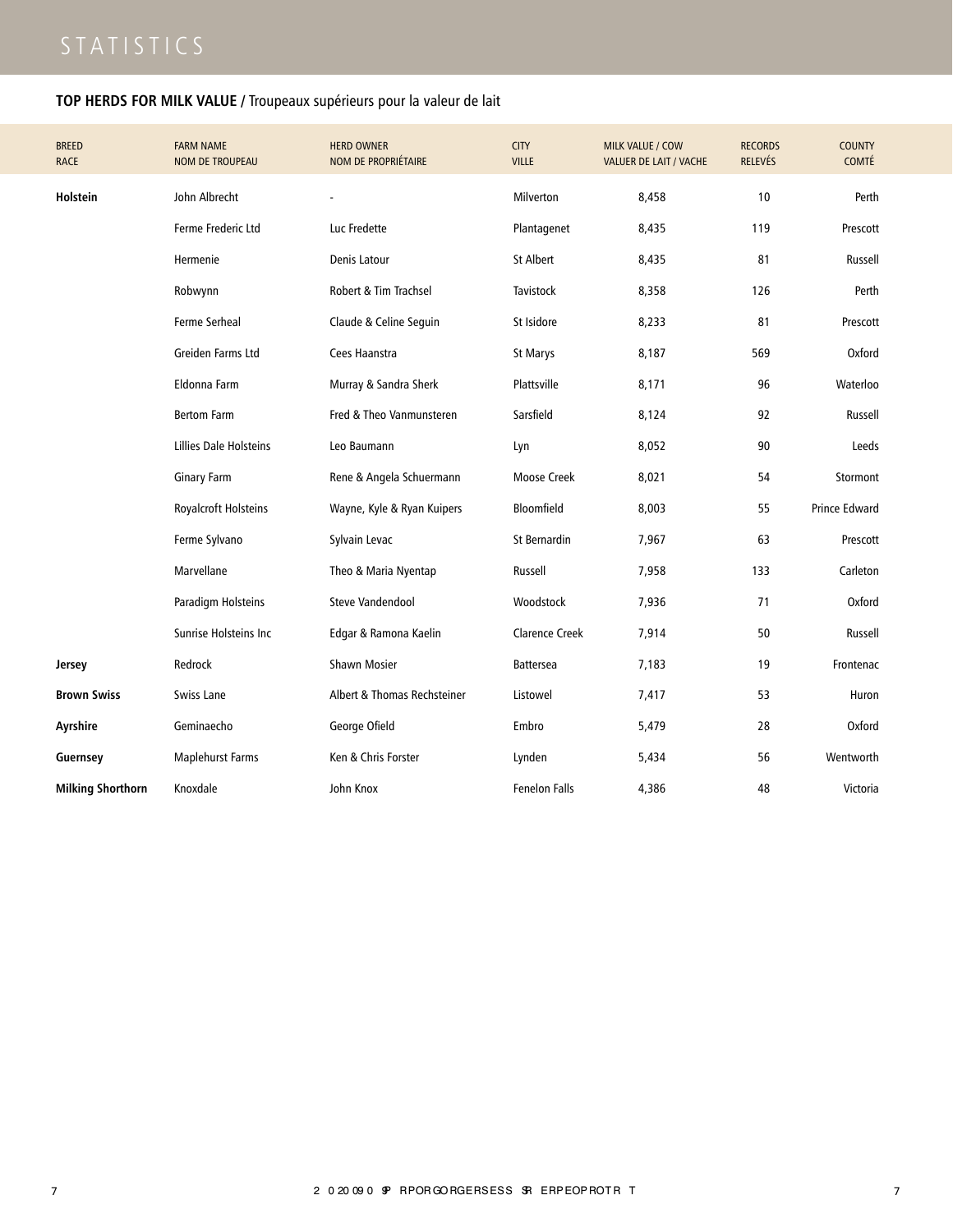## **TOP PUBLISHABLE HERDS FOR AVERAGE BCA BY BREED /** Troupeaux supérieurs pour MCR

| BREED, FARM NAME<br>RACE, NOM DU TROUEAU | HERD OWNER, CITY<br>PROPRIÉTAIRE, VILLE | <b>AVERAGE BCA</b><br><b>MCR MOYENNE</b> | <b>BCA MILK</b><br><b>MCR LAIT</b> | <b>BCA FAT</b><br><b>MCR GRAS</b> | <b>BCA PROTEIN</b><br><b>MCR PROTÉINE</b> | <b>RECORDS</b><br><b>RELEVÉS</b> | <b>MILK KG</b><br><b>LAIT KG</b> | <b>FAT KG</b><br><b>GRAS KG</b> | PROTEIN KG<br>PROTÉINE KG | <b>COUNTY</b><br><b>COMTÉ</b> |
|------------------------------------------|-----------------------------------------|------------------------------------------|------------------------------------|-----------------------------------|-------------------------------------------|----------------------------------|----------------------------------|---------------------------------|---------------------------|-------------------------------|
| <b>HOLSTEIN</b>                          |                                         |                                          |                                    |                                   |                                           |                                  |                                  |                                 |                           |                               |
| <b>City View Farms</b>                   | David Innes, Woodstock                  | 308.0                                    | 312                                | 310                               | 302                                       | 84                               | 14,208*                          | 524                             | 437                       | Oxford                        |
| <b>Bushy View Farm</b>                   | Mike Unholzer, Lakeside                 | 303.7                                    | 288                                | 333                               | 290                                       | 56                               | 13,350                           | 576                             | 426                       | Oxford                        |
| Lillies Dale Holsteins                   | Leo Baumann, Lyn                        | 291.3                                    | 290                                | 299                               | 285                                       | 69                               | 12,885                           | 492                             | 403                       | Leeds                         |
| Ferme Serheal                            | Claude & Celine Seguin, St Isidore      | 287.3                                    | 291                                | 287                               | 284                                       | 66                               | 13,010                           | 477                             | 405                       | Prescott                      |
| <b>Gouldhaven Farms</b>                  | Barry R Gould, Foresters Fall           | 285.3                                    | 283                                | 286                               | 287                                       | 33                               | 13,363                           | 499                             | 428                       | Renfrew                       |
| Paradigm Holsteins                       | Steve Vandendool, Woodstock             | 282.3                                    | 291                                | 282                               | 274                                       | 60                               | 13,239*                          | 478                             | 397                       | Oxford                        |
| <b>Bertom Farm</b>                       | Fred & Theo Vanmunsteren, Sarsfield     | 280.7                                    | 277                                | 288                               | 277                                       | 80                               | 12,042                           | 464                             | 385                       | Russell                       |
| Greiden Farms Ltd                        | Cees Haanstra, St Marys                 | 280.3                                    | 288                                | 287                               | 266                                       | 446                              | 13,106*                          | 485                             | 385                       | Oxford                        |
| Ferme Sylvano                            | Sylvain Levac, St Bernardin             | 280.0                                    | 286                                | 280                               | 274                                       | 70                               | 13,003                           | 472                             | 395                       | Prescott                      |
| Swiss Lane                               | Albert & Thomas Rechsteiner, Listowel   | 279.7                                    | 273                                | 297                               | 269                                       | $\overline{7}$                   | 12,218                           | 492                             | 384                       | Huron                         |
| Sunrise Holsteins Inc                    | Edgar & Ramona Kaelin, Clarence Creek   | 279.0                                    | 276                                | 290                               | 271                                       | 42                               | 12,467                           | 486                             | 391                       | Russell                       |
| <b>Ginary Farm</b>                       | Rene & Angela Schuermann, Moose Creek   | 278.3                                    | 262                                | 302                               | 271                                       | 39                               | 11,570                           | 499                             | 382                       | Stormont                      |
| Hykabode                                 | Allan Huyck, Bath                       | 278.0                                    | 292                                | 270                               | 272                                       | 47                               | $13,436*$                        | 460                             | 397                       | Lennox-Addington              |
| Robwynn                                  | Robert & Tim Trachsel, Tavistock        | 277.7                                    | 274                                | 282                               | 277                                       | 102                              | 12,292                           | 471                             | 396                       | Perth                         |
| Heiwa Farm                               | Walter Von Ah, St Albert                | 276.7                                    | 267                                | 282                               | 281                                       | 74                               | 11,887                           | 468                             | 399                       | Russell                       |
| Royalcroft Holsteins                     | Wayne, Kyle & Ryan Kuipers, Bloomfield  | 274.3                                    | 268                                | 288                               | 267                                       | 43                               | 11,888                           | 474                             | 378                       | Prince Edward                 |
| <b>Erbcrest Farm</b>                     | Delmer & Dan Erb, Milverton             | 273.7                                    | 273                                | 277                               | 271                                       | 41                               | 12,474                           | 468                             | 393                       | Perth                         |
| Ourown                                   | Walter & Valerie Miller, Hillier        | 272.7                                    | 273                                | 269                               | 276                                       | 48                               | 12,519                           | 456                             | 401                       | <b>Prince Edward</b>          |
| Marvellane                               | Theo & Maria Nyentap, Russell           | 270.3                                    | 278                                | 264                               | 269                                       | 107                              | $12,346*$                        | 436                             | 380                       | Carleton                      |
| <b>River Dale Holsteins</b>              | Lloyd Martin, St Jacobs                 | 270.3                                    | 270                                | 276                               | 265                                       | 28                               | 12,681                           | 482                             | 395                       | Waterloo                      |
| <b>JERSEY</b>                            |                                         |                                          |                                    |                                   |                                           |                                  |                                  |                                 |                           |                               |
| Redrock                                  | Shawn Mosier, Battersea                 | 299.3                                    | 317                                | 280                               | 301                                       | 13                               | 9,078                            | 434                             | 329                       | Frontenac                     |
| Rexlea Jerseys Inc                       | John Sheardown, Schomberg               | 282.0                                    | 296                                | 251                               | 299                                       | 47                               | 9,166                            | 421                             | 351                       | York                          |
| <b>Branke Holsteins</b>                  | Bruce Horsley, Shelburne                | 267.7                                    | 278                                | 245                               | 280                                       | 6                                | 7,785                            | 374                             | 299                       | <b>Dufferin</b>               |
| <b>AYRSHIRE</b>                          |                                         |                                          |                                    |                                   |                                           |                                  |                                  |                                 |                           |                               |
| <b>Beaver Ray</b>                        | Remi Leroux, Ste Anne De Prescott       | 339.7                                    | 330                                | 333                               | 356                                       | 6                                | 10,194                           | 425                             | 361                       | Prescott                      |
| Rosayre                                  | Ken & Shirley Rose, Mountain            | 295.0                                    | 295                                | 292                               | 298                                       | 29                               | 10,849                           | 440                             | 359                       | Dundas                        |
| Doanlea                                  | Donald I Doan, Norwich                  | 276.7                                    | 287                                | 255                               | 288                                       | $\overline{7}$                   | $10,462*$                        | 380                             | 346                       | Oxford                        |
| <b>BROWN SWISS</b>                       |                                         |                                          |                                    |                                   |                                           |                                  |                                  |                                 |                           |                               |
| <b>Heiwa Farm</b>                        | Walter Von Ah, St Albert                | 290.3                                    | 281                                | 298                               | 292                                       | 27                               | 10,538                           | 449                             | 381                       | Russell                       |
| Swiss Lane                               | A & T Rechsteiner, Listowel             | 290.0                                    | 305                                | 287                               | 278                                       | 49                               | 11,856                           | 445                             | 377                       | Huron                         |
| Rimannas Mapleboom Farm                  | Otto Rimann, Williamstown               | 267.0                                    | 267                                | 273                               | 261                                       | 51                               | 9,783                            | 406                             | 335                       | Glengarry                     |
| <b>GUERNSEY</b>                          |                                         |                                          |                                    |                                   |                                           |                                  |                                  |                                 |                           |                               |
| Callumlea Guernseys                      | Kenneth McNabb, New Hamburg             | 244.3                                    | 256                                | 229                               | 248                                       | 12                               | 8,373                            | 375                             | 289                       | Waterloo                      |
| Eby Manor Farm Ltd                       | Jim Eby, Waterloo                       | 224.0                                    | 227                                | 220                               | 225                                       | 48                               | 7,237                            | 351                             | 255                       | Waterloo                      |
| <b>Ebybrook Holsteins</b>                | Randy & Mary Eby, Listowel              | 215.0                                    | 223                                | 206                               | 216                                       | 6                                | 7,448                            | 345                             | 256                       | Perth                         |
| <b>MILKING SHORTHORN</b>                 |                                         |                                          |                                    |                                   |                                           |                                  |                                  |                                 |                           |                               |
| Don Richardson                           | St Marys                                | 254.0                                    | 263                                | 239                               | 260                                       | 5                                | 6,512                            | 240                             | 209                       | Oxford                        |
| Knoxdale                                 | John Knox, Fenelon Falls                | 252.0                                    | 256                                | 235                               | 265                                       | 39                               | 7,040                            | 261                             | 237                       | Victoria                      |
| Prinsville Dairy Farms Inc               | Bernard & David Prinzen, Bloomfield     | 242.3                                    | 245                                | 237                               | 245                                       | 10                               | 6,433                            | 254                             | 210                       | <b>Prince Edward</b>          |

*\*Greater than 2X milking/day plus de 2 traites/jour*

### **PROVINCIAL AVERAGE HERD PERFORMANCE BY BREED / PUBLISHABLE HERDS**

Moyenne provinciale de la performance des troupeaux selon la race / relevés de troupeaux publiables

| <b>BREED</b><br><b>RACE</b> | <b>HERDS</b><br><b>TROUPEAUX</b> | AVG BCA<br><b>MCR MOY.</b> | <b>BCA MILK</b><br><b>MCR LAIT</b> | <b>BCA FAT</b><br><b>MCR GRAS</b> | <b>BCA PROTEIN</b><br><b>MCR PROTÉINE</b> | 305 MILK KG<br><b>LAIT KG</b> | 305 FAT KG<br><b>GRAS KG</b> | 305 PROTEIN KG<br>PROTÉINE KG |
|-----------------------------|----------------------------------|----------------------------|------------------------------------|-----------------------------------|-------------------------------------------|-------------------------------|------------------------------|-------------------------------|
| Holstein                    | 1,910                            | 205.2                      | 205                                | 207                               | 204                                       | 9,455                         | 355                          | 299                           |
| Jersey                      | 178                              | 203.1                      | 210                                | 189                               | 211                                       | 6,342                         | 309                          | 242                           |
| Ayrshire                    | 41                               | 208.2                      | 211                                | 202                               | 212                                       | 7,392                         | 291                          | 244                           |
| <b>Brown Swiss</b>          | 32                               | 208.9                      | 209                                | 210                               | 208                                       | 7,991                         | 323                          | 277                           |
| Guernsey                    | 14                               | 192.8                      | 200                                | 184                               | 195                                       | 6,637                         | 306                          | 231                           |
| Milking Shorthorn           | 9                                | 222.4                      | 229                                | 207                               | 231                                       | 6,406                         | 233                          | 211                           |
| Ontario                     | 2.038                            | 205.2                      | 205                                | 206                               | 205                                       | 9,212                         | 350                          | 294                           |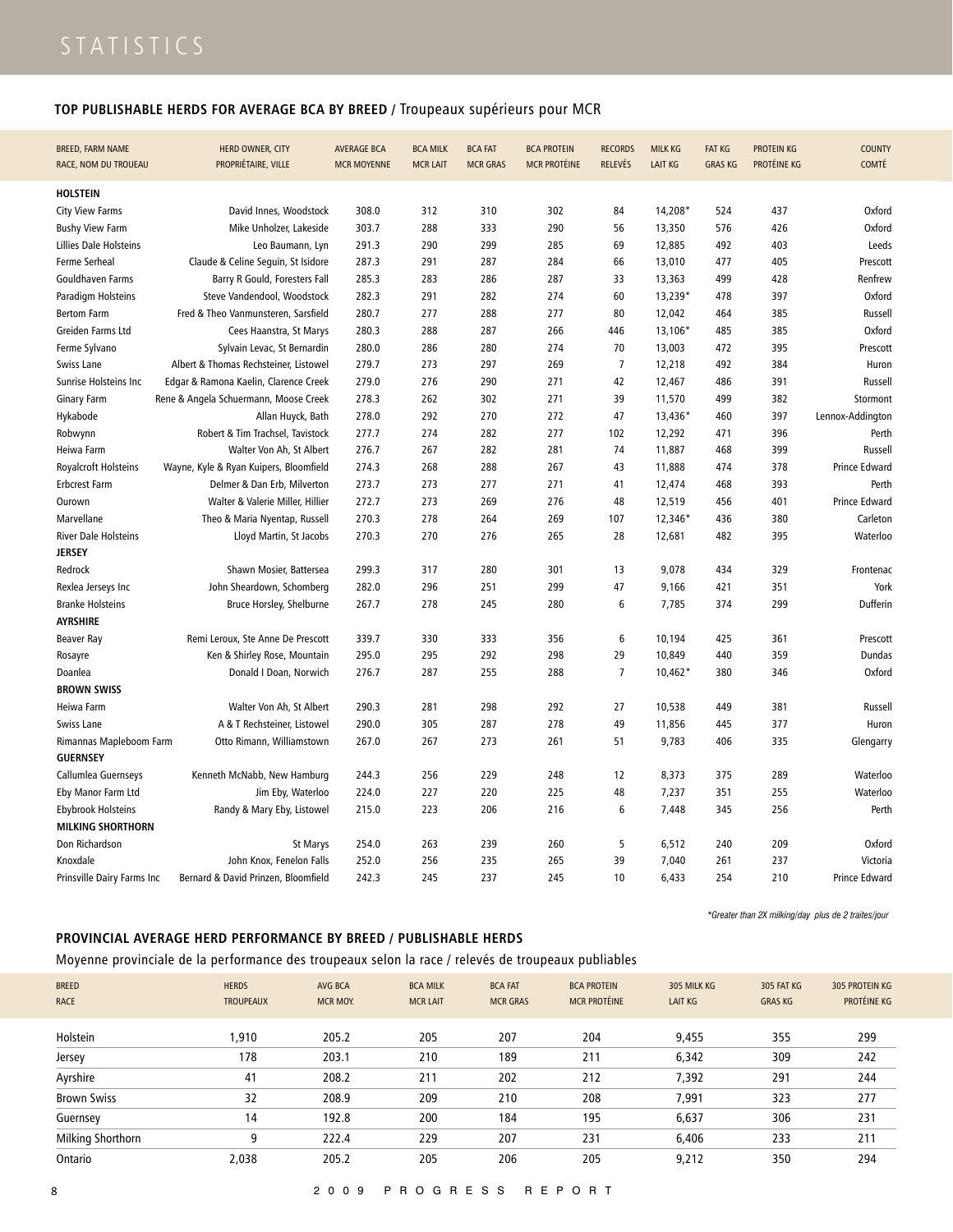### **TOP COWS BY BREED / PUBLISHABLE RECORD /** Meilleures vaches selon la race / Relevés publiables

| <b>BREED</b><br>RACE     | COW NAME<br>NOM DE LA VACHE    | AGE<br>ÂGE | AVG. BCA<br>MCR MOY. | <b>BCA MILK</b><br>MCR LAIT | <b>BCA FAT</b><br>MCR GRAS | <b>BCA PROTEIN</b><br>MCR PROTÉINE | MILK KG<br><b>LAIT KG</b> | <b>FAT KG</b><br><b>GRAS KG</b> | PROTEIN KG<br>PROTÉINE KG | OWNER/CITY<br>PROPRIÉTAIRE/VILLE |
|--------------------------|--------------------------------|------------|----------------------|-----------------------------|----------------------------|------------------------------------|---------------------------|---------------------------------|---------------------------|----------------------------------|
| <b>HOLSTEIN</b>          |                                |            |                      |                             |                            |                                    |                           |                                 |                           |                                  |
| Yearlings                | Brabantdale Goldwyn Spinal     | $1 - 10$   | 466.3                | 431                         | 540                        | 428                                | 15,746                    | 734                             | 501                       | Brabantdale Farms Ltd, Navan     |
|                          | Greiden Britt Evita            | $1 - 9$    | 401.3                | 433                         | 367                        | 404                                | 15,592                    | 495                             | 465                       | Greiden Farms Ltd, St Marys      |
| 2 Year Olds              | Holzer Larimee Deborah         | $2 - 2$    | 491.7                | 412                         | 610                        | 453                                | 16,044                    | 884                             | 566                       | Bushy View Farm, Lakeside        |
|                          | Brabantdale Goldwyn Spaciously | $2 - 2$    | 465.3                | 427                         | 552                        | 417                                | 16,887                    | 806                             | 526                       | Brabantdale Farms Ltd, Navan     |
| 3 Year Olds              | Brabantdale Allen Independance | $3-2$      | 452.0                | 421                         | 550                        | 385                                | 18,845                    | 907                             | 554                       | Brabantdale Farms Ltd, Navan     |
|                          | Fred-Genetique Champion Rosina | $3 - 4$    | 436.7                | 482                         | 408                        | 420                                | 21,772                    | 682                             | 613                       | Ferme Frederic Ltd, Plantagenet  |
| 4 Year Olds              | Brabantdale Linjet Image       | $4 - 7$    | 512.7                | 490                         | 611                        | 437                                | 23,997                    | 1106                            | 682                       | Brabantdale Farms Ltd, Navan     |
|                          | Brabantdale Rubens Spookcetera | $4 - 5$    | 411.3                | 411                         | 462                        | 361                                | 19,944                    | 832                             | 560                       | Brabantdale Farms Ltd, Navan     |
| 5 Year Olds              | Brabantdale Leduc Spookmania   | $5-3$      | 447.0                | 413                         | 547                        | 381                                | 20,582                    | 1012                            | 602                       | Brabantdale Farms Ltd, Navan     |
|                          | Shoremar M S Twilite           | $5 - 6$    | 436.0                | 416                         | 492                        | 400                                | 22,163                    | 965                             | 664                       | City View Farms, Woodstock       |
| <b>Mature</b>            | Beaver Ray C Mark Madelle      | $9 - 9$    | 393.0                | 346                         | 421                        | 412                                | 18,552                    | 825                             | 688                       | Beaver Ray, Ste Anne De Prescott |
|                          | Joalfarms Storm Magic          | $7 - 5$    | 374.7                | 333                         | 437                        | 354                                | 17,778                    | 852                             | 587                       | Lorne & Cynthia Vis, Murillo     |
|                          |                                |            |                      |                             |                            |                                    |                           |                                 |                           |                                  |
| <b>JERSEY</b>            | <b>Rif Remake Becky</b>        | $9 - 1$    | 425.7                | 458                         | 388                        | 431                                | 14,816                    | 664                             | 530                       | R-J Farms, Corbyville            |
|                          | Granclare Dunsoon Mandy 624    | $1 - 11$   | 418.7                | 436                         | 451                        | 369                                | 10,384                    | 582                             | 332                       | Granclare, Princeton             |
|                          |                                |            |                      |                             |                            |                                    |                           |                                 |                           |                                  |
| <b>AYRSHIRE</b>          | Selwood Peterslund Pokie       | $1 - 8$    | 490.0                | 473                         | 483                        | 514                                | 12,581                    | 541                             | 452                       | Beaver Ray, Ste Anne De Prescott |
|                          | Selwood Etro Josie             | $2 - 5$    | 418.7                | 407                         | 398                        | 451                                | 12,145                    | 490                             | 442                       | Beaver Ray, Ste Anne De Prescott |
|                          |                                |            |                      |                             |                            |                                    |                           |                                 |                           |                                  |
| <b>BROWN SWISS</b>       | <b>Eastwind Victory Cookie</b> | $4-3$      | 369.7                | 337                         | 409                        | 363                                | 14,277                    | 699                             | 537                       | Heiwa Farm, St Albert            |
|                          | <b>Eastwind Special Vreni</b>  | $3-3$      | 352.3                | 322                         | 389                        | 346                                | 12,308                    | 603                             | 464                       | Heiwa Farm, St Albert            |
|                          |                                |            |                      |                             |                            |                                    |                           |                                 |                           |                                  |
| <b>GUERNSEY</b>          | Maplehurst Romeo's Beth        | $3-2$      | 334.3                | 301                         | 427                        | 275                                | 9,620                     | 688                             | 314                       | Maplehurst Farms, Lynden         |
|                          | Frosted Beauty Hillpoint Jewel | $2 - 4$    | 307.7                | 302                         | 317                        | 304                                | 8,690                     | 459                             | 310                       | Eby Manor Farm Ltd, Waterloo     |
|                          |                                |            |                      |                             |                            |                                    |                           |                                 |                           |                                  |
| <b>MILKING SHORTHORN</b> | Sugar Hill Ruler Latte         | $4 - 4$    | 411.7                | 444                         | 369                        | 422                                | 13,457                    | 446                             | 418                       | Sugar Hill, Embro                |
|                          | Knoxdale Elsa                  | $5 - 7$    | 336.0                | 332                         | 328                        | 348                                | 10,625                    | 417                             | 362                       | John Knox, Fenelon Falls         |

### **PROVINCIAL AVERAGE COW PERFORMANCE BY BREED / PUBLISHABLE COW RECORDS**

Moyenne provinciale de la performance des vaches selon la race / relevés de vaches publiables

| <b>BREED</b><br><b>RACE</b> | <b>RECORDS</b><br><b>RELEVÉS</b> | % RECORDS<br>RELEVÉS % | <b>BCA MILK</b><br><b>MCR LAIT</b> | <b>BCA FAT</b><br><b>MCR GRAS</b> | <b>BCA PROTEIN</b><br><b>MCR PROTÉINE</b> | 305 MILK KG<br><b>LAIT KG</b> | 305 FAT KG<br><b>GRAS KG</b> | <b>305 PROTEIN KG</b><br>PROTÉINE KG |
|-----------------------------|----------------------------------|------------------------|------------------------------------|-----------------------------------|-------------------------------------------|-------------------------------|------------------------------|--------------------------------------|
| Holstein                    | 107,775                          | 92.4%                  | 210                                | 212                               | 209                                       | 9,650                         | 362                          | 306                                  |
| Jersey                      | 5,652                            | 4.8%                   | 212                                | 190                               | 212                                       | 6,406                         | 311                          | 243                                  |
| Ayrshire                    | 1,819                            | $1.6\%$                | 207                                | 198                               | 209                                       | 7,262                         | 286                          | 241                                  |
| <b>Brown Swiss</b>          | 950                              | 0.8%                   | 217                                | 219                               | 215                                       | 8,308                         | 337                          | 288                                  |
| Guernsey                    | 267                              | 0.2%                   | 203                                | 185                               | 196                                       | 6,698                         | 307                          | 230                                  |
| <b>Milking Shorthorn</b>    | 210                              | 0.2%                   | 222                                | 202                               | 227                                       | 6,236                         | 228                          | 208                                  |
| <b>Ontario</b>              | 116,689                          |                        | 210                                | 211                               | 209                                       | 9,431                         | 358                          | 301                                  |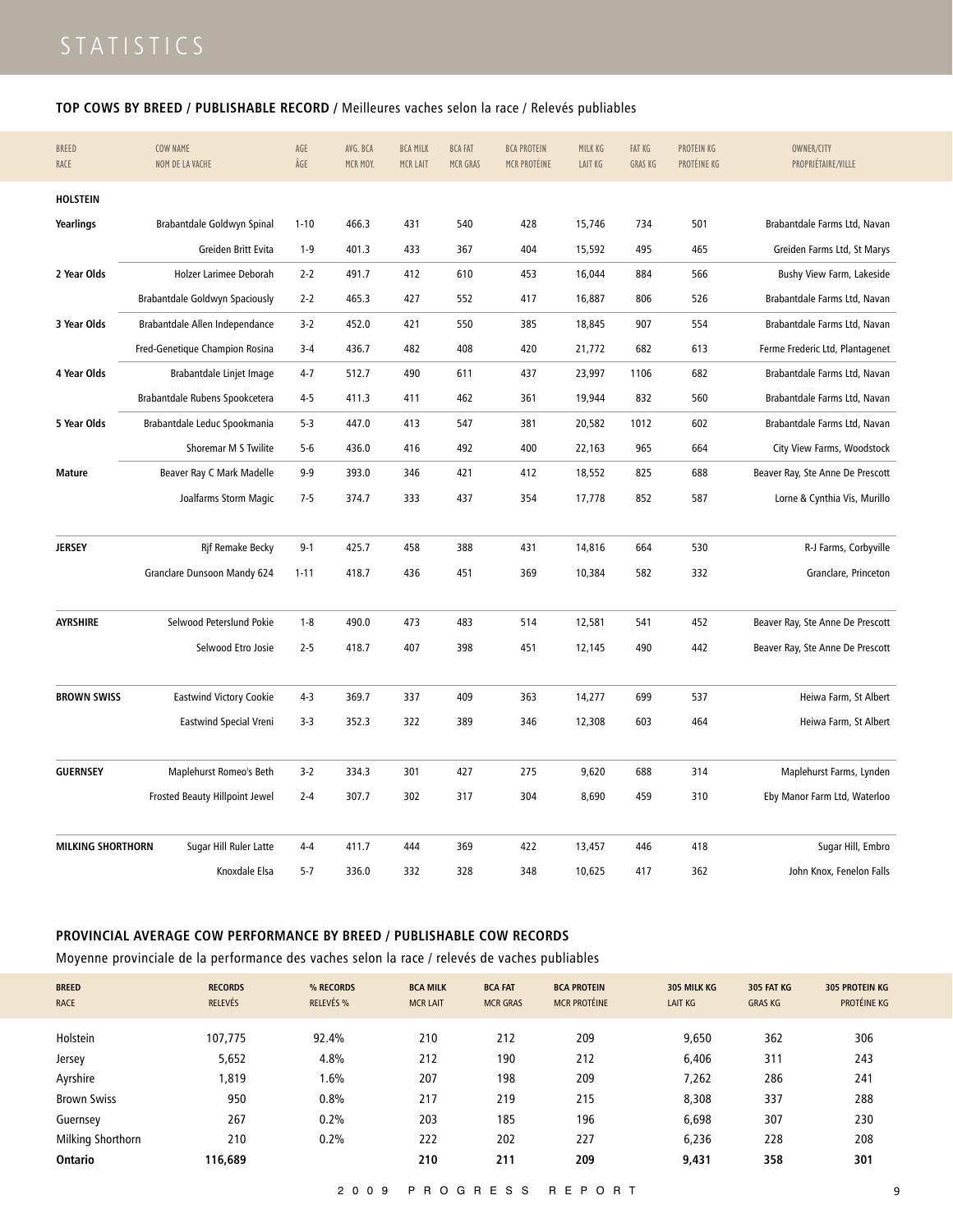# M A N A G E M E N T

### **Herd Listing for Management Score** / Liste de meilleures troupeaux selon les cotes de gestion

| <b>COUNTY</b><br><b>COMTÉ</b> | <b>FARM NAME</b><br><b>NOM DE TROUPEAU</b> | <b>HERD OWNER</b><br>NOM DE PROPRIÉTAIRE | <b>CITY</b><br><b>VILLE</b> | <b>TOTAL SCORE</b><br><b>COTE TOTALE</b> | # RECORDS<br># RELEVÉS | <b>BREED</b><br><b>RACE</b> |
|-------------------------------|--------------------------------------------|------------------------------------------|-----------------------------|------------------------------------------|------------------------|-----------------------------|
| <b>Brant</b>                  | <b>Talsma Farms Inc</b>                    | <b>Steve &amp; Sharon Talsma</b>         | <b>Harley</b>               | 856                                      | 66                     | HO                          |
|                               | Knillstead Farm                            | Keith Knill                              | Princeton                   | 845                                      | 72                     | HO                          |
|                               | <b>Bridon Farms Inc.</b>                   | <b>Brian Sayles</b>                      | Paris                       | 820                                      | 101                    | JE                          |
|                               | <b>Buttermine Farms Inc</b>                | Chris Vandenberg                         | Harley                      | 810                                      | 70                     | HO                          |
| <b>Bruce</b>                  | <b>Rusmar Farms</b>                        |                                          | <b>Teeswater</b>            | 923                                      | 146                    | HO                          |
|                               | Zethill Farms Ltd                          | Russell & Joyce Zettler                  | Hanover                     | 911                                      | 40                     | HO                          |
|                               | Prehnbrook Farms Ltd                       |                                          | Ripley                      | 905                                      | 275                    | HO                          |
|                               | Sigel Farm                                 | Michael Inauen                           | Ripley                      | 904                                      | 52                     | HO                          |
|                               | Dalvis Farms Ltd                           | Gerald & Rita Groen                      | Teeswater                   | 900                                      | 223                    | HO                          |
|                               | Albadon Farms Ltd                          | Mark Ireland                             | Teeswater                   | 890                                      | 173                    | HO                          |
|                               | Ikendale Farms Ltd                         | Ikendale Farms Ltd                       | Walkerton                   | 870                                      | 395                    | HO                          |
|                               | Frank & Anne Marie Ter Woerds              |                                          | Kincardine                  | 868                                      | 67                     | HO                          |
|                               | Stroelee                                   | Joseph Stroeder                          | Hanover                     | 855                                      | 55                     | HO                          |
|                               | <b>Harmony Holsteins</b>                   | Mark & Matt Hamel                        | Elmwood                     | 853                                      | 127                    | HO                          |
|                               | R & G Farms Ltd                            | <b>Geoff Farrell</b>                     | Kincardine                  | 845                                      | 62                     | HO                          |
|                               | Lancar Farms Limited                       | <b>Carson Lantz</b>                      | Mildmay                     | 838                                      | 56                     | HO                          |
|                               | Lowlace Farms                              | J & B Wallace                            | Port Elgin                  | 822                                      | 80                     | HO                          |
|                               | Leehill Holsteins Inc.                     | Ray & Nancy Hoffarth                     | Hanover                     | 814                                      | 39                     | HO                          |
| <b>Carleton</b>               | <b>Alexerin</b>                            | <b>Ron &amp; Todd Nixon</b>              | <b>Manotick</b>             | 950                                      | 125                    | HO                          |
|                               | Donevelyn Farms Ltd                        |                                          | Metcalfe                    | 839                                      | 158                    | HO                          |
|                               | Oakstone Farm                              | Todd & Carolyn Styles                    | Kinburn                     | 835                                      | 76                     | HO                          |
|                               | Andrew & Maryan Zandbelt                   |                                          | Metcalfe                    | 832                                      | 53                     | HO                          |
|                               | Topfarm Holsteins                          | Gerald & Janet Vanbokhorst               | Osgoode                     | 830                                      | 69                     | HO                          |
|                               | <b>Riverdown Holsteins</b>                 |                                          | Metcalfe                    | 825                                      | 91                     | HO                          |
| <b>Dufferin</b>               | <b>Brakke Farm</b>                         | <b>Jacob Brakke</b>                      | <b>Grand Valley</b>         | 932                                      | 86                     | HO                          |
|                               | Aukholme                                   | Ed Aukema                                | Shelburne                   | 824                                      | 46                     | HO                          |
| <b>Dundas</b>                 | <b>Glen Haven Farms</b>                    | <b>Tom Macgregor</b>                     | Crysler                     | 905                                      | 55                     | HO                          |
|                               | Nick & Oliver Thurler                      |                                          | South Mountain              | 851                                      | 421                    | HO                          |
|                               | Vriesdale                                  | Henry & Robert Velthuis                  | Mountain                    | 845                                      | 135                    | HO                          |
|                               | Verspeek Farms Ltd                         | P & C Verspeek                           | Winchester                  | 844                                      | 102                    | HO                          |
|                               | Jean Marc Gregoire                         |                                          | Marionville                 | 842                                      | 52                     | HO                          |
|                               | <b>Harmony View</b>                        | Evan & Jacquie Porteous                  | Winchester                  | 827                                      | 43                     | ΗО                          |
|                               | <b>Straderhill Farms</b>                   | John De Vries                            | Williamsburg                | 827                                      | 42                     | HO                          |
|                               | Wintergreen Farms                          | Carl Sears & Sons                        | South Mountain              | 823                                      | 77                     | HO                          |
|                               | Westergreen Farm                           | Gerald & John Westervelt                 | <b>Brinston</b>             | 822                                      | 105                    | HO                          |
|                               | Bergridge Farms                            | Brian & Liz Vandenberg                   | Winchester                  | 822                                      | 48                     | HO                          |
|                               | Paul Breteler                              |                                          | Winchester                  | 815                                      | 95                     | HO                          |
|                               | <b>Brugline Farms Ltd</b>                  | <b>Garry Brugmans</b>                    | Chesterville                | 814                                      | 114                    | HO                          |
|                               | <b>Big Horn Farm</b>                       | Andy & Ruth Puenter                      | Chesterville                | 805                                      | 93                     | HO                          |
|                               | Candu Farm                                 | Fred & Deborah Dings                     | Chesterville                | 804                                      | 64                     | HO                          |
| <b>Durham</b>                 | <b>Sunnyfield Holsteins</b>                | Brent, Susanne, Cal & Ash Snoddon        | <b>Sunderland</b>           | 812                                      | 73                     | HO                          |
| <b>Elgin</b>                  | <b>Springerhill Farms</b>                  | <b>Harry &amp; Grace Schipper</b>        | Eden                        | 856                                      | 230                    | HO                          |
|                               | Donkelman Farms Ltd                        |                                          | Tillsonburg                 | 846                                      | 214                    | HO                          |
|                               | <b>Maplekeys Farms</b>                     | Paul Vis                                 | Aylmer                      | 832                                      | 281                    | HO                          |
|                               | <b>Buis Farms</b>                          | Larry Buis                               | Aylmer                      | 808                                      | 64                     | HO                          |
| Frontenac                     | Redrock                                    | <b>Shawn Mosier</b>                      | <b>Battersea</b>            | 947                                      | 33                     | JE                          |
|                               | Groenway                                   | M & D Groenewegen                        | Harrowsmith                 | 810                                      | 83                     | HO                          |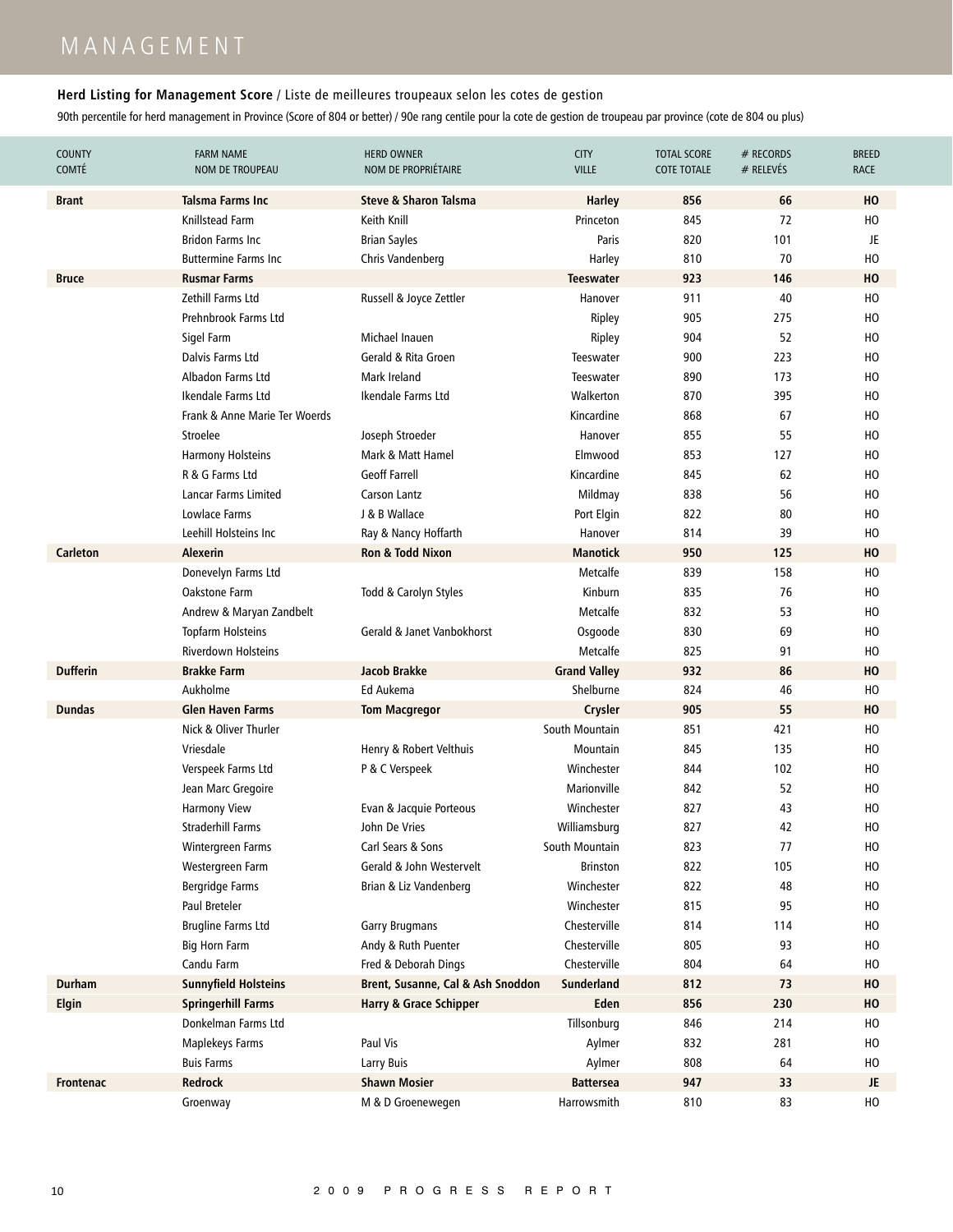# RÉGIE DE TROUPEAU

### **Herd Listing for Management Score** / Liste de meilleures troupeaux selon les cotes de gestion

| <b>COUNTY</b><br><b>COMTÉ</b> | <b>FARM NAME</b><br>NOM DE TROUPEAU | <b>HERD OWNER</b><br>NOM DE PROPRIÉTAIRE | <b>CITY</b><br><b>VILLE</b> | <b>TOTAL SCORE</b><br><b>COTE TOTALE</b> | # RECORDS<br>$#$ RELEVÉS | <b>BREED</b><br><b>RACE</b> |
|-------------------------------|-------------------------------------|------------------------------------------|-----------------------------|------------------------------------------|--------------------------|-----------------------------|
| Glengarry                     | <b>Tansymoss</b>                    | <b>Stanley, Anne &amp; Paul Chaddock</b> | Lancaster                   | 856                                      | 100                      | HO                          |
|                               | Chanmar                             | C & A Glaude                             | <b>Bainsville</b>           | 845                                      | 51                       | HO                          |
|                               | Newbrabant Farms Ltd                |                                          | Lancaster                   | 840                                      | 549                      | HO                          |
|                               | Cinpetrick                          | <b>Tjeerd Bosma</b>                      | <b>Bainsville</b>           | 839                                      | 68                       | HO                          |
|                               | Mindy Farms Inc                     | Peter & Anne Vansleeuwen                 | Lancaster                   | 834                                      | 141                      | HO                          |
|                               | Heidi Farms Inc                     | Paul Oeggerli                            | <b>Bainsville</b>           | 826                                      | 311                      | HO                          |
|                               | Dollart Farms Inc.                  |                                          | Glen Robertson              | 822                                      | 104                      | HO                          |
|                               | <b>Bridgend</b>                     | Leighton McDonell                        | North Lancaster             | 817                                      | 59                       | HO                          |
|                               | Glengarry Farms Inc                 | lan Cumming                              | Williamstown                | 805                                      | 67                       | AY                          |
| <b>Grenville</b>              | <b>Gerann Holsteins</b>             | John & Dawn Wynands                      | <b>Cardinal</b>             | 916                                      | 186                      | HO                          |
|                               | <b>Sunvalley Farm</b>               | Rod & Jen Post                           | Merrickville                | 860                                      | 71                       | HO                          |
|                               | Danyowen Farm                       | <b>Richard Schutten</b>                  | Spencerville                | 833                                      | 77                       | HO                          |
|                               | Kemptville College                  | Kemptville Campus                        | Kemptville                  | 830                                      | 34                       | HO                          |
|                               | Rideauside Farms Inc.               | <b>Charles &amp; James Bennett</b>       | Kemptville                  | 829                                      | 281                      | HO                          |
| Grey                          | <b>Reinderock Farms</b>             | <b>Henry Reinders</b>                    | <b>Meaford</b>              | 863                                      | 65                       | HO                          |
|                               | Wigmana Farms                       | Steve & Dorothy Frankland                | <b>Dundalk</b>              | 838                                      | 83                       | HO                          |
|                               | <b>Brilyn</b>                       | <b>Brian Hastie</b>                      | Durham                      | 830                                      | 32                       | HO                          |
| <b>Haldimand</b>              | <b>Deboer Holst</b>                 | <b>Ben &amp; Anieta Deboer</b>           | <b>Selkirk</b>              | 865                                      | 94                       | HO                          |
|                               | Highestate Farms                    | Ted Heeg                                 | Hagersville                 | 825                                      | 83                       | HO                          |
| <b>Hastings</b>               | Lazierlane                          | <b>Mike Lazier</b>                       | Corbyville                  | 853                                      | 31                       | HO                          |
|                               | <b>Chadwick Farms Inc</b>           | Wayne & Brian Chadwick                   | Deseronto                   | 828                                      | 49                       | HO                          |
|                               | Klay Knoll                          | Anthony & Peter Kooistra                 | Stirling                    | 817                                      | 99                       | HO                          |
|                               | <b>Floridaview Farms</b>            | Duane Redden                             | Stirling                    | 804                                      | 60                       | HO                          |
| Huron                         | Gerthea                             | Gerry & Thea Rijkhoff                    | Walton                      | 943                                      | 50                       | HO                          |
|                               | <b>Heather Holme Farms</b>          | <b>Glen McNeil</b>                       | Goderich                    | 908                                      | 44                       | HO                          |
|                               | Evergreen Holsteins                 | Robert & Andrea Van Nes                  | Ethel                       | 890                                      | 533                      | HO                          |
|                               | <b>Guntensperger Dairy Inc</b>      | Karl Guntensperger                       | Seaforth                    | 888                                      | 114                      | HO                          |
|                               | Kemmere Dairy Farm                  | Kees & Marion Kemmere                    | Exeter                      | 872                                      | 115                      | HO                          |
|                               | Kesi Farms                          | Kees & Ivonne Van Esveld                 | Clinton                     | 872                                      | 106                      | HO                          |
|                               | Joyrod Holsteins                    | Rodney & Joyce Shantz                    | Gorrie                      | 871                                      | 48                       | HO                          |
|                               | Rayleda Holsteins                   | Kenneth & Shirley Wideman                | Fordwich                    | 858                                      | 59                       | HO                          |
|                               | Merka Holstein                      | Merlin & Karen Gingrich                  | Gowanstown                  | 854                                      | 57                       | HO                          |
|                               | Gubelmann Brown Swiss               | Ernst Gubelmann                          | Walton                      | 848                                      | 75                       | BS                          |
|                               | Ritzema Farms                       | Gerhard & Heather Ritzema                | Seaforth                    | 836                                      | 322                      | HO                          |
|                               | Eckerlea Acres                      | Christa Eckert                           | Seaforth                    | 824                                      | 244                      | HO                          |
|                               | Rolling Lands Farms                 | Tony & Anita Vanhittersum                | Blyth                       | 819                                      | 115                      | HO                          |
|                               | John Verburg                        |                                          | Londesborough               | 812                                      | 58                       | HO                          |
|                               | Homesteader Holsteins Inc           | Leo Miltenburg                           | Lucknow                     | 809                                      | 76                       | HO                          |
|                               | Woodvue Farms Inc                   | Steven Hern                              | Woodham                     | 809                                      | 51                       | HO                          |
| Lambton                       | A H Dairy Farm                      | <b>Henk Dejong</b>                       | <b>Watford</b>              | 832                                      | 161                      | HO                          |
| Lanark                        | <b>Penlow Farms</b>                 | Allan & Donna Lowry                      | <b>Almonte</b>              | 842                                      | 57                       | HO                          |
|                               | Nandale Farms                       | John & Beth Nanne                        | Pakenham                    | 818                                      | 50                       | HO                          |
| Leeds                         | <b>Maplelyn Holsteins</b>           | Ed & Janet Wynands                       | Lyn                         | 892                                      | 75                       | HO                          |
|                               | John Gunnewiek                      | Gunnebrooke Farms Ltd                    | Elgin                       | 885                                      | 68                       | HO                          |
|                               | Lillies Dale Holsteins              | Leo Baumann                              | Lyn                         | 813                                      | 90                       | HO                          |
| Lennox-Addington              | Hykabode                            | <b>Allan Huyck</b>                       | <b>Bath</b>                 | 826                                      | 57                       | HO                          |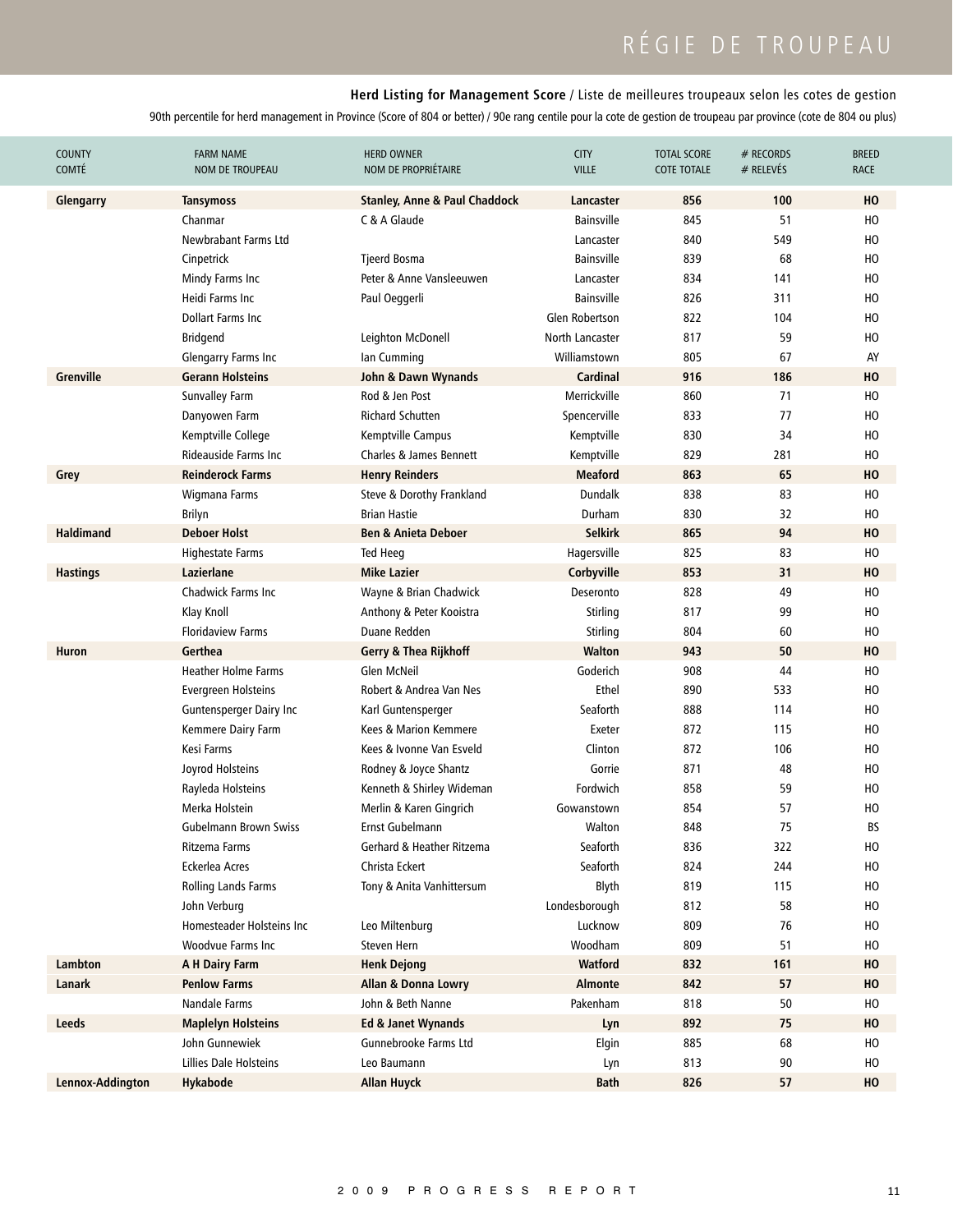# M A N A G E M E N T

### **Herd Listing for Management Score** / Liste de meilleures troupeaux selon les cotes de gestion

| <b>COUNTY</b><br><b>COMTÉ</b> | <b>FARM NAME</b><br>NOM DE TROUPEAU | <b>HERD OWNER</b><br>NOM DE PROPRIÉTAIRE | <b>CITY</b><br><b>VILLE</b> | <b>TOTAL SCORE</b><br><b>COTE TOTALE</b> | # RECORDS<br>$#$ RELEVÉS | <b>BREED</b><br>RACE |
|-------------------------------|-------------------------------------|------------------------------------------|-----------------------------|------------------------------------------|--------------------------|----------------------|
| <b>Manitoulin-Sudbury W</b>   | <b>Oshadenah Holsteins</b>          | <b>Ronald &amp; James Anstice</b>        | <b>Tehkummah</b>            | 904                                      | 50                       | HO                   |
|                               | <b>Emiry Farms Ltd</b>              | Keith & Alan Emiry                       | Massey                      | 823                                      | 107                      | HO                   |
| <b>Middlesex</b>              | <b>O'Neil Farms</b>                 | <b>Steve O'Neil</b>                      | <b>Thorndale</b>            | 931                                      | 75                       | HO                   |
|                               | Marvale Farms Ltd                   | James Marr                               | Mossley                     | 921                                      | 51                       | HO                   |
|                               | <b>Mccutcheon Dairy Farms</b>       | <b>Stewart Mccutcheon</b>                | Thorndale                   | 880                                      | 173                      | HO                   |
|                               | Londedge Farms                      | Ted & Dave Brown                         | Ilderton                    | 879                                      | 81                       | HO                   |
|                               | Cavanaleck Farm Ltd                 |                                          | <b>Belmont</b>              | 878                                      | 91                       | HO                   |
|                               | <b>Backx Dairy Farms</b>            | Michiel & Marian Backx                   | Strathroy                   | 855                                      | 189                      | HO                   |
|                               | <b>Henros Farms</b>                 | Henry Keunen                             | Kerwood                     | 833                                      | 376                      | HO                   |
|                               | <b>White Cross Farms</b>            | Willy & Dorie Krosse                     | Arva                        | 823                                      | 127                      | HO                   |
|                               | <b>Plover Haven Farms</b>           | Wim & Cynthia Van Den Oetelaar           | Ilderton                    | 817                                      | 80                       | HO                   |
|                               | Caddedale Holsteins                 | <b>Steven Caddey</b>                     | Dorchester                  | 817                                      | 40                       | HO                   |
|                               | Greenway Farms Ltd                  | Ed Groenewegen                           | Lucan                       | 808                                      | 69                       | HO                   |
| <b>Niagara</b>                | <b>Summers Farm Ltd</b>             |                                          | <b>Fonthill</b>             | 914                                      | 93                       | HO                   |
|                               | Feederlane & Mottle                 | Don & Ken Green                          | Wainfleet                   | 903                                      | 58                       | HO                   |
|                               | Rose Ridge Farms                    |                                          | Welland                     | 820                                      | 40                       | HO                   |
|                               | <b>Whitnell Holsteins</b>           | <b>Howard Augustine</b>                  | Wainfleet                   | 820                                      | 33                       | HO                   |
|                               | Marobing Farms Ltd                  | Rob & Trish Van Wyngaarden               | <b>St Anns</b>              | 805                                      | 45                       | HO                   |
| <b>Nipissing-Parry Sound</b>  | <b>Grolea Farm</b>                  | <b>Blair &amp; Cherie Grove</b>          | <b>Mattawa</b>              | 867                                      | 42                       | HO                   |
|                               | Parview Farms Inc                   | James & Michelle Parsons                 | Cache Bay                   | 837                                      | 68                       | HO                   |
|                               | Solange & Gilles Chretien           |                                          | Verner                      | 804                                      | 47                       | HO                   |
| <b>Norfolk</b>                | <b>Marbank Farms Ltd</b>            | Jack & Ankje Bootsma                     | <b>Port Dover</b>           | 967                                      | 113                      | HO                   |
|                               | Keith & Gary Chipps                 |                                          | Delhi                       | 816                                      | 51                       | HO                   |
| <b>Northumberland</b>         | <b>Hoftyzer Farms</b>               | <b>Albert Hoftyzer</b>                   | <b>Frankford</b>            | 890                                      | 94                       | HO                   |
|                               | <b>Rolling Acres</b>                | Jane & Herman Kapteyn                    | Cobourg                     | 852                                      | 109                      | HO                   |
|                               | Milvalea Holsteins                  | Bart & Nancy Nelson                      | <b>Baltimore</b>            | 845                                      | 45                       | HO                   |
|                               | Sunnybrooke                         | <b>Ronald Watson</b>                     | Campbellford                | 841                                      | 44                       | HO                   |
|                               | Oconcrest                           | Paul O'Connor                            | Hastings                    | 841                                      | 21                       | HO                   |
| <b>Oxford</b>                 | <b>Wikkerink Farms Ltd</b>          | <b>Roger Wikkerink</b>                   | <b>Norwich</b>              | 965                                      | 66                       | HO                   |
|                               | Paradigm Holsteins                  | Steve Vandendool                         | Woodstock                   | 936                                      | 71                       | HO                   |
|                               | Wilmarlea Farms                     | John & Willard Mackay                    | Embro                       | 933                                      | 135                      | HO                   |
|                               | Elarda Farms Ltd                    | Coen, Jan & Gerrit Van Wely              | Embro                       | 932                                      | 225                      | HO                   |
|                               | Werkholm Holsteins Ltd              | Frank & Kevin Werkema                    | Embro                       | 924                                      | 78                       | HO                   |
|                               | Altofarm                            | Otto Zondag                              | Tillsonburg                 | 921                                      | 69                       | HO                   |
|                               | Hammondview                         |                                          | Ingersoll                   | 920                                      | 130                      | HO                   |
|                               | Marstou Farms Ltd                   | <b>Marinus Stouwdam</b>                  | Woodstock                   | 910                                      | 81                       | HO                   |
|                               | Greiden Farms Ltd                   | Cees Haanstra                            | St Marys                    | 897                                      | 569                      | HO                   |
|                               | Pier Dairy Farm                     | Gerda & Bas Pier                         | Salford                     | 896                                      | 104                      | HO                   |
|                               | Spero Holsteins Ltd                 | David & Joyce Vanderspek                 | Embro                       | 895                                      | 129                      | HO                   |
|                               | Vrederijk Dairy                     | Dirk-Jan Griffioen                       | <b>Tavistock</b>            | 894                                      | 125                      | HO                   |
|                               | <b>Buistlane</b>                    | Klaas & Gerda Buist                      | Mount Elgin                 | 894                                      | 57                       | HO                   |
|                               | Shiness Holsteins Ltd               | Glen & Dan Matheson                      | Embro                       | 890                                      | 112                      | HO                   |
|                               | Larenwood Farms Ltd                 |                                          | Drumbo                      | 889                                      | 89                       | HO                   |
|                               | Dirk Boer                           |                                          | Woodstock                   | 888                                      | 94                       | HO                   |
|                               | Lochalsh Holsteins Inc              |                                          | Embro                       | 887                                      | 152                      | HO                   |
|                               | Glenroe Farms Ltd                   | John Heeney                              | Ingersoll                   | 881                                      | 277                      | HO                   |
|                               | Vander Kooi Dairy Farms Inc         |                                          | Otterville                  | 878                                      | 117                      | HO                   |
|                               | Faralary Hill Farms Ltd             | Steve & Teresa Mackay                    | Embro                       | 876                                      | 214                      | HO                   |
|                               | Wiljaven                            | Will & Jacqueline Koot                   | Thamesford                  | 875                                      | 51                       | HO                   |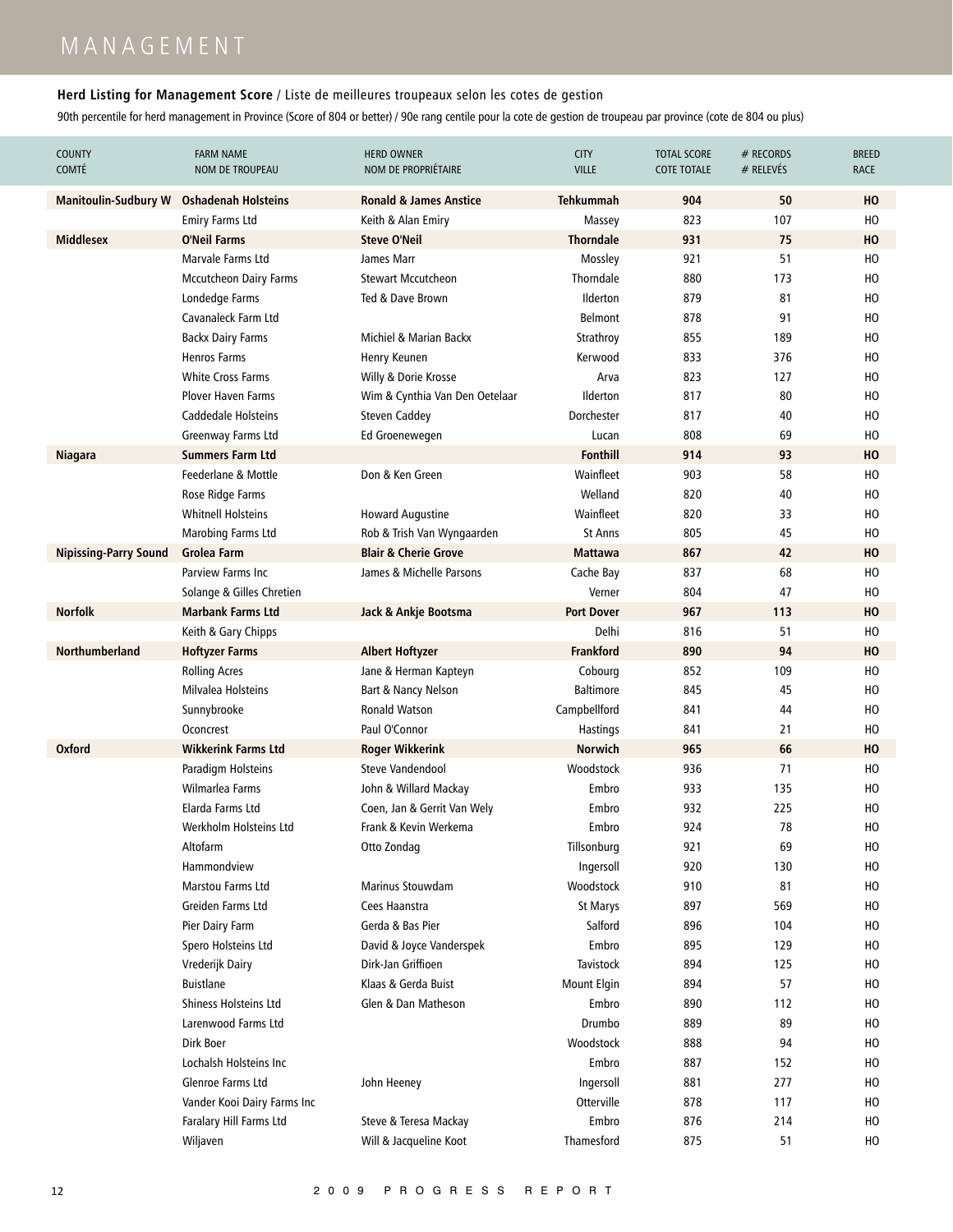### **Herd Listing for Management Score** / Liste de meilleures troupeaux selon les cotes de gestion

| <b>COUNTY</b><br><b>COMTÉ</b> | <b>FARM NAME</b><br>NOM DE TROUPEAU | <b>HERD OWNER</b><br>NOM DE PROPRIÉTAIRE | <b>CITY</b><br><b>VILLE</b> | <b>TOTAL SCORE</b><br><b>COTE TOTALE</b> | # RECORDS<br># RELEVÉS | <b>BREED</b><br>RACE |
|-------------------------------|-------------------------------------|------------------------------------------|-----------------------------|------------------------------------------|------------------------|----------------------|
|                               | Hillgraze Farms Ltd                 | Peter & Harry Slager                     | <b>Tavistock</b>            | 873                                      | 132                    | HO                   |
|                               | Grobrook Farm Ltd                   | Nick Groot & Jos Heinsbroek              | Ingersoll                   | 864                                      | 74                     | JE                   |
|                               | <b>Oostview Farm Ltd</b>            | Hugh & Roeland Van Oostveen              | Lakeside                    | 862                                      | 147                    | HO                   |
|                               | Kelderview Holsteins                | P & B Op Den Kelder                      | Salford                     | 862                                      | 144                    | HO                   |
|                               | <b>Westrander Farms</b>             | Jan Van Barneveld                        | Tillsonburg                 | 860                                      | 139                    | HO                   |
|                               | <b>B &amp; V Kloepfer</b>           |                                          | Ingersoll                   | 856                                      | 172                    | HO                   |
|                               | Smithden Holsteins                  | James Smith                              | Woodstock                   | 852                                      | 111                    | HO                   |
|                               | <b>Elmwold Farms</b>                | Chris & Paul Buchner                     | <b>Brownsville</b>          | 849                                      | 210                    | HO                   |
|                               | <b>City View Farms</b>              | David Innes                              | Woodstock                   | 846                                      | 106                    | HO                   |
|                               | New Morning Farm                    | Cor & Lia Noom                           | <b>Bright</b>               | 844                                      | 194                    | HO                   |
|                               | Grassy-Lea Farms Ltd                | Marius Van Wely                          | Woodstock                   | 844                                      | 182                    | HO                   |
|                               | Jogview Farms Ltd                   | Jim Mutsaers                             | Embro                       | 843                                      | 50                     | HO                   |
|                               | Ringia Farms Ltd                    | Gjalt Mulder                             | Lakeside                    | 842                                      | 420                    | HO                   |
|                               | Jasal Holsteins                     | Jim, Kath & David Grieve                 | Embro                       | 841                                      | 66                     | HO                   |
|                               | <b>Hammondowns Farms</b>            | David Hammond                            | Ingersoll                   | 840                                      | 225                    | HO                   |
|                               | <b>Silverbow Farms</b>              | Ken Hutchison                            | Ingersoll                   | 838                                      | 61                     | HO                   |
|                               | <b>Destination Dairy Ltd</b>        | Allardus Nauta                           | Woodstock                   | 836                                      | 137                    | HO                   |
|                               | Fraholme                            | <b>Wayne Fraser</b>                      | Embro                       | 829                                      | 90                     | HO                   |
|                               | Drianneh Green Dairy Ltd            | <b>Arnold Deboer</b>                     | Mt Elgin                    | 828                                      | 139                    | HO                   |
|                               | Beyond Belief Farms Inc             | Janke & Andries Visser                   | Woodstock                   | 828                                      | 121                    | HO                   |
|                               | Jan Van Roekel                      |                                          | Ingersoll                   | 827                                      | 112                    | HO                   |
|                               | Donean Farms Inc                    | Doug Matheson                            | Embro                       | 826                                      | 57                     | HO                   |
|                               | Lem-Lar Farms Ltd                   | Daniel Laemmler                          | Woodstock                   | 824                                      | 61                     | HO                   |
|                               | Acmelea                             | John Palmer                              | Norwich                     | 823                                      | 76                     | HO                   |
|                               | Kirwinlane                          | Mark Kirwin                              | Salford                     | 821                                      | 152                    | HO                   |
|                               | <b>Hoenhorst Farms Ltd</b>          | <b>Gerrit &amp; Margriet Wensink</b>     | Innerkip                    | 815                                      | 358                    | HO                   |
|                               | Aart Muilwyk                        |                                          | <b>Brownsville</b>          | 812                                      | 274                    | HO                   |
|                               | <b>Brucevale</b>                    | <b>Bruce Schmidt</b>                     | <b>Tavistock</b>            | 808                                      | 146                    | HO                   |
|                               | Stiek Farms Inc                     | Erik & Mirjam Rotteveel                  | <b>Tavistock</b>            | 805                                      | 169                    | HO                   |
|                               | <b>Harphil Holsteins</b>            | Peter & Ina Van Haren                    | Brownsville                 | 805                                      | 59                     | HO                   |
|                               | Jacob Bos                           |                                          | Burgessville                | 804                                      | 124                    | HO                   |
|                               | <b>Highland View Holsteins</b>      | Nico Byl                                 | Salford                     | 804                                      | 39                     | HO                   |
| Peel                          | <b>Armstrong Manor</b>              |                                          | Caledon                     | 928                                      | 289                    | HO                   |
|                               | Chesslawn Farms                     | Dwight & Karen Matson & Family           | <b>Bolton</b>               | 864                                      | 74                     | HO                   |
|                               | Applevue Farms                      | <b>Gordon Laidlaw</b>                    | <b>Brampton</b>             | 811                                      | 80                     | HO                   |
| Perth                         | <b>Slits Dairy Farm</b>             | Pedro & Jolanda Slits                    | <b>Brunner</b>              | 933                                      | 165                    | HO                   |
|                               | Delfia Farm Inc                     | John & Arnold Vanwinden                  | Atwood                      | 917                                      | 111                    | HO                   |
|                               | Smilebrook Farms Inc                | Joe & Vreni Tschudi                      | Mitchell                    | 909                                      | 126                    | HO                   |
|                               | <b>Scenic Holsteins</b>             | Hans & Jolanda Weber                     | St. Marys                   | 906                                      | 189                    | HO                   |
|                               | Noordcreek                          | Marinus & Anja Noordam                   | Gowanstown                  | 905                                      | 72                     | HO                   |
|                               | Goldenlane                          | Luke Hoegger                             | Mitchell                    | 900                                      | 93                     | HO                   |
|                               | Ivdale Holsteins                    | Ivan & Dale Bundscho                     | Shakespeare                 | 899                                      | 55                     | HO                   |
|                               | <b>Cornerview Farms Inc.</b>        | Larry Bertens                            | Mitchell                    | 892                                      | 98                     | HO                   |
|                               | <b>Hans Pfister</b>                 |                                          | Mitchell                    | 886                                      | 76                     | HO                   |
|                               | Marelyue Farms                      | Eli & Elizabeth Martin                   | Gowanstown                  | 885                                      | 69                     | HO                   |
|                               | JPC Farms Inc                       | Jamie Beaumont                           | Mitchell                    | 878                                      | 184                    | HO                   |
|                               | <b>Hyden Holsteins</b>              | Bryan Zehr                               | Milverton                   | 874                                      | 58                     | HO                   |
|                               | Royalmar Farms Ltd                  | <b>Brad Martin</b>                       | Gowanstown                  | 872                                      | 52                     | HO                   |
|                               | John Albrecht                       |                                          | Milverton                   | 872                                      | 10                     | HO                   |
|                               |                                     |                                          |                             |                                          |                        |                      |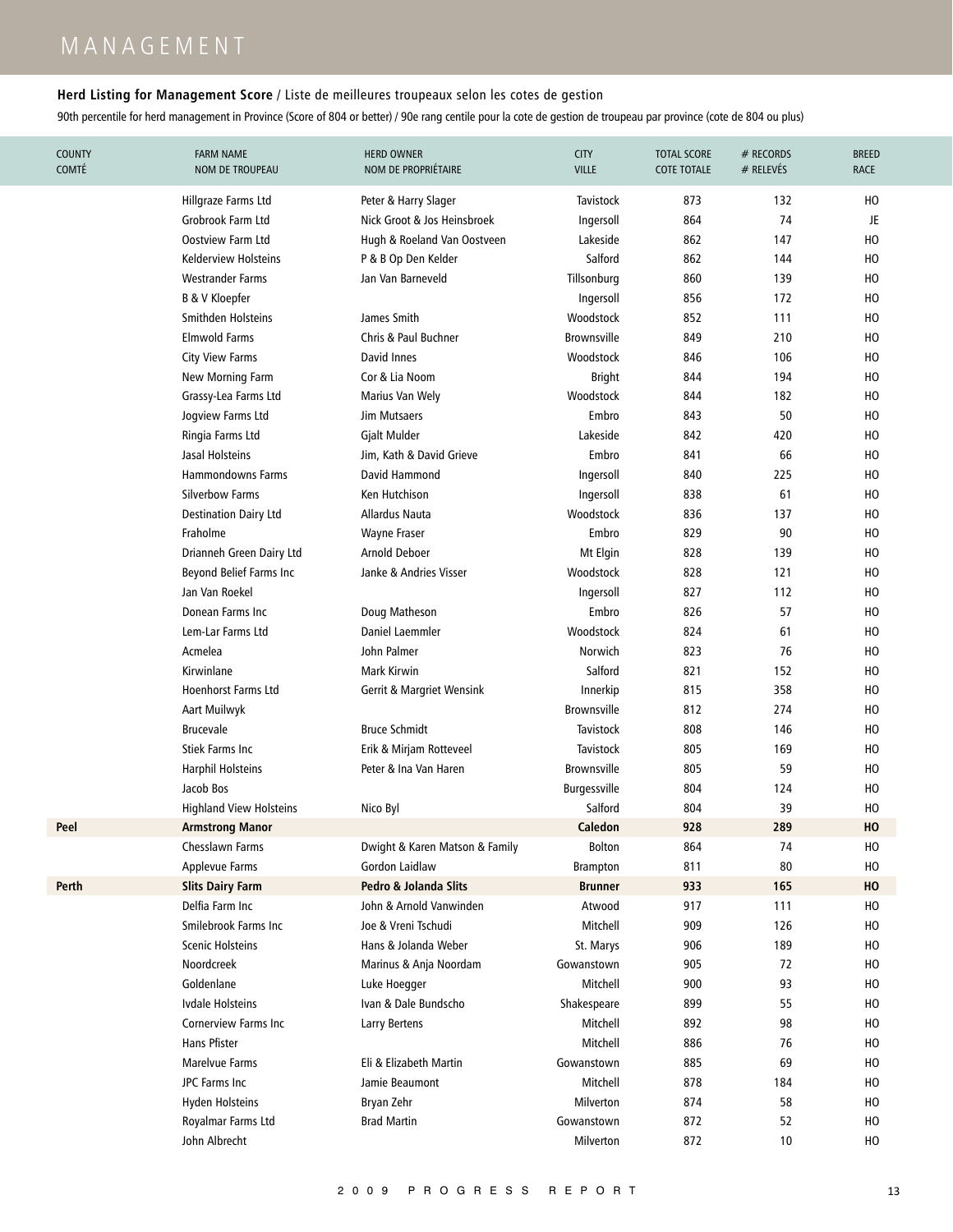# RÉGIE DE TROUPEAU

### **Herd Listing for Management Score** / Liste de meilleures troupeaux selon les cotes de gestion

| <b>COUNTY</b><br><b>COMTÉ</b> | <b>FARM NAME</b><br><b>NOM DE TROUPEAU</b> | <b>HERD OWNER</b><br>NOM DE PROPRIÉTAIRE | <b>CITY</b><br><b>VILLE</b> | <b>TOTAL SCORE</b><br><b>COTE TOTALE</b> | # RECORDS<br># RELEVÉS | <b>BREED</b><br><b>RACE</b> |
|-------------------------------|--------------------------------------------|------------------------------------------|-----------------------------|------------------------------------------|------------------------|-----------------------------|
|                               | Brisbin Farms Ltd                          | Doug & Brenda Brisbin                    | Gowanstown                  | 863                                      | 58                     | ΗО                          |
|                               | <b>Braemere Farm</b>                       | Peter Jordan                             | Stratford                   | 859                                      | 73                     | JE                          |
|                               | Walmsdale                                  | Harry Walmsley                           | Milverton                   | 859                                      | 55                     | HO                          |
|                               | <b>Reijnen Dairy Farms</b>                 | Jeffery & Monique Reijnen                | St Marys                    | 858                                      | 152                    | HO                          |
|                               | Legacy Holsteins                           | S Dolson & Dr Galbraith                  | Atwood                      | 854                                      | 76                     | HO                          |
|                               | Heerdink                                   | Albert Borgijink                         | St Marys                    | 843                                      | 249                    | HO                          |
|                               | Can Be Farm                                | Peter & Nelle Beerepoot                  | Milverton                   | 842                                      | 79                     | HO                          |
|                               | Gys & Ria Dewit                            |                                          | <b>St Pauls</b>             | 839                                      | 189                    | HO                          |
|                               | Weberdream Holsteins                       | Mike Weber                               | <b>Brunner</b>              | 833                                      | 38                     | HO                          |
|                               | <b>Kevcrest Holsteins</b>                  | Kevin Beuermann                          | Mitchell                    | 829                                      | 54                     | HO                          |
|                               | Birchlawn Farms Ltd                        |                                          | Atwood                      | 828                                      | 520                    | HO                          |
|                               | <b>Weberacres Farms Ltd</b>                | Randy Weber                              | Listowel                    | 828                                      | 83                     | HO                          |
|                               | M <sub>DF</sub>                            | Hans & Daniela Meier                     | Gowanstown                  | 823                                      | 60                     | HO                          |
|                               | <b>Athlone Farms</b>                       | <b>Brian Anderson</b>                    | <b>Tavistock</b>            | 818                                      | 162                    | HO                          |
|                               | Clayton & Miriam Martin                    |                                          | Gowanstown                  | 818                                      | 46                     | HO                          |
|                               | <b>Paul Martin</b>                         |                                          | Atwood                      | 814                                      | 62                     | HO                          |
|                               | Skinheir Holsteins                         | Kevin & Pauline Skinner                  | Mitchell                    | 808                                      | 39                     | HO                          |
|                               | <b>Shylane Holsteins</b>                   | John Mccallum                            | Stratford                   | 805                                      | 74                     | HO                          |
| Peterborough                  | Embrdale Farm                              |                                          | <b>Indian River</b>         | 927                                      | 76                     | HO                          |
| <b>Prescott</b>               | <b>Falling-Star Farms</b>                  | <b>Jeff Macleod</b>                      | <b>St Eugene</b>            | 906                                      | 43                     | HO                          |
|                               | Ferme Mirella Inc                          | Guy & Carol Levac                        | St Bernardin                | 905                                      | 115                    | HO                          |
|                               | Ferme Sylvano                              | Sylvain Levac                            | St Bernardin                | 898                                      | 83                     | HO                          |
|                               | <b>Ferme Cavalait</b>                      | Alain & Claudine Poirier                 | Lefaivre                    | 880                                      | 50                     | JE                          |
|                               | Ontario Inc 1024248                        | Andy Senn                                | St Bernardin                | 877                                      | 377                    | HO                          |
|                               | Wilkridge Farm                             | Ken & Peggy Wilkes                       | Fournier                    | 870                                      | 72                     | HO                          |
|                               | Ferme Lavigne Inc                          | Alain & Jean-Pierre Lavigne              | St Anne-De-Prescott         | 864                                      | 118                    | HO                          |
|                               | Ferme Serheal                              | Claude & Celine Seguin                   | St Isidore                  | 859                                      | 81                     | HO                          |
|                               | Donsher Farms                              | Donald & Sheridan Wylie                  | Vankleek Hill               | 845                                      | 140                    | HO                          |
|                               | Duffeynial                                 | Jean-Marie & Felix Duffey                | L'Orignal                   | 841                                      | 101                    | HO                          |
|                               | Overdale Farm Reg'd                        | Gerry Overvest                           | L'Orignal                   | 837                                      | 102                    | HO                          |
|                               | Ferme Lyanne Inc                           | Yannick Bercier                          | Lefaivre                    | 827                                      | 47                     | HO                          |
|                               | Ferme Raynaud                              | Marc & Stephanie Raynaud                 | Vankleek Hill               | 823                                      | 88                     | HO                          |
|                               | H U Desnoyers                              | Henri & Urgel Desnoyers                  | Casselman                   | 806                                      | 63                     | HO                          |
| <b>Prince Edward</b>          | <b>Royalcroft Holsteins</b>                | Wayne, Kyle & Ryan Kuipers               | <b>Bloomfield</b>           | 851                                      | 55                     | HO                          |
|                               | <b>Goreland Farms</b>                      |                                          | <b>Carrying Place</b>       | 818                                      | 179                    | HO                          |
| Renfrew                       | <b>Petermann Holsteins</b>                 | Nick & Steph Petermann                   | Pembroke                    | 879                                      | 56                     | HO                          |
|                               | Van Lindenberg Farms Inc                   | Jacobus Vanlindenberg                    | <b>Foresters Falls</b>      | 837                                      | 60                     | HO                          |
|                               | <b>Producer Holsteins</b>                  | John Beimers                             | Pembroke                    | 819                                      | 53                     | HO                          |
| <b>Russell</b>                | Sunrise Holsteins Inc                      | Edgar & Ramona Kaelin                    | <b>Clarence Creek</b>       | 933                                      | 50                     | HO                          |
|                               | Rosenhill Farm Inc                         | Andre Hildbrand                          | St Albert                   | 914                                      | 107                    | HO                          |
|                               | <b>Clearview Farm</b>                      | Josef Mueller                            | <b>Clarence Creek</b>       | 906                                      | 81                     | HO                          |
|                               | Heiwa Farm                                 | Walter Von Ah                            | St Albert                   | 903                                      | 118                    | HO                          |
|                               | Ferme A & L Desnoyers                      |                                          | <b>St Albert</b>            | 866                                      | 99                     | HO                          |
|                               | Ferme D D Gascon & Fils Inc                | Denis Gascon                             | Sarsfield                   | 862                                      | 62                     | HO                          |
|                               | Hermenie                                   | Denis Latour                             | St Albert                   | 860                                      | 81                     | HO                          |
|                               | Hasliland                                  | Thomas & Paula Meyerhans                 | Casselman                   | 858                                      | 124                    | HO                          |
|                               | Sylvimarc Farm                             | J, M & S Drouin                          | Casselman                   | 849                                      | 82                     | HO                          |
|                               | <b>Bertom Farm</b>                         | Fred & Theo Vanmunsteren                 | Sarsfield                   | 847                                      | 92                     | HO                          |
|                               | Ferme Dessaint Inc                         | Nicholas Dessaint                        | Sarsfield                   | 837                                      | 69                     | HO                          |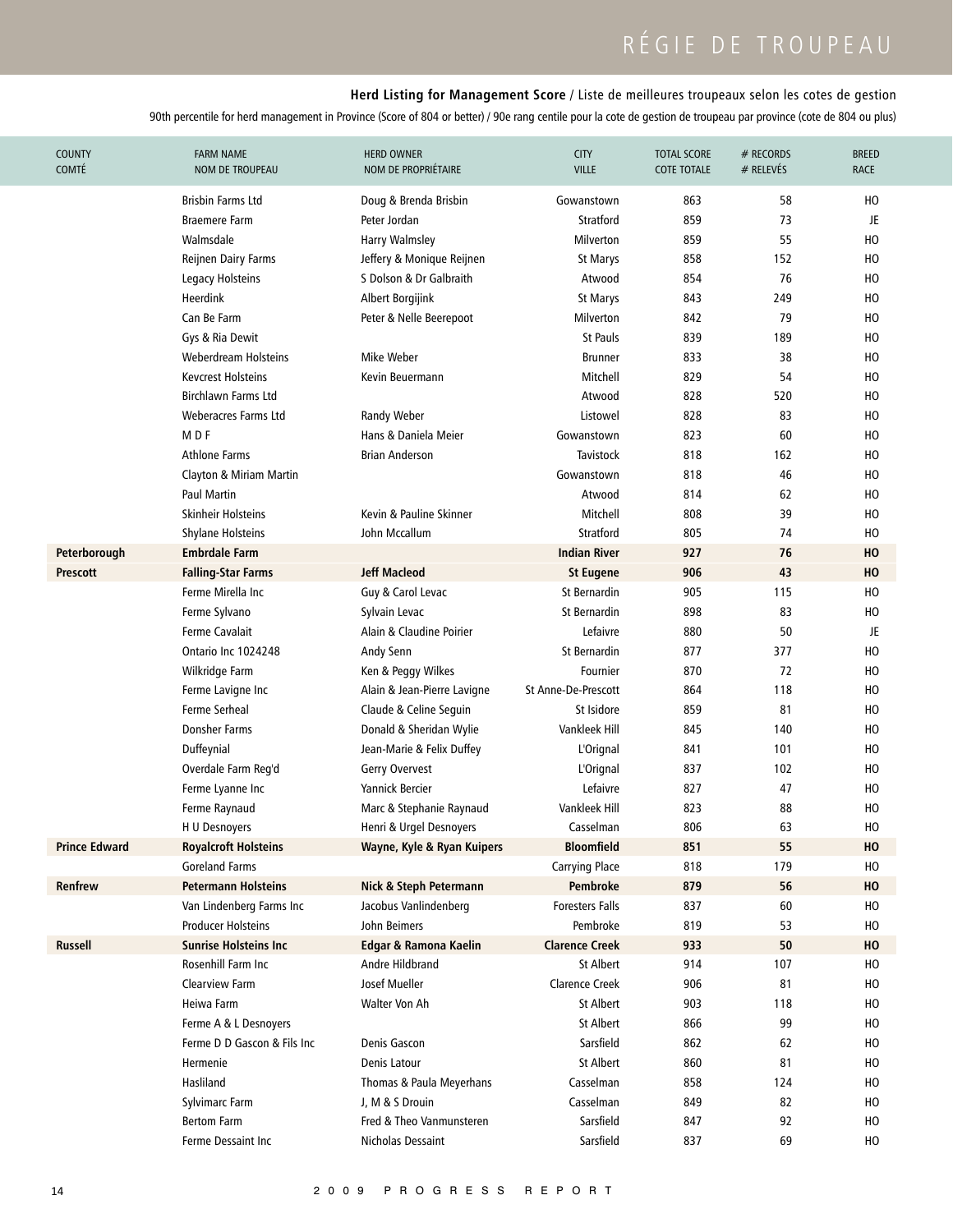# M A N A G E M E N T

### **Herd Listing for Management Score** / Liste de meilleures troupeaux selon les cotes de gestion

| <b>COUNTY</b><br><b>COMTÉ</b> | <b>FARM NAME</b><br><b>NOM DE TROUPEAU</b> | <b>HERD OWNER</b><br>NOM DE PROPRIÉTAIRE           | <b>CITY</b><br><b>VILLE</b> | <b>TOTAL SCORE</b><br><b>COTE TOTALE</b> | # RECORDS<br>$#$ RELEVÉS | <b>BREED</b><br><b>RACE</b> |
|-------------------------------|--------------------------------------------|----------------------------------------------------|-----------------------------|------------------------------------------|--------------------------|-----------------------------|
|                               | Ferme St-Malo                              | Jean-Marie L Seguin                                | St Pascal                   | 829                                      | 77                       | HO                          |
|                               | Ferme Re-Mont Inc.                         | Louis Raymond                                      | Cumberland                  | 825                                      | 77                       | HO                          |
|                               | Geranik                                    | <b>Gerald Benoit</b>                               | St Albert                   | 817                                      | 139                      | HO                          |
|                               | Ferme Prospere Inc                         | Luc & Sylvie Dutrisac                              | Orleans                     | 805                                      | 87                       | HO                          |
| Simcoe                        | Ray & Donna Klein-Gebbinck                 |                                                    | Elmvale                     | 879                                      | 53                       | HO                          |
|                               | <b>Brihill Holsteins</b>                   | Brian & Doris Giffen                               | Stayner                     | 874                                      | 36                       | HO                          |
|                               | <b>Robins Holsteins</b>                    | Andy & Jason Robinson                              | Midland                     | 815                                      | 70                       | HO                          |
| <b>Stormont</b>               | <b>Ginary Farm</b>                         | Rene & Angela Schuermann                           | <b>Moose Creek</b>          | 882                                      | 54                       | HO                          |
|                               | Redlodge Farm Inc                          | Armin & Monica Kagi                                | Finch                       | 841                                      | 56                       | HO                          |
|                               | <b>Roclane Holsteins</b>                   | Roger & Margaret Courville                         | Crysler                     | 814                                      | 45                       | HO                          |
|                               | Raisin River Farms                         | Keith Grant                                        | Cornwall                    | 809                                      | 189                      | HO                          |
| Timiskaming                   | <b>Railside Farm</b>                       | Joe & Nicole Holeska                               | <b>Englehart</b>            | 849                                      | 47                       | HO                          |
| <b>Victoria</b>               | <b>Misty Springs/Piepers Holsteins</b>     | D & K Merminod & D & J Kroekenstoel Little Britain |                             | 818                                      | 87                       | HO                          |
| Waterloo                      | <b>Eldonna Farm</b>                        | <b>Murray &amp; Sandra Sherk</b>                   | <b>Plattsville</b>          | 947                                      | 96                       | HO                          |
|                               | Callumlea Guernseys                        | Kenneth McNabb                                     | New Hamburg                 | 890                                      | 45                       | HO                          |
|                               | Oscar Gingrich                             |                                                    | Elmira                      | 880                                      | 40                       | HO                          |
|                               | Melvin & Ellen Gingrich                    |                                                    | Elmira                      | 878                                      | 41                       | HO                          |
|                               | Quiet Oak Holsteins                        | John & Angela Van Bergeijk                         | New Hamburg                 | 877                                      | 121                      | HO                          |
|                               | Jaywest Acre                               | <b>Maynard Martin</b>                              | St Jacobs                   | 871                                      | 41                       | HO                          |
|                               | Eli Martin                                 |                                                    | Elmira                      | 859                                      | 39                       | HO                          |
|                               | Haley Farms Ltd                            |                                                    | <b>Breslau</b>              | 855                                      | 102                      | HO                          |
|                               | Green Acre Farms Ltd                       | Tim, Gary, David & Andrew Wagler                   | New Hamburg                 | 853                                      | 166                      | HO                          |
|                               | Hanfre Holsteins                           | Hans & Frederika Bokdam                            | New Hamburg                 | 851                                      | 102                      | HO                          |
|                               | <b>Floraview Farms Inc</b>                 | Darcy Weber                                        | Elmira                      | 850                                      | 48                       | HO                          |
|                               | Winterose Farm Ltd                         | Dennis & Helen Martin                              | <b>West Montrose</b>        | 845                                      | 59                       | HO                          |
|                               | Claynook Farms Ltd                         | W, D & M Wagler                                    | New Hamburg                 | 842                                      | 186                      | HO                          |
|                               | Len-Ed Holsteins                           | <b>Leonard Martin</b>                              | Linwood                     | 835                                      | 41                       | HO                          |
|                               | Millvan                                    | <b>Amos Martin</b>                                 | Waterloo                    | 834                                      | 43                       | HO                          |
|                               | Sprucemar                                  | James & Daniel Martin                              | Waterloo                    | 833                                      | 33                       | HO                          |
|                               | Avelee Holsteins                           | Maynard & Vera Shantz                              | Waterloo                    | 832                                      | 45                       | HO                          |
|                               | <b>River Mar</b>                           | <b>Murray Martin</b>                               | St Jacobs                   | 818                                      | 26                       | HO                          |
|                               | Lewis Weber                                |                                                    | Elimra                      | 817                                      | 56                       | HO                          |
|                               | Cherrydale Holsteins                       | George Martin                                      | Waterloo                    | 817                                      | 47                       | HO                          |
|                               | Maplemar                                   | <b>Edgar Martin</b>                                | <b>St Clements</b>          | 815                                      | 37                       | HO                          |
|                               | Weberlea                                   | Oscar Weber                                        | St.Clements                 | 815                                      | 37                       | JE.                         |
|                               | Murray & Leona Brubacher                   |                                                    | Elmira                      | 814                                      | 63                       | HO                          |
|                               | Citilimits                                 | Norbert & Bob Dietrich                             | St Agatha                   | 806                                      | 119                      | HO                          |
| Wellington                    | Opsterlawn                                 | Andy & Marten Bylsma                               | Alma                        | 942                                      | 298                      | HO                          |
|                               | Farfield                                   | Murray Schnarr                                     | Elora                       | 936                                      | 120                      | HO                          |
|                               | <b>Hillmeadows Farms Inc</b>               | Doug & Sandy Sikkema                               | Moorefield                  | 930                                      | 61                       | HO                          |
|                               | Elverne Wideman                            |                                                    | <b>Mount Forest</b>         | 922                                      | 61                       | HO                          |
|                               | <b>Bjmar Holsteins</b>                     | Barry & Joyce Martin                               | Drayton                     | 922                                      | 49                       | HO                          |
|                               | <b>Cnossen Holsteins</b>                   |                                                    | Elora                       | 910                                      | 133                      | HO                          |
|                               | Porsius Farm                               | <b>Henk Porsius</b>                                | Alma                        | 904                                      | 57                       | HO                          |
|                               | Kooi Pleats Dairy Inc                      | Willem & Martine Van Der Kooi                      | Moorefield                  | 889                                      | 97                       | HO                          |
|                               | <b>Willocrik Holsteins</b>                 | Lester & Mary Metzger                              | Wallenstein                 | 885                                      | 46                       | HO                          |
|                               |                                            |                                                    | Arthur                      | 882                                      | 63                       | HO                          |
|                               | <b>Elgin Craig</b>                         |                                                    | Arthur                      | 868                                      | 189                      | HO                          |
|                               | Mark-A-Valley                              | Rinse, Jannie & Haete Marks                        |                             |                                          |                          |                             |
|                               | May Haven                                  | Paul May                                           | Rockwood                    | 867                                      | 47                       | HO                          |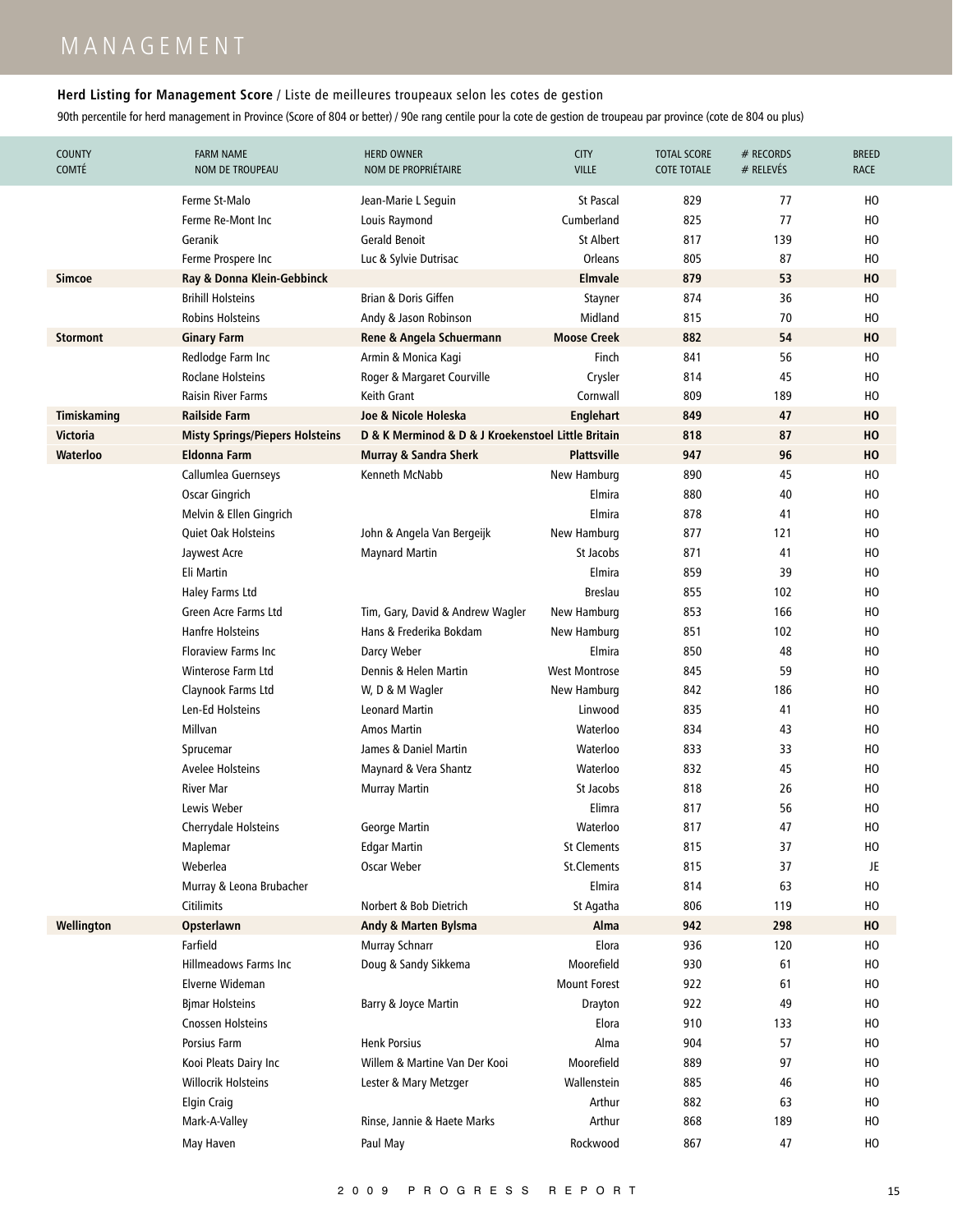# RÉGIE DE TROUPEAU

### **Herd Listing for Management Score** / Liste de meilleures troupeaux selon les cotes de gestion

| <b>COUNTY</b><br><b>COMTÉ</b> | <b>FARM NAME</b><br><b>NOM DE TROUPEAU</b> | <b>HERD OWNER</b><br>NOM DE PROPRIÉTAIRE | <b>CITY</b><br><b>VILLE</b> | <b>TOTAL SCORE</b><br><b>COTE TOTALE</b> | # RECORDS<br>$#$ RELEVÉS | <b>BREED</b><br><b>RACE</b> |
|-------------------------------|--------------------------------------------|------------------------------------------|-----------------------------|------------------------------------------|--------------------------|-----------------------------|
|                               | <b>Windy Acres</b>                         | <b>Willard Bowman</b>                    | Drayton                     | 866                                      | 36                       | H <sub>0</sub>              |
|                               | <b>Hanscrest Holsteins</b>                 | Steve & Pat Hansma                       | Drayton                     | 861                                      | 89                       | HO                          |
|                               | <b>Wilgro Holsteins</b>                    | <b>Everett Grotenhuis</b>                | Palmerston                  | 857                                      | 44                       | H <sub>0</sub>              |
|                               | <b>Maughlin Farms</b>                      | Sandy McPhedran                          | Rockwood                    | 845                                      | 46                       | HO                          |
|                               | <b>Swiss Valley Farms</b>                  | Hans & Margreth Signer                   | Moorefield                  | 844                                      | 50                       | <b>BS</b>                   |
|                               | <b>Barcliff Farm Ltd</b>                   | Phil Vandenberg                          | Moorefield                  | 842                                      | 96                       | H <sub>0</sub>              |
|                               | <b>Webton Farms</b>                        | Ray & Sara Weber                         | Alma                        | 838                                      | 78                       | H <sub>0</sub>              |
|                               | Andy & Rita Maciukiewicz                   | Andy Maciukiewicz                        | Belwood                     | 838                                      | 48                       | H <sub>0</sub>              |
|                               | Creekside Holsteins                        | Joel Frey                                | Elora                       | 829                                      | 50                       | H <sub>0</sub>              |
|                               | Dekkerdairy                                | Hans Dekker                              | Palmerston                  | 827                                      | 211                      | HO                          |
|                               | Roadway Maples Ltd                         | <b>Cleon Martin</b>                      | Drayton                     | 826                                      | 55                       | HO                          |
|                               | Rockmere Farms                             | Gordon Ostrander & Sons                  | Rockwood                    | 824                                      | 39                       | HO                          |
|                               | Maple Leaf Farm                            |                                          | <b>Grand Valley</b>         | 821                                      | 39                       | HO                          |
|                               | Robin Nest Acres Inc.                      | Oscar & Ella Bowman                      | Wallenstein                 | 820                                      | 65                       | HO                          |
|                               | Stirtoga Farm Ltd                          | Tom & Jake Devries                       | Drayton                     | 819                                      | 107                      | HO                          |
|                               | Earlen Farms Limited                       | Derrick & Dwayne Martin                  | Alma                        | 816                                      | 88                       | HO                          |
|                               | <b>Mar-Crest Holsteins</b>                 | Gavin & Delphine Martin                  | Alma                        | 816                                      | 61                       | HO                          |
|                               | U of G Ponsonby Dairy                      |                                          | Guelph                      | 816                                      | 53                       | HO                          |
|                               | Windy Pine Holsteins                       | Douglas & Car Weber                      | Drayton                     | 813                                      | 58                       | HO                          |
|                               | New Obelink Farms Ltd                      | Bart & Evert Rosegaar                    | Arthur                      | 804                                      | 286                      | HO                          |
| Wentworth                     | <b>Summitholm Holsteins</b>                | Joe Loewith & Sons                       | Lynden                      | 983                                      | 390                      | HO                          |
| <b>York</b>                   | Rexlea Jerseys Inc                         | <b>John Sheardown</b>                    | Schomberg                   | 829                                      | 55                       | JE.                         |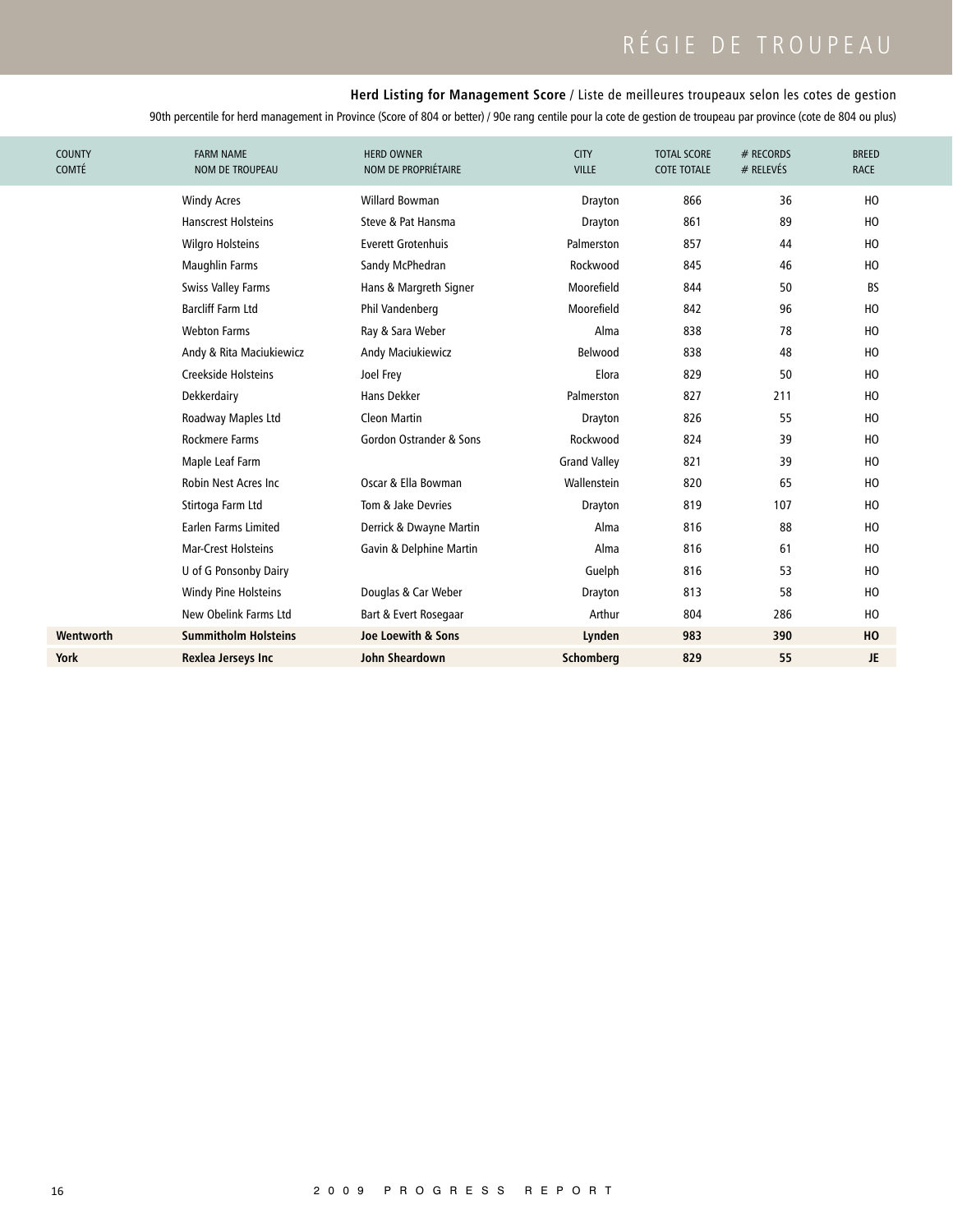PUBLISHABLE HERD LISTINGS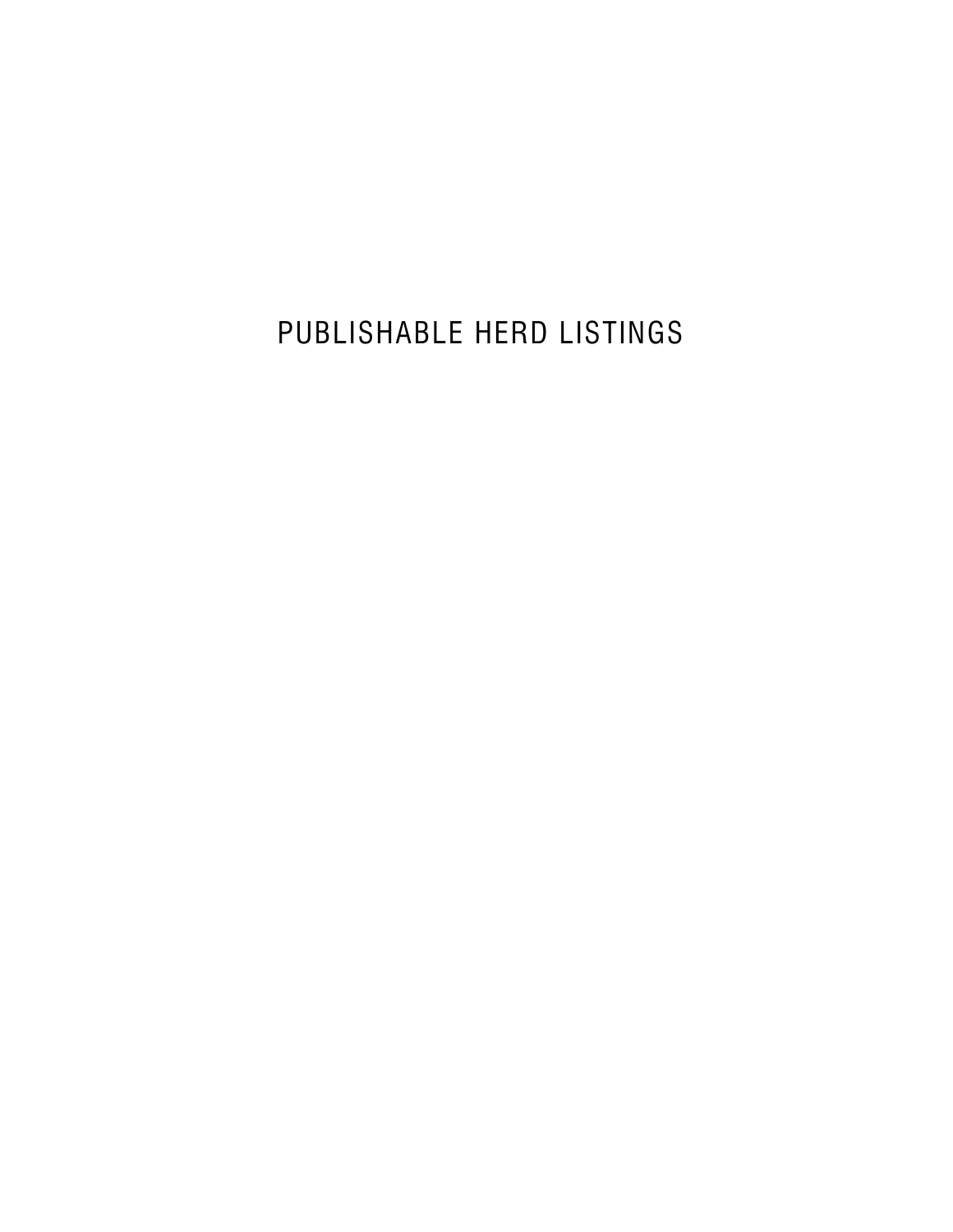| FARM / OWNER<br><b>FERME / PROPRIÉTAIRE</b>            | <b>OWNER</b><br>PROPRIÉTAIRE                                | <b>CITY</b><br><b>VILLE</b>        | MCR MOYENNE<br><b>BCA AVERAGE</b> | <b>BCA MILK</b><br>MCR LAIT | <b>MCR GRAS</b><br>FAT<br><b>BCA</b> | <b>MCR PROTÉINE</b><br><b>BCA PROTEIN</b> | <b>RECORDS</b><br>RELEVÉS | MILK KG<br>LAIT KG | GRAS KG<br>FAT KG | FAT %<br>GRAS | PROTÉINE KG<br>PROTEIN KG | PROTEIN %<br>PROTÉINE | BREED/RACE |
|--------------------------------------------------------|-------------------------------------------------------------|------------------------------------|-----------------------------------|-----------------------------|--------------------------------------|-------------------------------------------|---------------------------|--------------------|-------------------|---------------|---------------------------|-----------------------|------------|
| ALGOMA (Average 194.7)                                 |                                                             |                                    |                                   |                             |                                      |                                           |                           |                    |                   |               |                           |                       |            |
| ONAKNOLL                                               | <b>GLENNA PALMER</b>                                        | <b>BRUCE MINES</b>                 | 205.3                             | 209                         | 197                                  | 210                                       | 27                        | 7,863              | 286               | 3.6%          | 252                       | 3.2%                  | H,M        |
| <b>BRANT</b> (Average 200)                             |                                                             |                                    |                                   |                             |                                      |                                           |                           |                    |                   |               |                           |                       |            |
| ROVELON HOLSTEINS                                      | <b>GARY CAIN</b>                                            | <b>PARIS</b>                       | 254.3                             | 269                         | 235                                  | 259                                       | 31                        | 11,920             | 388               | 3.3%          | 365                       | 3.1%                  | H,J        |
| <b>BRIDON FARMS INC</b>                                | <b>BRIAN SAYLES</b>                                         | <b>PARIS</b>                       | 247.7                             | 257                         | 230                                  | 256                                       | 84                        | 8,676              | 384               | 4.4%          | 313                       | 3.6%                  | J,H        |
| <b>SPRUCE AVENUE FARMS</b>                             |                                                             | <b>PARIS</b>                       | 245.3<br>238.3                    | 254                         | 240                                  | 242                                       | 74                        | 8,547              | 400               | 4.7%          | 296                       | 3.5%                  | J,H,B      |
| BUTTERMINE FARMS INC<br><b>TALSMA FARMS INC</b>        | <b>CHRIS VANDENBERG</b><br><b>STEVE &amp; SHARON TALSMA</b> | <b>HARLEY</b><br><b>HARLEY</b>     | 237.0                             | 230<br>236                  | 243<br>239                           | 242<br>236                                | 57<br>53                  | 10,210<br>10,318   | 401<br>389        | 3.9%<br>3.8%  | 343<br>331                | 3.4%<br>3.2%          | Н<br>Н     |
| <b>LOLA-MAY FARMS LTD</b>                              | JOE & WANDA KLOEPFER                                        | <b>HARLEY</b>                      | 223.0                             | 228                         | 216                                  | 225                                       | 76                        | $10,325$ *         | 363               | 3.5%          | 324                       | 3.1%                  | Н          |
| NUTRECO CANADA AGRESEARCH                              | <b>MICHELLE CARSON</b>                                      | <b>BURFORD</b>                     | 217.0                             | 225                         | 210                                  | 216                                       | 93                        | 10,075             | 349               | 3.5%          | 308                       | 3.1%                  | H          |
| <b>BROWNDALE</b>                                       | <b>ROBERT BROWN</b>                                         | <b>PARIS</b>                       | 216.3                             | 211                         | 223                                  | 215                                       | 64                        | 9,636              | 379               | 3.9%          | 312                       | 3.2%                  | H,J        |
| <b>ELM BEND FARMS</b>                                  | <b>TERRY CHARLTON</b>                                       | <b>BRANTFORD</b>                   | 215.3                             | 215                         | 212                                  | 219                                       | 41                        | 9,999              | 365               | 3.7%          | 322                       | 3.2%                  | H          |
| <b>VELLENGA FARMS LTD</b>                              | <b>GORD &amp; LOUIE VELLENGA</b>                            | <b>PARIS</b>                       | 214.7                             | 215                         | 216                                  | 213                                       | 88                        | 9,791              | 364               | 3.7%          | 307                       | 3.1%                  | H          |
| <b>BRENBE JERSEYS</b>                                  | <b>BRENT BUTCHER</b>                                        | <b>AYR</b>                         | 213.0                             | 213                         | 208                                  | 218                                       | 64                        | 6,978              | 347               | 5.0%          | 263                       | 3.8%                  | J,H        |
| <b>KEFLYND FARMS</b>                                   | <b>NEIL &amp; KEVIN FAIR</b>                                | <b>BRANTFORD</b>                   | 203.0                             | 203                         | 204                                  | 202                                       | 52                        | 9,483              | 353               | 3.7%          | 299                       | 3.2%                  | Н          |
| DONALYN HOLSTEINS                                      | <b>ERNEST PEPPER</b>                                        | <b>BURFORD</b>                     | 203.0                             | 206                         | 198                                  | 205                                       | 50                        | 9,379              | 332               | 3.5%          | 295                       | 3.1%                  | H          |
| <b>H &amp; M CHARLTON</b>                              | <b>MURRAY CHARLTON</b>                                      | <b>BRANTFORD</b>                   | 201.7                             | 207                         | 192                                  | 206                                       | 34                        | 9,378              | 322               | 3.4%          | 297                       | 3.2%                  | Н          |
| <b>BRUCE (Average 203.6)</b>                           |                                                             |                                    |                                   |                             |                                      |                                           |                           |                    |                   |               |                           |                       |            |
| CHAKELBURG FARMS INC                                   | <b>CHANCY &amp; KELLY BURGESS</b>                           | MILDMAY                            | 246.0                             | 234                         | 267                                  | 237                                       | 54                        | 10,914             | 463               | 4.2%          | 350                       | 3.2%                  | H          |
| PREHNBROOK FARMS LTD                                   |                                                             | <b>RIPLEY</b>                      | 245.0                             | 249                         | 245                                  | 241                                       | 235                       | 10,966 *           | 402               | 3.7%          | 339                       | 3.1%                  | H          |
| ZETTLERDALE FARMS                                      | <b>HOWARD &amp; GLEN ZETTLER</b>                            | <b>CHEPSTOW</b>                    | 244.7                             | 237                         | 258                                  | 239                                       | 65                        | 10,635             | 429               | 4.0%          | 341                       | 3.2%                  | H          |
| ALBADON FARMS LTD                                      | <b>MARK IRELAND</b>                                         | <b>TEESWATER</b>                   | 244.0                             | 247                         | 248                                  | 237                                       | 146                       | $11,214$ *         | 419               | 3.7%          | 343                       | 3.1%                  | H          |
| <b>BELMORAL FARMS LTD</b><br>ZETHILL FARMS LTD         | <b>DAVID KIEFFER</b><br>RUSSELL & JOYCE ZETTLER             | <b>TEESWATER</b><br><b>HANOVER</b> | 241.0<br>239.7                    | 226<br>237                  | 277<br>251                           | 220<br>231                                | 45<br>30                  | 10,359<br>10,609   | 472<br>419        | 4.6%<br>3.9%  | 321<br>330                | 3.1%<br>3.1%          | H<br>H     |
| STARBRITE HOLSTEIN                                     | <b>CHARLES ALBRECHT</b>                                     | MILDMAY                            | 235.0                             | 219                         | 264                                  | 222                                       | 45                        | 9,955              | 447               | 4.5%          | 322                       | 3.2%                  | H          |
| MARLANNA                                               | <b>LESTER MARTIN</b>                                        | MILDMAY                            | 229.3                             | 225                         | 245                                  | 218                                       | 28                        | 10,741             | 433               | 4.0%          | 328                       | 3.1%                  | H          |
| <b>IKENDALE FARMS LTD</b>                              | <b>IKENDALE FARMS LTD</b>                                   | <b>WALKERTON</b>                   | 227.3                             | 235                         | 217                                  | 230                                       | 325                       | 10,620             | 363               | 3.4%          | 330                       | 3.1%                  | H          |
| RG & G FARMS LTD                                       | <b>GEOFF FARRELL</b>                                        | KINCARDINE                         | 227.3                             | 234                         | 220                                  | 228                                       | 54                        | 9,991              | 366               | 3.7%          | 316                       | 3.2%                  | H,J        |
| <b>FLORBIL FARMS LTD</b>                               | JEFF & DAN BROSS                                            | MILDMAY                            | 226.7                             | 212                         | 253                                  | 215                                       | 50                        | 9,759              | 432               | 4.4%          | 315                       | 3.2%                  | H          |
| <b>RAYBROOK HOLSTEINS</b>                              | RAY & KELLY VANDERWIELEN                                    | CHESLEY                            | 226.7                             | 218                         | 227                                  | 235                                       | 24                        | 10,722             | 410               | 3.8%          | 364                       | 3.4%                  | H          |
| <b>DON BAKS</b>                                        |                                                             | <b>TEESWATER</b>                   | 226.3                             | 219                         | 240                                  | 220                                       | 46                        | 10,010             | 407               | 4.1%          | 321                       | 3.2%                  | H          |
| <b>HARMONY HOLSTEINS</b>                               | <b>MARK &amp; MATT HAMEL</b>                                | <b>ELMWOOD</b>                     | 225.0                             | 226                         | 228                                  | 221                                       | 111                       | 10,506             | 392               | 3.7%          | 326                       | 3.1%                  | H,J        |
| FRANK & ANNE MARIE TER WOERDS                          |                                                             | KINCARDINE                         | 225.0                             | 223                         | 232                                  | 220                                       | 57                        | 10,068             | 389               | 3.9%          | 316                       | 3.1%                  | H          |
| <b>REDFARM HOLSTEINS</b>                               | JEROEN TE VAARWERK                                          | <b>TIVERTON</b>                    | 224.3                             | 227                         | 223                                  | 223                                       | 89                        | 10,124             | 368               | 3.6%          | 317                       | 3.1%                  | H          |
| LOWLACE FARMS                                          | J & B WALLACE                                               | PORT ELGIN                         | 222.0                             | 224                         | 221                                  | 221                                       | 64                        | 9,932              | 364               | 3.7%          | 313                       | 3.2%                  | H          |
| PATIENCE HOLSTEINS LTD<br><b>RANDY &amp; ROD WEBER</b> |                                                             | MILDMAY<br>ALLENFORD               | 221.7<br>220.0                    | 212                         | 238                                  | 215                                       | 62                        | 9,825              | 416               | 4.2%          | 318                       | 3.2%                  | H,J        |
| <b>BORTHVIEW FARMS</b>                                 | JEFF & LESLEY BORTH                                         | MILDMAY                            | 219.0                             | 221<br>212                  | 223<br>235                           | 216<br>210                                | 72<br>40                  | 10,303<br>9,949    | 385<br>410        | 3.7%<br>4.1%  | 320<br>312                | 3.1%<br>3.1%          | H<br>H     |
| DORAL FARMS INC                                        |                                                             | <b>TEESWATER</b>                   | 218.7                             | 209                         | 238                                  | 209                                       | 39                        | 10,011             | 422               | 4.2%          | 316                       | 3.2%                  | H          |
| <b>STROELEE</b>                                        | JOSEPH STROEDER                                             | <b>HANOVER</b>                     | 217.7                             | 220                         | 220                                  | 213                                       | 47                        | 9,963              | 368               | 3.7%          | 307                       | 3.1%                  | H          |
| <b>MARCO &amp; CONNIE VERGEER</b>                      |                                                             | <b>TEESWATER</b>                   | 217.3                             | 217                         | 214                                  | 221                                       | 59                        | 9,671              | 355               | 3.7%          | 314                       | 3.2%                  | H          |
| <b>MARTROCK HOLSTEINS</b>                              | RICHARD W MARTIN                                            | TEESWATER                          | 217.3                             | 212                         | 231                                  | 209                                       | 32                        | 9,534              | 387               | 4.1%          | 300                       | 3.1%                  | H          |
| TRINAL FARM                                            | <b>MURRAY &amp; EMMA HORST</b>                              | TEESWATER                          | 217.0                             | 210                         | 229                                  | 212                                       | 58                        | 9,279              | 376               | 4.1%          | 299                       | 3.2%                  | H          |
| RALJAY FARMS/DEEDALE                                   | JAYNE & RALPH DIETRICH                                      | MILDMAY                            | 216.7                             | 218                         | 218                                  | 214                                       | 57                        | 10,376             | 385               | 3.7%          | 322                       | 3.1%                  | H          |
| <b>CEDAR PATCH</b>                                     | <b>GLEN BURGESS</b>                                         | MILDMAY                            | 216.7                             | 215                         | 217                                  | 218                                       | 40                        | 8,437              | 372               | 4.4%          | 290                       | 3.4%                  | H,J        |
| DUN ROVIN ACRES                                        | CALVIN MCCONNELL                                            | KINCARDINE                         | 216.0                             | 211                         | 221                                  | 216                                       | 53                        | 8,584              | 360               | 4.2%          | 308                       | 3.6%                  | B          |
| <b>CARLTON BAUMAN</b>                                  |                                                             | MILDMAY                            | 215.3                             | 211                         | 231                                  | 204                                       | 27                        | 9,579              | 391               | 4.1%          | 296                       | 3.1%                  | H          |
| <b>FAIRVISTA</b>                                       | MURRAY RUSSWURM                                             | MILDMAY                            | 213.7                             | 221                         | 196                                  | 224                                       | 46                        | 6,753              | 324               | 4.8%          | 260                       | 3.9%                  | J          |
| NORVAL MCCONNELL                                       |                                                             | KINCARDINE                         | 213.3                             | 216                         | 218                                  | 206                                       | 34                        | 8,723              | 351               | 4.0%          | 291                       | 3.3%                  | В          |
| HELLS-LEA FARMS LTD<br><b>ELANDEE HOLSTEINS</b>        | MIKE HAELZLE<br>BEVAN & HEATHER WEBER                       | MILDMAY<br>MILDMAY                 | 211.7<br>211.7                    | 197<br>207                  | 242<br>221                           | 196<br>207                                | 32<br>30                  | 9,115<br>9,776     | 417<br>389        | 4.6%<br>4.0%  | 288<br>311                | 3.2%<br>3.2%          | H<br>H     |
| NEIL ZEVENBERGEN                                       |                                                             | <b>HEPWORTH</b>                    | 210.7                             | 205                         | 216                                  | 211                                       | 61                        | 9,605              | 375               | 3.9%          | 313                       | 3.3%                  | Н          |
| KATE WHALE, WAYNE GAYMAN                               |                                                             | MILDMAY                            | 210.3                             | 213                         | 211                                  | 207                                       | 17                        | 9,909              | 364               | 3.7%          | 307                       | 3.1%                  | н          |
| <b>GRAYCLAY JERSEYS</b>                                | JOHN & RHONDA VANDERWIELEN                                  | <b>ELMWOOD</b>                     | 209.0                             | 220                         | 185                                  | 222                                       | 25                        | 6,578              | 298               | 4.5%          | 252                       | 3.8%                  | J          |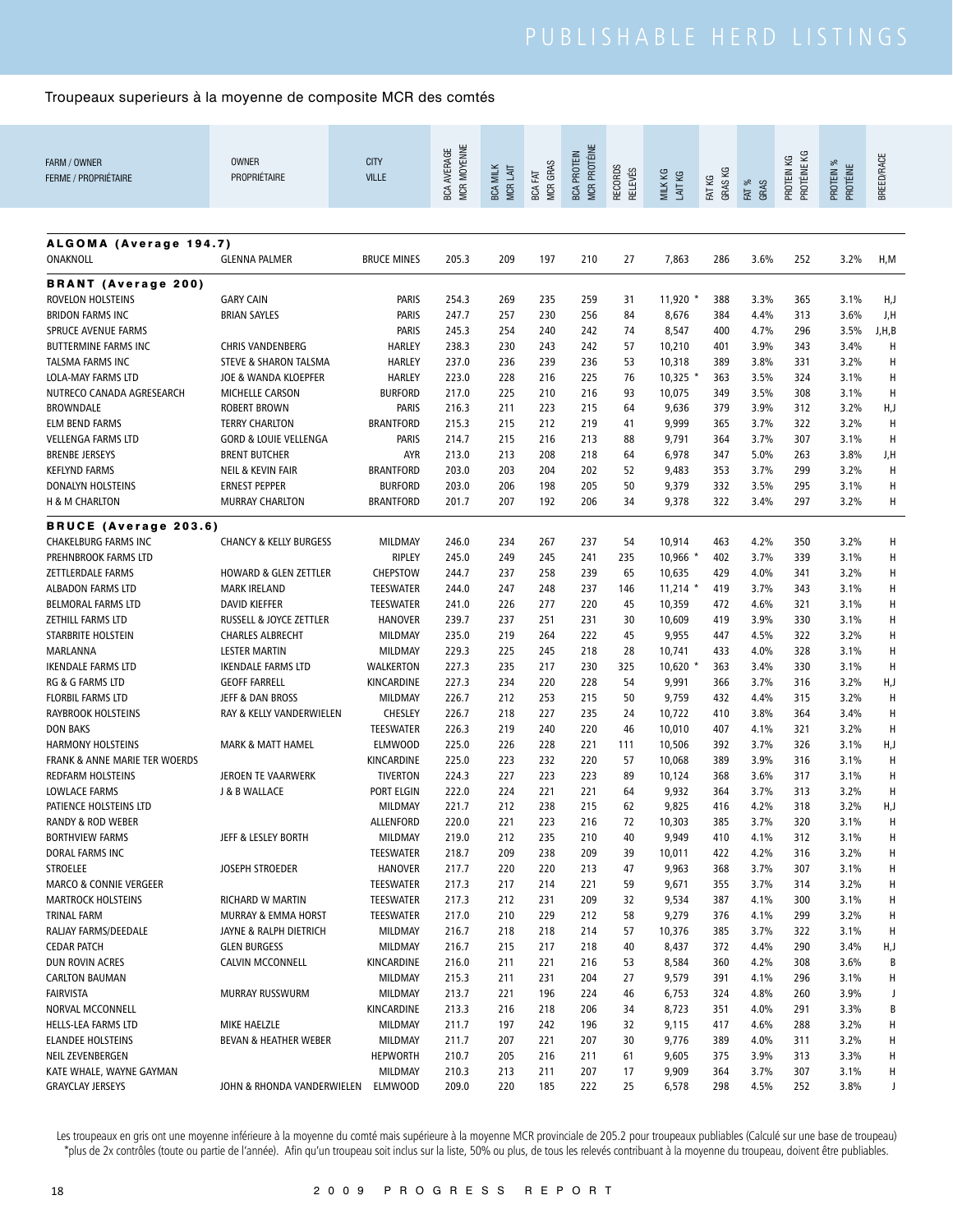| FARM / OWNER<br><b>FERME / PROPRIÉTAIRE</b>        | <b>OWNER</b><br>PROPRIÉTAIRE                            | <b>CITY</b><br><b>VILLE</b> | MCR MOYENNE<br>BCA AVERAGE | <b>BCA MILK</b><br>MCR LAIT | MCR GRAS<br>BCA FAT | <b>MCR PROTÉINE</b><br><b>BCA PROTEIN</b> | RECORDS<br><b>RELEVÉS</b> | MILK KG<br>LAIT KG | GRAS KG<br>FAT KG | FAT %<br>GRAS | PROTÉINE KG<br>PROTEIN KG | PROTEIN %<br>PROTÉINE | BREED/RACE |
|----------------------------------------------------|---------------------------------------------------------|-----------------------------|----------------------------|-----------------------------|---------------------|-------------------------------------------|---------------------------|--------------------|-------------------|---------------|---------------------------|-----------------------|------------|
|                                                    |                                                         |                             |                            |                             |                     |                                           |                           |                    |                   |               |                           |                       |            |
| WILKESVIEW                                         | <b>MURRAY WILKEN</b>                                    | <b>RIPLEY</b>               | 208.7                      | 207                         | 212                 | 207                                       | 127                       | 8,997              | 347               | 3.9%          | 288                       | 3.2%                  | H,A        |
| A TO Z FARM                                        | <b>AARON RUETZ</b>                                      | MILDMAY                     | 208.3                      | 197                         | 230                 | 198                                       | 44                        | 9,256              | 401               | 4.3%          | 295                       | 3.2%                  | H          |
| LANYDONE                                           | JOHN & TOM LANG                                         | <b>CHEPSTOW</b>             | 207.3                      | 206                         | 206                 | 210                                       | 44                        | 9,577              | 354               | 3.7%          | 309                       | 3.2%                  | H          |
| <b>MDG HOLSTEINS</b>                               | <b>DENNIS GRUBB</b>                                     | MILDMAY                     | 207.3                      | 196                         | 222                 | 204                                       | 27                        | 9,118              | 383               | 4.2%          | 301                       | 3.3%                  | H          |
| <b>HOLMDALE FARMS</b>                              |                                                         | <b>ELMWOOD</b>              | 206.3                      | 209                         | 202                 | 208                                       | 115                       | 8,954              | 320               | 3.6%          | 283                       | 3.2%                  | H          |
| SLOPEYSIDE FARM                                    | ALLAN & TERESA DETZLER                                  | <b>TEESWATER</b>            | 205.3                      | 201                         | 222                 | 193                                       | 26                        | 9,244              | 379               | 4.1%          | 283                       | 3.1%                  | Н          |
| ANNBARLEE FARMS                                    | <b>BART &amp; ANNE DIRVEN</b>                           | <b>HANOVER</b>              | 204.7                      | 202                         | 202                 | 210                                       | 51                        | 9,472              | 352               | 3.7%          | 313                       | 3.3%                  | Н          |
| <b>CARLETON</b> (Average 211.5)                    |                                                         |                             |                            |                             |                     |                                           |                           |                    |                   |               |                           |                       |            |
| MARVELLANE                                         | THEO & MARIA NYENTAP                                    | <b>RUSSELL</b>              | 270.3                      | 278                         | 264                 | 269                                       | 107                       | $12,346$ *         | 436               | 3.5%          | 380                       | 3.1%                  | H          |
| <b>TOPFARM HOLSTEINS</b>                           | <b>GERALD &amp; JANET VANBOKHORST</b>                   | <b>OSGOODE</b>              | 252.3                      | 250                         | 248                 | 259                                       | 60                        | 11,264             | 415               | 3.7%          | 371                       | 3.3%                  | H          |
| ALEXERIN                                           | RON & TODD NIXON                                        | MANOTICK                    | 250.7                      | 257                         | 244                 | 251                                       | 116                       | $11,560$ *         | 406               | 3.5%          | 359                       | 3.1%                  | H          |
| RIVERDOWN HOLSTEINS                                |                                                         | METCALFE                    | 249.0                      | 246                         | 253                 | 248                                       | 70                        | 11,213             | 428               | 3.8%          | 360                       | 3.2%                  | H          |
| <b>VELTHUIS FARMS LTD</b>                          |                                                         | <b>OSGOODE</b>              | 246.3                      | 245                         | 254                 | 240                                       | 122                       | 11,412             | 437               | 3.8%          | 355                       | 3.1%                  | H          |
| <b>OAKSTONE FARM</b>                               | <b>TODD &amp; CAROLYN STYLES</b>                        | <b>KINBURN</b>              | 246.0                      | 255                         | 243                 | 240                                       | 65                        | $11,368$ $*$       | 402               | 3.5%          | 341                       | 3.0%                  | H,B        |
| <b>BLACKRAPIDS FARMS</b>                           | PETER & ROSEMARY RUITER                                 | <b>NEPEAN</b>               | 245.3                      | 247                         | 248                 | 241                                       | 35                        | 11,348             | 423               | 3.7%          | 354                       | 3.1%                  | H          |
| <b>GRUEN VALLEY FARM LTD</b>                       | THOM & WILMA MUELLER                                    | <b>VERNON</b>               | 240.0                      | 238                         | 246                 | 236                                       | 78                        | 10,813             | 413               | 3.8%          | 340                       | 3.1%                  | Н          |
| <b>CORNERVIEW FARM</b>                             | <b>CHRIS SCHOUTEN</b>                                   | <b>RICHMOND</b>             | 235.7                      | 243                         | 236                 | 228                                       | 234                       | 10,800 *           | 390               | 3.6%          | 323                       | 3.0%                  | H          |
| CAVANHILL                                          | MEL & ANDY CAVANAGH                                     | <b>KINBURN</b>              | 233.0                      | 221                         | 261                 | 217                                       | 58                        | 10,510             | 461               | 4.4%          | 328                       | 3.1%                  | Н          |
| TILE CROFT FARMS                                   | <b>ELEANOR &amp; JEFF ROBINSON</b>                      | <b>OSGOODE</b>              | 230.3                      | 231                         | 223                 | 237                                       | 75                        | 7,930              | 315               | 4.0%          | 268                       | 3.4%                  | Α          |
| <b>MIDLEE HOLSTEINS</b>                            | JIM & CONNIE MCDIARMID & SONS                           | <b>OSGOODE</b>              | 229.3                      | 237                         | 227                 | 224                                       | 76                        | 10,719             | 379               | 3.5%          | 321                       | 3.0%                  | H          |
| FRED & SHARON STUYT                                |                                                         | <b>RICHMOND</b>             | 227.0                      | 220                         | 236                 | 225                                       | 43                        | 10,212             | 406               | 4.0%          | 333                       | 3.3%                  | H          |
| <b>GLENNHOLME HOLST</b>                            | <b>BRIAN &amp; JILL RIVINGTON</b>                       | CARP                        | 223.3                      | 215                         | 242                 | 213                                       | 49                        | 10,280             | 432               | 4.2%          | 323                       | 3.1%                  | H,J        |
| VERNLEA                                            | RUSSELL ANDERSON                                        | <b>WINCHESTER</b>           | 220.0                      | 218                         | 223                 | 219                                       | 60                        | 9,980              | 379               | 3.8%          | 318                       | 3.2%                  | H          |
| AYRVALE                                            | <b>GREG &amp; HEATHER MOUNT</b>                         | METCALFE                    | 218.3                      | 218                         | 207                 | 230                                       | 32                        | 7,413              | 289               | 3.9%          | 256                       | 3.5%                  | Α          |
| <b>BREEZEHILL HOLSTIENS</b>                        |                                                         | <b>WINCHESTER</b>           | 217.3                      | 213                         | 220                 | 219                                       | 60                        | 10,239             | 392               | 3.8%          | 334                       | 3.3%                  | н          |
| <b>FITZROY FARM</b>                                | <b>RON WEIR</b>                                         | <b>FITZROY HARBOUR</b>      | 216.0                      | 214                         | 221                 | 213                                       | 42                        | 9,761              | 374               | 3.8%          | 309                       | 3.2%                  | H          |
| <b>MCEWEN FARM</b>                                 | <b>WILLIAM MCEWEN</b>                                   | <b>NEPEAN</b>               | 215.3                      | 214                         | 214                 | 218                                       | 46                        | 10,271             | 380               | 3.7%          | 332                       | 3.2%                  | H          |
| RANGEDALE FARMS                                    | MIKE & RITA HEUVING                                     | <b>OSGOODE</b>              | 215.0                      | 213                         | 220                 | 212                                       | 61                        | 9,683              | 370               | 3.8%          | 306                       | 3.2%                  | H,A        |
| <b>DALMENY HOLSTEINS</b>                           | DAN & NANCY MCDIARMID                                   | <b>OSGOODE</b>              | 214.0                      | 212                         | 216                 | 214                                       | 61                        | 9,940              | 375               | 3.8%          | 317                       | 3.2%                  | H          |
| ACREDALE FARM                                      | <b>JANET ACRES</b>                                      | <b>KARS</b>                 | 213.3                      | 216                         | 210                 | 214                                       | 78                        | 9,675              | 349               | 3.6%          | 305                       | 3.2%                  | H          |
| <b>BAKKERCREST</b>                                 |                                                         |                             |                            | 212                         | 220                 | 208                                       | 49                        |                    | 366               | 3.8%          | 299                       | 3.1%                  | H          |
| <b>DELCREEK HOLSTEINS</b>                          | STEVE & SHELLEY BAKKER                                  | METCALFE                    | 213.3                      |                             |                     |                                           |                           | 9,575              |                   |               |                           |                       | H          |
|                                                    | PETER RYLAARSDAM                                        | <b>WINCHESTER</b>           | 212.7                      | 211                         | 212                 | 215                                       | 57                        | 9,933              | 369               | 3.7%          | 321                       | 3.2%                  |            |
| <b>HILLTONE FARMS</b>                              | <b>BRUCE &amp; HARVEY HILL</b>                          | <b>KINBURN</b>              | 212.3                      | 206                         | 222                 | 209                                       | 48                        | 9,170              | 370               | 4.0%          | 299                       | 3.3%                  | H,B        |
| <b>BARRY &amp; SHELLEY WADDELL</b>                 |                                                         | <b>EDWARDS</b>              | 209.7                      | 213                         | 206                 | 210                                       | 57                        | 9,427              | 338               | 3.6%          | 296                       | 3.1%                  | Н          |
| <b>MELENDALE HOLSTEINS</b>                         | <b>JOHN MELENHORST</b>                                  | METCALFE                    | 208.7                      | 204                         | 215                 | 207                                       | 51                        | 8,855              | 347               | 3.9%          | 287                       | 3.2%                  | Н          |
| TAYLORCROFT FARM<br>HILLISLE                       | ANDREA & BRENT TAYLOR<br><b>BRUCE &amp; CHERYL HILL</b> | <b>OSGOODE</b><br>NEPEAN    | 208.0<br>207.3             | 208<br>203                  | 218<br>213          | 198<br>206                                | 28<br>50                  | 9,847<br>8,909     | 382<br>347        | 3.9%<br>3.9%  | 296<br>289                | 3.0%<br>3.2%          | Н<br>H     |
|                                                    |                                                         |                             |                            |                             |                     |                                           |                           |                    |                   |               |                           |                       |            |
| <b>COCHRANE</b> (Average 205.4)<br>SHADYLANE FARMS |                                                         | MATHESON                    | 220.7                      | 224                         | 217                 | 221                                       | 53                        | 10,277             | 367               | 3.6%          | 322                       | 3.1%                  | Н          |
| DUFFERIN (Average 207.9)                           |                                                         |                             |                            |                             |                     |                                           |                           |                    |                   |               |                           |                       |            |
| SWISSBELL                                          | <b>WALTER &amp; MARLIE KAEHLI</b>                       | <b>GRAND VALLEY</b>         | 246.7                      | 260                         | 230                 | 250                                       | 64                        | 7,580              | 364               | 4.8%          | 278                       | 3.7%                  | J          |
| <b>BRANKE HOLSTEINS</b>                            | <b>BRUCE HORSLEY</b>                                    | SHELBURNE                   | 243.3                      | 245                         | 239                 | 246                                       | 41                        | 10,397             | 396               | 3.8%          | 339                       | 3.3%                  | H,J        |
| AUKHOLME                                           | ED AUKEMA                                               | SHELBURNE                   | 232.3                      | 235                         | 223                 | 239                                       | 36                        | 10,969             | 384               | 3.5%          | 353                       | 3.2%                  | H          |
| <b>KENTVILLE HOLSTEINS</b>                         | KEVIN MCGRISKEN                                         | SHELBURNE                   | 225.0                      | 221                         | 237                 | 217                                       | 22                        | 10,230             | 414               | 4.0%          | 320                       | 3.1%                  | H,J        |
| <b>FALCONCREST</b>                                 | <b>WERNER MEYER</b>                                     | <b>GRAND VALLEY</b>         | 221.3                      | 221                         | 220                 | 223                                       | 50                        | 10,091             | 373               | 3.7%          | 324                       | 3.2%                  | H          |
| <b>TRI-KAMP FARMS</b>                              | <b>JAKE KAMPHUIS</b>                                    | ORANGEVILLE                 | 218.3                      | 210                         | 225                 | 220                                       | 60                        | 9,415              | 376               | 4.0%          | 315                       | 3.3%                  | Н          |
| DEAKSVIEW                                          | RON & LISA DEAKEN                                       | <b>GRAND VALLEY</b>         | 217.0                      | 216                         | 220                 | 215                                       | 45                        | 9,921              | 377               | 3.8%          | 315                       | 3.2%                  | Н          |
| HOSTRAWSER FARM LTD                                |                                                         | BELWOOD                     | 216.3                      | 216                         | 212                 | 221                                       | 27                        | 10,079             | 366               | 3.6%          | 326                       | 3.2%                  | H          |
| <b>RODAH</b>                                       | DAVID HAWTHORNE                                         | SHELBURNE                   | 214.0                      | 216                         | 208                 | 218                                       | 57                        | 9,902              | 354               | 3.6%          | 319                       | 3.2%                  | Н          |
| MARSVILLE HOLSTEINS                                | <b>MELIS BROUWER</b>                                    | GRANDVALLEY                 | 211.0                      | 208                         | 217                 | 208                                       | 81                        | 9,187              | 355               | 3.9%          | 295                       | 3.2%                  | H          |
| WATERDALE FARMS LTD                                | JAN SCHEURWATER                                         | <b>GRAND VALLEY</b>         | 209.0                      | 209                         | 216                 | 202                                       | 36                        | 9,547              | 366               | 3.8%          | 294                       | 3.1%                  | н          |
|                                                    |                                                         |                             |                            |                             |                     |                                           |                           |                    |                   |               |                           |                       |            |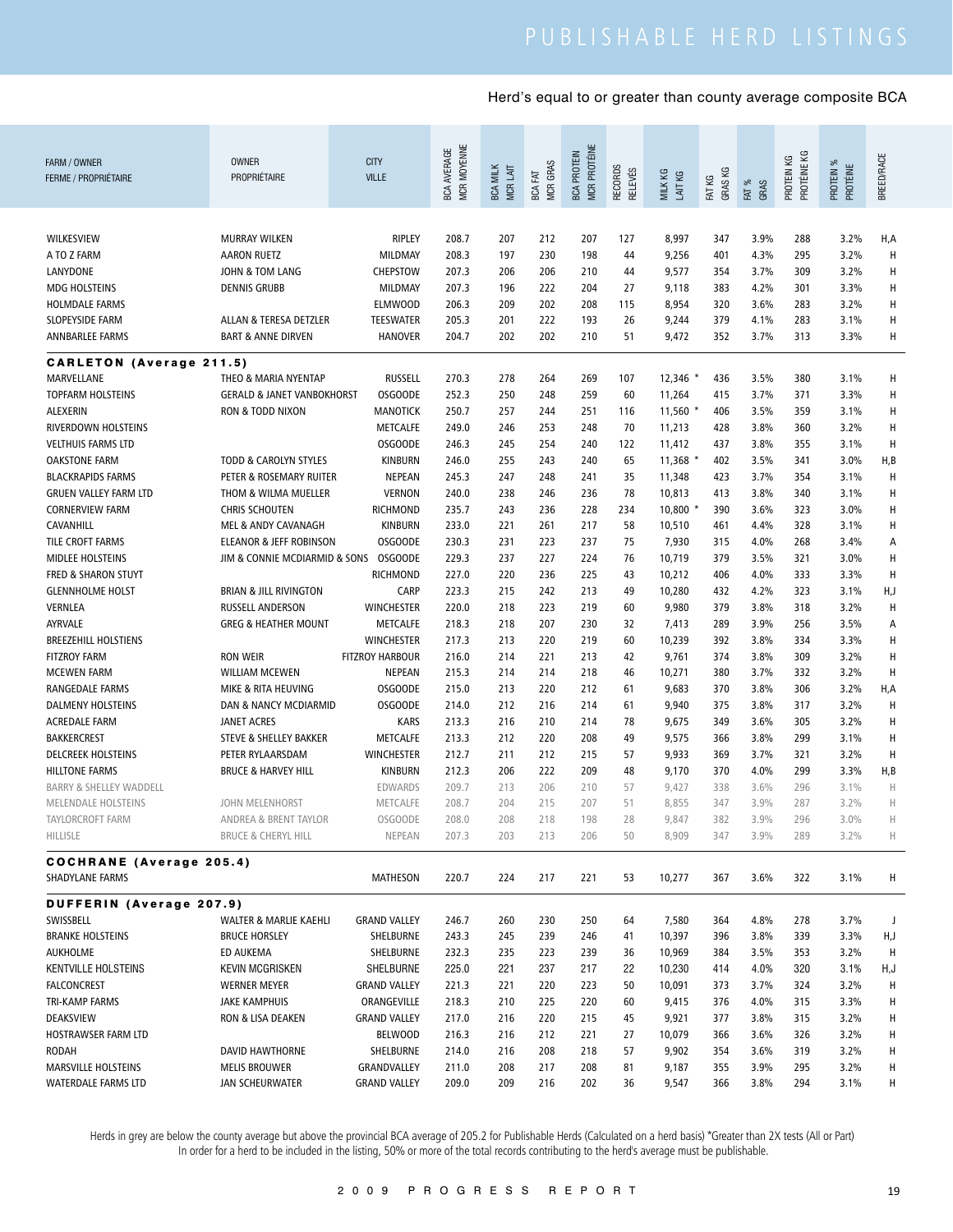| FARM / OWNER<br><b>FERME / PROPRIÉTAIRE</b> | <b>OWNER</b><br><b>PROPRIÉTAIRE</b>          | <b>CITY</b><br><b>VILLE</b>      | MCR MOYENNE<br><b>BCA AVERAGE</b> | <b>BCA MILK</b><br><b>MCRLAIT</b> | MCR GRAS<br>EАТ<br>BCA | <b>MCR PROTÉINE</b><br><b>BCA PROTEIN</b> | <b>RECORDS</b><br><b>RELEVÉS</b> | MILK KG<br>LAIT KG | GRAS KG<br>FAT KG | FAT %<br>GRAS | PROTÉINE KG<br>КG<br>PROTEIN | ೫<br>PROTÉINE<br>PROTEIN ' | BREED/RACE |
|---------------------------------------------|----------------------------------------------|----------------------------------|-----------------------------------|-----------------------------------|------------------------|-------------------------------------------|----------------------------------|--------------------|-------------------|---------------|------------------------------|----------------------------|------------|
| COLMONT<br><b>BESLEA FARM LTD</b>           | <b>JOE OOSTERHOF</b>                         | <b>GRAND VALLEY</b><br>SHELBURNE | 208.7<br>206.0                    | 209<br>201                        | 212<br>211             | 205<br>206                                | 22<br>85                         | 9,777<br>9,176     | 367<br>364        | 3.8%<br>4.0%  | 304<br>302                   | 3.1%<br>3.3%               | н<br>H,G,J |
| <b>DUNDAS (Average 207.8)</b>               |                                              |                                  |                                   |                                   |                        |                                           |                                  |                    |                   |               |                              |                            |            |
| <b>ROSAYRE</b>                              | <b>KEN &amp; SHIRLEY ROSE</b>                | <b>MOUNTAIN</b>                  | 295.0                             | 295                               | 292                    | 298                                       | 29                               | 10,849             | 440               | 4.1%          | 359                          | 3.3%                       | Α          |
| <b>SIGNATURE HOLSTEINS</b>                  | MICHAEL FARLINGER                            | <b>MORRISBURG</b>                | 262.7                             | 264                               | 262                    | 262                                       | 42                               | 12,052             | 456               | 3.8%          | 382                          | 3.2%                       | H,J        |
| <b>VERSPEEK FARMS LTD</b>                   | P & C VERSPEEK                               | <b>WINCHESTER</b>                | 251.0                             | 251                               | 256                    | 246                                       | 84                               | 11,265             | 431               | 3.8%          | 352                          | 3.1%                       | H,J        |
| <b>BIG HORN FARM</b>                        | ANDY & RUTH PUENTER                          | CHESTERVILLE                     | 246.3                             | 251                               | 249                    | 239                                       | 69                               | 11,180             | 412               | 3.7%          | 339                          | 3.0%                       | Н          |
| <b>WESTERGREEN FARM</b>                     | <b>GERALD &amp; JOHN WESTERVELT</b>          | <b>BRINSTON</b>                  | 243.0                             | 243                               | 251                    | 235                                       | 92                               | 10,900             | 418               | 3.8%          | 335                          | 3.1%                       | Н          |
| <b>WINTERGREEN FARMS</b>                    | <b>CARL SEARS &amp; SONS</b>                 | SOUTH MOUNTAIN                   | 239.7                             | 240                               | 239                    | 240                                       | 63                               | 10,767             | 396               | 3.7%          | 342                          | 3.2%                       | Н          |
| STRADERHILL FARMS                           | JOHN DE VRIES                                | WILLIAMSBURG                     | 239.3                             | 240                               | 240                    | 238                                       | 30                               | 11,349             | 421               | 3.7%          | 357                          | 3.1%                       | Н          |
| JOHN & GERALD JAQUEMET                      |                                              | WINCHESTER                       | 236.0                             | 232                               | 239                    | 237                                       | 70                               | 10,487             | 400               | 3.8%          | 340                          | 3.2%                       | Н          |
| NATION VALLEY FARMS                         | JIM & CAROL ANN BYVELDS                      | CHESTERVILLE                     | 234.7                             | 234                               | 234                    | 236                                       | 63                               | 10,705             | 396               | 3.7%          | 342                          | 3.2%                       | н          |
| ANNALEA                                     | <b>HANS SCHULER</b>                          | CHESTERVILLE                     | 234.7                             | 234                               | 233                    | 237                                       | 60                               | 10,523             | 388               | 3.7%          | 338                          | 3.2%                       | Н          |
| <b>BRUGLINE FARMS LTD</b>                   | <b>GARRY BRUGMANS</b>                        | <b>CHESTERVILLE</b>              | 233.3                             | 233                               | 234                    | 233                                       | 105                              | 10,732             | 399               | 3.7%          | 341                          | 3.2%                       | Н          |
| RICRODREG HOLSTEINS                         | <b>D GILMER &amp; SONS LTD</b>               | SOUTH MOUNTAIN                   | 231.0                             | 234                               | 223                    | 236                                       | 149                              | 10,434             | 370               | 3.5%          | 337                          | 3.2%                       | Н          |
| <b>AYRPORTE FARMS</b>                       | <b>IAN PORTEOUS</b>                          | <b>WINCHESTER</b>                | 230.3                             | 238                               | 216                    | 237                                       | 16                               | $7,968$ *          | 305               | 3.8%          | 264                          | 3.3%                       | A,J        |
| <b>HAVELEA HOLSTEINS</b>                    | JOHN HAVEKES JR                              | <b>MOUNTAIN</b>                  | 229.7                             | 225                               | 237                    | 227                                       | 24                               | 11,053             | 430               | 3.9%          | 352                          | 3.2%                       | Н          |
| VRIESDALE                                   | <b>HENRY &amp; ROBERT VELTHUIS</b>           | <b>MOUNTAIN</b>                  | 226.3                             | 227                               | 223                    | 229                                       | 110                              | 10,434             | 380               | 3.6%          | 335                          | 3.2%                       | Н          |
| <b>GLEN HAVEN FARMS</b>                     | <b>TOM MACGREGOR</b>                         | <b>CRYSLER</b>                   | 225.7                             | 226                               | 221                    | 230                                       | 44                               | 10,053             | 381               | 3.8%          | 330                          | 3.3%                       | H,G        |
| <b>JUSTAPLANE FARM</b>                      | <b>DOUG CARRUTHERS</b>                       | <b>CRYSLER</b>                   | 223.7                             | 218                               | 232                    | 221                                       | 27                               | 10,099             | 397               | 3.9%          | 325                          | 3.2%                       | Н          |
| <b>WINRIGHT</b>                             | <b>BRIAN &amp; AUDREY ENRIGHT</b>            | <b>WINCHESTER</b>                | 222.3                             | 224                               | 220                    | 223                                       | 78                               | 10,555             | 384               | 3.6%          | 334                          | 3.2%                       | Н          |
| <b>HARTHAVEN FARMS</b>                      | <b>PERRY HART</b>                            | <b>MORRISBURG</b>                | 221.3                             | 222                               | 226                    | 216                                       | 29                               | 10,314             | 390               | 3.8%          | 319                          | 3.1%                       | Н          |
| <b>HARMONY VIEW</b>                         | <b>EVAN &amp; JACQUIE PORTEOUS</b>           | WINCHESTER                       | 221.0                             | 210                               | 228                    | 225                                       | 35                               | 9,864              | 395               | 4.0%          | 333                          | 3.4%                       | Н          |
| SMIRLHOLM                                   | <b>GLENN SMIRLE</b>                          | <b>MOREWOOD</b>                  | 221.0                             | 227                               | 214                    | 222                                       | 30                               | 10,366             | 370               | 3.6%          | 324                          | 3.1%                       | H,J        |
| <b>WEENARDA FARMS</b>                       | JOHN & RINA GRONIGER                         | <b>IROQUOIS</b>                  | 219.7                             | 222                               | 225                    | 212                                       | 49                               | 10,166             | 382               | 3.8%          | 308                          | 3.0%                       | Н          |
| MOUNTAIN RIDGE FARM                         | A JAMPEN & A DALY                            | <b>MOUNTAIN</b>                  | 218.3                             | 214                               | 220                    | 221                                       | 31                               | 9,690              | 372               | 3.8%          | 318                          | 3.3%                       | H,M        |
| SILVERDENE JERSEY FARM                      | <b>MARIENES &amp; FERN ZWARTS</b>            | <b>MOUNTAIN</b>                  | 217.7                             | 226                               | 198                    | 229                                       | 29                               | 6,781              | 321               | 4.7%          | 261                          | 3.8%                       | J          |
| COACHSIDE                                   | <b>DAVID FAWCETT</b>                         | <b>WINCHESTER</b>                | 217.3                             | 215                               | 220                    | 217                                       | 35                               | 10,212             | 388               | 3.8%          | 327                          | 3.2%                       | Н          |
| <b>BERGRIDGE FARMS</b>                      | <b>BRIAN &amp; LIZ VANDENBERG</b>            | <b>WINCHESTER</b>                | 216.3                             | 216                               | 221                    | 212                                       | 44                               | 9,888              | 377               | 3.8%          | 309                          | 3.1%                       | Н          |
| <b>CHESTBAR</b>                             | JACK & MICHAEL HOOGEVEEN                     | CHESTERVILLE                     | 216.0                             | 219                               | 218                    | 211                                       | 44                               | 9,861              | 364               | 3.7%          | 303                          | 3.1%                       | Н          |
| <b>BRABANTIA FARMS INC</b>                  | <b>ROBERT BYVELDS</b>                        | WILLIAMSBURG                     | 212.7                             | 217                               | 211                    | 210                                       | 125                              | 9,923              | 357               | 3.6%          | 305                          | 3.1%                       | Н          |
| <b>MELNA HOLSTEINS</b>                      | <b>JOS &amp; FRANCINE MELENHORST</b>         | <b>WINCHESTER</b>                | 212.3                             | 206                               | 222                    | 209                                       | 40                               | 9,833              | 392               | 4.0%          | 316                          | 3.2%                       | Н          |
| HELMCREST                                   | RICHARD HELMER                               | <b>WINCHESTER</b>                | 212.3                             | 211                               | 214                    | 212                                       | 39                               | 10,006             | 377               | 3.8%          | 319                          | 3.2%                       | Н          |
| <b>ABBEDALE FARMS</b>                       | <b>G C B MERKLEY</b>                         | <b>CHESTERVILLE</b>              | 210.0                             | 214                               | 213                    | 203                                       | 56                               | 10,114             | 374               | 3.7%          | 306                          | 3.0%                       | Н          |
| DEJO FARMS INC                              | <b>ALBERT &amp; LINDA HARBERS</b>            | <b>MORRISBURG</b>                | 209.3                             | 207                               | 215                    | 206                                       | 64                               | 9,390              | 361<br>346        | 3.8%          | 297<br>297                   | 3.2%                       | Н          |
| FREDWILL HOLSTEINS                          |                                              | <b>BRINSTON</b>                  | 209.0                             | 208                               | 210                    | 209                                       | 53                               | 9,270              |                   | 3.7%          |                              | 3.2%                       | Н          |
| SMITHVIEW FARMS                             | <b>ROBERT SMITH</b>                          | <b>BRINSTON</b>                  | 208.3                             | 215                               | 199                    | 211                                       | 47                               | 9,940              | 342<br>347        | 3.4%          | 310                          | 3.1%<br>3.0%               | Н          |
| <b>BEAROSE FARMS</b><br>MOREVIEW FARMS      | R & P GLAUSER<br><b>BARBARA MERKLEY SONS</b> | <b>IROQUOIS</b><br>MOREWOOD      | 208.0<br>206.7                    | 211<br>211                        | 213<br>206             | 200<br>203                                | 121<br>45                        | 9,264<br>10,317    | 372               | 3.7%<br>3.6%  | 280<br>314                   | 3.0%                       | н<br>Н     |
| <b>DURHAM</b> (Average 188.3)               |                                              |                                  |                                   |                                   |                        |                                           |                                  |                    |                   |               |                              |                            |            |
| LARCO                                       | DAVE & INGRID LARMER                         | <b>BLACKSTOCK</b>                | 243.3                             | 239                               | 241                    | 250                                       | 24                               | 10,956             | 408               | 3.7%          | 364                          | 3.3%                       | Н          |
| <b>VERDURELEA JERSEYS</b>                   | PETER & CHARLOTTE DOBLE                      | SUNDERLAND                       | 237.3                             | 248                               | 217                    | 247                                       | 68                               | 7,482              | 356               | 4.8%          | 282                          | 3.8%                       | J          |
| SUNNYFIELD HOLSTEINS                        | SNODDON                                      | SUNDERLAND                       | 233.3                             | 229                               | 239                    | 232                                       | 56                               | 10,249             | 398               | 3.9%          | 331                          | 3.2%                       | н          |
| <b>EMLANE FARMS LTD</b>                     | <b>SCOTT WILSON</b>                          | PORT PERRY                       | 230.7                             | 222                               | 241                    | 229                                       | 37                               | 10,161             | 409               | 4.0%          | 333                          | 3.3%                       | н          |
| <b>VALVIEW FARM</b>                         | <b>BASTIAAN BENSCHOP</b>                     | PORT PERRY                       | 228.7                             | 232                               | 222                    | 232                                       | 14                               | 11,196             | 395               | 3.5%          | 355                          | 3.2%                       | H          |
| PHILLHAVN HOLSTEINS                         | MARY, ROB, DALE PHILLIPS                     | SUNDERLAND                       | 226.0                             | 226                               | 222                    | 230                                       | 47                               | 10,056             | 372               | 3.7%          | 331                          | 3.3%                       | H, B       |
| O'CONNOR LAND & CATTLE CO.                  |                                              | <b>AJAX</b>                      | 224.3                             | 225                               | 226                    | 222                                       | 96                               | 10,109             | 377               | 3.7%          | 318                          | 3.1%                       | Н          |
| RAIVUE FARMS LTD                            | WM & ROBERT RAINES                           | SUNDERLAND                       | 222.7                             | 222                               | 227                    | 219                                       | 73                               | 10,463             | 395               | 3.8%          | 327                          | 3.1%                       | н          |
| MOSSIDE HOLSTEINS                           | <b>DOUG RENNIE</b>                           | SUNDERLAND                       | 218.3                             | 216                               | 220                    | 219                                       | 38                               | 10,260             | 388               | 3.8%          | 330                          | $3.2\%$                    | н          |
| HIGH POINT FARMS                            | LESLIE SMITH                                 | PORT PERRY                       | 215.0                             | 204                               | 233                    | 208                                       | 28                               | 9,479              | 400               | 4.2%          | 306                          | $3.2\%$                    | н          |
| ODYSSEY                                     | HILDA BALLING                                | SEAGRAVE                         | 214.7                             | 214                               | 218                    | 212                                       | 37                               | 9,886              | 375               | 3.8%          | 313                          | 3.2%                       | H          |
| <b>WILLDINA FARMS</b>                       | JOHN DEVRIES                                 | BOWMANVILLE                      | 212.0                             | 210                               | 213                    | 213                                       | 57                               | 9,218              | 368               | 4.0%          | 305                          | 3.3%                       | H,J        |
| ALMET FARMS LTD                             | RON METCALF                                  | BOWMANVILLE                      | 211.3                             | 209                               | 209                    | 216                                       | 58                               | 10,076             | 372               | 3.7%          | 329                          | 3.3%                       | H          |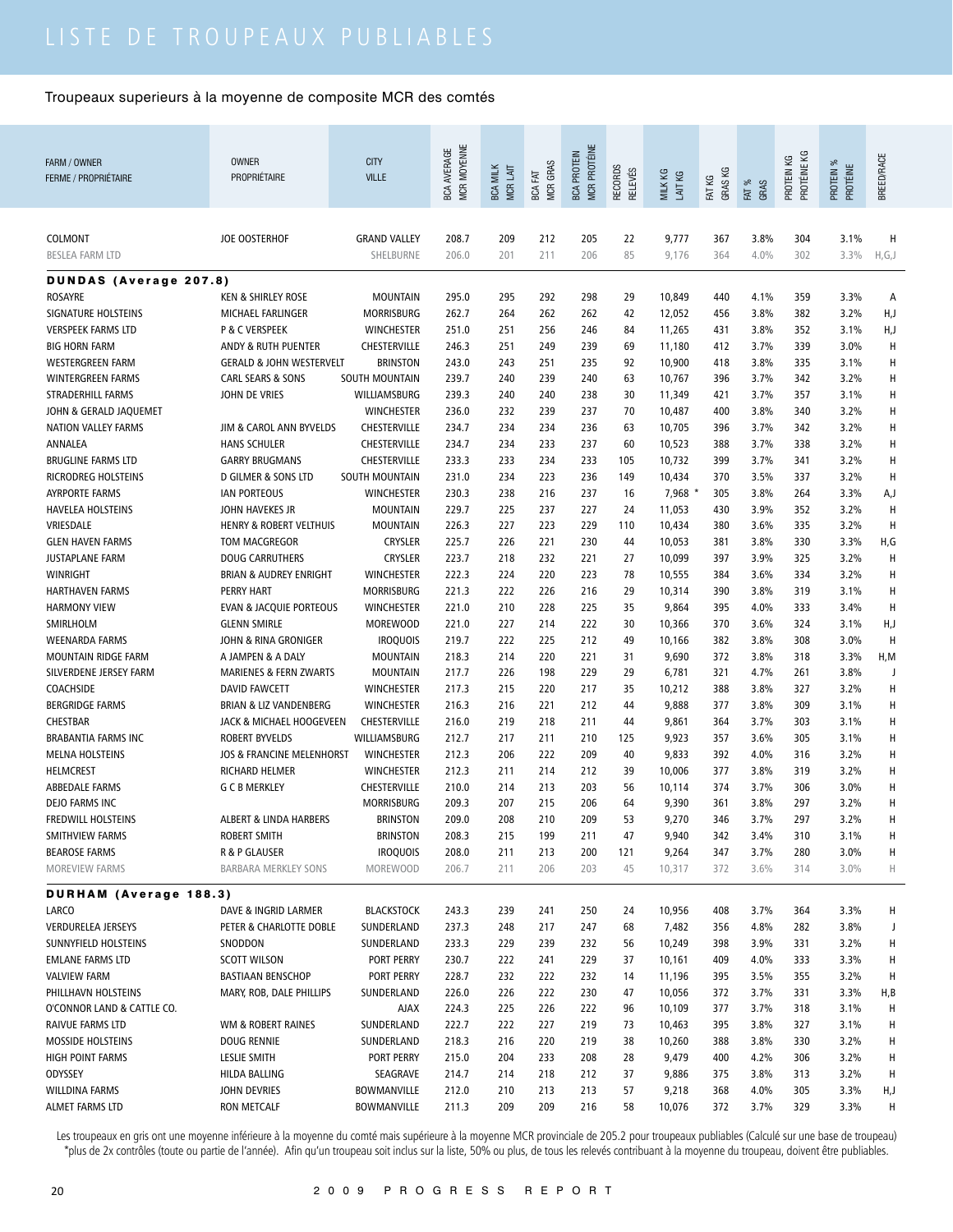| FARM / OWNER<br><b>FERME / PROPRIÉTAIRE</b> | <b>OWNER</b><br>PROPRIÉTAIRE       | <b>CITY</b><br><b>VILLE</b> | MCR MOYENNE<br><b>BCA AVERAGE</b> | <b>BCA MILK</b><br>MCR LAIT | <b>MCR GRAS</b><br>져<br>BCA | MCR PROTÉINE<br><b>BCA PROTEIN</b> | RECORDS<br>RELEVÉS | MILK KG<br>LAIT KG | FAT KG<br>GRAS KG | FAT %<br>GRAS | PROTÉINE KG<br>PROTEIN KG | PROTEIN %<br>PROTÉINE | <b>BREED/RACE</b> |
|---------------------------------------------|------------------------------------|-----------------------------|-----------------------------------|-----------------------------|-----------------------------|------------------------------------|--------------------|--------------------|-------------------|---------------|---------------------------|-----------------------|-------------------|
|                                             |                                    |                             |                                   |                             |                             |                                    |                    |                    |                   |               |                           |                       |                   |
| VALCROFT                                    | <b>MURRAY STONE</b>                | SUNDERLAND                  | 211.3                             | 207                         | 214                         | 213                                | 51                 | 9,504              | 366               | 3.9%          | 312                       | 3.3%                  | Н                 |
| JERRANN HOLSTEINS                           | <b>JERRY KEA</b>                   | <b>WOODVILLE</b>            | 211.3                             | 210                         | 209                         | 215                                | 49                 | 9,736              | 362               | 3.7%          | 317                       | 3.3%                  | Н                 |
| <b>JIM MILLER</b>                           | <b>ELMDEN FARMS</b>                | SUNDERLAND                  | 210.0                             | 207                         | 211                         | 212                                | 88                 | 9,633              | 364               | 3.8%          | 314                       | 3.3%                  | н                 |
| <b>GLEN ROBERT FARM</b>                     | <b>ROBERT POWELL</b>               | PORT PERRY                  | 209.7                             | 211                         | 204                         | 214                                | 78                 | 7,523              | 298               | 4.0%          | 249                       | 3.3%                  | A,H               |
| MAPLEBROUGH                                 | MICHAEL RISEBROUGH                 | <b>UXBRIDGE</b>             | 209.3                             | 207                         | 204                         | 217                                | 40                 | 9,114              | 345               | 3.8%          | 308                       | 3.4%                  | H,J               |
| <b>ALTONA LEA FARMS</b>                     | <b>FRANK &amp; GLENN BARKEY</b>    | <b>BLACKSTOCK</b>           | 209.0                             | 201                         | 221                         | 205                                | 49                 | 9,479              | 386               | 4.1%          | 308                       | 3.2%                  | Н                 |
| LANDOMILLS                                  | <b>JAMES MILLSON</b>               | ENNISKILLEN                 | 207.7                             | 211                         | 201                         | 211                                | 41                 | 9,750              | 343               | 3.5%          | 309                       | 3.2%                  | Н                 |
| SHADYWAY FARMS LIMITED                      |                                    | SUNDERLAND                  | 207.3                             | 212                         | 205                         | 205                                | 75                 | 9,408              | 338               | 3.6%          | 289                       | 3.1%                  | Н                 |
| MARKLEA                                     | JOHN RISEBROUGH                    | <b>MOUNT ALBERT</b>         | 207.3                             | 208                         | 211                         | 203                                | 73                 | 9,357              | 352               | 3.8%          | 291                       | 3.1%                  | Н                 |
| <b>BEAVERBROCK</b>                          | <b>MERLYN R DOBLE</b>              | CANNINGTON                  | 206.3                             | 206                         | 201                         | 212                                | 37                 | 9,904              | 361               | 3.6%          | 323                       | 3.3%                  | H,J               |
| <b>ELMCROFT HOLSTEINS</b>                   | <b>GARY JEBSON</b>                 | SUNDERLAND                  | 205.7                             | 211                         | 202                         | 204                                | 39                 | 9,613              | 345               | 3.6%          | 298                       | 3.1%                  | H,J               |
| <b>ENNISKILLEN JERSEYS</b>                  | <b>TIM SARGENT</b>                 | <b>HAMPTON</b>              | 201.3                             | 204                         | 185                         | 215                                | 50                 | 6,427              | 312               | 4.9%          | 256                       | 4.0%                  | J                 |
| CLARKVALLEY                                 | <b>RUSS &amp; KATHY CLARK</b>      | <b>WOODVILLE</b>            | 200.7                             | 200                         | 207                         | 195                                | 15                 | 10,059             | 386               | 3.8%          | 310                       | 3.1%                  | Н                 |
| ALEAH FARMS LTD                             | <b>WILLIAM YATES</b>               | <b>BEAVERTON</b>            | 199.3                             | 202                         | 199                         | 197                                | 91                 | 9,504              | 348               | 3.7%          | 294                       | 3.1%                  | Н                 |
| <b>HIGHVIEW HOLSTEINS LTD</b>               | <b>GRANT EVANS</b>                 | PORT PERRY                  | 197.0                             | 194                         | 204                         | 193                                | 133                | 9,158              | 357               | 3.9%          | 288                       | 3.1%                  | Н                 |
| <b>FARIA FARMS</b>                          | <b>TERRY KROEKENSTOEL</b>          | <b>WHITBY</b>               | 196.3                             | 198                         | 201                         | 190                                | 44                 | 8,896              | 337               | 3.8%          | 273                       | 3.1%                  | Н                 |
| <b>ELMHEIGHTS</b>                           | <b>REG &amp; JANE SHIER</b>        | CANNINGTON                  | 194.0                             | 193                         | 195                         | 194                                | 36                 | 8,980              | 336               | 3.7%          | 287                       | 3.2%                  | Н                 |
| <b>WILADA</b>                               | DAVE & BERNICE ANDREWS             | CANNINGTON                  | 193.7                             | 197                         | 190                         | 194                                | 34                 | 8,998              | 324               | 3.6%          | 282                       | 3.1%                  | H,J               |
| PARBRO FARMS LTD                            | RON & KAREN PARRISH                | <b>UXBRIDGE</b>             | 193.3                             | 191                         | 197                         | 192                                | 112                | 8,968              | 343               | 3.8%          | 287                       | 3.2%                  | Н                 |
| <b>KEEMUSE HOLSTEINS</b>                    | <b>JIM KIEZEBRINK</b>              | CANNINGTON                  | 193.0                             | 199                         | 182                         | 198                                | 43                 | 8,571              | 314               | 3.7%          | 280                       | 3.3%                  | H, J, M           |
| HOLTBYHOLME HOLSTEINS                       | <b>ROGER HOLTBY</b>                | <b>PORT PERRY</b>           | 192.7                             | 191                         | 195                         | 192                                | 34                 | 9,205              | 347               | 3.8%          | 292                       | 3.2%                  | Н                 |
| <b>KEFAY HOLSTEINS</b>                      | <b>KEITH ASHTON</b>                | <b>PORT PERRY</b>           | 192.3                             | 194                         | 192                         | 191                                | 60                 | 8,380              | 323               | 3.9%          | 268                       | 3.2%                  | H, J, G           |
| <b>HENDERLANE FARMS</b>                     | <b>EDWARD HENDERSON</b>            | PORT HOPE                   | 192.3                             | 195                         | 197                         | 185                                | 39                 | 9,512              | 357               | 3.8%          | 288                       | 3.0%                  | H                 |
| MUSTHAVEN FARMS LTD                         | G, C & C MUSTARD                   | <b>UXBRIDGE</b>             | 192.0                             | 187                         | 194                         | 195                                | 63                 | 8,586              | 329               | 3.8%          | 285                       | 3.3%                  | H                 |
| <b>COXLYN FARMS LTD</b>                     | <b>MURRAY COX</b>                  | <b>UXBRIDGE</b>             | 191.7                             | 192                         | 194                         | 189                                | 78                 | 9,181              | 344               | 3.7%          | 287                       | 3.1%                  | н                 |
| LEPDALE                                     | JOHN & JACKIE LEPPARD              | <b>UXBRIDGE</b>             | 189.7                             | 192                         | 187                         | 190                                | 32                 | 9,256              | 333               | 3.6%          | 289                       | 3.1%                  | н                 |
| CAMERONLANE                                 | TONY & CINDY SCHEEPERS             | CANNINGTON                  | 189.3                             | 191                         | 190                         | 187                                | 85                 | 9,003              | 332               | 3.7%          | 281                       | 3.1%                  | н                 |
| ELGIN (Average 208.2)                       |                                    |                             |                                   |                             |                             |                                    |                    |                    |                   |               |                           |                       |                   |
| <b>GENTLE ACRES</b>                         | <b>JOHN GENT</b>                   | SPRINGFIELD                 | 263.3                             | 275                         | 250                         | 265                                | 35                 | 12,226             | 413               | 3.4%          | 376                       | 3.1%                  | Н                 |
| SPRINGERHILL FARMS                          | <b>HARRY &amp; GRACE SCHIPPER</b>  | <b>EDEN</b>                 | 247.7                             | 256                         | 236                         | 251                                | 169                | 11,096             | 389               | 3.5%          | 351                       | 3.2%                  | H,J,A             |
| <b>BUIS FARMS</b>                           | <b>LARRY BUIS</b>                  | AYLMER                      | 246.3                             | 246                         | 248                         | 245                                | 52                 | 11,306             | 422               | 3.7%          | 357                       | 3.2%                  | H                 |
| DONKELMAN FARMS LTD                         |                                    | <b>TILLSONBURG</b>          | 235.7                             | 236                         | 237                         | 234                                | 164                | 10,831             | 404               | 3.7%          | 342                       | 3.2%                  | Н                 |
| <b>MAPLEKEYS FARMS</b>                      | <b>PAUL VIS</b>                    | AYLMER                      | 232.7                             | 230                         | 235                         | 233                                | 227                | 10,532             | 399               | 3.8%          | 339                       | 3.2%                  | Н                 |
| <b>HALDREY FARMS LTD</b>                    | DAVID & MAUREEN JENKINS            | <b>BELMONT</b>              | 231.0                             | 230                         | 229                         | 234                                | 38                 | 10,794             | 400               | 3.7%          | 349                       | 3.2%                  | Н                 |
| AYLVIEW FARMS LTD                           | <b>KEN ZIMMER</b>                  | AYLMER                      | 230.3                             | 233                         | 226                         | 232                                | 5                  | 10,440             | 369               | 3.5%          | 327                       | 3.1%                  | Н                 |
| NARWOOD DAIRY FARM                          | DON & DIANE CATT                   | <b>ST THOMAS</b>            | 227.0                             | 219                         | 242                         | 220                                | 38                 | 10,542             | 432               | 4.1%          | 336                       | 3.2%                  | H                 |
| NIHOLM HOSTEINS                             | <b>RON NIGH</b>                    | SPRINGFIELD                 | 226.7                             | 227                         | 232                         | 221                                | 36                 | 10,007             | 380               | 3.8%          | 310                       | 3.1%                  | H                 |
| <b>VERHOEF DAIRY FARM INC</b>               | REINOUD & KLAARTJE VERHOEF         | <b>BELMONT</b>              | 220.3                             | 219                         | 224                         | 218                                | 129                | 10,136             | 384               | 3.8%          | 321                       | 3.2%                  | H                 |
| HARTVELD FARMS LTD                          | <b>BRUCE HARTEMINK</b>             | AYLMER                      | 220.3                             | 217                         | 220                         | 224                                | 56                 | 9,996              | 375               | 3.8%          | 328                       | 3.3%                  | H                 |
| <b>BUTTERMOOR FARMS LTD</b>                 | JIM & JEANETTE JENKINS             | <b>BELMONT</b>              | 219.0                             | 221                         | 214                         | 222                                | 91                 | 9,881              | 353               | 3.6%          | 315                       | 3.2%                  | H                 |
| ANKOR DAIRY FARM                            | ANKO GUIKEMA                       | <b>BELMONT</b>              | 218.0                             | 216                         | 219                         | 219                                | 68                 | 9,925              | 373               | 3.8%          | 319                       | 3.2%                  | H                 |
| <b>DOHNER FARM</b>                          | PETER DOHNER                       | PORT BURWELL                | 215.7                             | 215                         | 213                         | 219                                | 61                 | 9,470              | 349               | 3.7%          | 307                       | 3.2%                  | H                 |
| <b>SCHIPPER FARMS LTD</b>                   | RUDOLPH SCHIPPER                   | AYLMER                      | 213.7                             | 213                         | 219                         | 209                                | 223                | 9,754              | 371               | 3.8%          | 304                       | 3.1%                  | H                 |
| <b>KARDY</b>                                | <b>HARDY COLLARD</b>               | SHEDDEN                     | 210.7                             | 213                         | 209                         | 210                                | 109                | 9,793              | 355               | 3.6%          | 305                       | 3.1%                  | H                 |
| SCHUURMAN FARMS LTD                         | ERIC & EMILY SCHUURMAN             | <b>BROWNSVILLE</b>          | 210.3                             | 206                         | 210                         | 215                                | 58                 | 9,661              | 364               | 3.8%          | 320                       | 3.3%                  | H                 |
| <b>WALKER FARMS</b>                         | J & L WALKER FARMS                 | AYLMER                      | 210.0                             | 206                         | 209                         | 215                                | 942                | 9,116              | 344               | 3.8%          | 303                       | 3.3%                  | H                 |
| <b>MISTY GLEN</b>                           | MURRAY PETTIT                      | <b>BELMONT</b>              | 210.0                             | 210                         | 210                         | 210                                | 41                 | 9,985              | 371               | 3.7%          | 315                       | 3.2%                  | H                 |
| SILVERRIDGE FARMS                           | <b>CHARLIE DYKXHOORN</b>           | SPRINGFIELD                 | 209.3                             | 209                         | 208                         | 211                                | 97                 | 9,495              | 350               | 3.7%          | 305                       | 3.2%                  | H,A               |
| WOOLLEY FARMS INC                           | RUSSELL WOOLLEY                    | SPRINGFIELD                 | 209.3                             | 210                         | 208                         | 210                                | 29                 | 9,240              | 341               | 3.7%          | 294                       | 3.2%                  | H                 |
| <b>CLAR-LOU FARMS</b>                       | <b>LARRY MILMINE</b>               | AYLMER                      | 208.7                             | 210                         | 196                         | 220                                | 50                 | 9,847              | 341               | 3.5%          | 328                       | 3.3%                  | H                 |
| SKIPPWELL FARMS INC                         | <b>GERALD &amp; GRACE SCHIPPER</b> | AYLMER                      | 207.7                             | 201                         | 212                         | 210                                | 228                | 9,421              | 368               | 3.9%          | 313                       | 3.3%                  | H,A               |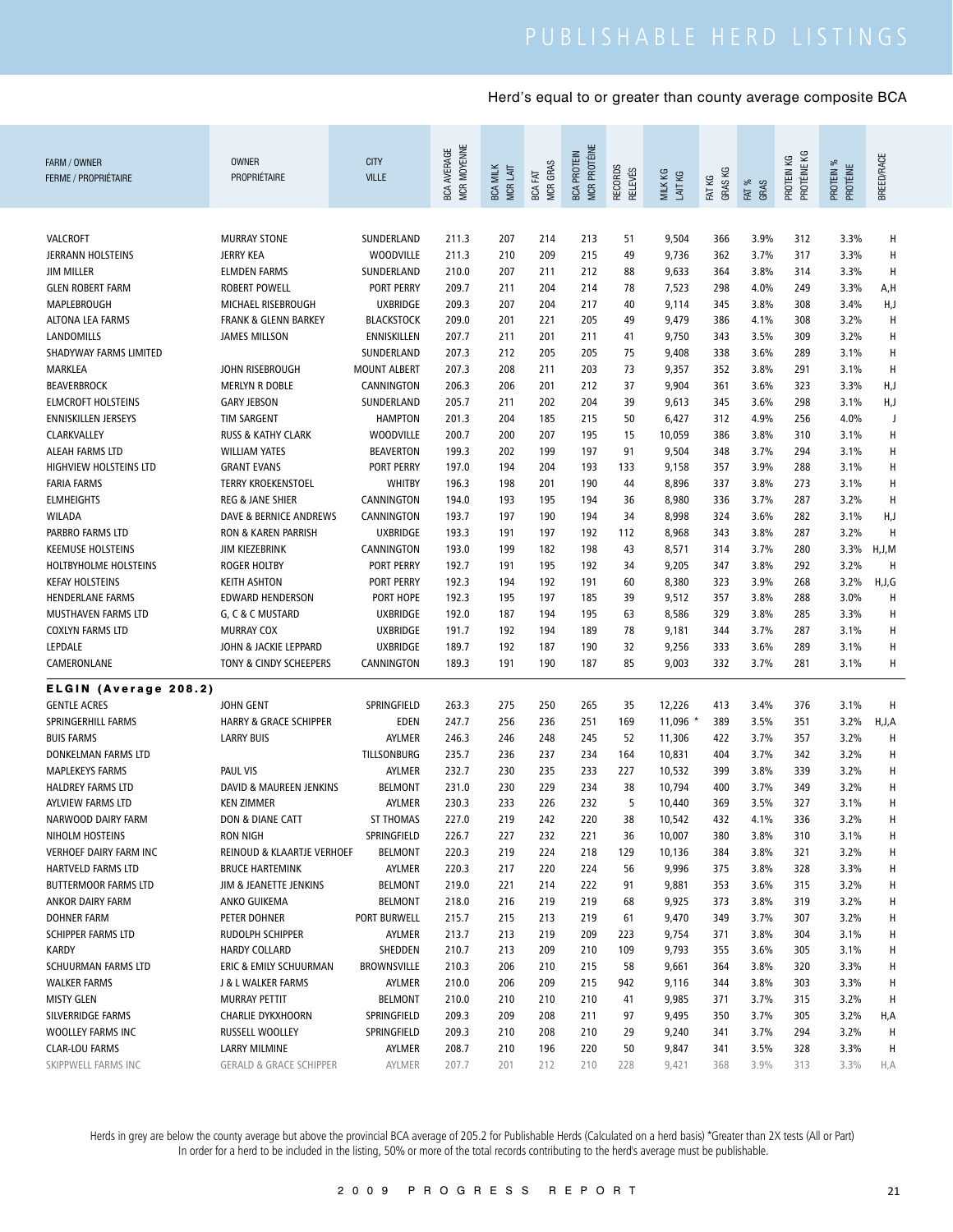| FARM / OWNER                                                        | <b>OWNER</b>                                | <b>CITY</b>                                 | <b>MCR MOYENNE</b><br><b>BCA AVERAGE</b> |                 |                 | <b>MCR PROTÉINE</b><br><b>BCA PROTEIN</b> |                |                      |            |               | PROTÉINE KG |                       |            |
|---------------------------------------------------------------------|---------------------------------------------|---------------------------------------------|------------------------------------------|-----------------|-----------------|-------------------------------------------|----------------|----------------------|------------|---------------|-------------|-----------------------|------------|
| <b>FERME / PROPRIÉTAIRE</b>                                         | PROPRIÉTAIRE                                | <b>VILLE</b>                                |                                          | <b>BCA MILK</b> | <b>MCR GRAS</b> |                                           | <b>RELEVÉS</b> | MILK KG              | GRAS KG    |               | PROTEIN KG  | PROTEIN %<br>PROTÉINE | BREED/RACE |
|                                                                     |                                             |                                             |                                          | MCR LAIT        | BCA FAT         |                                           | <b>RECORDS</b> | LAIT KG              | FAT KG     | FAT %<br>GRAS |             |                       |            |
|                                                                     |                                             |                                             |                                          |                 |                 |                                           |                |                      |            |               |             |                       |            |
|                                                                     |                                             |                                             |                                          |                 |                 |                                           |                |                      |            |               |             |                       |            |
| <b>ESSEX-KENT (Average 206.3)</b><br>PAUL & MARY LYN TYTGAT         |                                             | <b>HARROW</b>                               | 229.3                                    | 231             | 229             | 228                                       | 12             | 10,878               | 401        | 3.7%          | 340         | 3.1%                  | Н          |
| FOXLAND JERSEYS INC                                                 | <b>MARK STANNARD</b>                        | KINGSVILLE                                  | 226.7                                    | 233             | 207             | 240                                       | 34             | 6,863                | 330        | 4.8%          | 267         | 3.9%                  | J          |
| <b>WRIDAIR FARMS</b>                                                | <b>ROGER &amp; SHERYL WRIGHT</b>            | <b>HARROW</b>                               | 225.7                                    | 232             | 213             | 232                                       | 30             | 11,031               | 375        | 3.4%          | 348         | 3.2%                  | Н          |
| <b>LILAC ROW FARMS</b>                                              | <b>BERNARD NELSON</b>                       | KINGSVILLE                                  | 222.0                                    | 226             | 216             | 224                                       | 90             | 10,701               | 378        | 3.5%          | 335         | 3.1%                  | H,A        |
| <b>DAIRY BARN</b>                                                   | RIDGETOWN COLLEGE                           | RIDGETOWN                                   | 220.3                                    | 218             | 223             | 220                                       | 36             | 9,933                | 376        | 3.8%          | 318         | 3.2%                  | Н          |
| JANSEN FARMS 'MERLIN' LTD                                           | <b>MARTIN JANSEN</b>                        | MERLIN                                      | 214.0                                    | 215             | 214             | 213                                       | 48             | 10,203               | 376        | 3.7%          | 322         | 3.2%                  | Н          |
|                                                                     |                                             |                                             |                                          |                 |                 |                                           |                |                      |            |               |             |                       |            |
| <b>FRONTENAC (Average 199.2)</b>                                    |                                             |                                             |                                          |                 |                 |                                           |                |                      |            |               |             |                       |            |
| <b>REDROCK</b>                                                      | <b>SHAWN MOSIER</b>                         | BATTERSEA                                   | 283.0                                    | 293             | 272             | 284                                       | 28             | 11,213               | 455        | 4.1%          | 373         | 3.3%                  | H,J        |
| <b>RUSTOWIL FARM</b>                                                | <b>WILLIAM MORELAND</b>                     | <b>JOYCEVILLE</b>                           | 262.7                                    | 256             | 268             | 264                                       | 63             | 11,994               | 466        | 3.9%          | 393         | 3.3%                  | H          |
| GROENWAY                                                            | M & D GROENEWEGEN                           | <b>HARROWSMITH</b>                          | 240.0                                    | 237             | 234             | 249                                       | 67             | 10,533               | 387        | 3.7%          | 353         | 3.4%                  | H,J        |
| <b>SHANLAKE FARM</b>                                                | <b>DUDLEY SHANNON</b><br><b>LLOYD ORSER</b> | <b>INVERARY</b><br>SYDENHAM                 | 234.0                                    | 231             | 239             | 232                                       | 42             | 10,557               | 405        | 3.8%          | 338         | 3.2%                  | Н          |
| <b>ORSERDALE FARMS</b>                                              |                                             | <b>JOYCEVILLE</b>                           | 215.7<br>215.3                           | 220<br>211      | 211<br>223      | 216<br>212                                | 42<br>49       | $10,414$ *           | 374<br>386 | 3.6%<br>3.9%  | 326<br>314  | 3.1%<br>3.2%          | H,J<br>Н   |
| <b>GARY, SUSAN &amp; KENT CURTIS</b><br>ROYALTY HOLSTEINS & JERSEYS | <b>JOHN BEERWORT JR</b>                     | <b>JOYCEVILLE</b>                           | 200.0                                    | 201             | 198             | 201                                       | 49             | 9,839<br>9,266       | 351        | 3.8%          | 298         | 3.2%                  | H,J        |
|                                                                     |                                             |                                             |                                          |                 |                 |                                           |                |                      |            |               |             |                       |            |
| GLENGARRY (Average 206.3)                                           |                                             |                                             |                                          |                 |                 |                                           |                |                      |            |               |             |                       |            |
| CHANMAR                                                             | C & A GLAUDE                                | <b>BAINSVILLE</b>                           | 262.0                                    | 259             | 268             | 259                                       | 39             | 11,302               | 431        | 3.8%          | 358         | 3.2%                  | н          |
| <b>EURO FLAIR</b>                                                   | <b>WAYNE KOGGEL</b>                         | DALKEITH                                    | 259.3                                    | 254             | 263             | 261                                       | 35             | 11,941               | 458        | 3.8%          | 390         | 3.3%                  | н          |
| RIMANN'S MAPLEBOOM FARM                                             | <b>OTTO RIMANN</b>                          | WILLIAMSTOWN                                | 254.3                                    | 253             | 260             | 250                                       | 70             | 10,051               | 410        | 4.1%          | 338         | 3.4%                  | B,H        |
| <b>KERRYDALE FARMS LTD</b>                                          | <b>KERRY MCDONALD</b>                       | WILLIAMSTOWN                                | 242.0                                    | 243             | 236             | 247                                       | 55             | 10,880               | 390        | 3.6%          | 351         | 3.2%                  | н          |
| <b>MINDY FARMS INC</b>                                              | PETER & ANNE VANSLEEUWEN                    | LANCASTER                                   | 238.7                                    | 239             | 237             | 240                                       | 116            | 10,476               | 388        | 3.7%          | 337         | 3.2%                  | н          |
| DORISHAVEN FARM                                                     | THOMAS & INGRID BILL                        | <b>MAXVILLE</b>                             | 235.7                                    | 239             | 235             | 233                                       | 34             | 10,830               | 396        | 3.7%          | 335         | 3.1%                  | н          |
| <b>TANSYMOSS</b>                                                    | S, A & P CHADDOCK                           | LANCASTER                                   | 234.7                                    | 237             | 236             | 231                                       | 75             | 10,450               | 386        | 3.7%          | 324         | 3.1%                  | H,A        |
| <b>MARVANS INC</b>                                                  |                                             | WILLIAMSTOWN                                | 234.7                                    | 233             | 239             | 232                                       | 64             | 10,584               | 405        | 3.8%          | 336         | 3.2%                  | H          |
| <b>DUNMATT FARM</b>                                                 | JOSEF & KAREN ODERMATT                      | <b>DUNVEGAN</b>                             | 233.3                                    | 225             | 234             | 241                                       | 121            | 9,873                | 382        | 3.9%          | 338         | 3.4%                  | H,B        |
| DOLLART FARMS INC                                                   |                                             | <b>GLEN ROBERTSON</b>                       | 229.0                                    | 216             | 243             | 228                                       | 90             | 9,585                | 400        | 4.2%          | 324         | 3.4%                  | Н          |
| STURKENBOOM DAIRY FARM INC                                          |                                             | WILLIAMSTOWN                                | 225.7                                    | 222             | 231             | 224                                       | 79             | 9,920                | 383        | 3.9%          | 318         | 3.2%                  | н          |
| KIRKLEA FARMS                                                       | ROBERT MACDONALD                            | <b>DALKEITH</b>                             | 225.7                                    | 227             | 225             | 225<br>226                                | 38             | 10,395               | 382        | 3.7%          | 327         | 3.1%                  | н          |
| <b>HEIDI FARMS INC</b><br><b>BRIDGEND</b>                           | PAUL OEGGERLI<br><b>LEIGHTON MCDONELL</b>   | <b>BAINSVILLE</b><br><b>NORTH LANCASTER</b> | 225.0<br>224.3                           | 224<br>229      | 225<br>221      | 223                                       | 255<br>50      | 10,062               | 375<br>362 | 3.7%<br>3.6%  | 323<br>313  | 3.2%<br>3.1%          | Н<br>Н     |
| <b>GLENHAVEN FARMS</b>                                              | TOM PASCO                                   | WILLIAMSTOWN                                | 223.7                                    | 223             | 223             | 225                                       | 143            | 10,144<br>$10,321$ * | 382        | 3.7%          | 331         | 3.2%                  | Н          |
| <b>GLENGARRY STOCK FARMS INC</b>                                    | ROBERT MACINTOSH                            | APPLE HILL                                  | 223.3                                    | 218             | 229             | 223                                       | 48             | 10,123               | 395        | 3.9%          | 329         | 3.3%                  | Н          |
| <b>DENVAN FARMS</b>                                                 | ADRIAN ST DENIS                             | <b>ALEXANDRIA</b>                           | 221.7                                    | 222             | 223             | 220                                       | 49             | 9,689                | 361        | 3.7%          | 307         | 3.2%                  | Н          |
| <b>GLENSPRINGS FARMS LTD</b>                                        | <b>DONALD THOMSON</b>                       | <b>MARTINTOWN</b>                           | 220.7                                    | 218             | 219             | 225                                       | 59             | 10,222               | 382        | 3.7%          | 335         | 3.3%                  | Н          |
| <b>LOCHAY</b>                                                       | DARRELL & GLENN HAY                         | ALEXANDRIA                                  | 220.3                                    | 218             | 218             | 225                                       | 40             | 10,234               | 379        | 3.7%          | 335         | 3.3%                  | H          |
| FRASERLOCH                                                          | <b>JACK FRASER</b>                          | MAXVILLE                                    | 220.3                                    | 221             | 216             | 224                                       | 20             | 9,414                | 341        | 3.6%          | 303         | 3.2%                  | Н          |
| <b>DENLORN FARMS LTD</b>                                            | PAUL ST DENIS                               | BAINSVILLE                                  | 219.7                                    | 221             | 217             | 221                                       | 40             | 10,182               | 372        | 3.7%          | 325         | 3.2%                  | H          |
| <b>GLEN MALCOLM FARM</b>                                            | <b>ALEC CUMMING</b>                         | WILLIAMSTOWN                                | 214.3                                    | 214             | 203             | 226                                       | 53             | 7,147                | 280        | 3.9%          | 249         | 3.5%                  | A,M        |
| <b>GLENEIL FARMS</b>                                                | NEIL & IAN FRASER                           | DALKEITH                                    | 212.3                                    | 210             | 216             | 211                                       | 44             | 9,614                | 377        | 3.9%          | 310         | 3.2%                  | H,J        |
| <b>GLEN MALCOLM FARM</b>                                            | <b>MACNAUGHTON C &amp; SONS</b>             | WILLIAMSTOWN                                | 212.0                                    | 213             | 203             | 220                                       | 96             | 7,292                | 286        | 3.9%          | 247         | 3.4%                  | A,M        |
| <b>CHERRY CREST HOLSTEINS</b>                                       | <b>D JOHNSTON &amp; N BEERWORT</b>          | <b>MARTINTOWN</b>                           | 211.3                                    | 208             | 216             | 210                                       | 41             | 9,234                | 364        | 3.9%          | 299         | 3.2%                  | H,J        |
| <b>MISTY MEADOWS</b>                                                | ROBERT LANCASTER                            | NORTH LANCASTER                             | 210.3                                    | 215             | 204             | 212                                       | 44             | 7,277                | 285        | 3.9%          | 235         | 3.2%                  | A,H        |
| <b>LOCHDALE</b>                                                     | DAVID MACMILLAN                             | ALEXANDRIA                                  | 208.7                                    | 213             | 201             | 212                                       | 47             | 9,801                | 342        | 3.5%          | 310         | 3.2%                  | H          |
| <b>DEGEN FARMS</b>                                                  | <b>RAINER DEGEN</b>                         | ALEXANDRIA                                  | 206.3                                    | 207             | 202             | 210                                       | 26             | 9,677                | 350        | 3.6%          | 313         | 3.2%                  | Н          |
| <b>GLEBOURNE</b>                                                    | C & D OSBORNE FARM LTD                      | BAINSVILLE                                  | 206.0                                    | 204             | 211             | 203                                       | 64             | 9,364                | 360        | 3.8%          | 297         | 3.2%                  | Н          |
| SUN-DALE                                                            | <b>MARK FRANKLIN</b>                        | MAXVILLE                                    | 205.7                                    | 205             | 198             | 214                                       | 80             | 9,532                | 341        | 3.6%          | 317         | 3.3%                  | Н          |
| <b>DONASTER</b>                                                     | DONALD MACMASTER                            | ALEXANDRIA                                  | 205.7                                    | 212             | 194             | 211                                       | 34             | 9,023                | 309        | 3.4%          | 287         | 3.2%                  | Н          |
| <b>CARRY ON</b>                                                     | TONY & CINDY VOGEL                          | WILLIAMSTOWN                                | 205.3                                    | 200             | 211             | 205                                       | 51             | 9,250                | 363        | 3.9%          | 301         | 3.3%                  | Н          |
| <b>GRENVILLE (Average 207.4)</b>                                    |                                             |                                             |                                          |                 |                 |                                           |                |                      |            |               |             |                       |            |
| <b>GERANN HOLSTEINS</b>                                             | JOHN & DAWN WYNANDS                         | CARDINAL                                    | 254.0                                    | 257             | 254             | 251                                       | 165            | 11,642               | 426        | 3.7%          | 362         | 3.1%                  | н          |
| <b>CRYSTAL BROOK FARM</b>                                           | MICHAEL HALL                                | <b>MOUNTAIN</b>                             | 242.0                                    | 241             | 245             | 240                                       | 28             | 11,314               | 425        | 3.8%          | 357         | 3.2%                  | н          |
| <b>KENORA FARMS</b>                                                 | PAUL & ANDREW HENDERSON                     | SPENCERVILLE                                | 231.0                                    | 242             | 223             | 228                                       | 134            | 10,537               | 361        | 3.4%          | 318         | 3.0%                  | н          |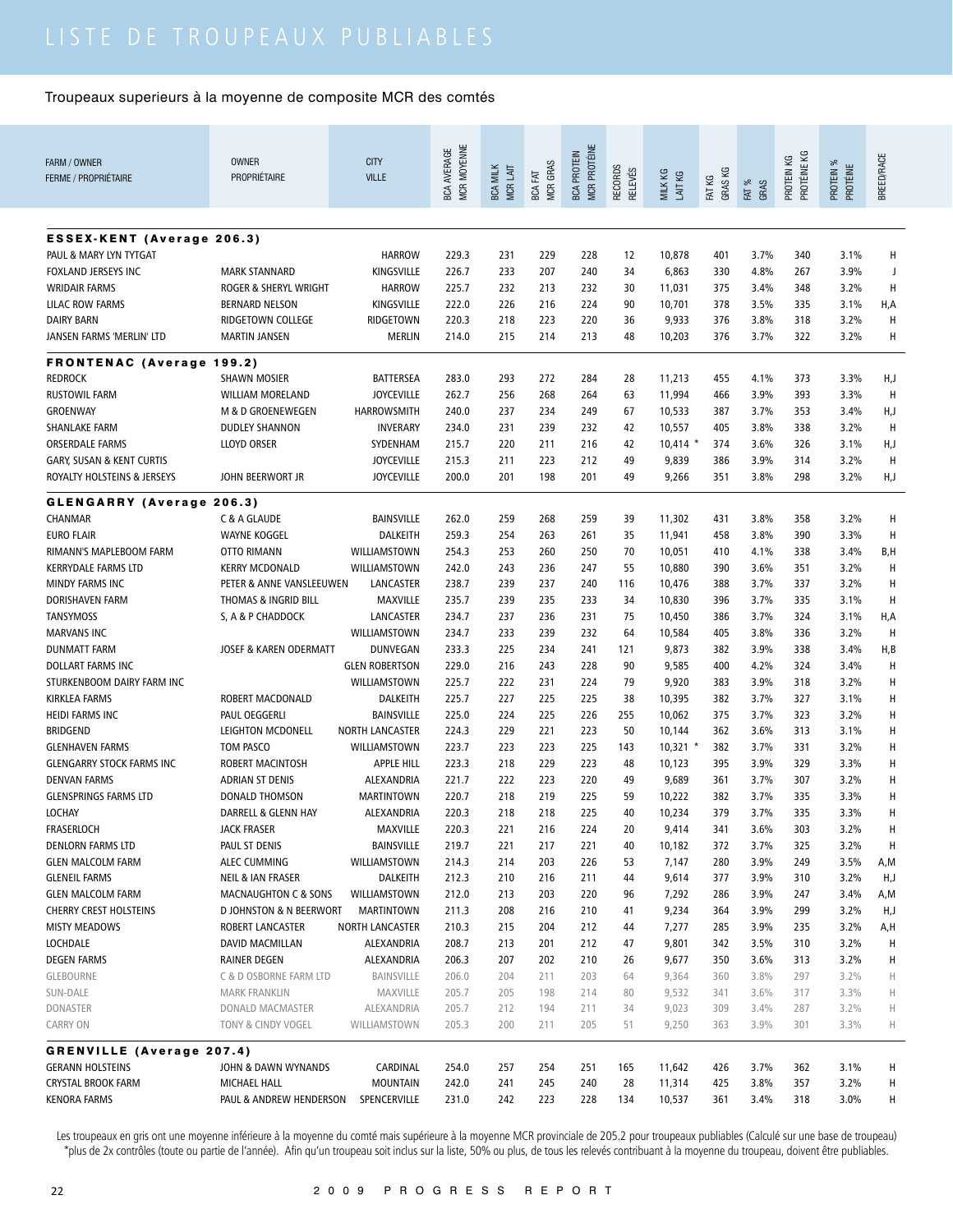| FARM / OWNER<br><b>FERME / PROPRIÉTAIRE</b>  | <b>OWNER</b><br>PROPRIÉTAIRE                               | <b>CITY</b><br><b>VILLE</b>              | MCR MOYENNE<br><b>BCA AVERAGE</b> | <b>BCA MILK</b><br>MCR LAIT | <b>MCR GRAS</b><br>BCA FAT | MCR PROTÉINE<br><b>BCA PROTEIN</b> | <b>RECORDS</b><br><b>RELEVÉS</b> | MILK KG<br>LAIT KG | GRAS KG<br>FAT KG | FAT %<br>GRAS | PROTÉINE KG<br>PROTEIN KG | PROTEIN %<br>PROTÉINE | <b>BREED/RACE</b> |
|----------------------------------------------|------------------------------------------------------------|------------------------------------------|-----------------------------------|-----------------------------|----------------------------|------------------------------------|----------------------------------|--------------------|-------------------|---------------|---------------------------|-----------------------|-------------------|
| <b>BENOAKS HOLSTEINS</b>                     | <b>RUSSELL BENNETT</b>                                     | SPENCERVILLE                             | 231.0                             | 240                         | 227                        | 226                                | 33                               | 11,203             | 392               | 3.5%          | 333                       | 3.0%                  | н                 |
| MAITLAND MEADOW                              | <b>B MAITLAND</b>                                          | <b>JASPER</b>                            | 230.3                             | 234                         | 229                        | 228                                | 103                              | 10,562             | 382               | 3.6%          | 328                       | 3.1%                  | H,A               |
| CLEARYDALE                                   | DOUGLAS CLEARY                                             | SPENCERVILLE                             | 229.3                             | 231                         | 222                        | 235                                | 128                              | $10,712$ *         | 381               | 3.6%          | 346                       | 3.2%                  | н                 |
| KEMPTVILLE COLLEGE U OF G                    | KEMPTVILLE CAMPUS U OF G                                   | <b>KEMPTVILLE</b>                        | 227.3                             | 220                         | 228                        | 234                                | 30                               | 10,024             | 386               | 3.9%          | 339                       | 3.4%                  | Н                 |
| <b>RIDEAUSIDE FARMS INC</b>                  | <b>CHARLES &amp; JAMES BENNETT</b>                         | <b>KEMPTVILLE</b>                        | 224.7                             | 233                         | 218                        | 223                                | 254                              | $10,422$ *         | 360               | 3.5%          | 317                       | 3.0%                  | Н                 |
| <b>DANYOWEN FARM</b>                         | RICHARD SCHUTTEN                                           | SPENCERVILLE                             | 222.0                             | 223                         | 219                        | 224                                | 64                               | 10,301             | 376               | 3.7%          | 329                       | 3.2%                  | Н                 |
| SOMEROAL                                     | <b>ALLAN SOMERVILLE</b>                                    | SPENCERVILLE                             | 220.7                             | 219                         | 222                        | 221                                | 105                              | 9,860              | 370               | 3.8%          | 316                       | 3.2%                  | H,A               |
| SNOWDAME HOLSTEINS                           | <b>BRUCE SNOWDON</b>                                       | MERRICKVILLE                             | 218.3                             | 214                         | 230                        | 211                                | 56                               | 10,006             | 399               | 4.0%          | 313                       | 3.1%                  | Н                 |
| <b>LOCUS LANE</b>                            | <b>SCOTT CONNELL</b>                                       | <b>BROCKVILLE</b>                        | 211.3                             | 212                         | 202                        | 220                                | 69                               | 9,975              | 352               | 3.5%          | 327                       | 3.3%                  | Н                 |
| CARKNER FARMS LTD                            | H & R CARKNER                                              | MERRICKVILLE                             | 206.7                             | 201                         | 214                        | 205                                | 53                               | 9,676              | 383               | 4.0%          | 313                       | 3.2%                  | Н                 |
|                                              |                                                            |                                          |                                   |                             |                            |                                    |                                  |                    |                   |               |                           |                       |                   |
| GREY (Average 192.4)                         |                                                            |                                          |                                   |                             |                            |                                    |                                  |                    |                   |               |                           |                       |                   |
| <b>GLENWIN HOLSTEINS</b>                     | PATTI ALSOP                                                | SINGHAMPTON                              | 258.0                             | 263                         | 248                        | 263                                | 81                               | 12,081             | 422               | 3.5%          | 384                       | 3.2%                  | Н                 |
| <b>REINDEROCK FARMS</b>                      | <b>HENRY REINDERS</b>                                      | <b>MEAFORD</b>                           | 241.0                             | 242                         | 242                        | 239                                | 57                               | $10,620$ *         | 393               | 3.7%          | 335                       | 3.2%                  | Н                 |
| <b>BRILYN</b>                                | <b>BRIAN HASTIE</b>                                        | <b>DURHAM</b>                            | 220.0                             | 220                         | 218                        | 222                                | 22                               | 10,336             | 381               | 3.7%          | 332                       | 3.2%                  | Н                 |
| SAENTIS FARMS INC                            | <b>TOM NAGEL</b>                                           | SHALLOW LAKE                             | 219.3                             | 225                         | 216                        | 217                                | 64                               | 10,484             | 374               | 3.6%          | 321                       | 3.1%                  | H                 |
| <b>VERNLA</b>                                | <b>VERNON MARTIN</b>                                       | <b>MOUNT FOREST</b>                      | 219.3                             | 220                         | 220                        | 218                                | 27                               | 9,918              | 368               | 3.7%          | 313                       | 3.2%                  | Н                 |
| <b>GAMBLE FARMS</b>                          | IAN & BRIAN GAMBLE                                         | <b>CHATSWORTH</b>                        | 216.3                             | 219                         | 219                        | 211                                | 41                               | 9,810              | 364               | 3.7%          | 301                       | 3.1%                  | н                 |
| SACHOLM FARMS                                | <b>PAUL SACHS</b>                                          | <b>DOBBINGTON</b>                        | 215.7                             | 219                         | 211                        | 217                                | 41                               | 9,782              | 347               | 3.5%          | 308                       | 3.1%                  | н                 |
| <b>MURLONE HOLSTEINS</b>                     | <b>MURRAY BREEDON</b>                                      | MARKDALE                                 | 214.0                             | 214                         | 221                        | 207                                | 57                               | 9,797              | 378               | 3.9%          | 301                       | 3.1%                  | H                 |
| <b>MAPLE LINE FARMS</b>                      | <b>DICK &amp; MARIAN NOBLE</b>                             | <b>MEAFORD</b>                           | 208.3                             | 210                         | 209                        | 206                                | 75                               | 9,597              | 354               | 3.7%          | 298                       | 3.1%                  | H,A               |
| <b>BOJUDABROOK</b>                           | <b>BOB &amp; JUDY PRINGLE</b>                              | <b>CHATSWORTH</b>                        | 208.3                             | 211                         | 208                        | 206                                | 27                               | 10,076             | 367               | 3.6%          | 310                       | 3.1%                  | H                 |
| <b>MILLBROOKE</b>                            | EDWARD & KERRY MEULENDYK                                   | <b>BADJEROS</b>                          | 206.3                             | 197                         | 232                        | 190                                | 36                               | 9,031              | 397               | 4.4%          | 278                       | 3.1%                  | H                 |
| WIGMANA FARMS                                | STEVE & DOROTHY FRANKLAND                                  | <b>DUNDALK</b>                           | 204.7                             | 201                         | 204                        | 209                                | 79                               | 7,826              | 341               | 4.4%          | 276                       | 3.5%                  | H,J               |
| LORMARR LEA                                  | <b>ROB GOODWILL</b>                                        | <b>OWEN SOUND</b>                        | 203.7                             | 202                         | 206                        | 203                                | 66                               | 9,340              | 352               | 3.8%          | 297                       | 3.2%                  | H                 |
| PRIMERIDGE HOLSTEINS                         | <b>SCOTT DEN HAAN</b>                                      | MARKDALE                                 | 202.0                             | 206                         | 201                        | 199                                | 11                               | 9,426              | 340               | 3.6%          | 289                       | 3.1%                  | Н                 |
| G & L PARKIN FARMS LTD                       | LARRY & HEATHER PARKIN                                     | <b>OWEN SOUND</b>                        | 201.3                             | 195                         | 212                        | 197                                | 45                               | 9,078              | 365               | 4.0%          | 290                       | 3.2%                  | Н                 |
| <b>VICKHAVEN HOLSTEINS</b>                   | <b>PAUL VICKERS</b>                                        | <b>MEAFORD</b>                           | 201.0                             | 194                         | 206                        | 203                                | 51                               | 8,902              | 349               | 3.9%          | 297                       | 3.3%                  | Н                 |
| <b>FOOTHILL FARMS</b>                        | RANDY WOODHOUSE                                            | <b>CLARKSBURG</b>                        | 201.0                             | 200                         | 201                        | 202                                | 41                               | 9,592              | 357               | 3.7%          | 305                       | 3.2%                  | Н                 |
| <b>WEPPLER FARMS LTD</b>                     | <b>CARMAN WEPPLER</b>                                      | <b>CLIFFORD</b>                          | 201.0                             | 199                         | 205                        | 199                                | 33                               | 8,875              | 342               | 3.9%          | 283                       | 3.2%                  | Н                 |
| RODNEY & YVONNE ZEHR                         |                                                            | <b>CHESLEY</b>                           | 199.3                             | 202                         | 201                        | 195                                | 42                               | 9,078              | 335               | 3.7%          | 278                       | 3.1%                  | Н                 |
| NAYLORCROFT                                  | STEPHEN NAYLOR                                             | <b>MEAFORD</b>                           | 198.7                             | 195                         | 203                        | 198                                | 34                               | 9,349              | 361               | 3.9%          | 302                       | 3.2%                  | Н                 |
| MAPLECREST                                   | <b>KEN &amp; ADAM BRUSSO</b>                               | <b>AYTON</b>                             | 198.3                             | 199                         | 206                        | 190                                | 53                               | 9,099              | 350               | 3.8%          | 277                       | 3.0%                  | Н                 |
| <b>TACUMA HOLSTEINS</b>                      | JOHAN NANNINGA                                             | <b>MOUNT FOREST</b>                      | 197.7                             | 194                         | 203                        | 196                                | 55                               | 8,985              | 348               | 3.9%          | 288                       | 3.2%                  | H                 |
| <b>INNEBROUGH FARM</b>                       | MAXINE INNES DO HOLBOUG<br><b>ROB &amp; ALICE BUMSTEAD</b> | <b>MT FOREST</b>                         | 197.7<br>197.3                    | 195<br>201                  | 199<br>197                 | 199<br>194                         | 21<br>39                         | 8,936              | 338               | 3.8%          | 289                       | 3.2%<br>3.0%          | H                 |
| LOYALYN                                      |                                                            | <b>OWEN SOUND</b><br><b>MOUNT FOREST</b> | 196.0                             | 199                         | 194                        | 195                                | 33                               | 9,487              | 344<br>338        | 3.6%<br>3.6%  | 289<br>291                | 3.1%                  | Н<br>Н            |
| <b>MERVIN B WEBER</b><br>ROBBSTATE HOLSTEINS | AAD & MARIETTE PENNINGS                                    | <b>MOUNT FOREST</b>                      | 195.7                             | 197                         | 197                        | 193                                | 117                              | 9,354<br>9,277     | 343               | 3.7%          | 288                       | 3.1%                  | H                 |
| PAULLYN HOLSTEINS                            | PAUL HILL                                                  | AYTON                                    | 195.7                             | 198                         | 187                        | 202                                | 52                               | 6,149              | 308               | 5.0%          | 236                       | 3.8%                  | J,H               |
| UNIQUE HOLSTEINS                             |                                                            | <b>MT FOREST</b>                         | 195.7                             | 198                         | 192                        | 197                                | 33                               | 8,999              | 322               | 3.6%          | 283                       | 3.1%                  | H                 |
| SOUTHBEND HOLSTEINS                          | <b>ELMER &amp; NANCY MARTIN</b>                            | <b>MOUNT FOREST</b>                      | 195.3                             | 203                         | 183                        | 200                                | 26                               | 9,404              | 314               | 3.3%          | 294                       | 3.1%                  | H                 |
| PIONEER CREEK FARMS LTD                      | MATTHEW JACOBS                                             | AYTON                                    | 193.0                             | 191                         | 201                        | 187                                | 30                               | 9,045              | 352               | 3.9%          | 280                       | 3.1%                  | Н                 |
|                                              |                                                            |                                          |                                   |                             |                            |                                    |                                  |                    |                   |               |                           |                       |                   |
| HALDIMAND (Average 209.4)                    |                                                            |                                          |                                   |                             |                            |                                    |                                  |                    |                   |               |                           |                       |                   |
| RONWARD FARMS                                | WARD GEE                                                   | <b>FISHERVILLE</b>                       | 265.0                             | 267                         | 268                        | 260                                | 27                               | 11,507             | 427               | 3.7%          | 358                       | 3.1%                  | H                 |
| <b>DEBOER HOLST</b>                          | <b>BEN &amp; ANIETA DEBOER</b>                             | <b>SELKIRK</b>                           | 242.7                             | 235                         | 245                        | 248                                | 88                               | 10,728             | 416               | 3.9%          | 359                       | 3.3%                  | H                 |
| HIGHESTATE FARMS                             | TED HEEG                                                   | HAGERSVILLE                              | 235.7                             | 244                         | 224                        | 239                                | 69                               | 11,065             | 377               | 3.4%          | 345                       | 3.1%                  | H                 |
| PLEASANT NOOK FARMS                          | ROB & JULIE EBY                                            | <b>AYR</b>                               | 229.7                             | 225                         | 230                        | 234                                | 37                               | 6,867              | 374               | 5.4%          | 267                       | 3.9%                  | J,H               |
| <b>ARDROSS HOLSTEINS</b>                     | DALE & DAVE LANG                                           | CALEDONIA                                | 229.3                             | 229                         | 225                        | 234                                | 86                               | 10,654             | 386               | 3.6%          | 344                       | 3.2%                  | H                 |
| HEATHERICK                                   | ANDREW & ALISON TOPP                                       | <b>DUNNVILLE</b>                         | 227.3                             | 224                         | 234                        | 224                                | 42                               | 10,326             | 399               | 3.9%          | 328                       | 3.2%                  | H                 |
| TIERSDALE HOLSTEINS                          | PETE & HELEN TIERSMA                                       | DUNNVILLE                                | 226.7                             | 224                         | 226                        | 230                                | 77                               | 10,344             | 389               | 3.8%          | 337                       | 3.3%                  | Н                 |
| HEEG DALE SONS LTD                           | ALLAN HEEG                                                 | DUNNVILLE                                | 221.3                             | 220                         | 225                        | 219                                | 112                              | 9,729              | 370               | 3.8%          | 309                       | 3.2%                  | Н                 |
| TIL-EL                                       | TILSTRA BROS                                               | <b>DUNVILLE</b>                          | 219.7                             | 222                         | 223                        | 214                                | 82                               | 10,060             | 375               | 3.7%          | 308                       | 3.1%                  | Н                 |
| <b>RARITY HOLSTEINS</b>                      | IAN & ANNE MCMILLAN                                        | NANTICOKE                                | 219.0                             | 221                         | 222                        | 214                                | 17                               | 10,481             | 389               | 3.7%          | 322                       | 3.1%                  | H                 |
| PARKLEA FARMS LTD                            | ALLAN PARKE                                                | CALEDONIA                                | 218.3                             | 217                         | 212                        | 226                                | 46                               | 10,302             | 374               | 3.6%          | 341                       | 3.3%                  | H                 |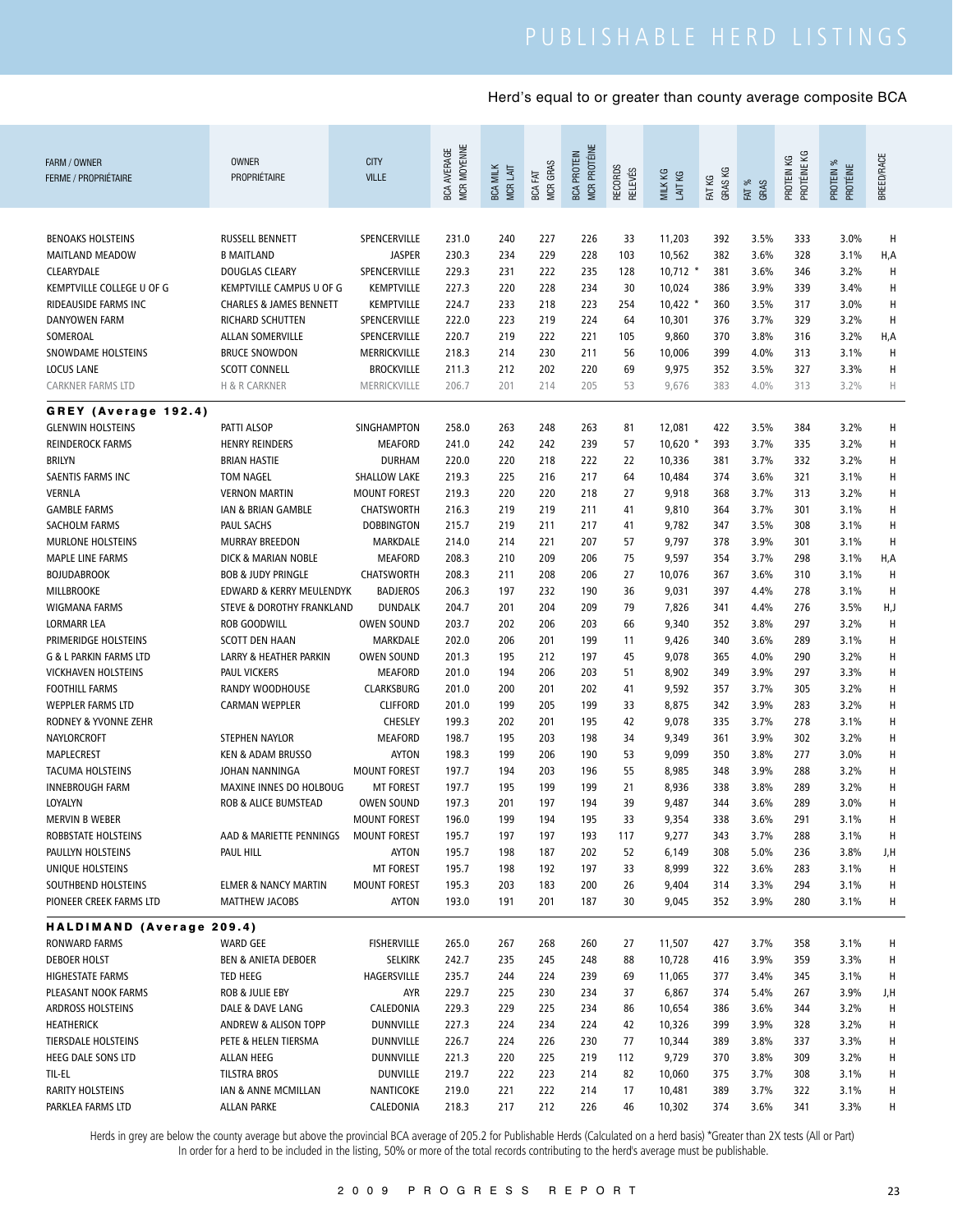| FARM / OWNER<br><b>FERME / PROPRIÉTAIRE</b>                 | <b>OWNER</b><br><b>PROPRIÉTAIRE</b>    | <b>CITY</b><br><b>VILLE</b>       | MCR MOYENNE<br><b>BCA AVERAGE</b> | <b>BCA MILK</b><br>MCR LAIT | <b>MCR GRAS</b><br>FAT<br><b>BCA</b> | MCR PROTÉINE<br><b>BCA PROTEIN</b> | RECORDS<br><b>RELEVÉS</b> | MILK KG<br>LAIT KG | GRAS KG<br>FAT KG | FAT %<br>GRAS | PROTÉINE KG<br>PROTEIN KG | PROTEIN %<br>PROTÉINE | <b>BREED/RACE</b> |
|-------------------------------------------------------------|----------------------------------------|-----------------------------------|-----------------------------------|-----------------------------|--------------------------------------|------------------------------------|---------------------------|--------------------|-------------------|---------------|---------------------------|-----------------------|-------------------|
| <b>KEYLAS FARMS LTD</b>                                     | DOUGLAS WINGER                         | CAYUGA                            | 215.3                             | 214                         | 222                                  | 210                                | 63                        | 9,988              | 384               | 3.8%          | 312                       | 3.1%                  | н                 |
| <b>BEECHWOOD</b>                                            | <b>MURRAY ROULSTON</b>                 | HAGERSVILLE                       | 213.3                             | 213                         | 215                                  | 212                                | 54                        | 10,020             | 375               | 3.7%          | 317                       | 3.2%                  | Η                 |
| DYKEMAVALE FARMS                                            | <b>FRANK DYKSTRA</b>                   | <b>JARVIS</b>                     | 213.0                             | 221                         | 208                                  | 210                                | 25                        | 9,859              | 345               | 3.5%          | 298                       | $3.0\%$               | н                 |
| NANTICOKE CREEK FARMS LTD                                   |                                        | NANTICOKE                         | 212.0                             | 211                         | 211                                  | 214                                | 31                        | 9,663              | 358               | 3.7%          | 313                       | 3.2%                  | н                 |
| RICHVALE HOLST                                              | <b>GRANT RICHARDSON</b>                | <b>DUNNVILLE</b>                  | 209.0                             | 205                         | 217                                  | 205                                | 51                        | 9,345              | 368               | 3.9%          | 299                       | 3.2%                  | Н                 |
| ZANTS HOLSTEINS                                             | <b>CHRIS ZANTINGH</b>                  | <b>DUNNVILLE</b>                  | 208.3                             | 211                         | 210                                  | 204                                | 66                        | 9,686              | 359               | 3.7%          | 299                       | 3.1%                  | Н                 |
|                                                             |                                        |                                   |                                   |                             |                                      |                                    |                           |                    |                   |               |                           |                       |                   |
| HALTON (Average 191.8)                                      |                                        |                                   |                                   |                             |                                      |                                    |                           |                    |                   |               |                           |                       |                   |
| SWISSLINE DAIRY FARM<br><b>KITCHOLM</b>                     | <b>WALTER EGGER</b><br>JOHN KITCHING   | <b>MILTON</b><br><b>MOFFAT</b>    | 225.3<br>207.0                    | 228<br>211                  | 232<br>205                           | 216<br>205                         | 42<br>30                  | 10,887<br>9,589    | 410<br>344        | 3.8%<br>3.6%  | 329<br>296                | 3.0%<br>3.1%          | H<br>H            |
| SOUTHBRAE                                                   | <b>ROBERT LINHAM</b>                   | <b>LIMEHOUSE</b>                  | 195.7                             | 193                         | 204                                  | 190                                | 33                        | 8,851              | 349               | 3.9%          | 278                       | 3.1%                  | H, B              |
|                                                             |                                        |                                   |                                   |                             |                                      |                                    |                           |                    |                   |               |                           |                       |                   |
| HASTINGS (Average 206.9)                                    |                                        |                                   |                                   |                             |                                      |                                    |                           |                    |                   |               |                           |                       |                   |
| LAZIERLANE                                                  | <b>MIKE LAZIER</b>                     | <b>CORBYVILLE</b>                 | 257.3                             | 251                         | 262                                  | 259                                | 25                        | 11,111             | 431               | 3.9%          | 364                       | 3.3%                  | н                 |
| HOLLYLANE JERSEYS                                           | ROGER & DIANE JARRELL RAY              | CORBYVILLE                        | 248.0                             | 261                         | 229                                  | 254                                | 36                        | 7,735              | 368               | 4.8%          | 285                       | 3.7%                  | J                 |
| <b>CHADWICK FARMS INC</b>                                   | <b>WAYNE &amp; BRIAN CHADWICK</b>      | <b>DESERONTO</b>                  | 240.7                             | 233                         | 249                                  | 240                                | 43                        | 10,512             | 417               | 4.0%          | 345                       | 3.3%                  | н                 |
| DONNANVIEW                                                  | DONNIE DONNAN                          | <b>STIRLING</b>                   | 236.0                             | 233                         | 240                                  | 235                                | 78                        | 11,016             | 422               | 3.8%          | 353                       | 3.2%                  | н                 |
| DONNANDALE                                                  |                                        | <b>STIRLING</b>                   | 234.7                             | 234                         | 234                                  | 236                                | 262                       | 10,624             | 394               | 3.7%          | 341                       | 3.2%                  | н                 |
| <b>FLORIDAVIEW FARMS</b>                                    | <b>DUANE REDDEN</b>                    | <b>STIRLING</b>                   | 232.3                             | 235                         | 229                                  | 233                                | 55                        | 10,490             | 381               | 3.6%          | 332                       | 3.2%                  | H                 |
| <b>RJ FARMS</b>                                             | ROBERT JARRELL                         | CORBYVILLE                        | 225.7                             | 233                         | 210                                  | 234                                | 69                        | 8,193              | 350               | 4.3%          | 292                       | 3.6%                  | J,H               |
| <b>ALHOLM FARM</b>                                          | ANNE & GERALD THOMPSON                 | <b>ROSLIN</b>                     | 222.0                             | 230                         | 212                                  | 224                                | 54                        | 10,219             | 349               | 3.4%          | 318                       | 3.1%                  | H, B              |
| SILLSWAY FARMS                                              | JEFF & BRIAN SILLS                     | <b>ROSLIN</b>                     | 221.0                             | 221                         | 221                                  | 221                                | 85                        | 10,382             | 383               | 3.7%          | 329                       | 3.2%                  | H                 |
| RICHLAND                                                    | <b>GARY RICHARDSON</b>                 | <b>STIRLING</b>                   | 216.3                             | 215                         | 220                                  | 214                                | 52                        | 9,963              | 377               | 3.8%          | 315                       | 3.2%                  | H                 |
| HUFFMANDALE HOLSTEINS                                       | EDWIN & EDWARD HUFFMAN                 | CORBYVILLE                        | 214.0                             | 216                         | 210                                  | 216                                | 63                        | 9,776              | 352               | 3.6%          | 309                       | 3.2%                  | H                 |
| RAWDONVIEW FARM                                             | <b>COLIN &amp; DAVID LAKE</b>          | <b>STIRLING</b>                   | 209.7                             | 210                         | 207                                  | 212                                | 53                        | 9,740              | 356               | 3.7%          | 311                       | 3.2%                  | H                 |
| <b>APPENROSE FARMS</b>                                      | <b>GLEN SPENCER</b>                    | <b>STIRLING</b>                   | 208.0                             | 214                         | 201                                  | 209                                | 51                        | 10,155             | 355               | 3.5%          | 315                       | 3.1%                  | Н                 |
| HURON (Average 205.6)                                       |                                        |                                   |                                   |                             |                                      |                                    |                           |                    |                   |               |                           |                       |                   |
| <b>SWISS LANE</b>                                           | <b>ALBERT &amp; THOMAS RECHSTEINER</b> | <b>LISTOWEL</b>                   | 288.7                             | 301                         | 288                                  | 277                                | 56                        | 11,901             | 451               | 3.8%          | 378                       | 3.2%                  | B,H               |
| <b>HEATHER HOLME FARMS</b>                                  | <b>GLEN MCNEIL</b>                     | <b>GODERICH</b>                   | 262.3                             | 248                         | 279                                  | 260                                | 35                        | 11,544             | 484               | 4.2%          | 385                       | 3.3%                  | H                 |
| <b>GUBELMANN BROWN SWISS</b>                                | <b>ERNST GUBELMANN</b>                 | <b>WALTON</b>                     | 260.3                             | 251                         | 266                                  | 264                                | 66                        | 9,403              | 400               | 4.3%          | 346                       | 3.7%                  | B                 |
| <b>GERTHEA</b>                                              | <b>GERRY &amp; THEA RIJKHOFF</b>       | <b>WALTON</b>                     | 242.3                             | 240                         | 251                                  | 236                                | 39                        | 11,547             | 446               | 3.9%          | 359                       | 3.1%                  | H                 |
| WOODVUE FARMS INC                                           | <b>STEVEN HERN</b>                     | <b>WOODHAM</b>                    | 239.3                             | 244                         | 233                                  | 241                                | 43                        | 11,141             | 395               | 3.5%          | 349                       | 3.1%                  | H                 |
| <b>FAIRLAINE FARMS</b>                                      | KEITH & MARIE RUTHERFORD               | <b>WINGHAM</b>                    | 237.3                             | 238                         | 243                                  | 231                                | 27                        | 10,612             | 401               | 3.8%          | 327                       | 3.1%                  | H                 |
| <b>GUNTENSPERGER DAIRY INC</b>                              | KARL GUNTENSPERGER                     | <b>SEAFORTH</b>                   | 234.7                             | 236                         | 233                                  | 235                                | 97                        | 10,320             | 379               | 3.7%          | 329                       | 3.2%                  | H                 |
| JOYROD HOLSTEINS                                            | RODNEY & JOYCE SHANTZ                  | <b>GORRIE</b>                     | 229.7                             | 228                         | 231                                  | 230                                | 43                        | 10,803             | 407               | 3.8%          | 347                       | 3.2%                  | H                 |
| MEERAGOLD FARMS LTD                                         | HAROLD & AGNES VANDERMEER              | <b>KIPPEN</b>                     | 228.7                             | 234                         | 223                                  | 229                                | 51                        | 10,884             | 385               | 3.5%          | 338                       | 3.1%                  | Н                 |
| VINKELAAR FARMS                                             | JAN BOKKERS                            | <b>DUBLIN</b>                     | 227.7                             | 227                         | 227                                  | 229                                | 52                        | 10,073             | 374               | 3.7%          | 323                       | 3.2%                  | H                 |
| WINHAVEN FARMS LTD                                          | PAUL WINKEL & WENDY PRATT              | <b>FORDWICH</b>                   | 226.0                             | 223                         | 231                                  | 224                                | 45                        | 10,242             | 395               | 3.9%          | 327                       | 3.2%                  | H,B               |
| ROLLING LANDS FARMS                                         | TONY & ANITA VANHITTERSUM              | <b>BLYTH</b>                      | 225.7                             | 224                         | 228                                  | 225                                | 101                       | 9,779              | 369               | 3.8%          | 313                       | 3.2%                  | Н                 |
| <b>KESI FARMS</b>                                           | KEES & IVONNE VAN ESVELD               | <b>CLINTON</b>                    | 225.0                             | 224                         | 228                                  | 223                                | 81                        | 10,029             | 379               | 3.8%          | 318                       | 3.2%                  | н                 |
| HOMESTEADER HOLSTEINS INC<br><b>CRESCENT LANE FARMS LTD</b> | LEO MILTENBURG<br>PETER SCHUTTEL       | <b>LUCKNOW</b><br><b>GODERICH</b> | 223.7<br>221.3                    | 220<br>222                  | 233<br>214                           | 218<br>228                         | 66                        | 9,795<br>10,049    | 386<br>361        | 3.9%<br>3.6%  | 310<br>328                | 3.2%<br>3.3%          | Н                 |
| JOHN VERBURG                                                |                                        | LONDESBOROUGH                     | 219.7                             | 219                         | 223                                  | 217                                | 144<br>47                 | 9,929              | 375               | 3.8%          | 312                       | 3.1%                  | H,B<br>н          |
| ROYALAIR FARMS                                              | <b>BLAIR BEUERMANN</b>                 | <b>DUBLIN</b>                     | 219.0                             | 224                         | 214                                  | 219                                | 68                        | 10,040             | 356               | 3.5%          | 314                       | 3.1%                  | Н                 |
| <b>LESSUR HOLSTEINS</b>                                     | <b>BRUCE RUTTAN</b>                    | <b>GORRIE</b>                     | 218.7                             | 214                         | 230                                  | 212                                | 47                        | 10,363             | 412               | 4.0%          | 325                       | 3.1%                  | н                 |
| <b>DAIRYBURG</b>                                            | MARK & JACOBUS VERBURG                 | <b>AUBURN</b>                     | 218.3                             | 223                         | 213                                  | 219                                | 46                        | 10,312             | 364               | 3.5%          | 322                       | 3.1%                  | Н                 |
| VINSELAAR HOLSTEINS INC                                     | ROBERT VAN DEN HENGEL                  | <b>SEAFORTH</b>                   | 217.7                             | 217                         | 220                                  | 216                                | 51                        | 9,700              | 364               | 3.8%          | 307                       | 3.2%                  | Н                 |
| HIEVAN HOLSTEINS                                            | JOHN VANHIE                            | <b>CREDITON</b>                   | 216.3                             | 213                         | 219                                  | 217                                | 16                        | 9,502              | 365               | 3.8%          | 310                       | 3.3%                  | Н                 |
| <b>ECKERLEA ACRES</b>                                       | <b>CHRISTA ECKERT</b>                  | <b>SEAFORTH</b>                   | 216.0                             | 223                         | 215                                  | 210                                | 214                       | $9,816$ *          | 352               | 3.6%          | 295                       | 3.0%                  | н                 |
| JAREB FARMS LTD                                             | JIM SIERTSEMA                          | <b>AUBURN</b>                     | 216.0                             | 213                         | 222                                  | 213                                | 57                        | 10,055             | 389               | 3.9%          | 319                       | 3.2%                  | н                 |
| <b>PAULOR</b>                                               | PAUL, LORRAIN FRANKEN                  | <b>CLINTON</b>                    | 214.0                             | 222                         | 193                                  | 227                                | 52                        | 7,351              | 315               | 4.3%          | 273                       | 3.7%                  | J,H               |
| <b>WILLVERN FARMS</b>                                       | PAUL GIBBINGS                          | <b>CLINTON</b>                    | 213.3                             | 204                         | 221                                  | 215                                | 31                        | 9,403              | 378               | 4.0%          | 315                       | 3.3%                  | H                 |
| <b>BYLSMA FARMS</b>                                         | AUKE, CHRIS & JEFF BYLSMA              | <b>BLYTH</b>                      | 213.0                             | 209                         | 220                                  | 210                                | 112                       | 9,340              | 367               | 3.9%          | 299                       | 3.2%                  | H,J               |
| KLASINA & RENZE VANDER PLOEG                                |                                        | <b>WALTON</b>                     | 212.3                             | 214                         | 213                                  | 210                                | 63                        | 8,809              | 326               | 3.7%          | 277                       | 3.1%                  | н                 |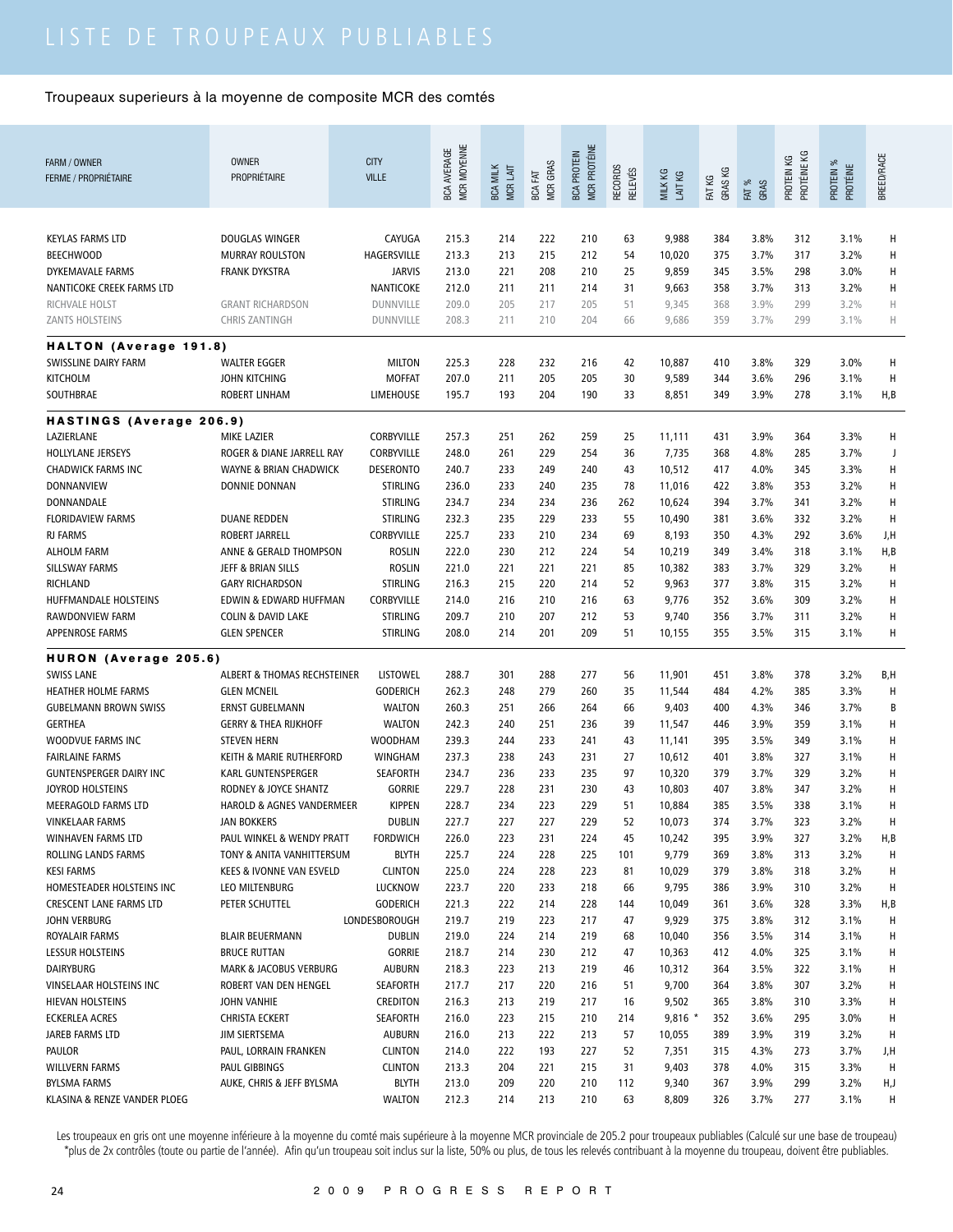| FARM / OWNER<br><b>FERME / PROPRIÉTAIRE</b>         | <b>OWNER</b><br>PROPRIÉTAIRE                           | <b>CITY</b><br><b>VILLE</b>           | MCR MOYENNE<br><b>BCA AVERAGE</b> | <b>BCA MILK</b><br><b>MCRLAIT</b> | <b>MCR GRAS</b><br><b>BCA FAT</b> | MCR PROTÉINE<br><b>BCA PROTEIN</b> | RECORDS<br><b>RELEVÉS</b> | MILK KG<br>LAIT KG | GRAS KG<br>FAT KG | FAT %<br>GRAS | PROTÉINE KG<br>PROTEIN KG | PROTEIN %<br>PROTÉINE | BREED/RACE |
|-----------------------------------------------------|--------------------------------------------------------|---------------------------------------|-----------------------------------|-----------------------------------|-----------------------------------|------------------------------------|---------------------------|--------------------|-------------------|---------------|---------------------------|-----------------------|------------|
|                                                     |                                                        |                                       |                                   |                                   |                                   |                                    |                           |                    |                   |               |                           |                       |            |
| HAAG FARMS INC FARM #1                              |                                                        | <b>BRUSSELS</b>                       | 212.0                             | 215                               | 220                               | 201                                | 71                        | 10,150             | 384               | 3.8%          | 301                       | 3.0%                  | Н          |
| <b>MARHOPE HOLSTEINS</b>                            | <b>CLARENCE &amp; CHARLENE MARTIN</b>                  | <b>GORRIE</b>                         | 211.7                             | 215                               | 209                               | 211                                | 42                        | 10,131             | 364               | 3.6%          | 314                       | 3.1%                  | Н          |
| JOHN M. BRAND                                       |                                                        | <b>CLINTON</b>                        | 210.3                             | 217                               | 193                               | 221                                | 84                        | 6,222              | 299               | 4.8%          | 240                       | 3.9%                  | J          |
| VAN DIETEN FARMS INC                                | <b>HANK VAN DIETEN</b>                                 | <b>SEAFORTH</b>                       | 210.0                             | 208                               | 213                               | 209                                | 54                        | 9,332              | 355               | 3.8%          | 298                       | 3.2%                  | Н          |
| JIM & JUDY SNYDER                                   |                                                        | <b>DASHWOOD</b>                       | 209.0                             | 209                               | 195                               | 223                                | 36                        | 5,878              | 222               | 3.8%          | 205                       | 3.5%                  | M          |
| <b>JADENRICH HOLSTEINS</b>                          | <b>DENNIS &amp; JANICE GINGRICH</b>                    | <b>GORRIE</b>                         | 207.7                             | 210                               | 207                               | 206                                | 47                        | 9,838              | 359               | 3.6%          | 307                       | 3.1%                  | Н          |
| ORA ET LABORA INC                                   | JOHN BRANDERHORST                                      | HENSALL                               | 206.3                             | 203                               | 209                               | 207                                | 48                        | 9,226              | 352               | 3.8%          | 300                       | 3.3%                  | Н          |
| <b>LAURLEE FARM</b>                                 | LEROY & LAURIE MARTIN                                  | <b>FORDWICH</b>                       | 205.7                             | 206                               | 206                               | 205                                | 46                        | 9,507              | 351               | 3.7%          | 299                       | 3.1%                  | Н          |
| <b>KENORA-RAINY RIVER (Average 200)</b>             |                                                        |                                       |                                   |                                   |                                   |                                    |                           |                    |                   |               |                           |                       |            |
| <b>EMO HOLSTEINS</b>                                | <b>BERNIE ZIMMERMAN</b>                                | EMO                                   | 219.3                             | 207                               | 250                               | 201                                | 22                        | 9,640              | 437               | 4.5%          | 299                       | 3.1%                  | н          |
| <b>LAMBTON</b> (Average 192.8)                      |                                                        |                                       |                                   |                                   |                                   |                                    |                           |                    |                   |               |                           |                       |            |
| A H DAIRY FARM                                      | <b>HENK DEJONG</b>                                     | <b>WATFORD</b>                        | 236.3                             | 233                               | 242                               | 234                                | 79                        | 10,835             | 418               | 3.9%          | 347                       | 3.2%                  | Н          |
| VAN ENGELEN DAIRY FARMS LTD                         | MIKE & ED VAN ENGELEN                                  | THEDFORD                              | 222.0                             | 216                               | 235                               | 215                                | 282                       | 9,549              | 385               | 4.0%          | 302                       | 3.2%                  | Н          |
| MOOREGLEN FARMS                                     | <b>MELVIN ANDERSON</b>                                 | <b>MOORETOWN</b>                      | 220.3                             | 218                               | 221                               | 222                                | 174                       | 9,818              | 371               | 3.8%          | 319                       | 3.2%                  | Н          |
| JEFF & BRENDA STEWARDSON                            |                                                        | THEDFORD                              | 216.7                             | 216                               | 216                               | 218                                | 225                       | 9,870              | 366               | 3.7%          | 316                       | 3.2%                  | Н          |
| <b>MIDEON HOLSTEINS INC</b>                         | <b>HENK PASTOOR</b>                                    | PETROLIA                              | 213.7                             | 217                               | 210                               | 214                                | 90                        | 9,865              | 354               | 3.6%          | 309                       | 3.1%                  | Н          |
| <b>WILLOW LANE</b>                                  | <b>BRIAN SLAUGHTER</b>                                 | <b>FOREST</b>                         | 212.0                             | 211                               | 210                               | 215                                | 31                        | 9,986              | 368               | 3.7%          | 322                       | 3.2%                  | Н          |
| <b>EXCELSIOR FARM</b>                               | JOHN DEELSTRA                                          | <b>WYOMING</b>                        | 211.3                             | 210                               | 206                               | 218                                | 41                        | 9,308              | 349               | 3.7%          | 316                       | 3.4%                  | H,B,G      |
| <b>CHARLYN JERSEYS</b>                              | <b>KEN &amp; KAREN KINGDON</b>                         | <b>FOREST</b>                         | 208.0                             | 213                               | 194                               | 217                                | 34                        | 6,836              | 334               | 4.9%          | 262                       | 3.8%                  | J,H        |
| <b>FORBESVUE FARMS INC</b>                          |                                                        | SARNIA                                | 204.0                             | 205                               | 203                               | 204                                | 159                       | 9,261              | 341               | 3.7%          | 294                       | 3.2%                  | H          |
| <b>ERROLEA HOLSTEINS</b>                            | RICHARD SOMERVILLE                                     | CAMLACHIE                             | 201.7                             | 201                               | 200                               | 204                                | 31                        | 9,286              | 346               | 3.7%          | 301                       | 3.2%                  | H,J        |
| <b>MAWACRES INC</b>                                 |                                                        | PETROLIA                              | 200.7                             | 203                               | 196                               | 203                                | 59                        | 9,520              | 342               | 3.6%          | 302                       | 3.2%                  | Н          |
| <b>CATTLEAN FARM</b>                                | <b>FRANK RUTTEN</b><br><b>DON DUNLOP</b>               | <b>FOREST</b><br>CROTON               | 197.3<br>193.7                    | 205<br>199                        | 191<br>180                        | 196<br>202                         | 9<br>25                   | 10,125<br>5,878    | 347<br>290        | 3.4%<br>4.9%  | 305<br>226                | 3.0%<br>3.8%          | Н<br>J     |
| DRAGHORN JERSEYS                                    |                                                        |                                       |                                   |                                   |                                   |                                    |                           |                    |                   |               |                           |                       |            |
| LANARK (Average 187.4)                              |                                                        |                                       |                                   |                                   |                                   |                                    |                           |                    |                   |               |                           |                       |            |
| ZIEVIEW                                             | DARYL ZIEBARTH                                         | PAKENHAM                              | 245.0                             | 242                               | 255                               | 238                                | 43                        | 11,539             | 449               | 3.9%          | 358                       | 3.1%                  | н          |
| <b>PENLOW FARMS</b>                                 | ALLAN & DONNA LOWRY                                    | <b>ALMONTE</b>                        | 237.0                             | 233                               | 239                               | 239                                | 46                        | 11,202             | 424               | 3.8%          | 363                       | 3.2%                  | Н          |
| <b>NANDALE FARMS</b>                                | JOHN & BETH NANNE                                      | PAKENHAM                              | 226.3                             | 226                               | 224                               | 229                                | 38                        | 10,307             | 379               | 3.7%          | 333                       | 3.2%                  | H          |
| <b>TWINPEAK FARMS</b>                               | PETER & DIANA NANNE                                    | <b>PAKENHAM</b>                       | 221.7                             | 218                               | 228                               | 219                                | 36                        | 10,146             | 394               | 3.9%          | 324                       | 3.2%                  | Н          |
| <b>BONNIEVIEW FARMS</b>                             | <b>FRANK &amp; BRAD CAMERON</b>                        | <b>PERTH</b>                          | 220.7<br>220.3                    | 217<br>216                        | 219<br>222                        | 226<br>223                         | 70                        | 10,056             | 377               | 3.7%          | 335                       | 3.3%<br>3.3%          | H<br>H     |
| JOCKBRAE FARMS LIMITED<br><b>ELM CREFT FARM</b>     | <b>JAMES FOSTER</b><br><b>GEORGE &amp; MARY OLIVER</b> | <b>CARLETON PLACE</b><br><b>PERTH</b> | 201.7                             | 205                               | 199                               | 201                                | 49<br>65                  | 10,341<br>9,950    | 393<br>356        | 3.8%<br>3.6%  | 338<br>308                | 3.1%                  | н          |
| LILBRI                                              | LILLIAN & BRIAN DRUMMOND                               | <b>ALMONTE</b>                        | 192.3                             | 195                               | 192                               | 190                                | 23                        | 9,489              | 346               | 3.6%          | 292                       | 3.1%                  | н          |
| <b>ENNVIEW FARM</b>                                 | TOM ENNIS                                              | PERTH                                 | 190.7                             | 186                               | 197                               | 189                                | 56                        | 8,671              | 339               | 3.9%          | 278                       | 3.2%                  | Н          |
| LEELA                                               | J & H LEEFLANG                                         | PERIH                                 | 188.3                             | 190                               | 190                               | 185                                | 36                        | 9,033              | 335               | 3.7%          | 280                       | 3.1%                  | н          |
|                                                     |                                                        |                                       |                                   |                                   |                                   |                                    |                           |                    |                   |               |                           |                       |            |
| LEEDS (Average 198.3)                               |                                                        |                                       |                                   |                                   |                                   |                                    |                           |                    |                   |               |                           |                       |            |
| LILLIES DALE HOLSTEINS                              | LEO BAUMANN                                            | <b>LYN</b>                            | 291.3                             | 290                               | 299                               | 285                                | 69                        | 12,885             | 492               | 3.8%          | 403                       | 3.1%                  | н          |
| <b>LEANN FARMS</b>                                  | LEONARD ROTH                                           | MALLORYTOWN                           | 253.3                             | 251                               | 253                               | 256                                | 74                        | 11,450             | 428               | 3.7%          | 372                       | 3.2%                  | Н          |
| ROOSBURG FARMS                                      | NICK & JOHN VERBURG<br><b>RICHARD SHANE</b>            | <b>ATHENS</b><br><b>LYN</b>           | 244.7                             | 243<br>242                        | 247<br>243                        | 244                                | 64                        | 11,178             | 420               | 3.8%<br>3.7%  | 356<br>343                | 3.2%                  | H          |
| DONNAVILLE HOLSTEINS<br><b>GREAVESTON HOLSTEINS</b> | RON & ANDREW GREAVES                                   | <b>NORTH AUGUSTA</b>                  | 239.0<br>236.7                    | 233                               | 232                               | 232<br>245                         | 49<br>89                  | 11,198<br>10,541   | 417<br>390        | 3.7%          | 352                       | 3.1%<br>3.3%          | н<br>H     |
| SEELBY HOLSTEINS LTD                                | DAN SIMPSON                                            | SEELEYS BAY                           | 232.7                             | 226                               | 241                               | 231                                | 87                        | 10,467             | 414               | 4.0%          | 341                       | 3.3%                  | н          |
| MAPLELYN HOLSTEINS                                  | ED & JANET WYNANDS                                     | <b>LYN</b>                            | 232.3                             | 228                               | 234                               | 235                                | 58                        | 10,690             | 406               | 3.8%          | 351                       | 3.3%                  | Н          |
| HILL VIEW FARMS                                     | <b>WILLIAM DWYRE</b>                                   | <b>ELGIN</b>                          | 226.3                             | 223                               | 230                               | 226                                | 93                        | 10,266             | 392               | 3.8%          | 330                       | 3.2%                  | H          |
| LOMBARD DALE                                        | R & L MACMILLAN                                        | LOMBARDY                              | 223.7                             | 225                               | 212                               | 234                                | 56                        | 8,192              | 314               | 3.8%          | 278                       | 3.4%                  | A,H        |
| PURITY HOLSTEINS                                    | <b>KELVIN KERR</b>                                     | ADDISON                               | 216.3                             | 210                               | 224                               | 215                                | 22                        | 9,848              | 390               | 4.0%          | 320                       | 3.2%                  | H          |
| COOLIGAN CREEK FARM INC                             | JOHN BONGERS & FAMILY                                  | <b>ELGIN</b>                          | 214.3                             | 209                               | 214                               | 220                                | 58                        | 9,228              | 351               | 3.8%          | 308                       | 3.3%                  | н          |
| <b>CHANTCRES FARMS</b>                              | RONALD CHANT                                           | PORTLAND                              | 212.0                             | 211                               | 210                               | 215                                | 64                        | 9,794              | 364               | 3.7%          | 318                       | 3.2%                  | н          |
| <b>GOLDENDALE FARM</b>                              |                                                        | LANSDOWNE                             | 209.3                             | 207                               | 211                               | 210                                | 65                        | 9,792              | 372               | 3.8%          | 316                       | 3.2%                  | H          |
| JOBO FARMS                                          | H & A OOSTERHOF                                        | NORTH AUGUSTA                         | 208.3                             | 202                               | 215                               | 208                                | 74                        | 9,489              | 375               | 4.0%          | 310                       | 3.3%                  | н          |
| <b>BRIERHILL HOLSTEINS</b>                          | SID & JOE VANDERWERF                                   | LYNDHURST                             | 208.0                             | 202                               | 220                               | 202                                | 30                        | 9,674              | 391               | 4.0%          | 308                       | 3.2%                  | н          |
| MAPLE-AIN FARMS LTD                                 | <b>HUGH HUNTER</b>                                     | SMITHS FALLS                          | 207.7                             | 200                               | 223                               | 200                                | 69                        | 9,936              | 409               | 4.1%          | 313                       | 3.2%                  | H          |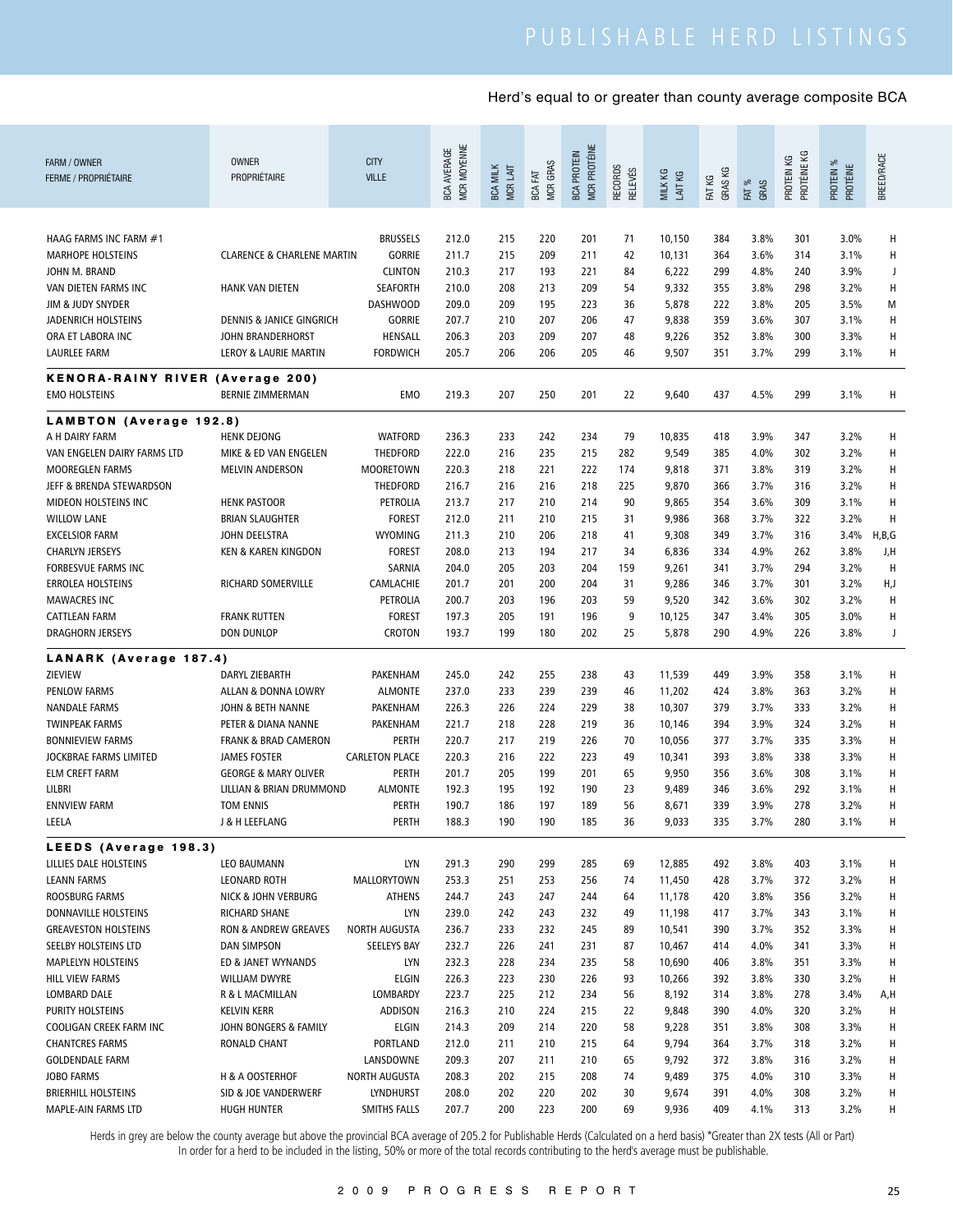| FARM / OWNER<br><b>FERME / PROPRIÉTAIRE</b>                                                                                                                                                                                                                                             | <b>OWNER</b><br>PROPRIÉTAIRE                                                                                                                                                                                                                         | <b>CITY</b><br><b>VILLE</b>                                                                                                                            | MCR MOYENNE<br><b>BCA AVERAGE</b>                                                               | <b>BCA MILK</b><br>MCR LAIT                                               | <b>MCR GRAS</b><br><b>EXT</b><br><b>BCA</b>                               | MCR PROTÉINE<br><b>BCA PROTEIN</b>                                        | RECORDS<br><b>RELEVÉS</b>                                       | MILK KG<br>LAIT KG                                                                                     | GRAS KG<br>FAT KG                                                         | FAT %<br>GRAS                                                                        | PROTÉINE KG<br>PROTEIN KG                                                 | PROTEIN %<br><b>PROTÉINE</b>                                                         | <b>BREED/RACE</b>                                       |
|-----------------------------------------------------------------------------------------------------------------------------------------------------------------------------------------------------------------------------------------------------------------------------------------|------------------------------------------------------------------------------------------------------------------------------------------------------------------------------------------------------------------------------------------------------|--------------------------------------------------------------------------------------------------------------------------------------------------------|-------------------------------------------------------------------------------------------------|---------------------------------------------------------------------------|---------------------------------------------------------------------------|---------------------------------------------------------------------------|-----------------------------------------------------------------|--------------------------------------------------------------------------------------------------------|---------------------------------------------------------------------------|--------------------------------------------------------------------------------------|---------------------------------------------------------------------------|--------------------------------------------------------------------------------------|---------------------------------------------------------|
| <b>TANGLIN FARM</b><br><b>BELROCK FARM</b><br>ROCKABERRY FARM<br><b>EVENSTAR</b>                                                                                                                                                                                                        | STEPHEN COOTE<br>STERLING PATTERSON<br>DAVID & LISA BERRY<br><b>SCOTT &amp; JOYCE JACKSON</b>                                                                                                                                                        | <b>FRANKVILLE</b><br>PORTLAND<br>SEELEY'S BAY<br>GANANOQUE                                                                                             | 206.7<br>206.3<br>200.3<br>198.3                                                                | 204<br>207<br>195<br>199                                                  | 210<br>208<br>204<br>201                                                  | 206<br>204<br>202<br>195                                                  | 76<br>52<br>12<br>45                                            | 9,409<br>9,690<br>8,774<br>9,220                                                                       | 360<br>362<br>340<br>346                                                  | 3.8%<br>3.7%<br>3.9%<br>3.8%                                                         | 303<br>303<br>289<br>286                                                  | 3.2%<br>3.1%<br>3.3%<br>3.1%                                                         | H<br>H<br>H<br>Н                                        |
| LENNOX-ADDINGTON (Average 204.1)<br><b>HYKABODE</b><br><b>RIPPLEBROOK</b><br><b>LOCUST DELL</b><br><b>SUNBORN</b><br>POPLARDELL HOLSTEINS<br>PAULRIDGE FARMS<br><b>ENRICO FARMS</b><br><b>HOMETOWN JERSEYS</b><br><b>JAMES FENWICK</b><br><b>SUTTON FARMS</b><br><b>LAMBROS DAIRY</b>   | ALLAN HUYCK<br><b>KEVIN MACLEAN</b><br><b>ROBERT GROOMS</b><br>JOHN MACLAUGHLIN<br><b>BRUCE CAUGHEY</b><br><b>RALPH PAUL</b><br>RICK KELDERMAN<br><b>NEIL &amp; MELANIE HUNTER</b><br><b>JACK &amp; ROB SUTTON</b><br><b>MARK &amp; BRAD LAMBERT</b> | <b>BATH</b><br>NAPANEE<br>NAPANEE<br><b>TAMWORTH</b><br>STELLA<br>NAPANEE<br>NAPANEE<br>BATH<br>YARKER<br>NAPANEE<br>SELBY                             | 278.0<br>230.3<br>228.7<br>227.3<br>224.7<br>210.3<br>210.0<br>210.0<br>208.3<br>206.3<br>206.3 | 292<br>236<br>243<br>231<br>215<br>207<br>215<br>215<br>203<br>207<br>206 | 270<br>225<br>222<br>222<br>238<br>214<br>199<br>197<br>218<br>201<br>208 | 272<br>230<br>221<br>229<br>221<br>210<br>216<br>218<br>204<br>211<br>205 | 47<br>104<br>32<br>56<br>44<br>58<br>48<br>29<br>75<br>77<br>47 | 13,436 *<br>10,782<br>10,952<br>10,356<br>10,146<br>9,729<br>9,920<br>6,526<br>9,430<br>9,586<br>9,860 | 460<br>381<br>371<br>368<br>417<br>373<br>341<br>315<br>377<br>344<br>369 | 3.4%<br>3.5%<br>3.4%<br>3.6%<br>4.1%<br>3.8%<br>3.4%<br>4.8%<br>4.0%<br>3.6%<br>3.7% | 397<br>333<br>317<br>327<br>331<br>312<br>317<br>248<br>302<br>310<br>313 | 3.0%<br>3.1%<br>2.9%<br>3.2%<br>3.3%<br>3.2%<br>3.2%<br>3.8%<br>3.2%<br>3.2%<br>3.2% | Н<br>H<br>н<br>Н<br>Н<br>H<br>H<br>J,H<br>H,J<br>H<br>н |
| MARTINGALE<br><b>MANITOULIN-SUDBURY W (Average 209.3)</b><br><b>OSHADENAH HOLSTEINS</b>                                                                                                                                                                                                 | <b>CLARKE MARTIN</b><br>RONALD & JAMES ANSTICE                                                                                                                                                                                                       | SELBY<br>TEHKUMMAH                                                                                                                                     | 204.7<br>225.3                                                                                  | 200<br>221                                                                | 210<br>225                                                                | 204<br>230                                                                | 71<br>40                                                        | 9,213<br>10,006                                                                                        | 358<br>379                                                                | 3.9%<br>3.8%                                                                         | 299<br>330                                                                | 3.2%<br>3.3%                                                                         | Н<br>н                                                  |
| <b>MIDDLESEX (Average 202.1)</b><br><b>GOLDEN MEADOW HOLSTEINS</b><br><b>MARVALE FARMS LTD</b><br>O'NEIL FARMS<br>STANTON BROS LTD<br>NEWLANDS FARMS LTD<br><b>CADDEDALE HOLSTEINS</b><br><b>CAVANALECK FARM LTD</b><br>LONDEDGE HOLSTEINS INC<br><b>NUVIEW</b><br><b>WONHAVEN FARM</b> | <b>KENNETH HUTCHESON</b><br><b>JAMES MARR</b><br><b>STEVE O'NEIL</b><br>LAURIE, JIM & JEFF STANTON<br><b>WILLIAM GRIEVE</b><br><b>STEVEN CADDEY</b><br>TED & DAVE BROWN<br><b>GERALD &amp; DAVID JOHNSON</b><br><b>GEORGE &amp; DAVID WONNACOTT</b>  | MOSSLEY<br>MOSSLEY<br>THORNDALE<br><b>ILDERTON</b><br><b>DORCHESTER</b><br><b>DORCHESTER</b><br><b>BELMONT</b><br><b>ILDERTON</b><br>THORNDALE<br>ARVA | 254.7<br>250.7<br>244.3<br>234.7<br>234.0<br>232.7<br>231.0<br>230.3<br>230.3<br>226.7          | 261<br>248<br>249<br>237<br>231<br>234<br>223<br>237<br>234<br>237        | 247<br>260<br>234<br>232<br>240<br>227<br>237<br>227<br>227<br>224        | 256<br>244<br>250<br>235<br>231<br>237<br>233<br>227<br>230<br>219        | 69<br>41<br>65<br>578<br>77<br>35<br>74<br>64<br>54<br>26       | 10,641<br>11,803<br>11,023<br>$10,684$ *<br>10,354<br>10,442<br>10,664<br>10,981<br>9,886<br>10,739    | 405<br>457<br>384<br>388<br>401<br>375<br>422<br>390<br>372<br>376        | 3.8%<br>3.9%<br>3.5%<br>3.6%<br>3.9%<br>3.6%<br>4.0%<br>3.6%<br>3.8%<br>3.5%         | 343<br>367<br>352<br>337<br>331<br>335<br>354<br>334<br>315<br>315        | 3.2%<br>3.1%<br>3.2%<br>3.2%<br>3.2%<br>3.2%<br>3.3%<br>3.0%<br>3.2%<br>2.9%         | H,J<br>H<br>H<br>H<br>H<br>H<br>H<br>H<br>H,J<br>H      |
| WHITE CROSS FARMS<br>DAIRY ACRES FARMS LTD<br><b>GREENWAY FARMS LTD</b><br>PLOVER HAVEN FARMS<br><b>BLOEMEN DAIRY FARMS</b><br><b>BACKX DAIRY FARMS</b><br>HYLAND DAIRY FARMS LTD<br>NEW GLADE FARM<br>SLEEGERDALE FARMS LTD                                                            | <b>WILLY &amp; DORIE KROSSE</b><br><b>ERVIN BRYANT</b><br>ED GROENEWEGEN<br>W & C VAN DEN OETELAAR<br>MICHIEL & MARIAN BACKX<br><b>TODD JENKEN</b><br>HARRY VAN DEN NIEUWELAAR<br><b>HARRY SLEEGERS</b>                                              | <b>ARVA</b><br><b>STRATHROY</b><br>LUCAN<br><b>ILDERTON</b><br>LUCAN<br><b>STRATHROY</b><br>DENFIELD<br>THAMESFORD<br><b>BELMONT</b>                   | 224.7<br>223.0<br>222.3<br>222.3<br>220.7<br>218.7<br>218.7<br>217.7<br>216.7                   | 223<br>221<br>224<br>222<br>219<br>215<br>222<br>212<br>216               | 228<br>222<br>224<br>221<br>223<br>221<br>217<br>222<br>213               | 223<br>226<br>219<br>224<br>220<br>220<br>217<br>219<br>221               | 111<br>128<br>61<br>56<br>353<br>150<br>150<br>80<br>62         | 9,932<br>$9,928$ *<br>10,136<br>9,964<br>9,598<br>9,876<br>9,906<br>9,313<br>8,504                     | 376<br>369<br>373<br>367<br>364<br>376<br>358<br>364<br>358               | 3.8%<br>3.7%<br>3.7%<br>3.7%<br>3.8%<br>3.8%<br>3.6%<br>3.9%<br>4.2%                 | 315<br>321<br>313<br>321<br>308<br>320<br>308<br>308<br>294               | 3.2%<br>3.2%<br>3.1%<br>3.2%<br>3.2%<br>3.2%<br>3.1%<br>3.3%<br>3.5%                 | H<br>Н<br>Н<br>Н<br>Н<br>н<br>H<br>H,J                  |
| <b>ECHOGLEN FARM</b><br><b>COMRIE FARMS LTD</b><br>GROGAST<br><b>UCLUTH</b><br>HIGHBRIDGE FARM<br><b>ALFINCH HOLSTEINS</b><br>ZOLA FARMS<br>ELLIOTTDALE HOLSTEINS                                                                                                                       | PAUL HUNTER<br><b>NORM MCNAUGHTON</b><br>SIMON DEGROOT<br><b>CHRISTINE &amp; JOHN LAMB</b><br>ADRI & JOLANDA HOOGERBRUGGE<br>AL FINCH<br>RUDY SCHUURMAN<br>JOHN A ELLIOTT                                                                            | <b>DORCHESTER</b><br>LONDON<br><b>STRATHROY</b><br><b>BELMONT</b><br>PARKHILL<br><b>BELMONT</b><br>MOSSLEY<br>THORNDALE                                | 216.3<br>214.3<br>213.7<br>213.3<br>213.0<br>212.3<br>211.7<br>206.3                            | 213<br>212<br>213<br>217<br>210<br>217<br>212<br>207                      | 218<br>218<br>215<br>211<br>217<br>200<br>210<br>207                      | 218<br>213<br>213<br>212<br>212<br>220<br>213<br>205                      | 38<br>43<br>41<br>55<br>83<br>32<br>100<br>79                   | 9,775<br>9,747<br>9,983<br>9,577<br>9,260<br>9,612<br>9,238<br>9,408                                   | 375<br>373<br>374<br>347<br>356<br>338<br>350<br>349                      | 3.8%<br>3.8%<br>3.7%<br>3.6%<br>3.8%<br>3.5%<br>3.8%<br>3.7%                         | 319<br>313<br>318<br>299<br>298<br>313<br>300<br>297                      | 3.3%<br>3.2%<br>3.2%<br>3.1%<br>3.2%<br>3.3%<br>3.2%<br>3.2%                         | H,J<br>Н<br>н<br>Н<br>н<br>H,J<br>H,J<br>Н              |
| <b>CASTLE HILL HOLSTEINS</b><br><b>MEDWAY FARMS</b><br><b>TALSDALE HOLSTEINS</b><br><b>DORTHOLME</b>                                                                                                                                                                                    | DOUGLAS BEATTIE<br><b>COURT CARMICHAEL</b><br>KEN & SHIRLEY TALSMA<br>JOHN DORTMANS JR                                                                                                                                                               | <b>LONDON</b><br><b>ILDERTON</b><br><b>KERWOOD</b><br><b>STRATHROY</b>                                                                                 | 206.0<br>206.0<br>204.3<br>204.0                                                                | 208<br>200<br>198<br>197                                                  | 211<br>214<br>210<br>211                                                  | 199<br>204<br>205<br>204                                                  | 66<br>42<br>39<br>51                                            | 9,434<br>9,083<br>9,170<br>8,945                                                                       | 355<br>360<br>362<br>366                                                  | 3.8%<br>4.0%<br>3.9%<br>4.1%                                                         | 288<br>294<br>302<br>297                                                  | 3.1%<br>3.2%<br>3.3%<br>3.3%                                                         | Н<br>Н<br>H,B<br>H,J,B                                  |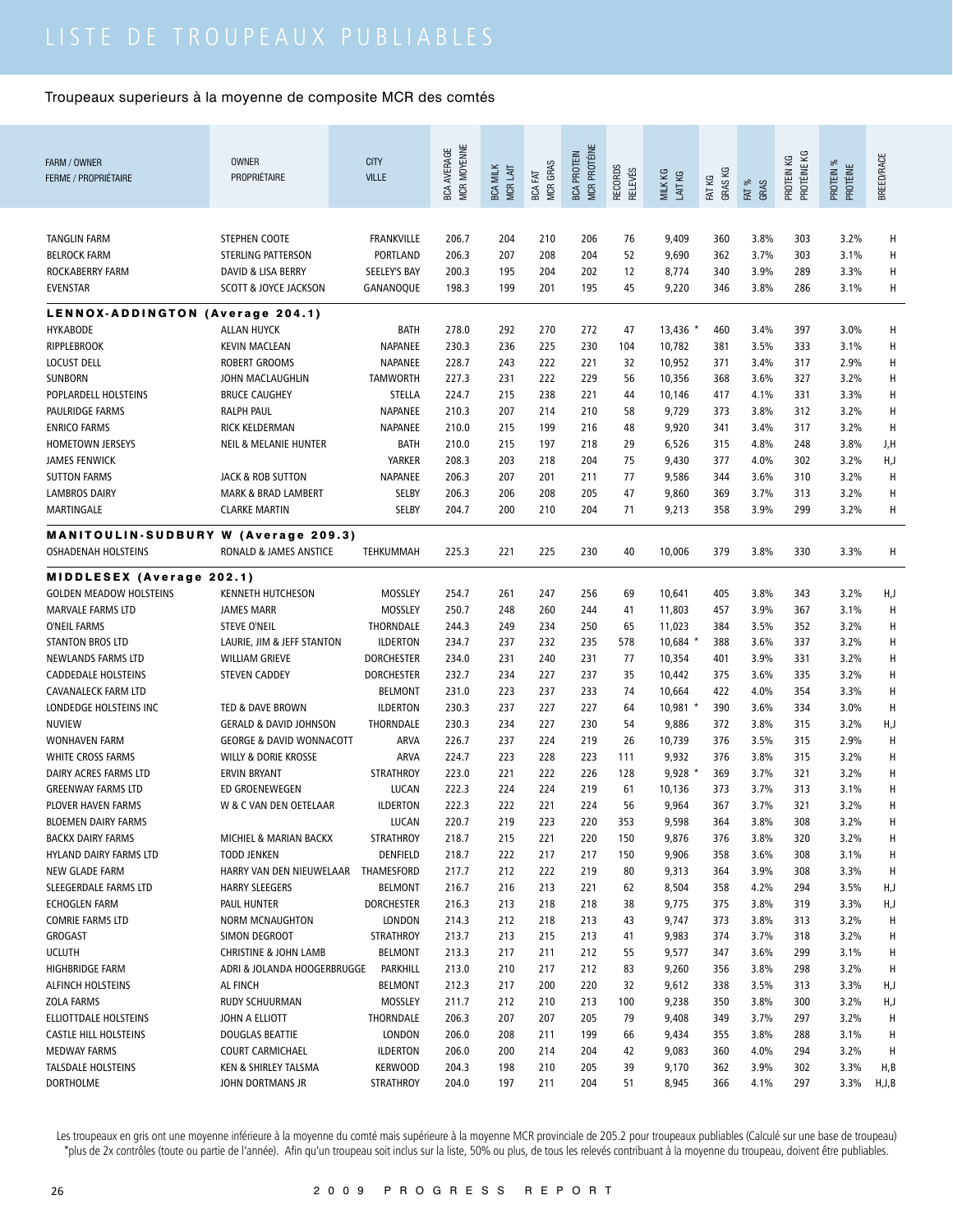| FARM / OWNER<br><b>FERME / PROPRIÉTAIRE</b>        | <b>OWNER</b><br>PROPRIÉTAIRE                                | <b>CITY</b><br><b>VILLE</b>         | MCR MOYENNE<br><b>BCA AVERAGE</b> | <b>BCA MILK</b><br>MCR LAIT | <b>MCR GRAS</b><br>BCA FAT | MCR PROTÉINE<br><b>BCA PROTEIN</b> | <b>RECORDS</b><br>RELEVÉS | MILK KG<br>LAIT KG | GRAS KG<br>FAT KG | FAT %<br>GRAS | PROTÉINE KG<br>PROTEIN KG | PROTEIN %<br>PROTÉINE | <b>BREED/RACE</b> |
|----------------------------------------------------|-------------------------------------------------------------|-------------------------------------|-----------------------------------|-----------------------------|----------------------------|------------------------------------|---------------------------|--------------------|-------------------|---------------|---------------------------|-----------------------|-------------------|
| FLETCHDALE JERSEY FARM LTD<br>HILLMARK HOLSTEINS   | RAY & ARCHIE FLETCHER<br><b>GERALD HILL</b>                 | <b>LONDON</b><br><b>ILDERTON</b>    | 204.0<br>204.0                    | 212<br>203                  | 187<br>206                 | 213<br>203                         | 46<br>39                  | 6,624<br>8,908     | 315<br>335        | 4.8%<br>3.8%  | 252<br>284                | 3.8%<br>3.2%          | J<br>Н            |
| NIAGARA (Average 203.5)                            |                                                             |                                     |                                   |                             |                            |                                    |                           |                    |                   |               |                           |                       |                   |
| FREUREHAVEN FARMS LTD                              |                                                             | WELLANDPORT                         | 255.7                             | 254                         | 255                        | 258                                | 22                        | 11,279             | 418               | 3.7%          | 366                       | 3.2%                  | Н                 |
| SUMMERS FARM LTD                                   |                                                             | <b>FONTHILL</b>                     | 248.3                             | 248                         | 247                        | 250                                | 80                        | 11,246             | 416               | 3.7%          | 361                       | 3.2%                  | Н                 |
| ABBYLAYNE                                          | <b>ALBERT FLEDDERUS</b>                                     | <b>LOWBANKS</b>                     | 243.0                             | 243                         | 246                        | 240                                | 66                        | 11,196             | 419               | 3.7%          | 352                       | 3.1%                  | Н                 |
| <b>FEEDERLANE &amp; MOTTLE</b>                     | DON & KEN GREEN                                             | WAINFLEET                           | 240.0                             | 237                         | 243                        | 240                                | 46                        | 10,990             | 419               | 3.8%          | 356                       | 3.2%                  | Н                 |
| <b>MAROBING FARMS LTD</b>                          | ROB & TRISH VAN WYNGAARDEN                                  | <b>ST ANNS</b>                      | 232.3                             | 230                         | 238                        | 229                                | 40                        | 10,601             | 408               | 3.8%          | 335                       | 3.2%                  | Н                 |
| <b>BAARCREEK HOLSTEINS</b>                         | DICK & BONNIE BAARDA                                        | SMITHVILLE                          | 230.0                             | 233                         | 221                        | 236                                | 28                        | 10,651             | 373               | 3.5%          | 344                       | 3.2%                  | Н                 |
| SILVER HOLME                                       | SILVERHOLME HOLSTEINS LTD                                   | <b>ST ANNS</b>                      | 227.7                             | 235                         | 226                        | 222                                | 60                        | 10,563             | 377               | 3.6%          | 319                       | 3.0%                  | Н                 |
| MAPLELAWN FARM                                     | <b>DAVE MCKINNELL</b><br><b>HUIZTEIN FARMS INC</b>          | SMITHVILLE<br>WAINFLEET             | 226.0<br>224.3                    | 218<br>221                  | 244<br>225                 | 216<br>227                         | 22<br>97                  | 10,769             | 445<br>381        | 4.1%<br>3.8%  | 336<br>330                | 3.1%<br>3.3%          | Н<br>Н            |
| <b>HENRY HUIZINGA</b><br><b>HAWS FARMS</b>         | DAVE & SHARON HAWS                                          | <b>GRASSIE</b>                      | 224.0                             | 224                         | 220                        | 228                                | 43                        | 10,128<br>10,040   | 366               | 3.6%          | 326                       | 3.2%                  | Н                 |
| HOMEVALLEY HOLSTEINS LTD                           | RICHARD & MARION RAHM                                       | WELLANDPORT                         | 223.0                             | 220                         | 225                        | 224                                | 54                        | 9,795              | 371               | 3.8%          | 316                       | 3.2%                  | Н                 |
| <b>WHITNELL HOLSTEINS</b>                          | HOWARD AUGUSTINE                                            | WAINFLEET                           | 222.0                             | 213                         | 232                        | 221                                | 27                        | 10,344             | 417               | 4.0%          | 341                       | 3.3%                  | Н                 |
| <b>VELLHAVEN FARM INC</b>                          | DAVID & MARLENE VELLENGA                                    | SMITHVILLE                          | 221.7                             | 216                         | 232                        | 217                                | 31                        | 10,006             | 398               | 4.0%          | 320                       | 3.2%                  | Н                 |
| MILSTEIN FARMS INC                                 |                                                             | WAINFLEET                           | 219.0                             | 216                         | 219                        | 222                                | 89                        | 9,980              | 375               | 3.8%          | 325                       | 3.3%                  | Н                 |
| ROSE RIDGE FARMS                                   |                                                             | WELLAND                             | 215.3                             | 209                         | 227                        | 210                                | 31                        | 9,720              | 390               | 4.0%          | 310                       | 3.2%                  | н                 |
| <b>GREENVIEW</b>                                   | <b>WALLACE YUNGBLUT</b>                                     | <b>FONTHILL</b>                     | 211.0                             | 208                         | 213                        | 212                                | 41                        | 9,575              | 361               | 3.8%          | 309                       | 3.2%                  | н                 |
| <b>FRIESO FARMS</b>                                | ANDREW & DEANA VELLENGA                                     | <b>SMITHVILLE</b>                   | 204.7                             | 207                         | 202                        | 205                                | 45                        | 9,413              | 347               | 3.7%          | 300                       | 3.2%                  | H,J               |
|                                                    |                                                             |                                     |                                   |                             |                            |                                    |                           |                    |                   |               |                           |                       |                   |
| NIPISSING-PARRY SOUND (Average 196.6)              |                                                             |                                     |                                   |                             |                            |                                    |                           |                    |                   |               |                           |                       |                   |
| FERME CASCADES SEGUIN INC<br><b>GROLEA FARM</b>    | JACQUES & ANGELE SEGUIN                                     | NOELVILLE<br><b>MATTAWA</b>         | 228.7<br>223.0                    | 221<br>218                  | 236<br>224                 | 229<br>227                         | 83<br>32                  | 9,656              | 384<br>381        | 4.0%<br>3.8%  | 319<br>332                | 3.3%<br>3.3%          | н<br>Н            |
| PARVIEW FARMS INC                                  | <b>BLAIR &amp; CHERIE GROVE</b><br>JAMES & MICHELLE PARSONS | <b>CACHE BAY</b>                    | 220.7                             | 213                         | 228                        | 221                                | 53                        | 10,070<br>9,743    | 386               | 4.0%          | 321                       | 3.3%                  | Н                 |
| <b>FERME BONTEMPS</b>                              | <b>CLEMENT &amp; FERNANDE RAINVILLE</b>                     | <b>VERNER</b>                       | 213.0                             | 207                         | 218                        | 214                                | 30                        | 9,526              | 371               | 3.9%          | 313                       | 3.3%                  | Н                 |
| FERME FRANCORIVE LTEE                              | JP & SYLVIANE BEAULIEU                                      | NOELVILLE                           | 209.3                             | 206                         | 218                        | 204                                | 43                        | 8,970              | 352               | 3.9%          | 283                       | 3.2%                  | Н                 |
| LA FERME IDEALE LTEE                               | <b>MARC &amp; ALAIN SEGUIN</b>                              | NOELVILLE                           | 209.0                             | 206                         | 218                        | 203                                | 75                        | 9,132              | 360               | 3.9%          | 287                       | 3.1%                  | Н                 |
| VERLIN HOLSTEINS FARM #2                           | <b>VERNON &amp; LINDA JANTZI</b>                            | <b>WARREN</b>                       | 208.7                             | 210                         | 214                        | 202                                | 37                        | 9,374              | 353               | 3.8%          | 287                       | 3.1%                  | Н                 |
| <b>FERME VERNER FARM</b>                           | <b>FRANCE &amp; CARMEN BEAUDRY</b>                          | <b>VERNER</b>                       | 208.3                             | 205                         | 217                        | 203                                | 44                        | 9,313              | 366               | 3.9%          | 294                       | 3.2%                  | Н                 |
| <b>ALMAGUIN ACRES</b>                              | YOST YODER                                                  | POWASSAN                            | 203.0                             | 214                         | 198                        | 197                                | 8                         | 10,098             | 347               | 3.4%          | 295                       | 2.9%                  | н                 |
| <b>BLUEBERRY RIDGE FARM</b>                        | MURRAY & KAREN JANTZI                                       | <b>WARREN</b>                       | 202.3                             | 200                         | 207                        | 200                                | 46                        | 9,145              | 351               | 3.8%          | 291                       | 3.2%                  | Н                 |
| <b>DUROCHER HOLSTEINS</b>                          | PAUL BEAUDRY LOUISE RIBERDY                                 | <b>VERNER</b>                       | 197.7                             | 200                         | 197                        | 196                                | 33                        | 9,222              | 335               | 3.6%          | 286                       | 3.1%                  | Н                 |
|                                                    |                                                             |                                     |                                   |                             |                            |                                    |                           |                    |                   |               |                           |                       |                   |
| <b>NORFOLK</b> (Average 218.6)<br><b>GARY WATT</b> |                                                             | <b>WATERFORD</b>                    | 253.3                             | 258                         | 244                        | 258                                | 68                        | 11,287             | 395               | 3.5%          | 358                       | 3.2%                  | н                 |
| MARBANK FARMS LTD                                  | JACK & ANKJE BOOTSMA                                        | PORT DOVER                          | 238.0                             | 243                         | 240                        | 231                                | 104                       | 10,955 *           | 402               | 3.7%          | 332                       | 3.0%                  | Н                 |
| MEADOW LYNN J FARMS                                | <b>FRED JUDD</b>                                            | <b>SIMCOE</b>                       | 227.7                             | 242                         | 202                        | 239                                | 44                        | 7,418              | 336               | 4.5%          | 278                       | 3.7%                  | J                 |
| KEITH & GARY CHIPPS                                |                                                             | DELHI                               | 227.3                             | 232                         | 228                        | 222                                | 37                        | 10,704             | 389               | 3.6%          | 326                       | 3.0%                  | H                 |
| <b>DONNEK FARMS</b>                                | <b>GORDON MOORE</b>                                         | WATERFORD                           | 218.7                             | 213                         | 221                        | 222                                | 61                        | 9,740              | 375               | 3.9%          | 323                       | 3.3%                  | H                 |
| REYER & ANNA VANDER STEEGE                         |                                                             | WATERFORD                           | 205.3                             | 215                         | 189                        | 212                                | 81                        | 8,245              | 287               | 3.5%          | 279                       | 3.4%                  | B,H               |
|                                                    |                                                             |                                     |                                   |                             |                            |                                    |                           |                    |                   |               |                           |                       |                   |
| <b>NORTHUMBERLAND (Average 198.8)</b>              |                                                             |                                     |                                   |                             |                            |                                    |                           |                    |                   |               |                           |                       |                   |
| <b>COMBHAVEN FARMS</b>                             | WAYNE & DAVE MCCOMB                                         | CASTLETON                           | 262.0                             | 262                         | 261                        | 263                                | 41                        | 12,181             | 452               | 3.7%          | 389                       | 3.2%                  | H                 |
| <b>HOFTYZER FARMS</b><br>STIRLANE FARM             | ALBERT HOFTYZER<br><b>BRUCE &amp; PETER STEWART</b>         | <b>FRANKFORD</b><br><b>BRIGHTON</b> | 259.7<br>237.7                    | 261<br>242                  | 262<br>238                 | 256<br>233                         | 80<br>39                  | 11,855<br>10,991   | 440<br>400        | 3.7%<br>3.6%  | 368<br>337                | 3.1%<br>3.1%          | H<br>H            |
| LOVSHIN FARMS LTD                                  | NORMAN A LOVSHIN                                            | <b>COBOURG</b>                      | 236.3                             | 231                         | 241                        | 237                                | 35                        | 11,160             | 433               | 3.9%          | 364                       | 3.3%                  | H                 |
| SUNNYBROOKE                                        | RONALD WATSON                                               | CAMPBELLFORD                        | 236.0                             | 242                         | 236                        | 230                                | 43                        | 10,929             | 396               | 3.6%          | 330                       | 3.0%                  | Н                 |
| ROLLING ACRES                                      | JANE & HERMAN KAPTEYN                                       | COBOURG                             | 232.3                             | 233                         | 239                        | 225                                | 80                        | 10,577             | 401               | 3.8%          | 325                       | 3.1%                  | H                 |
| WILL-O-LANE FARM                                   | DALE LOUCKS                                                 | CAMPBELLFORD                        | 227.3                             | 230                         | 219                        | 233                                | 40                        | 10,796             | 382               | 3.5%          | 347                       | 3.2%                  | H                 |
| STONYBROOK HOLSTEINS                               | HOSKIN FARMS LTD                                            | COBOURG                             | 225.3                             | 223                         | 238                        | 215                                | 248                       | 9,832              | 391               | 4.0%          | 303                       | 3.1%                  | H,J               |
| DORLAND FARMS LTD                                  | <b>WILLIAM B DORLAND</b>                                    | <b>BRIGHTON</b>                     | 223.7                             | 221                         | 228                        | 222                                | 113                       | 9,884              | 380               | 3.8%          | 317                       | 3.2%                  | Н                 |
| <b>AVONLEA GENETICS</b>                            |                                                             | <b>BRIGHTON</b>                     | 220.3                             | 221                         | 212                        | 228                                | 40                        | 6,492              | 335               | 5.2%          | 254                       | 3.9%                  | J                 |
| <b>MARTLAND FARMS</b>                              | MARTIN & DEANNA OPSTEEN                                     | <b>BRIGHTON</b>                     | 219.0                             | 218                         | 226                        | 213                                | 33                        | 10,049             | 385               | 3.8%          | 311                       | 3.1%                  | н                 |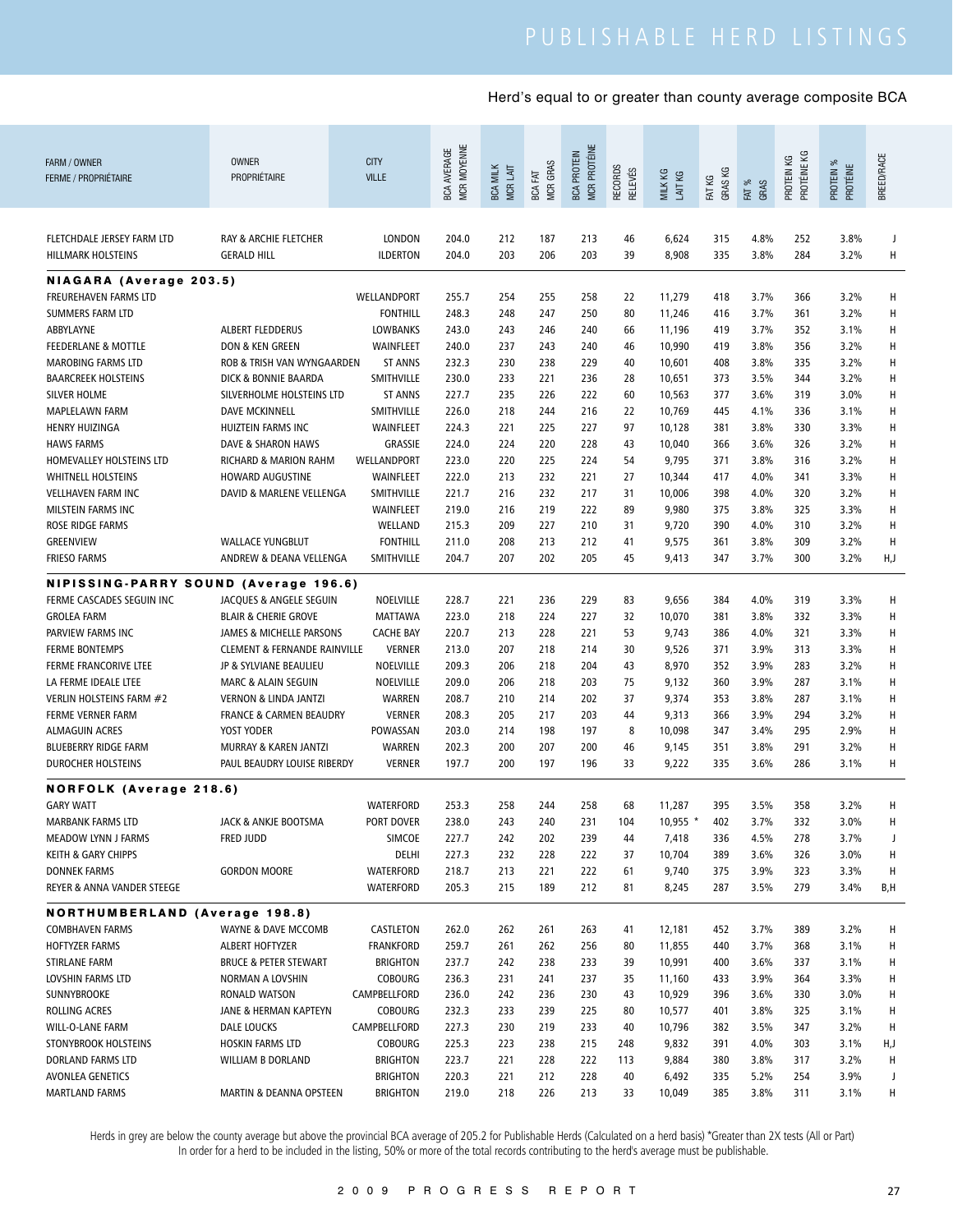| FARM / OWNER                                   | <b>OWNER</b><br>PROPRIÉTAIRE             | <b>CITY</b>                         | MCR MOYENNE<br><b>BCA AVERAGE</b> |                             |                            | <b>MCR PROTÉINE</b><br><b>BCA PROTEIN</b> |                           |                      |                   |               | PROTÉINE KG |                       | <b>BREED/RACE</b> |
|------------------------------------------------|------------------------------------------|-------------------------------------|-----------------------------------|-----------------------------|----------------------------|-------------------------------------------|---------------------------|----------------------|-------------------|---------------|-------------|-----------------------|-------------------|
| <b>FERME / PROPRIÉTAIRE</b>                    |                                          | <b>VILLE</b>                        |                                   | <b>BCA MILK</b><br>MCR LAIT | <b>MCR GRAS</b><br>BCA FAT |                                           | RECORDS<br><b>RELEVÉS</b> | MILK KG<br>LAIT KG   | GRAS KG<br>FAT KG | FAT %<br>GRAS | PROTEIN KG  | PROTEIN %<br>PROTÉINE |                   |
|                                                |                                          |                                     |                                   |                             |                            |                                           |                           |                      |                   |               |             |                       |                   |
| <b>HARKEN HOLSTEINS</b>                        | K & H MCCULLOCH                          | CAMPBELLFORD                        | 217.0                             | 219                         | 211                        | 221                                       | 34                        | 10,151               | 361               | 3.6%          | 325         | 3.2%                  | H                 |
| KINGSWAY HOLSTEINS                             | <b>GORD MCMILLAN</b>                     | <b>HASTINGS</b>                     | 216.7                             | 217                         | 216                        | 217                                       | 74                        | 10,202               | 374               | 3.7%          | 322         | 3.2%                  | H                 |
| <b>WEBB VIEW FARMS</b>                         | <b>JAMES WEBB</b>                        | <b>ROSENEATH</b>                    | 216.7                             | 219                         | 212                        | 219                                       | 55                        | 10,261               | 368               | 3.6%          | 325         | 3.2%                  | H                 |
| MILVALEA HOLSTEINS                             | <b>BART &amp; NANCY NELSON</b>           | <b>BALTIMORE</b>                    | 216.3                             | 213                         | 225                        | 211                                       | 40                        | 10,129               | 397               | 3.9%          | 319         | 3.1%                  | H                 |
| <b>COMBVIEW FARMS LTD</b>                      | <b>BOB &amp; MARION MCCOMB</b>           | CASTLETON                           | 210.7                             | 209                         | 217                        | 206                                       | 51                        | 9,654                | 372               | 3.9%          | 303         | 3.1%                  | H                 |
| <b>CLEUGHLAND FARM</b>                         | DAVID & DIANE CLEUGH                     | CAMPBELLFORD                        | 209.0                             | 207                         | 213                        | 207                                       | 36                        | 9,593                | 367               | 3.8%          | 305         | 3.2%                  | H                 |
| <b>ALMERSON FARMS</b>                          | EVAN & MARILYN PETHERICK                 | CAMPBELLFORD                        | 207.0                             | 206                         | 214                        | 201                                       | 47                        | 9,589                | 379               | 4.0%          | 299         | 3.1%                  | H,J               |
| <b>OCONCREST</b>                               | PAUL E O'CONNOR                          | <b>HASTINGS</b>                     | 206.3                             | 196                         | 225                        | 198                                       | 20                        | 8,980                | 381               | 4.2%          | 286         | 3.2%                  | H                 |
| <b>RAINBOWS END</b>                            | BRIAN ATKINSON & FAMILY                  | <b>WARKWORTH</b>                    | 205.3                             | 200                         | 210                        | 206                                       | 42                        | 9,710                | 377               | 3.9%          | 316         | 3.3%                  | H                 |
| <b>DONALEA FARMS</b>                           | <b>KELLY SHARPE</b>                      | <b>BRIGHTON</b>                     | 205.3                             | 207                         | 201                        | 208                                       | 24                        | 10,291               | 370               | 3.6%          | 326         | 3.2%                  | H                 |
| <b>FOXDALE LTD</b>                             | JERRY & PETER FOX                        | <b>WOOLER</b>                       | 205.0                             | 199                         | 208                        | 208                                       | 34                        | 8,904                | 346               | 3.9%          | 297         | 3.3%                  | H                 |
| <b>ARCADIA FARMS</b>                           | <b>BOYD &amp; JIM NELSON</b>             | CODRINGTON                          | 204.7                             | 201                         | 209                        | 204                                       | 43                        | 9,493                | 366               | 3.9%          | 306         | 3.2%                  | $\sf H$           |
| <b>WILLIPET</b>                                | WILLIAM H PETHERICK                      | CAMPBELLFORD                        | 203.7                             | 207                         | 203                        | 201                                       | 71                        | 9,635                | 349               | 3.6%          | 296         | 3.1%                  | H                 |
| <b>BARDALE</b>                                 | <b>W BARNUM</b>                          | CAMPBELLFORD                        | 201.3                             | 202                         | 202                        | 200                                       | 24                        | 9,412                | 351               | 3.7%          | 297         | 3.2%                  | H                 |
| <b>FRANK MCKELVIE</b>                          |                                          | CAMPBELLFORD                        | 200.7                             | 203                         | 202                        | 197                                       | 46                        | 9,352                | 346               | 3.7%          | 289         | 3.1%                  | Н                 |
| <b>GLENHOLLOW FARM</b>                         | <b>GREG &amp; BARB LINTON</b>            | <b>GORES LANDING</b>                | 199.7                             | 197                         | 206                        | 196                                       | 59                        | 9,268                | 357               | 3.9%          | 291         | 3.1%                  | H                 |
| <b>ALAN MIDDLETON</b>                          |                                          | CAMPBELLCROFT                       | 199.3                             | 206                         | 188                        | 204                                       | 20                        | 10,035               | 339               | 3.4%          | 315         | 3.1%                  | Н                 |
| OXFORD (Average 217.6)                         |                                          |                                     |                                   |                             |                            |                                           |                           |                      |                   |               |             |                       |                   |
| <b>CITY VIEW FARMS</b>                         | <b>DAVID INNES</b>                       | <b>WOODSTOCK</b>                    | 308.0                             | 312                         | 310                        | 302                                       | 84                        | 14,208               | 524               | 3.7%          | 437         | 3.1%                  | н                 |
| <b>BUSHY VIEW FARM</b>                         | MIKE UNHOLZER                            | LAKESIDE                            | 303.7                             | 288                         | 333                        | 290                                       | 56                        | 13,350               | 576               | 4.3%          | 426         | 3.2%                  | H                 |
| PARADIGM HOLSTEINS<br><b>GREIDEN FARMS LTD</b> | STEVE VANDENDOOL<br><b>CEES HAANSTRA</b> | <b>WOODSTOCK</b><br><b>ST MARYS</b> | 282.3<br>280.3                    | 291<br>288                  | 282<br>287                 | 274<br>266                                | 60<br>446                 | 13,239 *             | 478               | 3.6%<br>3.7%  | 397<br>385  | 3.0%                  | н<br>H            |
| WILLIAM D MCINTOSH                             |                                          | <b>EMBRO</b>                        | 260.3                             | 242                         | 293                        | 246                                       | 68                        | $13,106$ *<br>10,451 | 485<br>489        | 4.7%          | 344         | 2.9%<br>3.3%          | H,J               |
| DONEAN FARMS INC                               | <b>DOUG MATHESON</b>                     | <b>EMBRO</b>                        | 259.7                             | 273                         | 252                        | 254                                       | 46                        | $12,173$ *           | 417               | 3.4%          | 362         | 3.0%                  | H                 |
| <b>ALTOFARM</b>                                | OTTO ZONDAG                              | TILLSONBURG                         | 258.7                             | 252                         | 267                        | 257                                       | 62                        | 11,223               | 442               | 3.9%          | 365         | 3.3%                  | н                 |
| SPERO HOLSTEINS LTD                            | DAVID & JOYCE VANDERSPEK                 | <b>EMBRO</b>                        | 256.0                             | 264                         | 247                        | 257                                       | 104                       | 11,859 *             | 416               | 3.5%          | 369         | 3.1%                  | H,J               |
| SHINESS HOLSTEINS LTD                          | <b>GLEN &amp; DAN MATHESON</b>           | <b>EMBRO</b>                        | 254.7                             | 264                         | 249                        | 251                                       | 82                        | $11,697$ *           | 411               | 3.5%          | 355         | 3.0%                  | H                 |
| STIEK FARMS INC                                | ERIK & MIRJAM ROTTEVEEL                  | <b>TAVISTOCK</b>                    | 252.7                             | 255                         | 254                        | 249                                       | 130                       | $11,613$ *           | 429               | 3.7%          | 361         | 3.1%                  | H                 |
| HAMMONDVIEW                                    |                                          | INGERSOLL                           | 251.0                             | 256                         | 236                        | 261                                       | 109                       | 11,249               | 384               | 3.4%          | 365         | 3.2%                  | H                 |
| <b>DOANLEA</b>                                 | <b>DONALD DOAN</b>                       | <b>NORWICH</b>                      | 250.3                             | 254                         | 246                        | 251                                       | 93                        | $11,950$ *           | 433               | 3.6%          | 374         | 3.1%                  | H,A               |
| WYKHOLME FARM                                  | JOHN & MELANIE VANWYK                    | WOODSTOCK                           | 250.0                             | 261                         | 235                        | 254                                       | 60                        | 11,606 *             | 387               | 3.3%          | 360         | 3.1%                  | H                 |
| LORNE BRENNEMAN FARMS LTD                      | DALE & MONIQUE BRENNEMAN                 | <b>TAVISTOCK</b>                    | 248.7                             | 260                         | 244                        | 242                                       | 142                       | $11,841$ *           | 413               | 3.5%          | 350         | 3.0%                  | H                 |
| SMITHDEN HOLSTEINS                             | <b>JAMES SMITH</b>                       | <b>WOODSTOCK</b>                    | 248.0                             | 245                         | 247                        | 252                                       | 87                        | 11,234               | 423               | 3.8%          | 367         | 3.3%                  | H,J               |
| WALNUTLAWN                                     | <b>BURNELL &amp; DARLENE ZEHR</b>        | <b>TAVISTOCK</b>                    | 246.7                             | 235                         | 259                        | 246                                       | 59                        | 10,975               | 448               | 4.1%          | 365         | 3.3%                  | H                 |
| <b>BLAIR KELNER</b>                            |                                          | WOODSTOCK                           | 246.0                             | 249                         | 246                        | 243                                       | 43                        | 11,020               | 405               | 3.7%          | 344         | 3.1%                  | Н                 |
| RINGIA FARMS LTD                               | <b>GJALT MULDER</b>                      | LAKESIDE                            | 245.7                             | 247                         | 244                        | 246                                       | 327                       | 11,123               | 410               | 3.7%          | 354         | 3.2%                  | H                 |
| ROESBETT HOLSTEINS                             | <b>GERRY &amp; DEBBIE ROEFS</b>          | LAKESIDE                            | 245.7                             | 238                         | 248                        | 251                                       | 36                        | 10,495               | 405               | 3.9%          | 352         | 3.4%                  | Н                 |
| <b>MARKVALE HOLSTEINS</b>                      | C & W MARKUS                             | BEACHVILLE                          | 245.3                             | 241                         | 249                        | 246                                       | 91                        | 10,826               | 422               | 3.9%          | 355         | 3.3%                  | H,J               |
| <b>BUISTLANE</b>                               | KLAAS & GERDA BUIST                      | <b>MOUNT ELGIN</b>                  | 244.7                             | 243                         | 242                        | 249                                       | 49                        | 10,883               | 403               | 3.7%          | 357         | 3.3%                  | Н                 |
| <b>GROBROOK FARM LTD</b>                       | NICK GROOT & JOS HEINSBROEK              | INGERSOLL                           | 244.3                             | 253                         | 220                        | 260                                       | 67                        | $7,464$ *            | 350               | 4.7%          | 290         | 3.9%                  | J                 |
| <b>WARDWAY FARM</b>                            | <b>BRUCE WARD</b>                        | <b>WOODSTOCK</b>                    | 244.0                             | 244                         | 248                        | 240                                       | 56                        | 11,375               | 427               | 3.8%          | 355         | 3.1%                  | н                 |
| <b>WILMARLEA FARMS</b>                         | JOHN & WILLARD MACKAY                    | <b>EMBRO</b>                        | 242.7                             | 246                         | 248                        | 234                                       | 116                       | $10,961$ *           | 413               | 3.8%          | 333         | 3.0%                  | Н                 |
| NEW GALMA DAIRY                                | NICOLAAS & WILMA ZELDENRIJK              | MT ELGIN                            | 242.3                             | 238                         | 249                        | 240                                       | 125                       | 10,837               | 420               | 3.9%          | 348         | 3.2%                  | н                 |
| WILJAVEN                                       | WILL & JACQUELINE KOOT                   | THAMESFORD                          | 241.7                             | 240                         | 244                        | 241                                       | 37                        | 10,988               | 414               | 3.8%          | 351         | 3.2%                  | Н                 |
| HAZELDOM & HANALEE HOLSTEINS                   | <b>HANK HAZELEGER</b>                    | <b>EMBRO</b>                        | 241.3                             | 233                         | 256                        | 235                                       | 75                        | 10,843               | 443               | 4.1%          | 349         | 3.2%                  | н                 |
| LEM-LAR FARMS LTD                              | DANIEL LAEMMLER                          | <b>WOODSTOCK</b>                    | 241.0                             | 225                         | 262                        | 236                                       | 45                        | 10,295               | 447               | 4.3%          | 342         | 3.3%                  | н                 |
| <b>OOSTVIEW FARM LTD</b>                       | HUGH & ROELAND VAN OOSTVEEN              | LAKESIDE                            | 240.7                             | 239                         | 244                        | 239                                       | 119                       | 11,042               | 417               | 3.8%          | 350         | 3.2%                  | н                 |
| WIKKERINK FARMS LTD                            | ROGER WIKKERINK                          | <b>NORWICH</b>                      | 240.3                             | 232                         | 247                        | 242                                       | 56                        | 10,996               | 434               | 3.9%          | 363         | 3.3%                  | Н                 |
| ACMELEA<br>LOCHALSH HOLSTEINS INC              | JOHN PALMER                              | <b>NORWICH</b><br><b>EMBRO</b>      | 240.0<br>239.7                    | 244<br>251                  | 235<br>233                 | 241<br>235                                | 66                        | 11,028<br>$11,480$ * | 396<br>397        | 3.6%<br>3.5%  | 347<br>343  | 3.1%<br>3.0%          | Н<br>н            |
| FRAMAN                                         | <b>BRAD FRASER</b>                       | <b>EMBRO</b>                        | 239.3                             | 244                         | 237                        | 237                                       | 120<br>62                 | $10,914$ *           | 395               | 3.6%          | 337         | 3.1%                  | н                 |
| <b>B &amp; V KLOEPFER</b>                      |                                          | INGERSOLL                           | 238.0                             | 239                         | 235                        | 240                                       | 137                       | $10,995$ *           | 401               | 3.6%          | 350         | 3.2%                  | н                 |
| KARNVILLA                                      | <b>DEAN &amp; DOUG KARN</b>              | <b>WOODSTOCK</b>                    | 238.0                             | 235                         | 248                        | 231                                       | 90                        | 10,942               | 429               | 3.9%          | 342         | 3.1%                  | н                 |
|                                                |                                          |                                     |                                   |                             |                            |                                           |                           |                      |                   |               |             |                       |                   |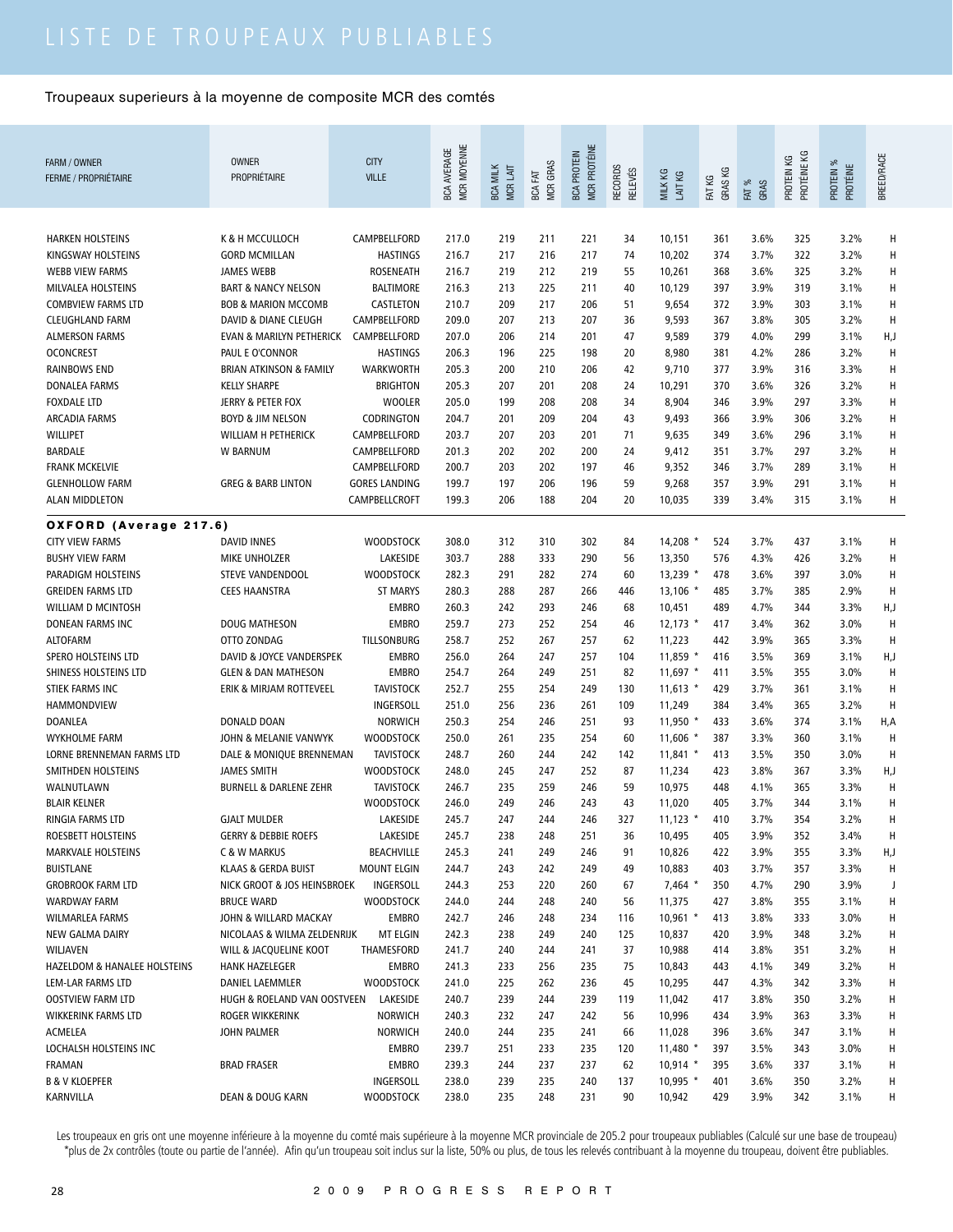| FARM / OWNER<br><b>FERME / PROPRIÉTAIRE</b>            | <b>OWNER</b><br>PROPRIÉTAIRE                              | <b>CITY</b><br><b>VILLE</b>      | MCR MOYENNE<br><b>BCA AVERAGE</b> | <b>BCA MILK</b><br>MCR LAIT | MCR GRAS<br>BCA FAT | <b>MCR PROTÉINE</b><br><b>BCA PROTEIN</b> | <b>RECORDS</b><br>RELEVÉS | MILK KG<br>LAIT KG   | GRAS KG<br>FAT KG | FAT %<br>GRAS | PROTÉINE KG<br>PROTEIN KG | PROTEIN %<br>PROTÉINE | BREED/RACE |
|--------------------------------------------------------|-----------------------------------------------------------|----------------------------------|-----------------------------------|-----------------------------|---------------------|-------------------------------------------|---------------------------|----------------------|-------------------|---------------|---------------------------|-----------------------|------------|
| <b>HARPHIL HOLSTEINS</b>                               | PETER & INA VAN HAREN                                     | BROWNSVILLE                      | 237.7                             | 243                         | 229                 | 241                                       | 52                        | $11,335$ *           | 396               | 3.5%          | 356                       | 3.1%                  | H          |
| <b>BRUCEVALE</b>                                       | <b>BRUCE SCHMIDT</b>                                      | <b>TAVISTOCK</b>                 | 237.0                             | 241                         | 229                 | 241                                       | 119                       | 11,390               | 400               | 3.5%          | 361                       | 3.2%                  | H          |
| <b>KELDERVIEW HOLSTEINS</b>                            | P & B OP DEN KELDER                                       | SALFORD                          | 236.7                             | 237                         | 234                 | 239                                       | 115                       | 10,579               | 386               | 3.6%          | 340                       | 3.2%                  | H          |
| STEVELEIGH HOLSTEINS                                   | <b>STEVE WITMER</b>                                       | <b>WOODSTOCK</b>                 | 236.0                             | 236                         | 234                 | 238                                       | 41                        | 10,991               | 403               | 3.7%          | 350                       | 3.2%                  | H          |
| <b>MAPLEBURG HOLSTEINS</b>                             | <b>ROBERT &amp; DORTHY GARFAT</b>                         | <b>WOODSTOCK</b>                 | 235.7                             | 235                         | 235                 | 237                                       | 37                        | 10,716               | 402               | 3.8%          | 346                       | 3.2%                  | H,J        |
| BELL CITY JERSEYS LTD                                  |                                                           | <b>PRINCETON</b>                 | 235.7                             | 245                         | 217                 | 245                                       | 30                        |                      | 341               | 4.8%          | 271                       | 3.8%                  | J          |
| <b>CANADAIRY FARM</b>                                  |                                                           |                                  |                                   |                             |                     |                                           |                           | 7,156                |                   |               |                           |                       |            |
| WERKHOLM HOLSTEINS LTD                                 | <b>NEIL &amp; SUZANNE STOOP</b><br>FRANK & KEVIN WERKEMA  | SALFORD<br><b>EMBRO</b>          | 235.3                             | 229<br>241                  | 247<br>230          | 230<br>234                                | 19<br>62                  | 10,163<br>$11,052$ * | 409<br>393        | 4.0%<br>3.6%  | 326<br>343                | 3.2%<br>3.1%          | Н<br>H     |
| <b>JASAL HOLSTEINS</b>                                 | JIM & KATH & DAVID GRIEVE                                 | <b>EMBRO</b>                     | 235.0<br>235.0                    | 244                         | 231                 | 230                                       | 51                        | 10,828 *             | 383               | 3.5%          | 326                       | 3.0%                  | H,J        |
| <b>VREDERIJK DAIRY</b>                                 | DIRK-JAN GRIFFIOEN                                        | <b>TAVISTOCK</b>                 | 234.3                             | 242                         | 227                 | 234                                       | 101                       | 10,950 *             | 382               | 3.5%          | 338                       | 3.1%                  | H          |
| <b>GEMINAECHO</b>                                      | <b>GEORGE OFIELD</b>                                      | <b>EMBRO</b>                     | 232.3                             | 238                         | 222                 | 237                                       | 29                        | 8,379                | 325               | 3.9%          | 276                       | 3.3%                  |            |
| <b>MARKRIDGE HOLSTEINS</b>                             | DARRYL & GARY MARKUS                                      | <b>BEACHVILLE</b>                |                                   | 228                         | 236                 | 233                                       | 28                        |                      | 401               | 3.9%          | 339                       | 3.3%                  | A,J<br>H   |
| <b>DAIRYDALE</b>                                       |                                                           |                                  | 232.3                             |                             |                     |                                           |                           | 10,414               |                   |               |                           |                       |            |
|                                                        | <b>JOHN GARNER</b>                                        | <b>EMBRO</b>                     | 231.3                             | 236                         | 229                 | 229                                       | 77                        | $10,692$ *           | 384               | 3.6%          | 330                       | 3.1%                  | H,J        |
| <b>GRANCLARE</b>                                       | <b>DALE BUTCHER</b>                                       | <b>PRINCETON</b>                 | 231.3                             | 235                         | 233                 | 226                                       | 75                        | 7,399                | 382               | 5.2%          | 264                       | 3.6%                  | J,H        |
| HAMMONDOWNS FARMS                                      | <b>DAVID HAMMOND</b>                                      | INGERSOLL                        | 231.0                             | 223                         | 246                 | 224                                       | 195                       | 9,682                | 396               | 4.1%          | 309                       | 3.2%                  | H          |
| A & B DAIRY FARMS LTD                                  | A & B POSTMUS                                             | <b>MT ELGIN</b>                  | 231.0                             | 226                         | 237                 | 230                                       | 90                        | 10,005               | 389               | 3.9%          | 325                       | 3.2%                  | н          |
| MAYBLOSSOM                                             | JOOST & BONNIE JONGERT                                    | <b>EMBRO</b>                     | 230.7                             | 229                         | 230                 | 233                                       | 115                       | 10,731               | 399               | 3.7%          | 347                       | 3.2%                  | н          |
| <b>JOGVIEW FARMS LTD</b>                               | <b>JIM MUTSAERS</b>                                       | <b>EMBRO</b>                     | 229.3                             | 230                         | 230                 | 228                                       | 43                        | 10,352               | 382               | 3.7%          | 325                       | 3.1%                  | H          |
| <b>ELMWOLD FARMS</b><br><b>FARALARY HILL FARMS LTD</b> | <b>CHRIS &amp; PAUL BUCHNER</b>                           | <b>BROWNSVILLE</b>               | 229.0                             | 235                         | 227                 | 225                                       | 172                       | $10,625$ *           | 381               | 3.6%          | 323                       | 3.0%                  | н          |
|                                                        | STEVE & TERESA MACKAY                                     | <b>EMBRO</b>                     | 228.0                             | 232                         | 230                 | 222                                       | 179                       | 10,496 *             | 387               | 3.7%          | 319                       | 3.0%                  | н          |
| <b>WITVIEW FARM</b>                                    | <b>HUGH DEWIT</b>                                         | <b>EMBRO</b>                     | 227.3                             | 230                         | 229                 | 223                                       | 46                        | 10,402               | 385               | 3.7%          | 321                       | 3.1%                  | н          |
| MORNINGMIST FARM                                       | JIM & CATHY MASON                                         | <b>WOODSTOCK</b>                 | 227.3                             | 232                         | 214                 | 236                                       | 35                        | 7,133                | 352               | 4.9%          | 273                       | 3.8%                  | J,H        |
| <b>GIERCREST FARMS LTD</b>                             | <b>HARRY DEGIER</b>                                       | <b>TAVISTOCK</b>                 | 227.0                             | 225                         | 225                 | 231                                       | 119                       | 10,321               | 382               | 3.7%          | 336                       | 3.3%                  | н          |
| <b>ROBERT HIRD</b>                                     |                                                           | <b>WOODSTOCK</b>                 | 227.0                             | 234                         | 207                 | 240                                       | 30                        | 6,864                | 329               | 4.8%          | 266                       | 3.9%                  | J          |
| <b>NEW MORNING FARM</b>                                | COR & LIA NOOM                                            | BRIGHT                           | 226.0                             | 229                         | 223                 | 226                                       | 157                       | 10,338               | 375               | 3.6%          | 326                       | 3.2%                  | н          |
| <b>ROSS LOCH</b>                                       | <b>JIM &amp; KAREN ROSS</b>                               | <b>EMBRO</b>                     | 226.0                             | 223                         | 227                 | 228                                       | 36                        | 10,081               | 380               | 3.8%          | 329                       | 3.3%                  | H          |
| <b>FRAHOLME</b><br><b>VONBURG FARMS</b>                | <b>WAYNE FRASER</b><br><b>CARL &amp; LISA VONDERVOORT</b> | <b>EMBRO</b><br><b>WOODSTOCK</b> | 225.7                             | 220<br>231                  | 234<br>223          | 223<br>223                                | 69<br>29                  | 9,765                | 385<br>387        | 3.9%<br>3.6%  | 315<br>331                | 3.2%<br>3.1%          | н          |
| HOENHORST FARMS LTD                                    | <b>GERRIT &amp; MARGRIET WENSINK</b>                      | <b>INNERKIP</b>                  | 225.7<br>225.0                    | 227                         | 219                 | 229                                       | 271                       | 10,779<br>10,133     | 362               | 3.6%          | 326                       | 3.2%                  | н<br>н     |
| HAZELCREST                                             | JOHN & NANCY HAZELEGER                                    | <b>EMBRO</b>                     | 224.3                             | 218                         | 236                 | 219                                       | 62                        | 10,207               | 412               | 4.0%          | 326                       | 3.2%                  | H,J        |
| JOREN HOLSTEINS                                        | <b>SHAYNE &amp; VAL JONES</b>                             | <b>WOODSTOCK</b>                 | 224.0                             | 228                         | 222                 | 222                                       | 41                        | 9,620                | 384               | 4.0%          | 310                       | 3.2%                  | H,J        |
| DRIANNEH GREEN DAIRY LTD                               | ARNOLD DEBOER                                             | <b>MT ELGIN</b>                  | 223.7                             | 223                         | 223                 | 225                                       | 120                       | 9,967                | 368               | 3.7%          | 320                       | 3.2%                  | н          |
| VIEWLAND FARM LTD                                      | <b>DAVE OLDER</b>                                         | THAMESFORD                       | 223.3                             | 220                         | 226                 | 224                                       | 47                        | 10,101               | 386               | 3.8%          | 327                       | 3.2%                  | н          |
| MARKWOOD FARMS INC                                     | PETER & PAULINE MARKUS                                    | <b>BEACHVILLE</b>                | 223.0                             | 224                         | 219                 | 226                                       | 93                        | 10,026               | 365               | 3.6%          | 323                       | 3.2%                  | н          |
| KOUWENBERG DAIRY INC                                   | ARJAN KOUWENBERG                                          | <b>SALFORD</b>                   | 222.0                             | 220                         | 223                 | 223                                       | 109                       | 9,895                | 377               | 3.8%          | 320                       | 3.2%                  | H,J        |
| <b>GLEN ATHOLL</b>                                     | <b>GORDON &amp; RONALD MARSHALL</b>                       | <b>WOODSTOCK</b>                 | 222.0                             | 218                         | 230                 | 218                                       | 20                        | 9,519                | 371               | 3.9%          | 302                       | 3.2%                  | Н          |
| LARENWOOD FARMS LTD                                    |                                                           | <b>DRUMBO</b>                    | 221.7                             | 228                         | 217                 | 220                                       | 76                        | 10,414               | 367               | 3.5%          | 320                       | 3.1%                  | H          |
| <b>WESTRANDER FARMS</b>                                | JAN VAN BARNEVELD                                         | TILLSONBURG                      | 221.3                             | 224                         | 216                 | 224                                       | 114                       | 10,153               | 362               | 3.6%          | 323                       | 3.2%                  | Н          |
| <b>GRENELLEN HOLST</b>                                 | <b>BRAD GREEN</b>                                         | EMBRO                            | 221.3                             | 220                         | 225                 | 219                                       | 78                        | 9,824                | 374               | 3.8%          | 313                       | 3.2%                  | Н          |
| HARCOLM FARMS LTD                                      | <b>DWIGHT HARGREAVES</b>                                  | <b>BEACHVILLE</b>                | 220.7                             | 218                         | 220                 | 224                                       | 43                        | 9,835                | 378               | 3.8%          | 324                       | 3.3%                  | H,J        |
| STONEHENGE HOLSTEINS                                   | <b>GLEN SNIDER</b>                                        | <b>HICKSON</b>                   | 219.3                             | 220                         | 218                 | 220                                       | 72                        | 10,112               | 374               | 3.7%          | 323                       | 3.2%                  | Н          |
| <b>INNLAWN</b>                                         | <b>FRED INNES</b>                                         | <b>EMBRO</b>                     | 219.3                             | 215                         | 229                 | 214                                       | 57                        | 9,881                | 389               | 3.9%          | 311                       | 3.1%                  | Н          |
| <b>CRESSLEA FARM</b>                                   | JOHN CRESSMAN                                             | PLATTSVILLE                      | 219.3                             | 216                         | 225                 | 217                                       | 49                        | 9,881                | 383               | 3.9%          | 317                       | 3.2%                  | Н          |
| <b>SKEEVIEW FARMS</b>                                  | BOB, CATHY & WILL LUYBEN                                  | THAMESFORD                       | 219.3                             | 228                         | 199                 | 231                                       | 44                        | $6,818$ *            | 322               | 4.7%          | 261                       | 3.8%                  | J          |
| <b>MARSTOU FARMS LTD</b>                               | <b>MARINUS STOUWDAM</b>                                   | <b>WOODSTOCK</b>                 | 218.7                             | 218                         | 221                 | 217                                       | 73                        | 10,097               | 380               | 3.8%          | 320                       | 3.2%                  | Н          |
| ZORLAND FARMS LTD                                      | ROBERT & SCOTT MCROBERTS                                  | EMBRO                            | 218.7                             | 221                         | 220                 | 215                                       | 62                        | 10,069               | 371               | 3.7%          | 312                       | 3.1%                  | н          |
| <b>SUGAR HILL</b>                                      | JONATHAN & SHELLY HOWE                                    | <b>EMBRO</b>                     | 218.7                             | 226                         | 201                 | 229                                       | 51                        | 6,858                | 315               | 4.6%          | 257                       | 3.7%                  | J,M,A      |
| <b>GREENHOLM FARMS</b>                                 | <b>GORDON GREEN</b>                                       | <b>EMBRO</b>                     | 218.3                             | 217                         | 224                 | 214                                       | 161                       | 9,973                | 381               | 3.8%          | 313                       | 3.1%                  | н          |
| HIGHAVEN HOLSTEINS INC                                 | <b>DIRK HEEG</b>                                          | <b>TAVISTOCK</b>                 | 218.0                             | 217                         | 220                 | 217                                       | 90                        | 10,002               | 376               | 3.8%          | 318                       | 3.2%                  | н          |
| <b>GAMVILLE FARM LTD</b>                               | <b>GERARD &amp; GERDA SCHRYVER</b>                        | <b>EMBRO</b>                     | 218.0                             | 221                         | 213                 | 220                                       | 83                        | 10,013               | 357               | 3.6%          | 317                       | 3.2%                  | н          |
| JAN VAN ROEKEL                                         |                                                           | INGERSOLL                        | 217.7                             | 224                         | 214                 | 215                                       | 84                        | 10,137               | 359               | 3.5%          | 310                       | 3.1%                  | н          |
| <b>GRENOOK FARMS INC</b>                               | <b>BOB &amp; KAREN GREEN</b>                              | <b>EMBRO</b>                     | 217.7                             | 213                         | 226                 | 214                                       | 76                        | 9,768                | 383               | 3.9%          | 311                       | 3.2%                  | н          |
| <b>KLYNHILL HOLSTEINS</b>                              | HEIN & THEA VAN DER KLYN                                  | BURGESSVILLE                     | 217.3                             | 217                         | 222                 | 213                                       | 78                        | 9,707                | 370               | 3.8%          | 303                       | 3.1%                  | Н          |
| <b>MARJEN FARMS</b>                                    | MARDINE PELDERS                                           | EMBRO                            | 217.0                             | 214                         | 224                 | 213                                       | 88                        | 9,273                | 360               | 3.9%          | 295                       | 3.2%                  | H          |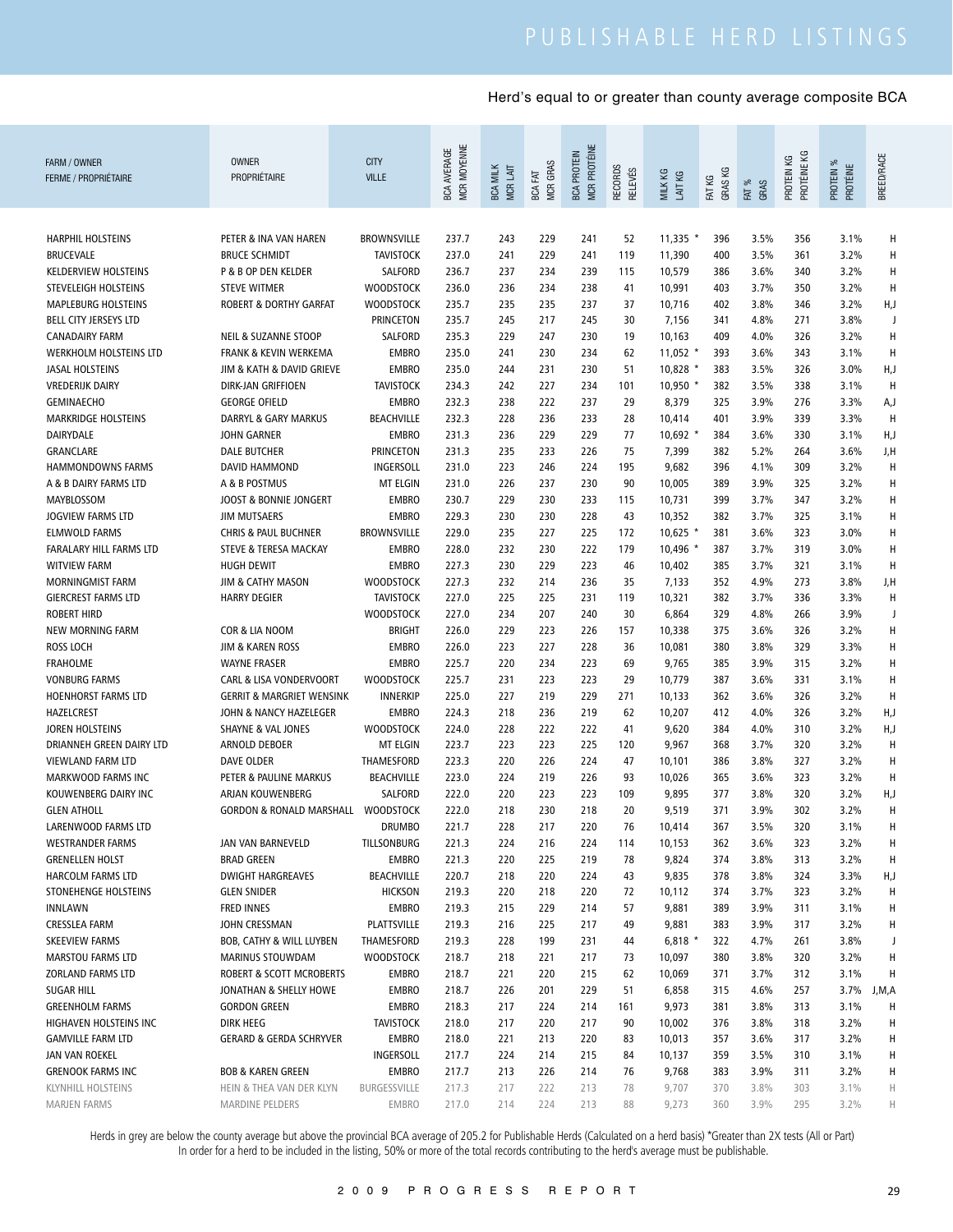| FARM / OWNER<br><b>FERME / PROPRIÉTAIRE</b> | <b>OWNER</b><br>PROPRIÉTAIRE      | <b>CITY</b><br><b>VILLE</b> | MCR MOYENNE<br>BCA AVERAGE | <b>BCA MILK</b><br>MCR LAIT | <b>MCR GRAS</b><br>BCA FAT | MCR PROTÉINE<br><b>BCA PROTEIN</b> | RECORDS<br><b>RELEVÉS</b> | MILK KG<br>LAIT KG | GRAS KG<br>FAT KG | FAT %<br>GRAS | PROTÉINE KG<br>PROTEIN KG | PROTEIN %<br>PROTÉINE | BREED/RACE  |
|---------------------------------------------|-----------------------------------|-----------------------------|----------------------------|-----------------------------|----------------------------|------------------------------------|---------------------------|--------------------|-------------------|---------------|---------------------------|-----------------------|-------------|
|                                             |                                   |                             |                            |                             |                            |                                    |                           |                    |                   |               |                           |                       |             |
| FRIESIANA HOLSTEINS LTD                     | PETER DEBOER                      | TILLSONBURG                 | 216.7                      | 217                         | 218                        | 215                                | 128                       | 9,800              | 365               | 3.7%          | 309                       | 3.2%                  | Н           |
| <b>GREENMOOR FARMS</b>                      | PAUL SHULMAN                      | <b>EMBRO</b>                | 216.7                      | 218                         | 207                        | 225                                | 91                        | 6,505              | 333               | 5.1%          | 255                       | 3.9%                  | J           |
| PIER DAIRY FARM                             | <b>GERDA &amp; BAS PIER</b>       | SALFORD                     | 216.3                      | 214                         | 218                        | 217                                | 90                        | 9,799              | 370               | 3.8%          | 316                       | 3.2%                  | $\mathsf H$ |
| DARCROFT FARM LTD                           | PAUL & ELLEN MACLEOD              | WOODSTOCK                   | 214.3                      | 208                         | 226                        | 209                                | 66                        | 9,636              | 388               | 4.0%          | 308                       | 3.2%                  | H           |
| <b>SUNDALE FARMS</b>                        | JACOB VAN ROEKEL                  | MT ELGIN                    | 214.0                      | 218                         | 208                        | 216                                | 171                       | 9,520              | 338               | 3.6%          | 302                       | 3.2%                  | H, A        |
| <b>DANENSVIEW FARMS INC</b>                 | <b>JACK &amp; JANE DANEN</b>      | <b>TAVISTOCK</b>            | 214.0                      | 219                         | 212                        | 211                                | 68                        | 10,215             | 366               | 3.6%          | 312                       | 3.1%                  | H           |
| SUNNYDENE FARMS LTD                         | <b>LEROY BUCKRELL</b>             | <b>BURGESSVILLE</b>         | 213.3                      | 219                         | 201                        | 220                                | 83                        | 9,310              | 319               | 3.4%          | 299                       | 3.2%                  | H, J        |
| <b>DON RICHARDSON</b>                       |                                   | <b>ST MARYS</b>             | 213.3                      | 215                         | 209                        | 216                                | 34                        | 9,067              | 333               | 3.7%          | 291                       | 3.2%                  | H, M        |
| SPRINGTOP FARMS LTD                         |                                   | <b>BURGESSVILLE</b>         | 212.3                      | 216                         | 204                        | 217                                | 39                        | 9,585              | 337               | 3.5%          | 306                       | 3.2%                  | $\mathbb H$ |
| <b>WAYLYN HOLSTEINS LTD</b>                 | HERMAN OLTHAAR                    | SALFORD                     | 212.0                      | 200                         | 222                        | 214                                | 94                        | 9,371              | 382               | 4.1%          | 316                       | 3.4%                  | $\mathbb H$ |
| RENHOPE FARM LTD                            | RALPH RENKEMA                     | WOODSTOCK                   | 211.7                      | 209                         | 216                        | 210                                | 48                        | 9,559              | 366               | 3.8%          | 305                       | 3.2%                  | Н           |
| <b>MAPLESTAR JERSEYS</b>                    | ROSS MUSSELMAN                    | <b>TAVISTOCK</b>            | 211.0                      | 226                         | 193                        | 214                                | 26                        | 6,790              | 311               | 4.6%          | 243                       | 3.6%                  | J           |
| <b>BALLY BRIGHT FARMS LTD</b>               | WILLIAM & VICKY MORRISON          | <b>BRIGHT</b>               | 210.7                      | 203                         | 219                        | 210                                | 82                        | 9,081              | 363               | 4.0%          | 299                       | 3.3%                  | H, A        |
| <b>MARBRO FARMS</b>                         | ROSS & GORDON MARSHALL            | WOODSTOCK                   | 210.7                      | 218                         | 204                        | 210                                | 51                        | 8,858              | 345               | 3.9%          | 284                       | 3.2%                  | H, J        |
| <b>VANVIEW FARMS INC</b>                    |                                   | <b>BURGESSVILLE</b>         | 210.3                      | 205                         | 217                        | 209                                | 69                        | 9,301              | 364               | 3.9%          | 300                       | 3.2%                  | $\mathbb H$ |
| <b>RYKDALE FARMS</b>                        | <b>G &amp; D RYKSEN</b>           | <b>BURGESSVILLE</b>         | 210.0                      | 212                         | 204                        | 214                                | 48                        | 9,876              | 352               | 3.6%          | 316                       | 3.2%                  | $\mathbb H$ |
| ROBERT LESLIE                               |                                   | INGERSOLL                   | 210.0                      | 211                         | 211                        | 208                                | 40                        | 9,541              | 354               | 3.7%          | 300                       | 3.1%                  | Н           |
| SPRUIT DAIRY FARM                           | <b>ADRIE &amp; ALIE SPRUIT</b>    | <b>WOODSTOCK</b>            | 209.7                      | 210                         | 208                        | 211                                | 139                       | 9,580              | 352               | 3.7%          | 308                       | 3.2%                  | Н           |
| <b>WOLTHAVEN FARMS</b>                      | <b>HERMAN WOLTERS</b>             | INGERSOLL                   | 209.7                      | 207                         | 212                        | 210                                | 94                        | 9,699              | 367               | 3.8%          | 312                       | 3.2%                  | Н           |
| <b>HUBLEA FARMS</b>                         | KEITH & PENNY HUBBARD             | <b>BRIGHT</b>               | 209.0                      | 203                         | 219                        | 205                                | 28                        | 9,371              | 374               | 4.0%          | 299                       | 3.2%                  | H           |
| <b>MARTHAVEN HOLSTEINS</b>                  | <b>DOUGLAS MARTIN</b>             | WOODSTOCK                   | 209.0                      | 209                         | 211                        | 207                                | 24                        | 9,318              | 354               | 3.8%          | 294                       | 3.2%                  | H,J         |
| KILLCROFT HOLSTEINS                         | STEPHEN & LAURI KILLING           | <b>TAVISTOCK</b>            | 208.3                      | 214                         | 202                        | 209                                | 28                        | 10,013             | 351               | 3.5%          | 312                       | 3.1%                  | $\mathbb H$ |
| <b>DESTINATION DAIRY LTD</b>                | <b>ALLARDUS NAUTA</b>             | <b>WOODSTOCK</b>            | 208.0                      | 205                         | 215                        | 204                                | 111                       | 9,346              | 364               | 3.9%          | 296                       | 3.2%                  | Н           |
| DYKHOLM FARMS LTD                           | <b>HARRY DYKXHOORN</b>            | <b>BROWNSVILLE</b>          | 207.7                      | 205                         | 208                        | 210                                | 129                       | 9,409              | 355               | 3.8%          | 307                       | 3.3%                  | Н           |
| SILVER CEDAR FARMS                          | <b>BRIAN MITCHELL</b>             | THAMESFORD                  | 207.7                      | 211                         | 202                        | 210                                | 22                        | 7,608              | 299               | 3.9%          | 248                       | 3.3%                  | A           |
| <b>CLAESSIC FIELDS</b>                      | JOHN & JO-ANN CLAESSENS           | INGERSOLL                   | 207.0                      | 212                         | 194                        | 215                                | 61                        | 6,459              | 319               | 4.9%          | 248                       | 3.8%                  | J           |
| <b>HILLANDIA HOLSTEINS</b>                  | ARNOLD MULDER                     | NORWICH                     | 206.7                      | 204                         | 204                        | 212                                | 67                        | 9,369              | 346               | 3.7%          | 308                       | 3.3%                  | $\mathbb H$ |
| <b>FOUNTLANE</b>                            | MIKE & BRAD HUBER                 | PLATTSVILLE                 | 206.7                      | 204                         | 216                        | 200                                | 43                        | 9,359              | 371               | 4.0%          | 291                       | 3.1%                  | H,J         |
| HIGHLAND VIEW HOLSTEINS                     | NICO BYL                          | SALFORD                     | 206.3                      | 209                         | 204                        | 206                                | 32                        | 9,628              | 350               | 3.6%          | 301                       | 3.1%                  | $\mathbb H$ |
| <b>VELROB</b>                               | <b>STEVEN &amp; CAROL VELDMAN</b> | <b>EMBRO</b>                | 205.7                      | 211                         | 190                        | 216                                | 78                        | 9,395              | 314               | 3.3%          | 307                       | 3.3%                  | $\mathbb H$ |
| NOORLAND                                    | <b>JAN NOORLAND</b>               | TILLSONBURG                 | 205.7                      | 203                         | 210                        | 204                                | 69                        | 9,139              | 351               | 3.8%          | 292                       | 3.2%                  | Н           |
| <b>BRI-LIN JERSEYS</b>                      | <b>BRIAN &amp; LINDA RAYMER</b>   | <b>BRIGHT</b>               | 205.3                      | 206                         | 194                        | 216                                | 39                        | 6,502              | 330               | 5.1%          | 257                       | 4.0%                  | J           |
| <b>GREEN ALDA FARM INC</b>                  | <b>CECIL HOFSTETTER</b>           | PLATTSVILLE                 | 205.3                      | 202                         | 213                        | 201                                | 39                        | 9,035              | 355               | 3.9%          | 286                       | 3.2%                  | Н           |
| PEEL (Average 199.8)                        |                                   |                             |                            |                             |                            |                                    |                           |                    |                   |               |                           |                       |             |
| ARMSTRONG MANOR                             |                                   | CALEDON                     | 266.0                      | 264                         | 268                        | 266                                | 259                       | $11,592$ *         | 436               | 3.8%          | 371                       | 3.2%                  | Н           |
| <b>CHESSLAWN FARMS</b>                      | D & K MATSON                      | <b>BOLTON</b>               | 252.3                      | 250                         | 255                        | 252                                | 64                        | 11,339             | 429               | 3.8%          | 365                       | 3.2%                  | н           |
| ARMLANE                                     | TIMOTHY ARMSTRONG                 | CALEDON                     | 228.0                      | 227                         | 229                        | 228                                | 36                        | 10,621             | 397               | 3.7%          | 337                       | 3.2%                  | H,J         |
| <b>CASTLEDALE FARMS</b>                     | FRED KOLB                         | CALEDON                     | 224.7                      | 224                         | 234                        | 216                                | 78                        | 9,883              | 382               | 3.9%          | 304                       | 3.1%                  | H           |
| JAMESTON HOLSTEIN                           | <b>JAMES F JOHNSTON</b>           | BRAMPTON                    | 221.3                      | 213                         | 232                        | 219                                | 48                        | 9,763              | 393               | 4.0%          | 318                       | 3.3%                  | H           |
| JACKADANE FARM                              | DAVID & NEIL WATSON               | CALEDON                     | 221.3                      | 215                         | 239                        | 210                                | 24                        | 9,813              | 406               | 4.1%          | 305                       | 3.1%                  | H           |
| SHARPE LANE FARMS                           | LESLIE & DARLENE SHARPE           | ORTON                       | 212.7                      | 220                         | 197                        | 221                                | 28                        | 9,878              | 341               | 3.5%          | 321                       | 3.2%                  | H,J         |
| <b>MOUNT KOLB</b>                           | PAUL & MARION KOLB                | CALEDON                     | 211.7                      | 211                         | 211                        | 213                                | 194                       | 9,668              | 359               | 3.7%          | 310                       | 3.2%                  | H           |
| <b>APPLEVUE FARMS</b>                       | <b>GORDON LAIDLAW</b>             | BRAMPTON                    | 211.3                      | 212                         | 212                        | 210                                | 61                        | 9,861              | 367               | 3.7%          | 311                       | 3.2%                  | Н           |
| A CUNNINGTON                                | AL CUNNINGTON                     | CALEDON                     | 211.0                      | 220                         | 190                        | 223                                | 24                        | 6,529              | 307               | 4.7%          | 251                       | 3.8%                  | J           |
| REIDISLE                                    | <b>WILLIAM &amp; NANCY REID</b>   | CALEDON                     | 207.3                      | 200                         | 216                        | 206                                | 90                        | 8,973              | 360               | 4.0%          | 296                       | 3.3%                  | Н           |
| SPRING HEDGE FARM                           | <b>JIM MOORE</b>                  | <b>TERRA COTTA</b>          | 205.7                      | 193                         | 215                        | 209                                | 39                        | 9,160              | 378               | 4.1%          | 314                       | 3.4%                  | Н           |
| <b>WOODFIELD</b>                            | <b>BILL WOODILL</b>               | CALEDON                     | 204.0                      | 200                         | 212                        | 200                                | 114                       | 9,343              | 367               | 3.9%          | 296                       | 3.2%                  | н           |
| <b>BRYLCO &amp; TWINLOCUST</b>              | BRYAN & LLOYD COOK                | CALEDON                     | 203.0                      | 202                         | 209                        | 198                                | 109                       | 9,143              | 350               | 3.8%          | 286                       | 3.1%                  | H           |
| <b>ACKLEN FARM</b>                          | <b>GLEN JUDGE</b>                 | CHELTENHAM                  | 202.7                      | 199                         | 210                        | 199                                | 36                        | 8,825              | 346               | 3.9%          | 281                       | 3.2%                  | H           |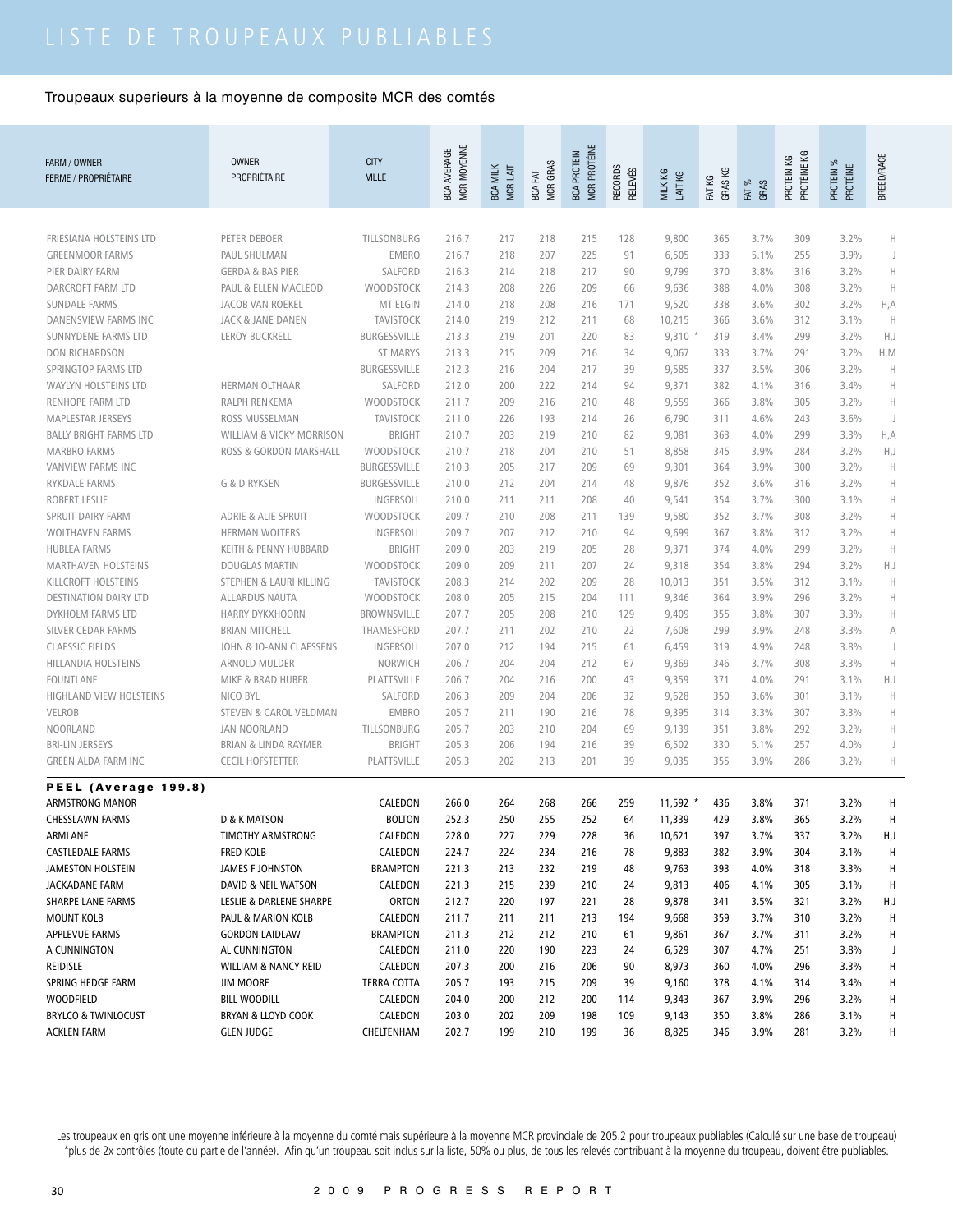| FARM / OWNER<br><b>FERME / PROPRIÉTAIRE</b> | <b>OWNER</b><br>PROPRIÉTAIRE       | <b>CITY</b><br><b>VILLE</b>      | MCR MOYENNE<br><b>BCA AVERAGE</b> | <b>MCRLAIT</b><br><b>BCA MILK</b> | MCR GRAS<br>BCA FAT | <b>MCR PROTÉINE</b><br><b>BCA PROTEIN</b> | <b>RECORDS</b><br><b>RELEVÉS</b> | ΚG<br>LAIT KG<br><b>MILK</b> | GRAS KG<br>FAT KG | FAT %<br>GRAS | PROTÉINE KG<br>PROTEIN KG | PROTEIN %<br>PROTÉINE | BREED/RACE |
|---------------------------------------------|------------------------------------|----------------------------------|-----------------------------------|-----------------------------------|---------------------|-------------------------------------------|----------------------------------|------------------------------|-------------------|---------------|---------------------------|-----------------------|------------|
|                                             |                                    |                                  |                                   |                                   |                     |                                           |                                  |                              |                   |               |                           |                       |            |
| PERTH (Average 208.9)                       |                                    |                                  |                                   |                                   |                     |                                           |                                  |                              |                   |               |                           |                       |            |
| <b>ROBWYNN</b>                              | ROBERT & TIM TRACHSEL              | <b>TAVISTOCK</b>                 | 277.7                             | 274                               | 282                 | 277                                       | 102                              | 12,292                       | 471               | 3.8%          | 396                       | 3.2%                  | Н          |
| <b>ERBCREST FARM</b>                        | <b>DELMER &amp; DAN ERB</b>        | <b>MILVERTON</b>                 | 273.7                             | 273                               | 277                 | 271                                       | 41                               | 12,474                       | 468               | 3.8%          | 393                       | 3.2%                  | Н          |
| <b>LEGACY HOLSTEINS</b>                     | S DOLSON & DR GALBRAITH            | <b>ATWOOD</b>                    | 256.7                             | 268                               | 248                 | 254                                       | 59                               | $12,465$ *                   | 427               | 3.4%          | 375                       | 3.0%                  | Н          |
| <b>CORNERVIEW FARMS INC</b>                 | <b>LARRY BERTENS</b>               | <b>MITCHELL</b>                  | 256.0                             | 259                               | 256                 | 253                                       | 76                               | 11,603                       | 427               | 3.7%          | 361                       | 3.1%                  | Н          |
| <b>CONLEE FARMS</b>                         | RALPH CONEYBEARE                   | <b>LISTOWEL</b>                  | 256.0                             | 256                               | 264                 | 248                                       | 70                               | 11,280                       | 433               | 3.8%          | 351                       | 3.1%                  | H          |
| <b>HYDEN HOLSTEINS</b>                      | <b>BRYAN ZEHR</b>                  | <b>MILVERTON</b>                 | 254.0                             | 259                               | 254                 | 249                                       | 49                               | $11,234$ *                   | 410               | 3.6%          | 344                       | 3.1%                  | Н          |
| <b>HANS PFISTER</b>                         |                                    | MITCHELL                         | 245.7                             | 244                               | 252                 | 241                                       | 63                               | 11,267                       | 434               | 3.9%          | 356                       | 3.2%                  | H,B        |
| <b>BRAEMERE FARM</b>                        | PETER JORDAN                       | <b>STRATFORD</b>                 | 243.3                             | 251                               | 226                 | 253                                       | 62                               | 7,183                        | 350               | 4.9%          | 275                       | 3.8%                  | J          |
| <b>MAPLEVUE FARMS</b>                       |                                    | <b>LISTOWEL</b>                  | 243.0                             | 247                               | 241                 | 241                                       | 52                               | 11,452                       | 412               | 3.6%          | 354                       | 3.1%                  | H          |
| <b>MARELVUE FARMS</b>                       | ELI & ELIZABETH MARTIN             | GOWANSTOWN                       | 240.7                             | 236                               | 247                 | 239                                       | 63                               | 10,698                       | 415               | 3.9%          | 345                       | 3.2%                  | Н          |
| GOLDENLANE                                  | LUKE HOEGGER                       | <b>MITCHELL</b>                  | 238.0                             | 234                               | 244                 | 236                                       | 79                               | 10,231                       | 397               | 3.9%          | 329                       | 3.2%                  | Н          |
| <b>SCENIC HOLSTEINS</b>                     | <b>HANS &amp; JOLANDA WEBER</b>    | <b>ST MARYS</b>                  | 237.3                             | 239                               | 236                 | 237                                       | 158                              | 10,762                       | 394               | 3.7%          | 340                       | 3.2%                  | Н          |
| <b>JPC FARMS INC</b>                        | <b>JAMIE BEAUMONT</b>              | <b>MITCHELL</b>                  | 237.0                             | 236                               | 240                 | 235                                       | 155                              | 10,510                       | 397               | 3.8%          | 334                       | 3.2%                  | Н          |
| <b>HEERDINK</b>                             | <b>ALBERT BORGIJINK</b>            | <b>ST MARYS</b>                  | 236.7                             | 236                               | 244                 | 230                                       | 195                              | 10,400                       | 399               | 3.8%          | 323                       | 3.1%                  | Н          |
| <b>BLAUTAL FARM</b>                         | <b>TED NEUBRAND</b>                | <b>BORNHOLM</b>                  | 236.3                             | 240                               | 238                 | 231                                       | 32                               | 11,334                       | 417               | 3.7%          | 347                       | 3.1%                  | Н          |
| REIJNEN DAIRY FARMS                         | JEFFERY & MONIQUE REIJNEN          | <b>ST MARYS</b>                  | 234.7                             | 237                               | 231                 | 236                                       | 114                              | 10,480                       | 382               | 3.6%          | 333                       | 3.2%                  | Н          |
| <b>VELDMAN FARMS INC</b>                    | <b>HENK VELDMAN</b>                | HENSALL                          | 234.3                             | 236                               | 232                 | 235                                       | 151                              | 10,609                       | 387               | 3.6%          | 336                       | 3.2%                  | Н          |
| <b>KEVCREST HOLSTEINS</b>                   | <b>KEVIN BEUERMANN</b>             | <b>MITCHELL</b>                  | 234.3                             | 229                               | 236                 | 238                                       | 41                               | 10,720                       | 408               | 3.8%          | 353                       | 3.3%                  | Н          |
| SMILEBROOK FARMS INC                        | <b>JOE &amp; VRENI TSCHUDI</b>     | <b>MITCHELL</b>                  | 234.0                             | 234                               | 240                 | 228                                       | 114                              | 10,686                       | 407               | 3.8%          | 331                       | 3.1%                  | н          |
| <b>NOORDCREEK</b>                           | M & A NOORDAM                      | GOWANSTOWN                       | 233.7                             | 231                               | 234                 | 236                                       | 55                               | 10,430                       | 393               | 3.8%          | 340                       | 3.3%                  | Н          |
| STELLETE                                    | STEFAN & LETICIA MUELLER           | <b>MILVERTON</b>                 | 232.3                             | 233                               | 239                 | 225                                       | 60                               | 10,606                       | 403               | 3.8%          | 325                       | 3.1%                  | H          |
| WALMSDALE                                   | <b>HARRY WALMSLEY</b>              | <b>MILVERTON</b>                 | 231.0                             | 231                               | 239                 | 223                                       | 44                               | 10,325                       | 400               | 3.9%          | 318                       | 3.1%                  | H,J        |
| <b>ATHLONE FARMS</b>                        | <b>BRIAN ANDERSON</b>              | <b>TAVISTOCK</b>                 | 230.3                             | 223                               | 240                 | 228                                       | 134                              | 9,782                        | 402               | 4.1%          | 322                       | 3.3%                  | H,J        |
| <b>ROYAL ACRES</b>                          | JIM & HEATHER ROBINSON             | <b>LISTOWEL</b>                  | 230.3                             | 225                               | 241                 | 225                                       | 46                               | 10,120                       | 405               | 4.0%          | 322                       | 3.2%                  | H          |
| <b>VINKSLAND FARMS</b>                      | <b>BRIAN &amp; LIANNE VINK</b>     | <b>ST PAULS</b>                  | 229.3                             | 228                               | 232                 | 228                                       | 77                               | 10,527                       | 397               | 3.8%          | 335                       | 3.2%                  | H          |
| GYS & RIA DEWIT                             |                                    | <b>ST PAULS</b>                  | 229.0                             | 231                               | 234                 | 222                                       | 154                              | 10,385                       | 390               | 3.8%          | 317                       | 3.1%                  | Н          |
| LOGGANLANE                                  | DR J E & NANCY LOGGAN              | <b>TAVISTOCK</b>                 | 228.7                             | 225                               | 234                 | 227                                       | 15                               | 9,951                        | 385               | 3.9%          | 320                       | 3.2%                  | Н          |
| NEEBVIEW                                    | <b>KEITH NEEB</b>                  | <b>GADSHILL</b>                  | 228.0                             | 226                               | 234                 | 224                                       | 32                               | 10,213                       | 391               | 3.8%          | 322                       | 3.2%                  | Н          |
| SKINHEIR HOLSTEINS                          | KEVIN & PAULINE SKINNER            | <b>MITCHELL</b>                  | 227.7                             | 228                               | 232                 | 223                                       | 31                               | 10,172                       | 384               | 3.8%          | 317                       | 3.1%                  | Н          |
| <b>BIRCHLAWN FARMS LTD</b>                  |                                    | <b>ATWOOD</b>                    | 227.0                             | 225                               | 231                 | 225                                       | 252                              | 9,750                        | 374               | 3.8%          | 312                       | 3.2%                  | Н          |
| DE WITT HAVEN INC                           | RALPH & HEATHER DEWITT             | <b>STRATFORD</b>                 | 226.7                             | 223                               | 225                 | 232                                       | 72                               | 9,994                        | 374               | 3.7%          | 332                       | 3.3%                  | н          |
| <b>COOKVIEW</b>                             | <b>KEVIN COOK</b>                  | <b>STRATFORD</b>                 | 226.3                             | 225                               | 228                 | 226                                       | 36                               | 10,017                       | 378               | 3.8%          | 320                       | 3.2%                  | н          |
| <b>ROGER SPRIEL</b>                         |                                    | <b>ST MARYS</b>                  | 225.7                             | 228                               | 225                 | 224                                       | 66                               | 10,315                       | 378               | 3.7%          | 323                       | 3.1%                  | н          |
| <b>GARY WEBER</b>                           |                                    | PALMERSTON                       | 225.7<br>225.0                    | 227<br>219                        | 228                 | 222                                       | 38                               | 10,383                       | 390               | 3.8%          | 323                       | 3.1%                  | Н          |
| <b>CARLDOT FARMS LTD</b>                    | <b>LARRY KRANTZ</b>                | <b>STRATFORD</b>                 |                                   |                                   | 238                 | 218                                       | 49                               | 10,264                       | 413               | 4.0%          | 324                       | 3.2%                  | н          |
| JOHN & ROB MCINTOSH<br><b>PAUL MARTIN</b>   |                                    | <b>ST MARYS</b><br><b>ATWOOD</b> | 224.7<br>224.3                    | 223<br>230                        | 218<br>221          | 233<br>222                                | 51                               | 10,272                       | 373<br>382        | 3.6%<br>3.6%  | 343<br>329                | 3.3%<br>3.1%          | н<br>Н     |
| <b>WALLACEVIEW HOLSTEINS</b>                | JOHN & GARRY KOOBS                 | PALMERSTON                       | 223.7                             | 220                               | 226                 | 225                                       | 48<br>98                         | 10,718<br>10,066             | 385               | 3.8%          | 328                       | 3.3%                  | H          |
| BRISBIN FARMS LTD                           | DOUG & BRENDA BRISBIN              | GOWANSTOWN                       | 223.7                             | 226                               | 224                 | 221                                       | 47                               | 10,459                       | 386               | 3.7%          | 325                       | 3.1%                  | Н          |
| <b>KARL RASZMANN</b>                        |                                    | <b>MONKTON</b>                   | 222.7                             | 231                               | 202                 | 235                                       | 82                               | 10,056                       | 326               | 3.2%          | 325                       | 3.2%                  | н          |
| <b>CARRONBROOK FARMS</b>                    | JOHN LOUWAGIE                      | MITCHELL                         | 222.7                             | 223                               | 222                 | 223                                       | 43                               | 9,915                        | 368               | 3.7%          | 315                       | 3.2%                  | н          |
| M D F                                       | HANS & DANIELA MEIER               | GOWANSTOWN                       | 222.0                             | 219                               | 229                 | 218                                       | 53                               | 9,885                        | 384               | 3.9%          | 313                       | 3.2%                  | Н          |
| STONEHAVEN FARM                             | <b>LEROY SKINNER</b>               | MITCHELL                         | 221.3                             | 226                               | 215                 | 223                                       | 37                               | 10,339                       | 364               | 3.5%          | 323                       | 3.1%                  | н          |
| <b>CLAREMOUNT HOLSTEINS</b>                 | <b>GLEN KRANTZ</b>                 | STRATFORD                        | 221.3                             | 219                               | 224                 | 221                                       | 24                               | 10,198                       | 388               | 3.8%          | 328                       | 3.2%                  | н          |
| <b>BAEVERDALE FARMS</b>                     | <b>LEON BAES</b>                   | MITCHELL                         | 221.0                             | 222                               | 220                 | 221                                       | 123                              | $10,136$ *                   | 372               | 3.7%          | 322                       | 3.2%                  | н          |
| HINZ HAVEN FARMS LTD                        | FRED HINZ                          | MITCHELL                         | 221.0                             | 226                               | 216                 | 221                                       | 44                               | 10,035                       | 357               | 3.6%          | 313                       | 3.1%                  | н          |
| <b>HILANT FARMS</b>                         | <b>GARRY &amp; KAREN HILL</b>      | <b>ST PAULS</b>                  | 220.7                             | 218                               | 224                 | 220                                       | 57                               | 10,006                       | 380               | 3.8%          | 322                       | 3.2%                  | н          |
| HEIDEHAVEN HOLSTEINS                        | WILFRED & PATRICIA TEMMING         | <b>STRATFORD</b>                 | 220.7                             | 224                               | 221                 | 217                                       | 42                               | 9,917                        | 362               | 3.7%          | 305                       | 3.1%                  | н          |
| SOUTHEAST HOLSTEINS                         | HENRY & KANDY-JOY KLOOSTER         | <b>TAVISTOCK</b>                 | 220.0                             | 220                               | 225                 | 215                                       | 90                               | 9,865                        | 375               | 3.8%          | 307                       | 3.1%                  | н          |
| <b>JUBILEE FARM</b>                         |                                    | <b>ATWOOD</b>                    | 218.7                             | 221                               | 218                 | 217                                       | 73                               | 9,588                        | 352               | 3.7%          | 300                       | 3.1%                  | н          |
|                                             | <b>CECIL &amp; NATHAN SIEBENGA</b> |                                  |                                   |                                   |                     |                                           | 43                               |                              | 375               |               | 331                       |                       |            |
| <b>DANKIM</b><br><b>BOWLESLAND JERSEYS</b>  | DANIEL MARTIN                      | GOWANSTOWN<br><b>ATWOOD</b>      | 218.7<br>218.3                    | 222<br>228                        | 213<br>203          | 221<br>224                                | 36                               | 10,480<br>6,690              | 323               | 3.6%<br>4.8%  | 249                       | 3.2%<br>3.7%          | н<br>J     |
| DELFIA FARM INC                             | JOHN & ARNOLD VANWINDEN            | <b>ATWOOD</b>                    | 217.7                             | 216                               | 221                 | 216                                       | 102                              | 9,724                        | 370               | 3.8%          | 310                       | 3.2%                  | н          |
|                                             |                                    |                                  |                                   |                                   |                     |                                           |                                  |                              |                   |               |                           |                       |            |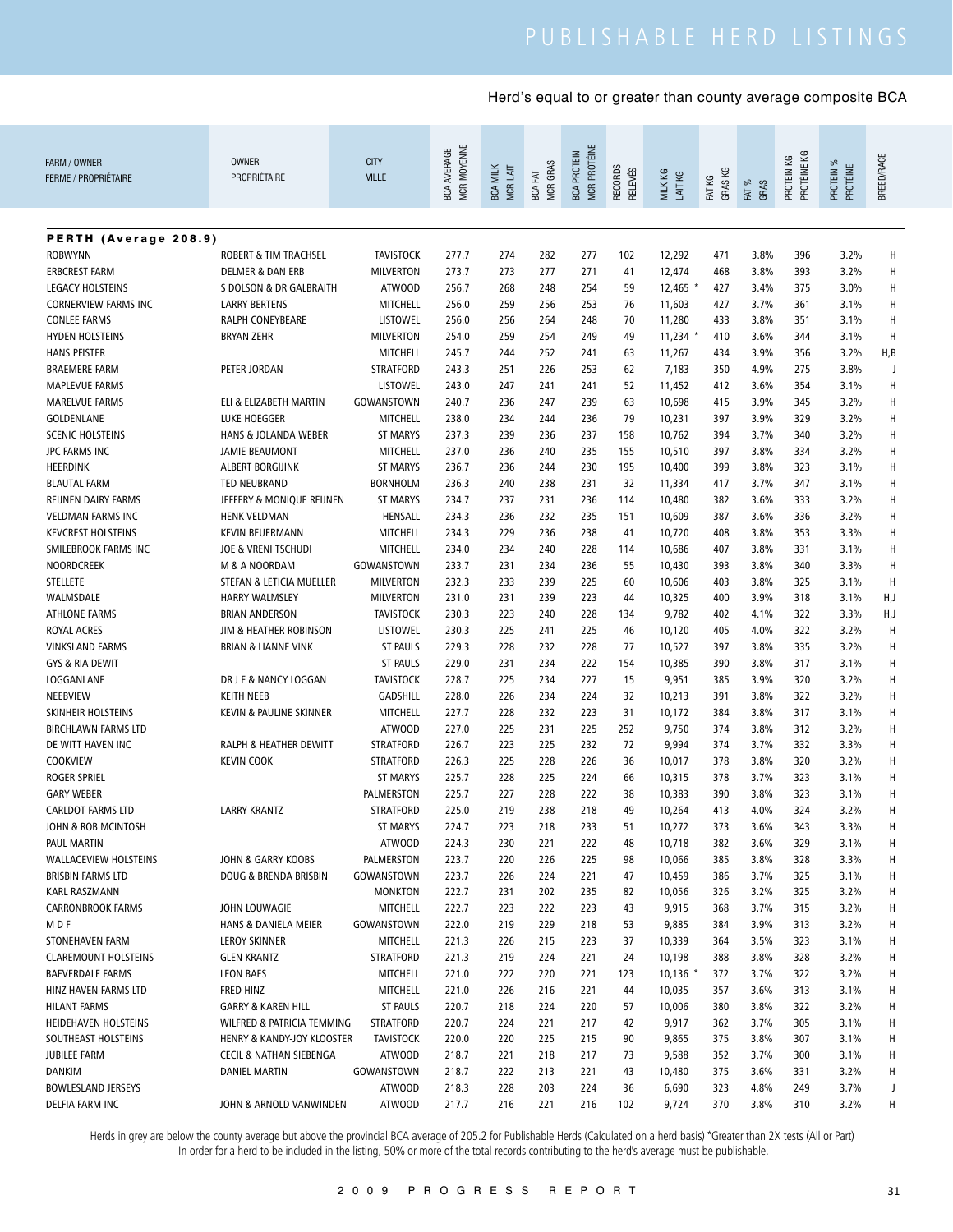| FARM / OWNER<br><b>FERME / PROPRIÉTAIRE</b> | <b>OWNER</b><br>PROPRIÉTAIRE    | <b>CITY</b><br><b>VILLE</b> | MCR MOYENNE<br><b>BCA AVERAGE</b> | <b>BCA MILK</b><br><b>MCRLAIT</b> | MCR GRAS<br><b>BCA FAT</b> | MCR PROTÉINE<br><b>BCA PROTEIN</b> | <b>RECORDS</b><br><b>RELEVÉS</b> | MILK KG<br>LAIT KG | GRAS KG<br>FAT KG | FAT %<br>GRAS | PROTÉINE KG<br>PROTEIN KG | PROTEIN %<br>PROTÉINE | BREED/RACE |
|---------------------------------------------|---------------------------------|-----------------------------|-----------------------------------|-----------------------------------|----------------------------|------------------------------------|----------------------------------|--------------------|-------------------|---------------|---------------------------|-----------------------|------------|
|                                             |                                 |                             |                                   |                                   |                            |                                    |                                  |                    |                   |               |                           |                       |            |
| SQUIBBLAND                                  | <b>DEAN &amp; DEBBIE SQUIBB</b> | <b>ST PAULS</b>             | 217.7                             | 216                               | 220                        | 217                                | 60                               | 10,557             | 397               | 3.8%          | 334                       | 3.2%                  | н          |
| <b>GELRIA FARMS</b>                         | PAUL NYLAND                     | <b>DUBLIN</b>               | 217.7                             | 217                               | 222                        | 214                                | 60                               | 9,640              | 365               | 3.8%          | 303                       | 3.1%                  | Н          |
| LENSLAKE FARMS                              | HENNO & HENRIET LENSVELT        | GOWANSTOWN                  | 217.7                             | 209                               | 232                        | 212                                | 44                               | 9,378              | 386               | 4.1%          | 304                       | 3.2%                  | н          |
| <b>GERBERNOOK HOLSTEINS</b>                 | RICHARD & BRADLEY GERBER        | <b>BRUNNER</b>              | 216.3                             | 215                               | 218                        | 216                                | 57                               | 9,940              | 374               | 3.8%          | 317                       | 3.2%                  | $\sf H$    |
| <b>SHYLANE HOLSTEINS</b>                    | JOHN MCCALLUM                   | <b>STRATFORD</b>            | 216.0                             | 216                               | 222                        | 210                                | 63                               | 10,139             | 383               | 3.8%          | 311                       | 3.1%                  | н          |
| <b>DAVLIN FARMS</b>                         | DAVE & LINDA MCKAY              | <b>MITCHELL</b>             | 215.7                             | 217                               | 211                        | 219                                | 32                               | 10,092             | 363               | 3.6%          | 325                       | 3.2%                  | н          |
| SUTHERHILL FARMS                            | <b>GLEN STANDEAVEN</b>          | <b>ST MARYS</b>             | 215.3                             | 207                               | 224                        | 215                                | 87                               | 9,723              | 389               | 4.0%          | 321                       | 3.3%                  | н          |
| MACLEANVIEW                                 | <b>SCOTT MACLEAN</b>            | <b>STAFFA</b>               | 215.3                             | 215                               | 217                        | 214                                | 57                               | 10,165             | 380               | 3.7%          | 321                       | 3.2%                  | Н          |
| ROYALMAR FARMS LTD                          | <b>BRAD MARTIN</b>              | GOWANSTOWN                  | 215.0                             | 213                               | 220                        | 212                                | 47                               | 9,872              | 380               | 3.8%          | 313                       | 3.2%                  | Н          |
| <b>CHALANE FARMS</b>                        | <b>ALAN CLELAND</b>             | LISTOWEL                    | 214.7                             | 213                               | 220                        | 211                                | 56                               | 9,418              | 361               | 3.8%          | 297                       | 3.2%                  | Н          |
| <b>DNA FARMS INC</b>                        | DAVID & ANNAMARIE MURRAY        | <b>MITCHELL</b>             | 214.3                             | 218                               | 210                        | 215                                | 38                               | 8,323              | 345               | 4.1%          | 278                       | 3.3%                  | H,J        |
| <b>TALMANAC HOLSTEINS</b>                   | <b>CLIFF &amp; VAL THOMSON</b>  | <b>GRANTON</b>              | 213.7                             | 217                               | 206                        | 218                                | 33                               | 9,921              | 349               | 3.5%          | 317                       | 3.2%                  | $\sf H$    |
| <b>IVDALE HOLSTEINS</b>                     | <b>IVAN &amp; DALE BUNDSCHO</b> | SHAKESPEARE                 | 212.7                             | 209                               | 215                        | 214                                | 39                               | 9,581              | 364               | 3.8%          | 311                       | 3.2%                  | н          |
| SHALOM FM ALFALEA IN                        | <b>BRUCE CRESSMAN</b>           | LISTOWEL                    | 212.3                             | 216                               | 208                        | 213                                | 46                               | 9,661              | 346               | 3.6%          | 303                       | 3.1%                  | Н          |
| <b>ROBERN FARMS</b>                         | <b>ROBERT KELLY</b>             | <b>ATWOOD</b>               | 212.0                             | 208                               | 225                        | 203                                | 53                               | 9,543              | 384               | 4.0%          | 296                       | 3.1%                  | Н          |
| F & B HILLFARM                              | <b>FRED LEUTENEGGER</b>         | GOWANSTOWN                  | 211.7                             | 216                               | 211                        | 208                                | 82                               | 9,837              | 357               | 3.6%          | 301                       | 3.1%                  | Н          |
| SPRING VIEW FARM                            | I & L LANTZ, K & P HYATT        | <b>MILVERTON</b>            | 211.7                             | 217                               | 196                        | 222                                | 36                               | 6,969              | 301               | 4.3%          | 254                       | 3.6%                  | J,A,H      |
| <b>ELHAVEN FARMS INC</b>                    | <b>DAVID MEADOWS</b>            |                             |                                   |                                   |                            |                                    |                                  |                    |                   |               |                           |                       |            |
|                                             |                                 | <b>STRATFORD</b>            | 211.0                             | 210                               | 216                        | 207                                | 50                               | 9,801              | 372               | 3.8%          | 308                       | 3.1%                  | Н          |
| <b>VERACITY HOLSTEIN</b>                    | <b>LEROY COOK</b>               | <b>STRATFORD</b>            | 210.7                             | 207                               | 217                        | 208                                | 55                               | 9,161              | 356               | 3.9%          | 294                       | 3.2%                  | Н          |
| <b>COOKHILL FARMS LTD</b>                   | <b>IRVIN COOK</b>               | <b>GADSHILL</b>             | 210.3                             | 213                               | 211                        | 207                                | 59                               | 9,815              | 364               | 3.7%          | 304                       | 3.1%                  | H, J       |
| <b>DIETVIEW</b>                             | <b>ROBERT DIETRICH</b>          | SHAKESPEARE                 | 210.3                             | 207                               | 219                        | 205                                | 53                               | 9,633              | 377               | 3.9%          | 303                       | 3.1%                  | Н          |
| POOLE ACRES HOLSTEINS INC                   | VICTOR & KARENA POOLE           | <b>MILVERTON</b>            | 210.0                             | 208                               | 212                        | 210                                | 36                               | 9,700              | 366               | 3.8%          | 311                       | 3.2%                  | H          |
| ZEHRDALE                                    | DALE ZEHR                       | MILVERTON                   | 210.0                             | 213                               | 212                        | 205                                | 29                               | 9,391              | 344               | 3.7%          | 287                       | 3.1%                  | н          |
| <b>BILL LOS</b>                             |                                 | <b>LISTOWEL</b>             | 209.7                             | 213                               | 204                        | 212                                | 76                               | 9,834              | 351               | 3.6%          | 312                       | 3.2%                  | H, B, J    |
| STEVERSVILL                                 | <b>FRANK STEVERS</b>            | <b>GADSHILL</b>             | 209.3                             | 205                               | 215                        | 208                                | 54                               | 9,055              | 353               | 3.9%          | 294                       | 3.2%                  | Н          |
| <b>FERNCREST FARMS INC</b>                  | <b>DEAN &amp; ELLEN BAUMAN</b>  | <b>NEWTON</b>               | 208.3                             | 207                               | 212                        | 206                                | 43                               | 9,803              | 371               | 3.8%          | 308                       | 3.1%                  | н          |
| SPRUCECOVE FARM                             | MIKE SNIDER                     | <b>ATWOOD</b>               | 208.0                             | 204                               | 208                        | 212                                | 71                               | 9,067              | 342               | 3.8%          | 299                       | 3.3%                  | H          |
| <b>GLENARLY HOLSTEINS</b>                   | DONALD HORNE                    | <b>STRATFORD</b>            | 208.0                             | 200                               | 220                        | 204                                | 42                               | 9,474              | 387               | 4.1%          | 306                       | 3.2%                  | Н          |
| TIMELEN                                     | TIM SHUTE                       | <b>ST MARYS</b>             | 208.0                             | 209                               | 208                        | 207                                | 30                               | 9,676              | 357               | 3.7%          | 304                       | 3.1%                  | H          |
| <b>ASH LINE</b>                             | <b>DAVID ELLACOTT</b>           | <b>MONKTON</b>              | 208.0                             | 213                               | 205                        | 206                                | 26                               | 9,895              | 353               | 3.6%          | 305                       | 3.1%                  | H          |
| <b>KINHEIM FARM</b>                         | MARTIN VAN DAM JR.              | <b>ST PAULS</b>             | 208.0                             | 210                               | 207                        | 207                                | 25                               | 9,369              | 340               | 3.6%          | 293                       | 3.1%                  | Н          |
| STARDALE ACRES INC                          | <b>JOHN &amp; KEN STARK</b>     | LISTOWEL                    | 207.3                             | 201                               | 215                        | 206                                | 35                               | 9,240              | 366               | 4.0%          | 301                       | 3.3%                  | Н          |
| <b>MILGLEN FARMS</b>                        | LINDA & JEFF MILLS MILLS        | <b>ST MARYS</b>             | 207.0                             | 212                               | 203                        | 206                                | 56                               | 9,377              | 334               | 3.6%          | 291                       | 3.1%                  | H,J        |
| SHELDALE                                    | <b>DAVID MARTIN</b>             | GOWANSTOWN                  | 207.0                             | 212                               | 201                        | 208                                | 50                               | 9,552              | 335               | 3.5%          | 298                       | 3.1%                  | Н          |
| <b>KENILYN FARMS LIMITED</b>                | <b>KEN JACKSON</b>              | STRATFORD                   | 206.7                             | 206                               | 209                        | 205                                | 86                               | 9,282              | 349               | 3.8%          | 293                       | 3.2%                  | н          |
| <b>MAKER JERSEYS &amp; HOLSTEINS</b>        | <b>MATT &amp; KERRY FRASER</b>  | SHAKESPEARE                 | 206.0                             | 213                               | 193                        | 212                                | 42                               | 6,777              | 320               | 4.7%          | 251                       | 3.7%                  | J,H        |
| BENNESSE FARMS INC                          |                                 | ATWOOD                      | 205.7                             | 204                               | 209                        | 204                                | 88                               | 9,174              | 349               | 3.8%          | 293                       | 3.2%                  | H          |
| <b>TENHOVE FARMS</b>                        |                                 | GOWANSTOWN                  | 205.3                             | 207                               | 198                        | 211                                | 69                               | 7,389              | 327               | 4.4%          | 264                       | 3.6%                  | J,H        |
| SQUIBBHAVEN                                 | DAVID SQUIBB                    | ST PAULS                    | 205.3                             | 204                               | 210                        | 202                                | 39                               | 9,861              | 374               | 3.8%          | 309                       | 3.1%                  | H          |
| PETERBOROUGH (Average 194)                  |                                 |                             |                                   |                                   |                            |                                    |                                  |                    |                   |               |                           |                       |            |
| <b>CALIENTE FARM</b>                        | JOHN FRENCH                     | MILLBROOK                   | 245.7                             | 247                               | 239                        | 251                                | 27                               | 11,569             | 414               | 3.6%          | 373                       | 3.2%                  | н          |
| <b>EMBRDALE FARM</b>                        |                                 | <b>INDIAN RIVER</b>         | 245.0                             | 246                               | 249                        | 240                                | 61                               | $11,285$ *         | 423               | 3.7%          | 349                       | 3.1%                  | н          |
|                                             |                                 |                             |                                   |                                   |                            |                                    |                                  |                    |                   |               |                           |                       |            |
| <b>VELAN FARMS</b>                          | RANDY & KEVIN MORTON            | CAVAN                       | 233.3                             | 226                               | 238                        | 236                                | 39                               | 10,293             | 403               | 3.9%          | 342                       | 3.3%                  | н          |
| <b>BARGEOLANE FARMS</b>                     | <b>BLAYNE BARR</b>              | WARSAW                      | 226.7                             | 223                               | 229                        | 228                                | 52                               | 10,273             | 392               | 3.8%          | 334                       | 3.3%                  | н          |
| LARMVIEW HOLSTEINS                          | ANDREW LARMER                   | MILLBROOK                   | 223.0                             | 219                               | 226                        | 224                                | 32                               | 9,760              | 376               | 3.9%          | 320                       | 3.3%                  | н          |
| <b>CROVALLEY HOLSTEINS</b>                  | JOHN CROWLEY                    | <b>HASTINGS</b>             | 220.3                             | 211                               | 228                        | 222                                | 58                               | 9,897              | 395               | 4.0%          | 330                       | 3.3%                  | Н          |
| <b>STILLBROOK FARMS</b>                     | ROY STILLMAN & SONS             | KEENE                       | 219.0                             | 213                               | 226                        | 218                                | 93                               | 9,925              | 390               | 3.9%          | 323                       | 3.3%                  | н          |
| NEWCORNER                                   | <b>BILL VAN ENGEN</b>           | <b>MILLBROOK</b>            | 218.7                             | 212                               | 223                        | 221                                | 39                               | 9,642              | 378               | 3.9%          | 321                       | 3.3%                  | Н          |
| <b>ERDINE FARMS</b>                         | <b>RICK PULFER</b>              | <b>HASTINGS</b>             | 215.7                             | 210                               | 219                        | 218                                | 39                               | 9,647              | 372               | 3.9%          | 318                       | 3.3%                  | H          |
| WELLSFARM                                   | JOHN VAN BEEK                   | <b>NORWOOD</b>              | 209.0                             | 212                               | 210                        | 205                                | 43                               | 9,355              | 346               | 3.7%          | 291                       | 3.1%                  | H,B        |
| <b>CARLOW FARMS</b>                         | <b>MURRAY CARLOW</b>            | <b>INDIAN RIVER</b>         | 208.3                             | 211                               | 210                        | 204                                | 63                               | 10,076             | 373               | 3.7%          | 309                       | 3.1%                  | Н          |
| KARLINA FARMS                               | DON HEERINGA &FAMILY            | FRASERVILLE                 | 208.0                             | 205                               | 211                        | 208                                | 82                               | 10,127             | 386               | 3.8%          | 326                       | 3.2%                  | H          |
| TRENT VALLEY HOLSTEINS                      | <b>GERALD COUGHLIN JR</b>       | PETERBOROUGH                | 205.7                             | 203                               | 212                        | 202                                | 24                               | 9,175              | 365               | 4.0%          | 292                       | 3.2%                  | H,J        |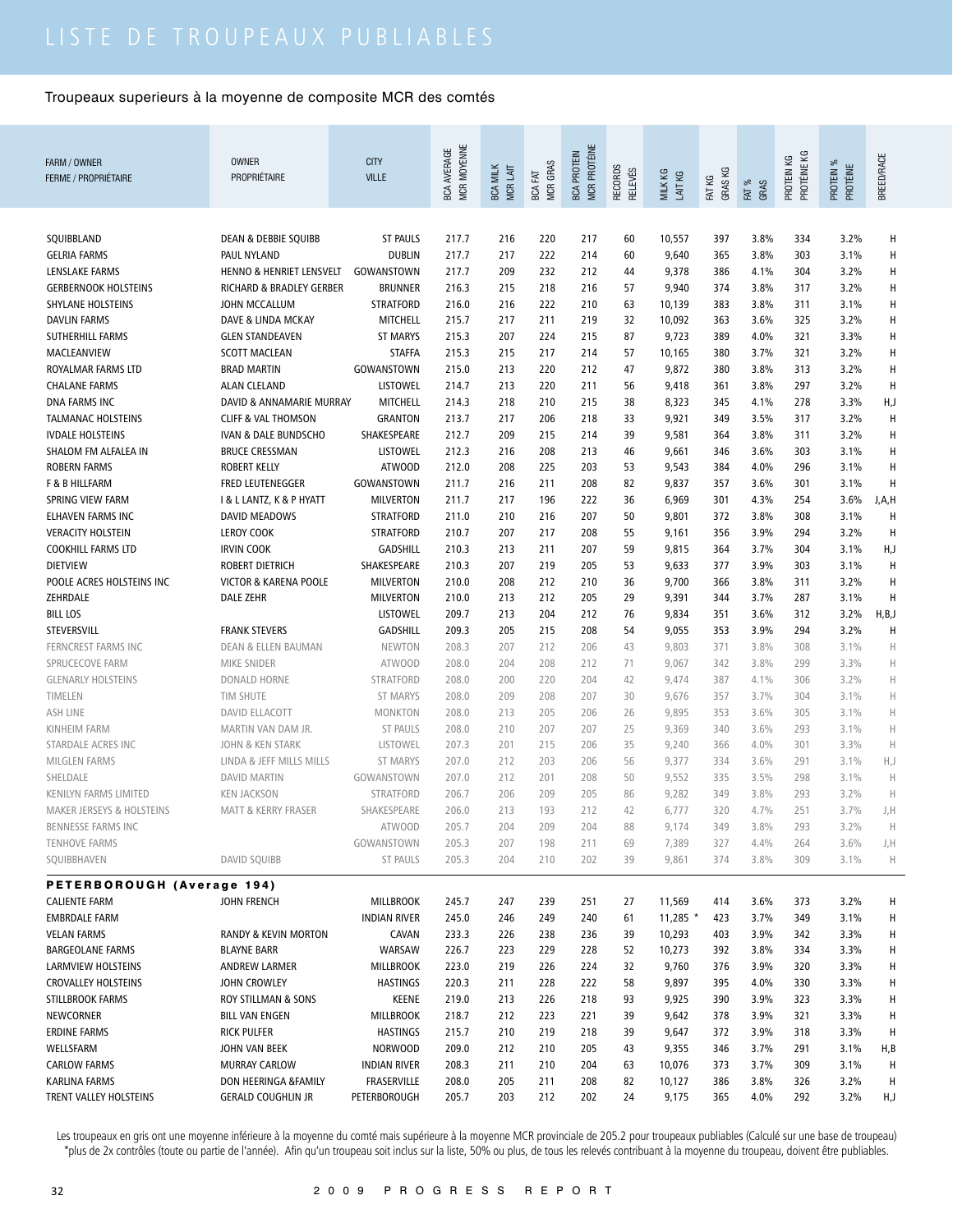| MCR MOYENNE<br><b>MCR PROTÉINE</b><br><b>BCA AVERAGE</b><br><b>BCA PROTEIN</b><br>PROTÉINE KG<br>BREED/RACE<br>PROTEIN KG<br><b>OWNER</b><br><b>CITY</b><br>FARM / OWNER<br><b>MCR GRAS</b><br>PROTEIN %<br>PROTÉINE<br><b>BCA MILK</b><br>RECORDS<br>MCR LAIT<br><b>RELEVÉS</b><br>GRAS KG<br>MILK KG<br>FAT<br>LAIT KG<br>PROPRIÉTAIRE<br><b>VILLE</b><br>FAT KG<br><b>FERME / PROPRIÉTAIRE</b><br>FAT %<br>GRAS<br>BCA<br>200<br>207<br>202<br>3.8%<br>3.2%<br>Н<br><b>FARM PLOEGSWAY</b><br>J & D VANDERPLOEG<br>PETERBOROUGH<br>203.0<br>53<br>9,572<br>365<br>305<br>200.3<br>200<br>198<br>203<br>9,626<br>3.7%<br>3.2%<br>Н<br><b>TARALEY HOLSTEINS</b><br><b>FRANCIS CROWLEY</b><br><b>NORWOOD</b><br>45<br>354<br>310<br>200.3<br>201<br>3.1%<br>Н<br><b>ARMDALE FARM</b><br><b>GLEN ARMSTRONG</b><br><b>MILLBROOK</b><br>202<br>198<br>32<br>9,469<br>350<br>3.7%<br>295<br>199.3<br>196<br>206<br>291<br>3.2%<br>Н<br>RONBETH HOLSTEINS<br><b>DEAN &amp; WAYNE WARNER</b><br><b>HASTINGS</b><br>196<br>50<br>9,184<br>357<br>3.9%<br>н<br><b>MELVIN DAVIS</b><br>PETERBOROUGH<br>195.7<br>193<br>202<br>192<br>47<br>8,998<br>350<br>3.9%<br>283<br>3.1%<br>PRESCOTT (Average 213.1)<br>Н<br><b>FERME SERHEAL</b><br><b>CLAUDE &amp; CELINE SEGUIN</b><br><b>ST ISIDORE</b><br>287.3<br>291<br>287<br>284<br>66<br>13,010<br>477<br>3.7%<br>405<br>3.1%<br>286<br>280<br>274<br>3.6%<br>395<br>3.0%<br>Н<br><b>FERME SYLVANO</b><br>SYLVAIN LEVAC<br><b>ST BERNARDIN</b><br>280.0<br>70<br>13,003<br>472<br>Н<br><b>FERME FREDERIC LTD</b><br>LUC FREDETTE<br>PLANTAGENET<br>268.3<br>272<br>268<br>265<br>105<br>$12,744$ *<br>467<br>3.7%<br>394<br>3.1%<br>273<br>259<br>3.0%<br>Н<br>FERME LAVIGNE INC<br>A & JP LAVIGNE<br>ST ANNE DE PRESCOTT<br>265.3<br>264<br>107<br>$12,366$ *<br>442<br>3.6%<br>374<br>260.7<br>266<br>3.0%<br>H<br>FERME MIRELLA INC<br><b>GUY &amp; CAROL LEVAC</b><br><b>ST BERNARDIN</b><br>263<br>253<br>88<br>11,988<br>438<br>3.7%<br>362<br>242<br>266<br>261<br>379<br>3.4%<br>H,A<br><b>BEAVER RAY</b><br><b>REMI LEROUX</b><br>ST ANNE DE PRESCOTT<br>256.3<br>75<br>11,065<br>454<br>4.1%<br>MARC & STEPHANIE RAYNAUD<br>245<br>258<br>H<br><b>FERME RAYNAUD</b><br><b>VANKLEEK HILL</b><br>252.7<br>255<br>45<br>11,188<br>431<br>3.9%<br>374<br>3.3%<br>255<br>238<br>255<br>3.6%<br><b>FERME CAVALAIT</b><br>ALAIN & CLAUDINE POIRIER<br>LEFAIVRE<br>249.3<br>44<br>8,417<br>386<br>4.6%<br>305<br>J,H<br>248.7<br>249<br>376<br>3.2%<br>H<br><b>OVERDALE FARM REG'D</b><br><b>GERRY OVERVEST</b><br><b>L'ORIGNAL</b><br>249<br>248<br>82<br>11,869<br>440<br>3.7%<br>251<br>3.3%<br>HASPENGOUW FARM INC<br>MARC & JOSEE VALKENBORG<br>CASSELMAN<br>243.3<br>245<br>234<br>52<br>11,146<br>395<br>3.5%<br>364<br>H,A<br>233<br>244<br>4.0%<br>Н<br><b>DANDYDALE FARMS</b><br><b>SCOTT &amp; MITZI DANDY</b><br><b>VANKLEEK HILL</b><br>243.0<br>252<br>62<br>10,913<br>438<br>362<br>3.3%<br>233<br>н<br><b>RAYVON HILL</b><br>YVON RAVARY<br><b>VANKLEEK HILL</b><br>240.0<br>248<br>239<br>75<br>411<br>3.9%<br>340<br>3.2%<br>10,464<br>239.0<br>240<br>232<br>245<br>346<br>3.2%<br>Н<br>FERME LYANNE INC<br>YANNICK BERCIER<br>LEFAIVRE<br>43<br>10,675<br>381<br>3.6%<br>233<br>242<br>238<br>3.2%<br>Н<br><b>FERME TWO BRIDGE</b><br><b>GUY GAUTHIER</b><br>ST BERNARDIN<br>237.7<br>130<br>10,252<br>394<br>3.8%<br>333<br><b>L'ORIGNAL</b><br>235.3<br>240<br>234<br>232<br>334<br>3.1%<br>Н<br>DUFFEYNIAL<br>JEAN-MARIE & FELIX DUFFEY<br>81<br>10,846<br>392<br>3.6%<br>235<br>н<br><b>FALLING-STAR FARMS</b><br>JEFF MACLEOD<br><b>ST EUGENE</b><br>233.0<br>236<br>228<br>35<br>10,908<br>392<br>3.6%<br>346<br>3.2%<br>229.0<br>230<br>230<br>227<br>386<br>3.7%<br>327<br>3.1%<br>Н<br><b>WILKRIDGE FARM</b><br><b>KEN &amp; PEGGY WILKES</b><br><b>FOURNIER</b><br>56<br>10,456<br>223<br>222<br>Н<br>ROBERT CASTONGUAY<br><b>ST ISIDORE</b><br>228.0<br>239<br>162<br>10,186<br>406<br>4.0%<br>323<br>3.2%<br>FERME AGRIGUAY INC<br>CASSELMAN<br>234<br>228<br>3.1%<br>Н<br>H U DESNOYERS<br><b>HENRI &amp; URGEL DESNOYERS</b><br>228.0<br>222<br>50<br>10,675<br>375<br>3.5%<br>331<br>226<br>219<br>231<br>н<br><b>HAERLE FARM</b><br>THOMAS & CHRISTA HAERLE<br><b>ST ISIDORE</b><br>225.3<br>91<br>10,320<br>370<br>3.6%<br>336<br>3.3%<br>222.7<br>223<br>223<br>222<br>3.2%<br>Н<br><b>DONSHER FARMS</b><br>DONALD & SHERIDAN WYLIE<br><b>VANKLEEK HILL</b><br>118<br>10,469<br>387<br>3.7%<br>330<br>217.0<br>212<br>225<br>214<br>3.9%<br>311<br>3.2%<br>Н<br><b>REDSTONE FARM</b><br>STEFAN & LINDA KUNZ<br><b>ST EUGENE</b><br>94<br>9,674<br>380<br>208<br>227<br>215<br>9,727<br>4.0%<br>3.3%<br>Н<br><b>BARBROOK FARMS LTD</b><br><b>VANKLEEK HILL</b><br>216.7<br>96<br>392<br>319<br>214<br>219<br>215<br>9,567<br>3.2%<br>н<br>SONIBRAND FARM INC<br>ARNOLD & ANNA KURATLE<br><b>ST ISIDORE</b><br>216.0<br>74<br>363<br>3.8%<br>306<br>3.1%<br>Н<br><b>FERME MELVALE</b><br>JACQUES LAMARCHE<br>LEFAIVRE<br>213.0<br>212<br>217<br>210<br>82<br>9,790<br>372<br>3.8%<br>307<br>3.2%<br>Н<br>YORELLEA FARMS<br>RALPH & JEFF LEROY<br><b>ST EUGENE</b><br>209.7<br>206<br>216<br>207<br>71<br>9,660<br>375<br>3.9%<br>307<br>ROMIDALY<br><b>HANS WICKI</b><br><b>ST EUGENE</b><br>209.3<br>203<br>217<br>208<br>9,782<br>387<br>4.0%<br>316<br>3.2%<br>Н<br>48<br>202<br>$\mathsf{H}$<br>MILL CREEK FARM<br><b>KENNY OVERVEST</b><br><b>ALFRED</b><br>208.7<br>209<br>215<br>85<br>9,492<br>363<br>3.8%<br>292<br>3.1%<br>$9,154$ *<br>3.7%<br><b>ST EUGENE</b><br>205.7<br>206<br>205<br>206<br>340<br>292<br>3.2%<br>Н<br><b>TERRYLAND FARM</b><br><b>GEORGE &amp; LINDA HEINZLE</b><br>71<br>HAWKESBURY<br>205.3<br>198<br>209<br>209<br>54<br>9,261<br>362<br>3.9%<br>310<br>3.3%<br>Н<br>S & J VILLENEUVE & SONS<br>STEPHANE VILLENEUVE<br><b>PRINCE EDWARD (Average 211.4)</b><br>268<br>ROYALCROFT HOLSTEINS<br>WAYNE, KYLE & RYAN KUIPERS<br><b>BLOOMFIELD</b><br>274.3<br>288<br>267<br>11,881<br>475<br>4.0%<br>378<br>3.2%<br>H,B<br>44<br>273<br>269<br>276<br>3.6%<br>401<br>H<br><b>OUROWN</b><br>WALTER & VALERIE MILLER<br>HILLIER<br>272.7<br>48<br>12,519<br>456<br>3.2%<br>KUIPERSCREST<br><b>JASEN KUIPERS</b><br><b>BLOOMFIELD</b><br>228.7<br>228<br>231<br>227<br>10,758<br>404<br>3.8%<br>341<br>3.2%<br>H<br>56<br>234<br><b>MAYPULAYN FARMS</b><br>MARTIN & ANGELA MILLER<br><b>MILFORD</b><br>223.3<br>207<br>229<br>10,694<br>3.3%<br>332<br>3.1%<br>Н<br>47<br>350<br>222.0<br>3.1%<br>PAUL & BONNIE LEWIS<br><b>BLOOMFIELD</b><br>228<br>217<br>221<br>3.5%<br>322<br>н<br>LEWISHOLME FARMS<br>56<br>10,444<br>368<br>222<br>210<br>274<br>PRINZHAVEN FARMS<br>PHILIP PRINZEN<br><b>BLOOMFIELD</b><br>217.3<br>220<br>53<br>7,860<br>345<br>4.4%<br>3.5%<br>J,H,B<br>219<br>3.2%<br><b>BRUCE &amp; JOHN WALT</b><br>CONSECON<br>211.7<br>208<br>208<br>9,868<br>385<br>3.9%<br>313<br>H<br><b>WALTZ ACRE FARMS</b><br>66<br>KOOPYCREST HOLSTEINS<br>SHAWN KOOPMANS<br>PICTON<br>209.7<br>210<br>213<br>206<br>9,375<br>3.8%<br>296<br>3.2%<br>H, B<br>45<br>356<br>EDWARD WIERSTRA<br><b>CHERRY VALLEY</b><br>209.0<br>214<br>201<br>212<br>9,126<br>332<br>3.6%<br>294<br>3.2%<br>H,J<br>TRIMARANN<br>98<br>SPRIGGLEN<br><b>DAN SPRIGINGS</b><br><b>BLOOMFIELD</b><br>207.3<br>213<br>197<br>212<br>9,729<br>349<br>3.6%<br>314<br>3.2%<br>H,J<br>40<br>206.7<br>205<br>207<br>208<br>354<br>3.8%<br>302<br>3.3%<br>H,J<br><b>GRAHAM FARMS</b><br>HUGH R GRAHAM<br>PICTON<br>53<br>9,284<br>QUINTECREST<br>PICTON<br>205.7<br>217<br>197<br>203<br>9,902<br>3.4%<br>297<br>3.0%<br>Н<br>JEAN D MCCORNOCK<br>17<br>335<br><b>RENFREW (Average 205.5)</b><br>283<br>3.7%<br><b>GOULDHAVEN FARMS</b><br><b>BARRY GOULD</b><br><b>FORESTERS FALLS</b><br>285.3<br>286<br>287<br>33<br>13,363<br>499<br>428<br>3.2%<br>н<br>255<br>252<br>243<br>3.7%<br>3.0%<br>VAN LINDENBERG FARMS INC<br><b>FORESTERS FALLS</b><br>250.0<br>49<br>11,993<br>439<br>363<br>н<br>JACOBUS VANLINDENBERG |  |  |  |  |  |  |  |
|-----------------------------------------------------------------------------------------------------------------------------------------------------------------------------------------------------------------------------------------------------------------------------------------------------------------------------------------------------------------------------------------------------------------------------------------------------------------------------------------------------------------------------------------------------------------------------------------------------------------------------------------------------------------------------------------------------------------------------------------------------------------------------------------------------------------------------------------------------------------------------------------------------------------------------------------------------------------------------------------------------------------------------------------------------------------------------------------------------------------------------------------------------------------------------------------------------------------------------------------------------------------------------------------------------------------------------------------------------------------------------------------------------------------------------------------------------------------------------------------------------------------------------------------------------------------------------------------------------------------------------------------------------------------------------------------------------------------------------------------------------------------------------------------------------------------------------------------------------------------------------------------------------------------------------------------------------------------------------------------------------------------------------------------------------------------------------------------------------------------------------------------------------------------------------------------------------------------------------------------------------------------------------------------------------------------------------------------------------------------------------------------------------------------------------------------------------------------------------------------------------------------------------------------------------------------------------------------------------------------------------------------------------------------------------------------------------------------------------------------------------------------------------------------------------------------------------------------------------------------------------------------------------------------------------------------------------------------------------------------------------------------------------------------------------------------------------------------------------------------------------------------------------------------------------------------------------------------------------------------------------------------------------------------------------------------------------------------------------------------------------------------------------------------------------------------------------------------------------------------------------------------------------------------------------------------------------------------------------------------------------------------------------------------------------------------------------------------------------------------------------------------------------------------------------------------------------------------------------------------------------------------------------------------------------------------------------------------------------------------------------------------------------------------------------------------------------------------------------------------------------------------------------------------------------------------------------------------------------------------------------------------------------------------------------------------------------------------------------------------------------------------------------------------------------------------------------------------------------------------------------------------------------------------------------------------------------------------------------------------------------------------------------------------------------------------------------------------------------------------------------------------------------------------------------------------------------------------------------------------------------------------------------------------------------------------------------------------------------------------------------------------------------------------------------------------------------------------------------------------------------------------------------------------------------------------------------------------------------------------------------------------------------------------------------------------------------------------------------------------------------------------------------------------------------------------------------------------------------------------------------------------------------------------------------------------------------------------------------------------------------------------------------------------------------------------------------------------------------------------------------------------------------------------------------------------------------------------------------------------------------------------------------------------------------------------------------------------------------------------------------------------------------------------------------------------------------------------------------------------------------------------------------------------------------------------------------------------------------------------------------------------------------------------------------------------------------------------------------------------------------------------------------------------------------------------------------------------------------------------------------------------------------------------------------------------------------------------------------------------------------------------------------------------------------------------------------------------------------------------------------------------------------------------------------------------------------------------------------------------------------------------------------------------------------------------------------------------------------------------------------------------------------------------------------------------------------------------------------------------------------------------------------------------------------------------------------------------------------------------------------------------------------------------------------------------------------------------------------------------------------------------------------------------------------------------------------------------------------------------------------------------------------------------------------------------------------------------------------------------------------------------------------------------------------------------------------------------------------------------------------------------------------------------------------------------------------------------------------------------------------------------------------------------------------------------------------------------------------------------------------------|--|--|--|--|--|--|--|
|                                                                                                                                                                                                                                                                                                                                                                                                                                                                                                                                                                                                                                                                                                                                                                                                                                                                                                                                                                                                                                                                                                                                                                                                                                                                                                                                                                                                                                                                                                                                                                                                                                                                                                                                                                                                                                                                                                                                                                                                                                                                                                                                                                                                                                                                                                                                                                                                                                                                                                                                                                                                                                                                                                                                                                                                                                                                                                                                                                                                                                                                                                                                                                                                                                                                                                                                                                                                                                                                                                                                                                                                                                                                                                                                                                                                                                                                                                                                                                                                                                                                                                                                                                                                                                                                                                                                                                                                                                                                                                                                                                                                                                                                                                                                                                                                                                                                                                                                                                                                                                                                                                                                                                                                                                                                                                                                                                                                                                                                                                                                                                                                                                                                                                                                                                                                                                                                                                                                                                                                                                                                                                                                                                                                                                                                                                                                                                                                                                                                                                                                                                                                                                                                                                                                                                                                                                                                                                                                                                                                                                                                                                                                                                                                                                                                                                                                                                                                                                                                                                                                                                                                                                                                                                                                                                                                                                                                                                                                                                                                           |  |  |  |  |  |  |  |
|                                                                                                                                                                                                                                                                                                                                                                                                                                                                                                                                                                                                                                                                                                                                                                                                                                                                                                                                                                                                                                                                                                                                                                                                                                                                                                                                                                                                                                                                                                                                                                                                                                                                                                                                                                                                                                                                                                                                                                                                                                                                                                                                                                                                                                                                                                                                                                                                                                                                                                                                                                                                                                                                                                                                                                                                                                                                                                                                                                                                                                                                                                                                                                                                                                                                                                                                                                                                                                                                                                                                                                                                                                                                                                                                                                                                                                                                                                                                                                                                                                                                                                                                                                                                                                                                                                                                                                                                                                                                                                                                                                                                                                                                                                                                                                                                                                                                                                                                                                                                                                                                                                                                                                                                                                                                                                                                                                                                                                                                                                                                                                                                                                                                                                                                                                                                                                                                                                                                                                                                                                                                                                                                                                                                                                                                                                                                                                                                                                                                                                                                                                                                                                                                                                                                                                                                                                                                                                                                                                                                                                                                                                                                                                                                                                                                                                                                                                                                                                                                                                                                                                                                                                                                                                                                                                                                                                                                                                                                                                                                           |  |  |  |  |  |  |  |
|                                                                                                                                                                                                                                                                                                                                                                                                                                                                                                                                                                                                                                                                                                                                                                                                                                                                                                                                                                                                                                                                                                                                                                                                                                                                                                                                                                                                                                                                                                                                                                                                                                                                                                                                                                                                                                                                                                                                                                                                                                                                                                                                                                                                                                                                                                                                                                                                                                                                                                                                                                                                                                                                                                                                                                                                                                                                                                                                                                                                                                                                                                                                                                                                                                                                                                                                                                                                                                                                                                                                                                                                                                                                                                                                                                                                                                                                                                                                                                                                                                                                                                                                                                                                                                                                                                                                                                                                                                                                                                                                                                                                                                                                                                                                                                                                                                                                                                                                                                                                                                                                                                                                                                                                                                                                                                                                                                                                                                                                                                                                                                                                                                                                                                                                                                                                                                                                                                                                                                                                                                                                                                                                                                                                                                                                                                                                                                                                                                                                                                                                                                                                                                                                                                                                                                                                                                                                                                                                                                                                                                                                                                                                                                                                                                                                                                                                                                                                                                                                                                                                                                                                                                                                                                                                                                                                                                                                                                                                                                                                           |  |  |  |  |  |  |  |
|                                                                                                                                                                                                                                                                                                                                                                                                                                                                                                                                                                                                                                                                                                                                                                                                                                                                                                                                                                                                                                                                                                                                                                                                                                                                                                                                                                                                                                                                                                                                                                                                                                                                                                                                                                                                                                                                                                                                                                                                                                                                                                                                                                                                                                                                                                                                                                                                                                                                                                                                                                                                                                                                                                                                                                                                                                                                                                                                                                                                                                                                                                                                                                                                                                                                                                                                                                                                                                                                                                                                                                                                                                                                                                                                                                                                                                                                                                                                                                                                                                                                                                                                                                                                                                                                                                                                                                                                                                                                                                                                                                                                                                                                                                                                                                                                                                                                                                                                                                                                                                                                                                                                                                                                                                                                                                                                                                                                                                                                                                                                                                                                                                                                                                                                                                                                                                                                                                                                                                                                                                                                                                                                                                                                                                                                                                                                                                                                                                                                                                                                                                                                                                                                                                                                                                                                                                                                                                                                                                                                                                                                                                                                                                                                                                                                                                                                                                                                                                                                                                                                                                                                                                                                                                                                                                                                                                                                                                                                                                                                           |  |  |  |  |  |  |  |
|                                                                                                                                                                                                                                                                                                                                                                                                                                                                                                                                                                                                                                                                                                                                                                                                                                                                                                                                                                                                                                                                                                                                                                                                                                                                                                                                                                                                                                                                                                                                                                                                                                                                                                                                                                                                                                                                                                                                                                                                                                                                                                                                                                                                                                                                                                                                                                                                                                                                                                                                                                                                                                                                                                                                                                                                                                                                                                                                                                                                                                                                                                                                                                                                                                                                                                                                                                                                                                                                                                                                                                                                                                                                                                                                                                                                                                                                                                                                                                                                                                                                                                                                                                                                                                                                                                                                                                                                                                                                                                                                                                                                                                                                                                                                                                                                                                                                                                                                                                                                                                                                                                                                                                                                                                                                                                                                                                                                                                                                                                                                                                                                                                                                                                                                                                                                                                                                                                                                                                                                                                                                                                                                                                                                                                                                                                                                                                                                                                                                                                                                                                                                                                                                                                                                                                                                                                                                                                                                                                                                                                                                                                                                                                                                                                                                                                                                                                                                                                                                                                                                                                                                                                                                                                                                                                                                                                                                                                                                                                                                           |  |  |  |  |  |  |  |
|                                                                                                                                                                                                                                                                                                                                                                                                                                                                                                                                                                                                                                                                                                                                                                                                                                                                                                                                                                                                                                                                                                                                                                                                                                                                                                                                                                                                                                                                                                                                                                                                                                                                                                                                                                                                                                                                                                                                                                                                                                                                                                                                                                                                                                                                                                                                                                                                                                                                                                                                                                                                                                                                                                                                                                                                                                                                                                                                                                                                                                                                                                                                                                                                                                                                                                                                                                                                                                                                                                                                                                                                                                                                                                                                                                                                                                                                                                                                                                                                                                                                                                                                                                                                                                                                                                                                                                                                                                                                                                                                                                                                                                                                                                                                                                                                                                                                                                                                                                                                                                                                                                                                                                                                                                                                                                                                                                                                                                                                                                                                                                                                                                                                                                                                                                                                                                                                                                                                                                                                                                                                                                                                                                                                                                                                                                                                                                                                                                                                                                                                                                                                                                                                                                                                                                                                                                                                                                                                                                                                                                                                                                                                                                                                                                                                                                                                                                                                                                                                                                                                                                                                                                                                                                                                                                                                                                                                                                                                                                                                           |  |  |  |  |  |  |  |
|                                                                                                                                                                                                                                                                                                                                                                                                                                                                                                                                                                                                                                                                                                                                                                                                                                                                                                                                                                                                                                                                                                                                                                                                                                                                                                                                                                                                                                                                                                                                                                                                                                                                                                                                                                                                                                                                                                                                                                                                                                                                                                                                                                                                                                                                                                                                                                                                                                                                                                                                                                                                                                                                                                                                                                                                                                                                                                                                                                                                                                                                                                                                                                                                                                                                                                                                                                                                                                                                                                                                                                                                                                                                                                                                                                                                                                                                                                                                                                                                                                                                                                                                                                                                                                                                                                                                                                                                                                                                                                                                                                                                                                                                                                                                                                                                                                                                                                                                                                                                                                                                                                                                                                                                                                                                                                                                                                                                                                                                                                                                                                                                                                                                                                                                                                                                                                                                                                                                                                                                                                                                                                                                                                                                                                                                                                                                                                                                                                                                                                                                                                                                                                                                                                                                                                                                                                                                                                                                                                                                                                                                                                                                                                                                                                                                                                                                                                                                                                                                                                                                                                                                                                                                                                                                                                                                                                                                                                                                                                                                           |  |  |  |  |  |  |  |
|                                                                                                                                                                                                                                                                                                                                                                                                                                                                                                                                                                                                                                                                                                                                                                                                                                                                                                                                                                                                                                                                                                                                                                                                                                                                                                                                                                                                                                                                                                                                                                                                                                                                                                                                                                                                                                                                                                                                                                                                                                                                                                                                                                                                                                                                                                                                                                                                                                                                                                                                                                                                                                                                                                                                                                                                                                                                                                                                                                                                                                                                                                                                                                                                                                                                                                                                                                                                                                                                                                                                                                                                                                                                                                                                                                                                                                                                                                                                                                                                                                                                                                                                                                                                                                                                                                                                                                                                                                                                                                                                                                                                                                                                                                                                                                                                                                                                                                                                                                                                                                                                                                                                                                                                                                                                                                                                                                                                                                                                                                                                                                                                                                                                                                                                                                                                                                                                                                                                                                                                                                                                                                                                                                                                                                                                                                                                                                                                                                                                                                                                                                                                                                                                                                                                                                                                                                                                                                                                                                                                                                                                                                                                                                                                                                                                                                                                                                                                                                                                                                                                                                                                                                                                                                                                                                                                                                                                                                                                                                                                           |  |  |  |  |  |  |  |
|                                                                                                                                                                                                                                                                                                                                                                                                                                                                                                                                                                                                                                                                                                                                                                                                                                                                                                                                                                                                                                                                                                                                                                                                                                                                                                                                                                                                                                                                                                                                                                                                                                                                                                                                                                                                                                                                                                                                                                                                                                                                                                                                                                                                                                                                                                                                                                                                                                                                                                                                                                                                                                                                                                                                                                                                                                                                                                                                                                                                                                                                                                                                                                                                                                                                                                                                                                                                                                                                                                                                                                                                                                                                                                                                                                                                                                                                                                                                                                                                                                                                                                                                                                                                                                                                                                                                                                                                                                                                                                                                                                                                                                                                                                                                                                                                                                                                                                                                                                                                                                                                                                                                                                                                                                                                                                                                                                                                                                                                                                                                                                                                                                                                                                                                                                                                                                                                                                                                                                                                                                                                                                                                                                                                                                                                                                                                                                                                                                                                                                                                                                                                                                                                                                                                                                                                                                                                                                                                                                                                                                                                                                                                                                                                                                                                                                                                                                                                                                                                                                                                                                                                                                                                                                                                                                                                                                                                                                                                                                                                           |  |  |  |  |  |  |  |
|                                                                                                                                                                                                                                                                                                                                                                                                                                                                                                                                                                                                                                                                                                                                                                                                                                                                                                                                                                                                                                                                                                                                                                                                                                                                                                                                                                                                                                                                                                                                                                                                                                                                                                                                                                                                                                                                                                                                                                                                                                                                                                                                                                                                                                                                                                                                                                                                                                                                                                                                                                                                                                                                                                                                                                                                                                                                                                                                                                                                                                                                                                                                                                                                                                                                                                                                                                                                                                                                                                                                                                                                                                                                                                                                                                                                                                                                                                                                                                                                                                                                                                                                                                                                                                                                                                                                                                                                                                                                                                                                                                                                                                                                                                                                                                                                                                                                                                                                                                                                                                                                                                                                                                                                                                                                                                                                                                                                                                                                                                                                                                                                                                                                                                                                                                                                                                                                                                                                                                                                                                                                                                                                                                                                                                                                                                                                                                                                                                                                                                                                                                                                                                                                                                                                                                                                                                                                                                                                                                                                                                                                                                                                                                                                                                                                                                                                                                                                                                                                                                                                                                                                                                                                                                                                                                                                                                                                                                                                                                                                           |  |  |  |  |  |  |  |
|                                                                                                                                                                                                                                                                                                                                                                                                                                                                                                                                                                                                                                                                                                                                                                                                                                                                                                                                                                                                                                                                                                                                                                                                                                                                                                                                                                                                                                                                                                                                                                                                                                                                                                                                                                                                                                                                                                                                                                                                                                                                                                                                                                                                                                                                                                                                                                                                                                                                                                                                                                                                                                                                                                                                                                                                                                                                                                                                                                                                                                                                                                                                                                                                                                                                                                                                                                                                                                                                                                                                                                                                                                                                                                                                                                                                                                                                                                                                                                                                                                                                                                                                                                                                                                                                                                                                                                                                                                                                                                                                                                                                                                                                                                                                                                                                                                                                                                                                                                                                                                                                                                                                                                                                                                                                                                                                                                                                                                                                                                                                                                                                                                                                                                                                                                                                                                                                                                                                                                                                                                                                                                                                                                                                                                                                                                                                                                                                                                                                                                                                                                                                                                                                                                                                                                                                                                                                                                                                                                                                                                                                                                                                                                                                                                                                                                                                                                                                                                                                                                                                                                                                                                                                                                                                                                                                                                                                                                                                                                                                           |  |  |  |  |  |  |  |
|                                                                                                                                                                                                                                                                                                                                                                                                                                                                                                                                                                                                                                                                                                                                                                                                                                                                                                                                                                                                                                                                                                                                                                                                                                                                                                                                                                                                                                                                                                                                                                                                                                                                                                                                                                                                                                                                                                                                                                                                                                                                                                                                                                                                                                                                                                                                                                                                                                                                                                                                                                                                                                                                                                                                                                                                                                                                                                                                                                                                                                                                                                                                                                                                                                                                                                                                                                                                                                                                                                                                                                                                                                                                                                                                                                                                                                                                                                                                                                                                                                                                                                                                                                                                                                                                                                                                                                                                                                                                                                                                                                                                                                                                                                                                                                                                                                                                                                                                                                                                                                                                                                                                                                                                                                                                                                                                                                                                                                                                                                                                                                                                                                                                                                                                                                                                                                                                                                                                                                                                                                                                                                                                                                                                                                                                                                                                                                                                                                                                                                                                                                                                                                                                                                                                                                                                                                                                                                                                                                                                                                                                                                                                                                                                                                                                                                                                                                                                                                                                                                                                                                                                                                                                                                                                                                                                                                                                                                                                                                                                           |  |  |  |  |  |  |  |
|                                                                                                                                                                                                                                                                                                                                                                                                                                                                                                                                                                                                                                                                                                                                                                                                                                                                                                                                                                                                                                                                                                                                                                                                                                                                                                                                                                                                                                                                                                                                                                                                                                                                                                                                                                                                                                                                                                                                                                                                                                                                                                                                                                                                                                                                                                                                                                                                                                                                                                                                                                                                                                                                                                                                                                                                                                                                                                                                                                                                                                                                                                                                                                                                                                                                                                                                                                                                                                                                                                                                                                                                                                                                                                                                                                                                                                                                                                                                                                                                                                                                                                                                                                                                                                                                                                                                                                                                                                                                                                                                                                                                                                                                                                                                                                                                                                                                                                                                                                                                                                                                                                                                                                                                                                                                                                                                                                                                                                                                                                                                                                                                                                                                                                                                                                                                                                                                                                                                                                                                                                                                                                                                                                                                                                                                                                                                                                                                                                                                                                                                                                                                                                                                                                                                                                                                                                                                                                                                                                                                                                                                                                                                                                                                                                                                                                                                                                                                                                                                                                                                                                                                                                                                                                                                                                                                                                                                                                                                                                                                           |  |  |  |  |  |  |  |
|                                                                                                                                                                                                                                                                                                                                                                                                                                                                                                                                                                                                                                                                                                                                                                                                                                                                                                                                                                                                                                                                                                                                                                                                                                                                                                                                                                                                                                                                                                                                                                                                                                                                                                                                                                                                                                                                                                                                                                                                                                                                                                                                                                                                                                                                                                                                                                                                                                                                                                                                                                                                                                                                                                                                                                                                                                                                                                                                                                                                                                                                                                                                                                                                                                                                                                                                                                                                                                                                                                                                                                                                                                                                                                                                                                                                                                                                                                                                                                                                                                                                                                                                                                                                                                                                                                                                                                                                                                                                                                                                                                                                                                                                                                                                                                                                                                                                                                                                                                                                                                                                                                                                                                                                                                                                                                                                                                                                                                                                                                                                                                                                                                                                                                                                                                                                                                                                                                                                                                                                                                                                                                                                                                                                                                                                                                                                                                                                                                                                                                                                                                                                                                                                                                                                                                                                                                                                                                                                                                                                                                                                                                                                                                                                                                                                                                                                                                                                                                                                                                                                                                                                                                                                                                                                                                                                                                                                                                                                                                                                           |  |  |  |  |  |  |  |
|                                                                                                                                                                                                                                                                                                                                                                                                                                                                                                                                                                                                                                                                                                                                                                                                                                                                                                                                                                                                                                                                                                                                                                                                                                                                                                                                                                                                                                                                                                                                                                                                                                                                                                                                                                                                                                                                                                                                                                                                                                                                                                                                                                                                                                                                                                                                                                                                                                                                                                                                                                                                                                                                                                                                                                                                                                                                                                                                                                                                                                                                                                                                                                                                                                                                                                                                                                                                                                                                                                                                                                                                                                                                                                                                                                                                                                                                                                                                                                                                                                                                                                                                                                                                                                                                                                                                                                                                                                                                                                                                                                                                                                                                                                                                                                                                                                                                                                                                                                                                                                                                                                                                                                                                                                                                                                                                                                                                                                                                                                                                                                                                                                                                                                                                                                                                                                                                                                                                                                                                                                                                                                                                                                                                                                                                                                                                                                                                                                                                                                                                                                                                                                                                                                                                                                                                                                                                                                                                                                                                                                                                                                                                                                                                                                                                                                                                                                                                                                                                                                                                                                                                                                                                                                                                                                                                                                                                                                                                                                                                           |  |  |  |  |  |  |  |
|                                                                                                                                                                                                                                                                                                                                                                                                                                                                                                                                                                                                                                                                                                                                                                                                                                                                                                                                                                                                                                                                                                                                                                                                                                                                                                                                                                                                                                                                                                                                                                                                                                                                                                                                                                                                                                                                                                                                                                                                                                                                                                                                                                                                                                                                                                                                                                                                                                                                                                                                                                                                                                                                                                                                                                                                                                                                                                                                                                                                                                                                                                                                                                                                                                                                                                                                                                                                                                                                                                                                                                                                                                                                                                                                                                                                                                                                                                                                                                                                                                                                                                                                                                                                                                                                                                                                                                                                                                                                                                                                                                                                                                                                                                                                                                                                                                                                                                                                                                                                                                                                                                                                                                                                                                                                                                                                                                                                                                                                                                                                                                                                                                                                                                                                                                                                                                                                                                                                                                                                                                                                                                                                                                                                                                                                                                                                                                                                                                                                                                                                                                                                                                                                                                                                                                                                                                                                                                                                                                                                                                                                                                                                                                                                                                                                                                                                                                                                                                                                                                                                                                                                                                                                                                                                                                                                                                                                                                                                                                                                           |  |  |  |  |  |  |  |
|                                                                                                                                                                                                                                                                                                                                                                                                                                                                                                                                                                                                                                                                                                                                                                                                                                                                                                                                                                                                                                                                                                                                                                                                                                                                                                                                                                                                                                                                                                                                                                                                                                                                                                                                                                                                                                                                                                                                                                                                                                                                                                                                                                                                                                                                                                                                                                                                                                                                                                                                                                                                                                                                                                                                                                                                                                                                                                                                                                                                                                                                                                                                                                                                                                                                                                                                                                                                                                                                                                                                                                                                                                                                                                                                                                                                                                                                                                                                                                                                                                                                                                                                                                                                                                                                                                                                                                                                                                                                                                                                                                                                                                                                                                                                                                                                                                                                                                                                                                                                                                                                                                                                                                                                                                                                                                                                                                                                                                                                                                                                                                                                                                                                                                                                                                                                                                                                                                                                                                                                                                                                                                                                                                                                                                                                                                                                                                                                                                                                                                                                                                                                                                                                                                                                                                                                                                                                                                                                                                                                                                                                                                                                                                                                                                                                                                                                                                                                                                                                                                                                                                                                                                                                                                                                                                                                                                                                                                                                                                                                           |  |  |  |  |  |  |  |
|                                                                                                                                                                                                                                                                                                                                                                                                                                                                                                                                                                                                                                                                                                                                                                                                                                                                                                                                                                                                                                                                                                                                                                                                                                                                                                                                                                                                                                                                                                                                                                                                                                                                                                                                                                                                                                                                                                                                                                                                                                                                                                                                                                                                                                                                                                                                                                                                                                                                                                                                                                                                                                                                                                                                                                                                                                                                                                                                                                                                                                                                                                                                                                                                                                                                                                                                                                                                                                                                                                                                                                                                                                                                                                                                                                                                                                                                                                                                                                                                                                                                                                                                                                                                                                                                                                                                                                                                                                                                                                                                                                                                                                                                                                                                                                                                                                                                                                                                                                                                                                                                                                                                                                                                                                                                                                                                                                                                                                                                                                                                                                                                                                                                                                                                                                                                                                                                                                                                                                                                                                                                                                                                                                                                                                                                                                                                                                                                                                                                                                                                                                                                                                                                                                                                                                                                                                                                                                                                                                                                                                                                                                                                                                                                                                                                                                                                                                                                                                                                                                                                                                                                                                                                                                                                                                                                                                                                                                                                                                                                           |  |  |  |  |  |  |  |
|                                                                                                                                                                                                                                                                                                                                                                                                                                                                                                                                                                                                                                                                                                                                                                                                                                                                                                                                                                                                                                                                                                                                                                                                                                                                                                                                                                                                                                                                                                                                                                                                                                                                                                                                                                                                                                                                                                                                                                                                                                                                                                                                                                                                                                                                                                                                                                                                                                                                                                                                                                                                                                                                                                                                                                                                                                                                                                                                                                                                                                                                                                                                                                                                                                                                                                                                                                                                                                                                                                                                                                                                                                                                                                                                                                                                                                                                                                                                                                                                                                                                                                                                                                                                                                                                                                                                                                                                                                                                                                                                                                                                                                                                                                                                                                                                                                                                                                                                                                                                                                                                                                                                                                                                                                                                                                                                                                                                                                                                                                                                                                                                                                                                                                                                                                                                                                                                                                                                                                                                                                                                                                                                                                                                                                                                                                                                                                                                                                                                                                                                                                                                                                                                                                                                                                                                                                                                                                                                                                                                                                                                                                                                                                                                                                                                                                                                                                                                                                                                                                                                                                                                                                                                                                                                                                                                                                                                                                                                                                                                           |  |  |  |  |  |  |  |
|                                                                                                                                                                                                                                                                                                                                                                                                                                                                                                                                                                                                                                                                                                                                                                                                                                                                                                                                                                                                                                                                                                                                                                                                                                                                                                                                                                                                                                                                                                                                                                                                                                                                                                                                                                                                                                                                                                                                                                                                                                                                                                                                                                                                                                                                                                                                                                                                                                                                                                                                                                                                                                                                                                                                                                                                                                                                                                                                                                                                                                                                                                                                                                                                                                                                                                                                                                                                                                                                                                                                                                                                                                                                                                                                                                                                                                                                                                                                                                                                                                                                                                                                                                                                                                                                                                                                                                                                                                                                                                                                                                                                                                                                                                                                                                                                                                                                                                                                                                                                                                                                                                                                                                                                                                                                                                                                                                                                                                                                                                                                                                                                                                                                                                                                                                                                                                                                                                                                                                                                                                                                                                                                                                                                                                                                                                                                                                                                                                                                                                                                                                                                                                                                                                                                                                                                                                                                                                                                                                                                                                                                                                                                                                                                                                                                                                                                                                                                                                                                                                                                                                                                                                                                                                                                                                                                                                                                                                                                                                                                           |  |  |  |  |  |  |  |
|                                                                                                                                                                                                                                                                                                                                                                                                                                                                                                                                                                                                                                                                                                                                                                                                                                                                                                                                                                                                                                                                                                                                                                                                                                                                                                                                                                                                                                                                                                                                                                                                                                                                                                                                                                                                                                                                                                                                                                                                                                                                                                                                                                                                                                                                                                                                                                                                                                                                                                                                                                                                                                                                                                                                                                                                                                                                                                                                                                                                                                                                                                                                                                                                                                                                                                                                                                                                                                                                                                                                                                                                                                                                                                                                                                                                                                                                                                                                                                                                                                                                                                                                                                                                                                                                                                                                                                                                                                                                                                                                                                                                                                                                                                                                                                                                                                                                                                                                                                                                                                                                                                                                                                                                                                                                                                                                                                                                                                                                                                                                                                                                                                                                                                                                                                                                                                                                                                                                                                                                                                                                                                                                                                                                                                                                                                                                                                                                                                                                                                                                                                                                                                                                                                                                                                                                                                                                                                                                                                                                                                                                                                                                                                                                                                                                                                                                                                                                                                                                                                                                                                                                                                                                                                                                                                                                                                                                                                                                                                                                           |  |  |  |  |  |  |  |
|                                                                                                                                                                                                                                                                                                                                                                                                                                                                                                                                                                                                                                                                                                                                                                                                                                                                                                                                                                                                                                                                                                                                                                                                                                                                                                                                                                                                                                                                                                                                                                                                                                                                                                                                                                                                                                                                                                                                                                                                                                                                                                                                                                                                                                                                                                                                                                                                                                                                                                                                                                                                                                                                                                                                                                                                                                                                                                                                                                                                                                                                                                                                                                                                                                                                                                                                                                                                                                                                                                                                                                                                                                                                                                                                                                                                                                                                                                                                                                                                                                                                                                                                                                                                                                                                                                                                                                                                                                                                                                                                                                                                                                                                                                                                                                                                                                                                                                                                                                                                                                                                                                                                                                                                                                                                                                                                                                                                                                                                                                                                                                                                                                                                                                                                                                                                                                                                                                                                                                                                                                                                                                                                                                                                                                                                                                                                                                                                                                                                                                                                                                                                                                                                                                                                                                                                                                                                                                                                                                                                                                                                                                                                                                                                                                                                                                                                                                                                                                                                                                                                                                                                                                                                                                                                                                                                                                                                                                                                                                                                           |  |  |  |  |  |  |  |
|                                                                                                                                                                                                                                                                                                                                                                                                                                                                                                                                                                                                                                                                                                                                                                                                                                                                                                                                                                                                                                                                                                                                                                                                                                                                                                                                                                                                                                                                                                                                                                                                                                                                                                                                                                                                                                                                                                                                                                                                                                                                                                                                                                                                                                                                                                                                                                                                                                                                                                                                                                                                                                                                                                                                                                                                                                                                                                                                                                                                                                                                                                                                                                                                                                                                                                                                                                                                                                                                                                                                                                                                                                                                                                                                                                                                                                                                                                                                                                                                                                                                                                                                                                                                                                                                                                                                                                                                                                                                                                                                                                                                                                                                                                                                                                                                                                                                                                                                                                                                                                                                                                                                                                                                                                                                                                                                                                                                                                                                                                                                                                                                                                                                                                                                                                                                                                                                                                                                                                                                                                                                                                                                                                                                                                                                                                                                                                                                                                                                                                                                                                                                                                                                                                                                                                                                                                                                                                                                                                                                                                                                                                                                                                                                                                                                                                                                                                                                                                                                                                                                                                                                                                                                                                                                                                                                                                                                                                                                                                                                           |  |  |  |  |  |  |  |
|                                                                                                                                                                                                                                                                                                                                                                                                                                                                                                                                                                                                                                                                                                                                                                                                                                                                                                                                                                                                                                                                                                                                                                                                                                                                                                                                                                                                                                                                                                                                                                                                                                                                                                                                                                                                                                                                                                                                                                                                                                                                                                                                                                                                                                                                                                                                                                                                                                                                                                                                                                                                                                                                                                                                                                                                                                                                                                                                                                                                                                                                                                                                                                                                                                                                                                                                                                                                                                                                                                                                                                                                                                                                                                                                                                                                                                                                                                                                                                                                                                                                                                                                                                                                                                                                                                                                                                                                                                                                                                                                                                                                                                                                                                                                                                                                                                                                                                                                                                                                                                                                                                                                                                                                                                                                                                                                                                                                                                                                                                                                                                                                                                                                                                                                                                                                                                                                                                                                                                                                                                                                                                                                                                                                                                                                                                                                                                                                                                                                                                                                                                                                                                                                                                                                                                                                                                                                                                                                                                                                                                                                                                                                                                                                                                                                                                                                                                                                                                                                                                                                                                                                                                                                                                                                                                                                                                                                                                                                                                                                           |  |  |  |  |  |  |  |
|                                                                                                                                                                                                                                                                                                                                                                                                                                                                                                                                                                                                                                                                                                                                                                                                                                                                                                                                                                                                                                                                                                                                                                                                                                                                                                                                                                                                                                                                                                                                                                                                                                                                                                                                                                                                                                                                                                                                                                                                                                                                                                                                                                                                                                                                                                                                                                                                                                                                                                                                                                                                                                                                                                                                                                                                                                                                                                                                                                                                                                                                                                                                                                                                                                                                                                                                                                                                                                                                                                                                                                                                                                                                                                                                                                                                                                                                                                                                                                                                                                                                                                                                                                                                                                                                                                                                                                                                                                                                                                                                                                                                                                                                                                                                                                                                                                                                                                                                                                                                                                                                                                                                                                                                                                                                                                                                                                                                                                                                                                                                                                                                                                                                                                                                                                                                                                                                                                                                                                                                                                                                                                                                                                                                                                                                                                                                                                                                                                                                                                                                                                                                                                                                                                                                                                                                                                                                                                                                                                                                                                                                                                                                                                                                                                                                                                                                                                                                                                                                                                                                                                                                                                                                                                                                                                                                                                                                                                                                                                                                           |  |  |  |  |  |  |  |
|                                                                                                                                                                                                                                                                                                                                                                                                                                                                                                                                                                                                                                                                                                                                                                                                                                                                                                                                                                                                                                                                                                                                                                                                                                                                                                                                                                                                                                                                                                                                                                                                                                                                                                                                                                                                                                                                                                                                                                                                                                                                                                                                                                                                                                                                                                                                                                                                                                                                                                                                                                                                                                                                                                                                                                                                                                                                                                                                                                                                                                                                                                                                                                                                                                                                                                                                                                                                                                                                                                                                                                                                                                                                                                                                                                                                                                                                                                                                                                                                                                                                                                                                                                                                                                                                                                                                                                                                                                                                                                                                                                                                                                                                                                                                                                                                                                                                                                                                                                                                                                                                                                                                                                                                                                                                                                                                                                                                                                                                                                                                                                                                                                                                                                                                                                                                                                                                                                                                                                                                                                                                                                                                                                                                                                                                                                                                                                                                                                                                                                                                                                                                                                                                                                                                                                                                                                                                                                                                                                                                                                                                                                                                                                                                                                                                                                                                                                                                                                                                                                                                                                                                                                                                                                                                                                                                                                                                                                                                                                                                           |  |  |  |  |  |  |  |
|                                                                                                                                                                                                                                                                                                                                                                                                                                                                                                                                                                                                                                                                                                                                                                                                                                                                                                                                                                                                                                                                                                                                                                                                                                                                                                                                                                                                                                                                                                                                                                                                                                                                                                                                                                                                                                                                                                                                                                                                                                                                                                                                                                                                                                                                                                                                                                                                                                                                                                                                                                                                                                                                                                                                                                                                                                                                                                                                                                                                                                                                                                                                                                                                                                                                                                                                                                                                                                                                                                                                                                                                                                                                                                                                                                                                                                                                                                                                                                                                                                                                                                                                                                                                                                                                                                                                                                                                                                                                                                                                                                                                                                                                                                                                                                                                                                                                                                                                                                                                                                                                                                                                                                                                                                                                                                                                                                                                                                                                                                                                                                                                                                                                                                                                                                                                                                                                                                                                                                                                                                                                                                                                                                                                                                                                                                                                                                                                                                                                                                                                                                                                                                                                                                                                                                                                                                                                                                                                                                                                                                                                                                                                                                                                                                                                                                                                                                                                                                                                                                                                                                                                                                                                                                                                                                                                                                                                                                                                                                                                           |  |  |  |  |  |  |  |
|                                                                                                                                                                                                                                                                                                                                                                                                                                                                                                                                                                                                                                                                                                                                                                                                                                                                                                                                                                                                                                                                                                                                                                                                                                                                                                                                                                                                                                                                                                                                                                                                                                                                                                                                                                                                                                                                                                                                                                                                                                                                                                                                                                                                                                                                                                                                                                                                                                                                                                                                                                                                                                                                                                                                                                                                                                                                                                                                                                                                                                                                                                                                                                                                                                                                                                                                                                                                                                                                                                                                                                                                                                                                                                                                                                                                                                                                                                                                                                                                                                                                                                                                                                                                                                                                                                                                                                                                                                                                                                                                                                                                                                                                                                                                                                                                                                                                                                                                                                                                                                                                                                                                                                                                                                                                                                                                                                                                                                                                                                                                                                                                                                                                                                                                                                                                                                                                                                                                                                                                                                                                                                                                                                                                                                                                                                                                                                                                                                                                                                                                                                                                                                                                                                                                                                                                                                                                                                                                                                                                                                                                                                                                                                                                                                                                                                                                                                                                                                                                                                                                                                                                                                                                                                                                                                                                                                                                                                                                                                                                           |  |  |  |  |  |  |  |
|                                                                                                                                                                                                                                                                                                                                                                                                                                                                                                                                                                                                                                                                                                                                                                                                                                                                                                                                                                                                                                                                                                                                                                                                                                                                                                                                                                                                                                                                                                                                                                                                                                                                                                                                                                                                                                                                                                                                                                                                                                                                                                                                                                                                                                                                                                                                                                                                                                                                                                                                                                                                                                                                                                                                                                                                                                                                                                                                                                                                                                                                                                                                                                                                                                                                                                                                                                                                                                                                                                                                                                                                                                                                                                                                                                                                                                                                                                                                                                                                                                                                                                                                                                                                                                                                                                                                                                                                                                                                                                                                                                                                                                                                                                                                                                                                                                                                                                                                                                                                                                                                                                                                                                                                                                                                                                                                                                                                                                                                                                                                                                                                                                                                                                                                                                                                                                                                                                                                                                                                                                                                                                                                                                                                                                                                                                                                                                                                                                                                                                                                                                                                                                                                                                                                                                                                                                                                                                                                                                                                                                                                                                                                                                                                                                                                                                                                                                                                                                                                                                                                                                                                                                                                                                                                                                                                                                                                                                                                                                                                           |  |  |  |  |  |  |  |
|                                                                                                                                                                                                                                                                                                                                                                                                                                                                                                                                                                                                                                                                                                                                                                                                                                                                                                                                                                                                                                                                                                                                                                                                                                                                                                                                                                                                                                                                                                                                                                                                                                                                                                                                                                                                                                                                                                                                                                                                                                                                                                                                                                                                                                                                                                                                                                                                                                                                                                                                                                                                                                                                                                                                                                                                                                                                                                                                                                                                                                                                                                                                                                                                                                                                                                                                                                                                                                                                                                                                                                                                                                                                                                                                                                                                                                                                                                                                                                                                                                                                                                                                                                                                                                                                                                                                                                                                                                                                                                                                                                                                                                                                                                                                                                                                                                                                                                                                                                                                                                                                                                                                                                                                                                                                                                                                                                                                                                                                                                                                                                                                                                                                                                                                                                                                                                                                                                                                                                                                                                                                                                                                                                                                                                                                                                                                                                                                                                                                                                                                                                                                                                                                                                                                                                                                                                                                                                                                                                                                                                                                                                                                                                                                                                                                                                                                                                                                                                                                                                                                                                                                                                                                                                                                                                                                                                                                                                                                                                                                           |  |  |  |  |  |  |  |
|                                                                                                                                                                                                                                                                                                                                                                                                                                                                                                                                                                                                                                                                                                                                                                                                                                                                                                                                                                                                                                                                                                                                                                                                                                                                                                                                                                                                                                                                                                                                                                                                                                                                                                                                                                                                                                                                                                                                                                                                                                                                                                                                                                                                                                                                                                                                                                                                                                                                                                                                                                                                                                                                                                                                                                                                                                                                                                                                                                                                                                                                                                                                                                                                                                                                                                                                                                                                                                                                                                                                                                                                                                                                                                                                                                                                                                                                                                                                                                                                                                                                                                                                                                                                                                                                                                                                                                                                                                                                                                                                                                                                                                                                                                                                                                                                                                                                                                                                                                                                                                                                                                                                                                                                                                                                                                                                                                                                                                                                                                                                                                                                                                                                                                                                                                                                                                                                                                                                                                                                                                                                                                                                                                                                                                                                                                                                                                                                                                                                                                                                                                                                                                                                                                                                                                                                                                                                                                                                                                                                                                                                                                                                                                                                                                                                                                                                                                                                                                                                                                                                                                                                                                                                                                                                                                                                                                                                                                                                                                                                           |  |  |  |  |  |  |  |
|                                                                                                                                                                                                                                                                                                                                                                                                                                                                                                                                                                                                                                                                                                                                                                                                                                                                                                                                                                                                                                                                                                                                                                                                                                                                                                                                                                                                                                                                                                                                                                                                                                                                                                                                                                                                                                                                                                                                                                                                                                                                                                                                                                                                                                                                                                                                                                                                                                                                                                                                                                                                                                                                                                                                                                                                                                                                                                                                                                                                                                                                                                                                                                                                                                                                                                                                                                                                                                                                                                                                                                                                                                                                                                                                                                                                                                                                                                                                                                                                                                                                                                                                                                                                                                                                                                                                                                                                                                                                                                                                                                                                                                                                                                                                                                                                                                                                                                                                                                                                                                                                                                                                                                                                                                                                                                                                                                                                                                                                                                                                                                                                                                                                                                                                                                                                                                                                                                                                                                                                                                                                                                                                                                                                                                                                                                                                                                                                                                                                                                                                                                                                                                                                                                                                                                                                                                                                                                                                                                                                                                                                                                                                                                                                                                                                                                                                                                                                                                                                                                                                                                                                                                                                                                                                                                                                                                                                                                                                                                                                           |  |  |  |  |  |  |  |
|                                                                                                                                                                                                                                                                                                                                                                                                                                                                                                                                                                                                                                                                                                                                                                                                                                                                                                                                                                                                                                                                                                                                                                                                                                                                                                                                                                                                                                                                                                                                                                                                                                                                                                                                                                                                                                                                                                                                                                                                                                                                                                                                                                                                                                                                                                                                                                                                                                                                                                                                                                                                                                                                                                                                                                                                                                                                                                                                                                                                                                                                                                                                                                                                                                                                                                                                                                                                                                                                                                                                                                                                                                                                                                                                                                                                                                                                                                                                                                                                                                                                                                                                                                                                                                                                                                                                                                                                                                                                                                                                                                                                                                                                                                                                                                                                                                                                                                                                                                                                                                                                                                                                                                                                                                                                                                                                                                                                                                                                                                                                                                                                                                                                                                                                                                                                                                                                                                                                                                                                                                                                                                                                                                                                                                                                                                                                                                                                                                                                                                                                                                                                                                                                                                                                                                                                                                                                                                                                                                                                                                                                                                                                                                                                                                                                                                                                                                                                                                                                                                                                                                                                                                                                                                                                                                                                                                                                                                                                                                                                           |  |  |  |  |  |  |  |
|                                                                                                                                                                                                                                                                                                                                                                                                                                                                                                                                                                                                                                                                                                                                                                                                                                                                                                                                                                                                                                                                                                                                                                                                                                                                                                                                                                                                                                                                                                                                                                                                                                                                                                                                                                                                                                                                                                                                                                                                                                                                                                                                                                                                                                                                                                                                                                                                                                                                                                                                                                                                                                                                                                                                                                                                                                                                                                                                                                                                                                                                                                                                                                                                                                                                                                                                                                                                                                                                                                                                                                                                                                                                                                                                                                                                                                                                                                                                                                                                                                                                                                                                                                                                                                                                                                                                                                                                                                                                                                                                                                                                                                                                                                                                                                                                                                                                                                                                                                                                                                                                                                                                                                                                                                                                                                                                                                                                                                                                                                                                                                                                                                                                                                                                                                                                                                                                                                                                                                                                                                                                                                                                                                                                                                                                                                                                                                                                                                                                                                                                                                                                                                                                                                                                                                                                                                                                                                                                                                                                                                                                                                                                                                                                                                                                                                                                                                                                                                                                                                                                                                                                                                                                                                                                                                                                                                                                                                                                                                                                           |  |  |  |  |  |  |  |
|                                                                                                                                                                                                                                                                                                                                                                                                                                                                                                                                                                                                                                                                                                                                                                                                                                                                                                                                                                                                                                                                                                                                                                                                                                                                                                                                                                                                                                                                                                                                                                                                                                                                                                                                                                                                                                                                                                                                                                                                                                                                                                                                                                                                                                                                                                                                                                                                                                                                                                                                                                                                                                                                                                                                                                                                                                                                                                                                                                                                                                                                                                                                                                                                                                                                                                                                                                                                                                                                                                                                                                                                                                                                                                                                                                                                                                                                                                                                                                                                                                                                                                                                                                                                                                                                                                                                                                                                                                                                                                                                                                                                                                                                                                                                                                                                                                                                                                                                                                                                                                                                                                                                                                                                                                                                                                                                                                                                                                                                                                                                                                                                                                                                                                                                                                                                                                                                                                                                                                                                                                                                                                                                                                                                                                                                                                                                                                                                                                                                                                                                                                                                                                                                                                                                                                                                                                                                                                                                                                                                                                                                                                                                                                                                                                                                                                                                                                                                                                                                                                                                                                                                                                                                                                                                                                                                                                                                                                                                                                                                           |  |  |  |  |  |  |  |
|                                                                                                                                                                                                                                                                                                                                                                                                                                                                                                                                                                                                                                                                                                                                                                                                                                                                                                                                                                                                                                                                                                                                                                                                                                                                                                                                                                                                                                                                                                                                                                                                                                                                                                                                                                                                                                                                                                                                                                                                                                                                                                                                                                                                                                                                                                                                                                                                                                                                                                                                                                                                                                                                                                                                                                                                                                                                                                                                                                                                                                                                                                                                                                                                                                                                                                                                                                                                                                                                                                                                                                                                                                                                                                                                                                                                                                                                                                                                                                                                                                                                                                                                                                                                                                                                                                                                                                                                                                                                                                                                                                                                                                                                                                                                                                                                                                                                                                                                                                                                                                                                                                                                                                                                                                                                                                                                                                                                                                                                                                                                                                                                                                                                                                                                                                                                                                                                                                                                                                                                                                                                                                                                                                                                                                                                                                                                                                                                                                                                                                                                                                                                                                                                                                                                                                                                                                                                                                                                                                                                                                                                                                                                                                                                                                                                                                                                                                                                                                                                                                                                                                                                                                                                                                                                                                                                                                                                                                                                                                                                           |  |  |  |  |  |  |  |
|                                                                                                                                                                                                                                                                                                                                                                                                                                                                                                                                                                                                                                                                                                                                                                                                                                                                                                                                                                                                                                                                                                                                                                                                                                                                                                                                                                                                                                                                                                                                                                                                                                                                                                                                                                                                                                                                                                                                                                                                                                                                                                                                                                                                                                                                                                                                                                                                                                                                                                                                                                                                                                                                                                                                                                                                                                                                                                                                                                                                                                                                                                                                                                                                                                                                                                                                                                                                                                                                                                                                                                                                                                                                                                                                                                                                                                                                                                                                                                                                                                                                                                                                                                                                                                                                                                                                                                                                                                                                                                                                                                                                                                                                                                                                                                                                                                                                                                                                                                                                                                                                                                                                                                                                                                                                                                                                                                                                                                                                                                                                                                                                                                                                                                                                                                                                                                                                                                                                                                                                                                                                                                                                                                                                                                                                                                                                                                                                                                                                                                                                                                                                                                                                                                                                                                                                                                                                                                                                                                                                                                                                                                                                                                                                                                                                                                                                                                                                                                                                                                                                                                                                                                                                                                                                                                                                                                                                                                                                                                                                           |  |  |  |  |  |  |  |
|                                                                                                                                                                                                                                                                                                                                                                                                                                                                                                                                                                                                                                                                                                                                                                                                                                                                                                                                                                                                                                                                                                                                                                                                                                                                                                                                                                                                                                                                                                                                                                                                                                                                                                                                                                                                                                                                                                                                                                                                                                                                                                                                                                                                                                                                                                                                                                                                                                                                                                                                                                                                                                                                                                                                                                                                                                                                                                                                                                                                                                                                                                                                                                                                                                                                                                                                                                                                                                                                                                                                                                                                                                                                                                                                                                                                                                                                                                                                                                                                                                                                                                                                                                                                                                                                                                                                                                                                                                                                                                                                                                                                                                                                                                                                                                                                                                                                                                                                                                                                                                                                                                                                                                                                                                                                                                                                                                                                                                                                                                                                                                                                                                                                                                                                                                                                                                                                                                                                                                                                                                                                                                                                                                                                                                                                                                                                                                                                                                                                                                                                                                                                                                                                                                                                                                                                                                                                                                                                                                                                                                                                                                                                                                                                                                                                                                                                                                                                                                                                                                                                                                                                                                                                                                                                                                                                                                                                                                                                                                                                           |  |  |  |  |  |  |  |
|                                                                                                                                                                                                                                                                                                                                                                                                                                                                                                                                                                                                                                                                                                                                                                                                                                                                                                                                                                                                                                                                                                                                                                                                                                                                                                                                                                                                                                                                                                                                                                                                                                                                                                                                                                                                                                                                                                                                                                                                                                                                                                                                                                                                                                                                                                                                                                                                                                                                                                                                                                                                                                                                                                                                                                                                                                                                                                                                                                                                                                                                                                                                                                                                                                                                                                                                                                                                                                                                                                                                                                                                                                                                                                                                                                                                                                                                                                                                                                                                                                                                                                                                                                                                                                                                                                                                                                                                                                                                                                                                                                                                                                                                                                                                                                                                                                                                                                                                                                                                                                                                                                                                                                                                                                                                                                                                                                                                                                                                                                                                                                                                                                                                                                                                                                                                                                                                                                                                                                                                                                                                                                                                                                                                                                                                                                                                                                                                                                                                                                                                                                                                                                                                                                                                                                                                                                                                                                                                                                                                                                                                                                                                                                                                                                                                                                                                                                                                                                                                                                                                                                                                                                                                                                                                                                                                                                                                                                                                                                                                           |  |  |  |  |  |  |  |
|                                                                                                                                                                                                                                                                                                                                                                                                                                                                                                                                                                                                                                                                                                                                                                                                                                                                                                                                                                                                                                                                                                                                                                                                                                                                                                                                                                                                                                                                                                                                                                                                                                                                                                                                                                                                                                                                                                                                                                                                                                                                                                                                                                                                                                                                                                                                                                                                                                                                                                                                                                                                                                                                                                                                                                                                                                                                                                                                                                                                                                                                                                                                                                                                                                                                                                                                                                                                                                                                                                                                                                                                                                                                                                                                                                                                                                                                                                                                                                                                                                                                                                                                                                                                                                                                                                                                                                                                                                                                                                                                                                                                                                                                                                                                                                                                                                                                                                                                                                                                                                                                                                                                                                                                                                                                                                                                                                                                                                                                                                                                                                                                                                                                                                                                                                                                                                                                                                                                                                                                                                                                                                                                                                                                                                                                                                                                                                                                                                                                                                                                                                                                                                                                                                                                                                                                                                                                                                                                                                                                                                                                                                                                                                                                                                                                                                                                                                                                                                                                                                                                                                                                                                                                                                                                                                                                                                                                                                                                                                                                           |  |  |  |  |  |  |  |
|                                                                                                                                                                                                                                                                                                                                                                                                                                                                                                                                                                                                                                                                                                                                                                                                                                                                                                                                                                                                                                                                                                                                                                                                                                                                                                                                                                                                                                                                                                                                                                                                                                                                                                                                                                                                                                                                                                                                                                                                                                                                                                                                                                                                                                                                                                                                                                                                                                                                                                                                                                                                                                                                                                                                                                                                                                                                                                                                                                                                                                                                                                                                                                                                                                                                                                                                                                                                                                                                                                                                                                                                                                                                                                                                                                                                                                                                                                                                                                                                                                                                                                                                                                                                                                                                                                                                                                                                                                                                                                                                                                                                                                                                                                                                                                                                                                                                                                                                                                                                                                                                                                                                                                                                                                                                                                                                                                                                                                                                                                                                                                                                                                                                                                                                                                                                                                                                                                                                                                                                                                                                                                                                                                                                                                                                                                                                                                                                                                                                                                                                                                                                                                                                                                                                                                                                                                                                                                                                                                                                                                                                                                                                                                                                                                                                                                                                                                                                                                                                                                                                                                                                                                                                                                                                                                                                                                                                                                                                                                                                           |  |  |  |  |  |  |  |
|                                                                                                                                                                                                                                                                                                                                                                                                                                                                                                                                                                                                                                                                                                                                                                                                                                                                                                                                                                                                                                                                                                                                                                                                                                                                                                                                                                                                                                                                                                                                                                                                                                                                                                                                                                                                                                                                                                                                                                                                                                                                                                                                                                                                                                                                                                                                                                                                                                                                                                                                                                                                                                                                                                                                                                                                                                                                                                                                                                                                                                                                                                                                                                                                                                                                                                                                                                                                                                                                                                                                                                                                                                                                                                                                                                                                                                                                                                                                                                                                                                                                                                                                                                                                                                                                                                                                                                                                                                                                                                                                                                                                                                                                                                                                                                                                                                                                                                                                                                                                                                                                                                                                                                                                                                                                                                                                                                                                                                                                                                                                                                                                                                                                                                                                                                                                                                                                                                                                                                                                                                                                                                                                                                                                                                                                                                                                                                                                                                                                                                                                                                                                                                                                                                                                                                                                                                                                                                                                                                                                                                                                                                                                                                                                                                                                                                                                                                                                                                                                                                                                                                                                                                                                                                                                                                                                                                                                                                                                                                                                           |  |  |  |  |  |  |  |
|                                                                                                                                                                                                                                                                                                                                                                                                                                                                                                                                                                                                                                                                                                                                                                                                                                                                                                                                                                                                                                                                                                                                                                                                                                                                                                                                                                                                                                                                                                                                                                                                                                                                                                                                                                                                                                                                                                                                                                                                                                                                                                                                                                                                                                                                                                                                                                                                                                                                                                                                                                                                                                                                                                                                                                                                                                                                                                                                                                                                                                                                                                                                                                                                                                                                                                                                                                                                                                                                                                                                                                                                                                                                                                                                                                                                                                                                                                                                                                                                                                                                                                                                                                                                                                                                                                                                                                                                                                                                                                                                                                                                                                                                                                                                                                                                                                                                                                                                                                                                                                                                                                                                                                                                                                                                                                                                                                                                                                                                                                                                                                                                                                                                                                                                                                                                                                                                                                                                                                                                                                                                                                                                                                                                                                                                                                                                                                                                                                                                                                                                                                                                                                                                                                                                                                                                                                                                                                                                                                                                                                                                                                                                                                                                                                                                                                                                                                                                                                                                                                                                                                                                                                                                                                                                                                                                                                                                                                                                                                                                           |  |  |  |  |  |  |  |
|                                                                                                                                                                                                                                                                                                                                                                                                                                                                                                                                                                                                                                                                                                                                                                                                                                                                                                                                                                                                                                                                                                                                                                                                                                                                                                                                                                                                                                                                                                                                                                                                                                                                                                                                                                                                                                                                                                                                                                                                                                                                                                                                                                                                                                                                                                                                                                                                                                                                                                                                                                                                                                                                                                                                                                                                                                                                                                                                                                                                                                                                                                                                                                                                                                                                                                                                                                                                                                                                                                                                                                                                                                                                                                                                                                                                                                                                                                                                                                                                                                                                                                                                                                                                                                                                                                                                                                                                                                                                                                                                                                                                                                                                                                                                                                                                                                                                                                                                                                                                                                                                                                                                                                                                                                                                                                                                                                                                                                                                                                                                                                                                                                                                                                                                                                                                                                                                                                                                                                                                                                                                                                                                                                                                                                                                                                                                                                                                                                                                                                                                                                                                                                                                                                                                                                                                                                                                                                                                                                                                                                                                                                                                                                                                                                                                                                                                                                                                                                                                                                                                                                                                                                                                                                                                                                                                                                                                                                                                                                                                           |  |  |  |  |  |  |  |
|                                                                                                                                                                                                                                                                                                                                                                                                                                                                                                                                                                                                                                                                                                                                                                                                                                                                                                                                                                                                                                                                                                                                                                                                                                                                                                                                                                                                                                                                                                                                                                                                                                                                                                                                                                                                                                                                                                                                                                                                                                                                                                                                                                                                                                                                                                                                                                                                                                                                                                                                                                                                                                                                                                                                                                                                                                                                                                                                                                                                                                                                                                                                                                                                                                                                                                                                                                                                                                                                                                                                                                                                                                                                                                                                                                                                                                                                                                                                                                                                                                                                                                                                                                                                                                                                                                                                                                                                                                                                                                                                                                                                                                                                                                                                                                                                                                                                                                                                                                                                                                                                                                                                                                                                                                                                                                                                                                                                                                                                                                                                                                                                                                                                                                                                                                                                                                                                                                                                                                                                                                                                                                                                                                                                                                                                                                                                                                                                                                                                                                                                                                                                                                                                                                                                                                                                                                                                                                                                                                                                                                                                                                                                                                                                                                                                                                                                                                                                                                                                                                                                                                                                                                                                                                                                                                                                                                                                                                                                                                                                           |  |  |  |  |  |  |  |
|                                                                                                                                                                                                                                                                                                                                                                                                                                                                                                                                                                                                                                                                                                                                                                                                                                                                                                                                                                                                                                                                                                                                                                                                                                                                                                                                                                                                                                                                                                                                                                                                                                                                                                                                                                                                                                                                                                                                                                                                                                                                                                                                                                                                                                                                                                                                                                                                                                                                                                                                                                                                                                                                                                                                                                                                                                                                                                                                                                                                                                                                                                                                                                                                                                                                                                                                                                                                                                                                                                                                                                                                                                                                                                                                                                                                                                                                                                                                                                                                                                                                                                                                                                                                                                                                                                                                                                                                                                                                                                                                                                                                                                                                                                                                                                                                                                                                                                                                                                                                                                                                                                                                                                                                                                                                                                                                                                                                                                                                                                                                                                                                                                                                                                                                                                                                                                                                                                                                                                                                                                                                                                                                                                                                                                                                                                                                                                                                                                                                                                                                                                                                                                                                                                                                                                                                                                                                                                                                                                                                                                                                                                                                                                                                                                                                                                                                                                                                                                                                                                                                                                                                                                                                                                                                                                                                                                                                                                                                                                                                           |  |  |  |  |  |  |  |
|                                                                                                                                                                                                                                                                                                                                                                                                                                                                                                                                                                                                                                                                                                                                                                                                                                                                                                                                                                                                                                                                                                                                                                                                                                                                                                                                                                                                                                                                                                                                                                                                                                                                                                                                                                                                                                                                                                                                                                                                                                                                                                                                                                                                                                                                                                                                                                                                                                                                                                                                                                                                                                                                                                                                                                                                                                                                                                                                                                                                                                                                                                                                                                                                                                                                                                                                                                                                                                                                                                                                                                                                                                                                                                                                                                                                                                                                                                                                                                                                                                                                                                                                                                                                                                                                                                                                                                                                                                                                                                                                                                                                                                                                                                                                                                                                                                                                                                                                                                                                                                                                                                                                                                                                                                                                                                                                                                                                                                                                                                                                                                                                                                                                                                                                                                                                                                                                                                                                                                                                                                                                                                                                                                                                                                                                                                                                                                                                                                                                                                                                                                                                                                                                                                                                                                                                                                                                                                                                                                                                                                                                                                                                                                                                                                                                                                                                                                                                                                                                                                                                                                                                                                                                                                                                                                                                                                                                                                                                                                                                           |  |  |  |  |  |  |  |
|                                                                                                                                                                                                                                                                                                                                                                                                                                                                                                                                                                                                                                                                                                                                                                                                                                                                                                                                                                                                                                                                                                                                                                                                                                                                                                                                                                                                                                                                                                                                                                                                                                                                                                                                                                                                                                                                                                                                                                                                                                                                                                                                                                                                                                                                                                                                                                                                                                                                                                                                                                                                                                                                                                                                                                                                                                                                                                                                                                                                                                                                                                                                                                                                                                                                                                                                                                                                                                                                                                                                                                                                                                                                                                                                                                                                                                                                                                                                                                                                                                                                                                                                                                                                                                                                                                                                                                                                                                                                                                                                                                                                                                                                                                                                                                                                                                                                                                                                                                                                                                                                                                                                                                                                                                                                                                                                                                                                                                                                                                                                                                                                                                                                                                                                                                                                                                                                                                                                                                                                                                                                                                                                                                                                                                                                                                                                                                                                                                                                                                                                                                                                                                                                                                                                                                                                                                                                                                                                                                                                                                                                                                                                                                                                                                                                                                                                                                                                                                                                                                                                                                                                                                                                                                                                                                                                                                                                                                                                                                                                           |  |  |  |  |  |  |  |
|                                                                                                                                                                                                                                                                                                                                                                                                                                                                                                                                                                                                                                                                                                                                                                                                                                                                                                                                                                                                                                                                                                                                                                                                                                                                                                                                                                                                                                                                                                                                                                                                                                                                                                                                                                                                                                                                                                                                                                                                                                                                                                                                                                                                                                                                                                                                                                                                                                                                                                                                                                                                                                                                                                                                                                                                                                                                                                                                                                                                                                                                                                                                                                                                                                                                                                                                                                                                                                                                                                                                                                                                                                                                                                                                                                                                                                                                                                                                                                                                                                                                                                                                                                                                                                                                                                                                                                                                                                                                                                                                                                                                                                                                                                                                                                                                                                                                                                                                                                                                                                                                                                                                                                                                                                                                                                                                                                                                                                                                                                                                                                                                                                                                                                                                                                                                                                                                                                                                                                                                                                                                                                                                                                                                                                                                                                                                                                                                                                                                                                                                                                                                                                                                                                                                                                                                                                                                                                                                                                                                                                                                                                                                                                                                                                                                                                                                                                                                                                                                                                                                                                                                                                                                                                                                                                                                                                                                                                                                                                                                           |  |  |  |  |  |  |  |
|                                                                                                                                                                                                                                                                                                                                                                                                                                                                                                                                                                                                                                                                                                                                                                                                                                                                                                                                                                                                                                                                                                                                                                                                                                                                                                                                                                                                                                                                                                                                                                                                                                                                                                                                                                                                                                                                                                                                                                                                                                                                                                                                                                                                                                                                                                                                                                                                                                                                                                                                                                                                                                                                                                                                                                                                                                                                                                                                                                                                                                                                                                                                                                                                                                                                                                                                                                                                                                                                                                                                                                                                                                                                                                                                                                                                                                                                                                                                                                                                                                                                                                                                                                                                                                                                                                                                                                                                                                                                                                                                                                                                                                                                                                                                                                                                                                                                                                                                                                                                                                                                                                                                                                                                                                                                                                                                                                                                                                                                                                                                                                                                                                                                                                                                                                                                                                                                                                                                                                                                                                                                                                                                                                                                                                                                                                                                                                                                                                                                                                                                                                                                                                                                                                                                                                                                                                                                                                                                                                                                                                                                                                                                                                                                                                                                                                                                                                                                                                                                                                                                                                                                                                                                                                                                                                                                                                                                                                                                                                                                           |  |  |  |  |  |  |  |
|                                                                                                                                                                                                                                                                                                                                                                                                                                                                                                                                                                                                                                                                                                                                                                                                                                                                                                                                                                                                                                                                                                                                                                                                                                                                                                                                                                                                                                                                                                                                                                                                                                                                                                                                                                                                                                                                                                                                                                                                                                                                                                                                                                                                                                                                                                                                                                                                                                                                                                                                                                                                                                                                                                                                                                                                                                                                                                                                                                                                                                                                                                                                                                                                                                                                                                                                                                                                                                                                                                                                                                                                                                                                                                                                                                                                                                                                                                                                                                                                                                                                                                                                                                                                                                                                                                                                                                                                                                                                                                                                                                                                                                                                                                                                                                                                                                                                                                                                                                                                                                                                                                                                                                                                                                                                                                                                                                                                                                                                                                                                                                                                                                                                                                                                                                                                                                                                                                                                                                                                                                                                                                                                                                                                                                                                                                                                                                                                                                                                                                                                                                                                                                                                                                                                                                                                                                                                                                                                                                                                                                                                                                                                                                                                                                                                                                                                                                                                                                                                                                                                                                                                                                                                                                                                                                                                                                                                                                                                                                                                           |  |  |  |  |  |  |  |
|                                                                                                                                                                                                                                                                                                                                                                                                                                                                                                                                                                                                                                                                                                                                                                                                                                                                                                                                                                                                                                                                                                                                                                                                                                                                                                                                                                                                                                                                                                                                                                                                                                                                                                                                                                                                                                                                                                                                                                                                                                                                                                                                                                                                                                                                                                                                                                                                                                                                                                                                                                                                                                                                                                                                                                                                                                                                                                                                                                                                                                                                                                                                                                                                                                                                                                                                                                                                                                                                                                                                                                                                                                                                                                                                                                                                                                                                                                                                                                                                                                                                                                                                                                                                                                                                                                                                                                                                                                                                                                                                                                                                                                                                                                                                                                                                                                                                                                                                                                                                                                                                                                                                                                                                                                                                                                                                                                                                                                                                                                                                                                                                                                                                                                                                                                                                                                                                                                                                                                                                                                                                                                                                                                                                                                                                                                                                                                                                                                                                                                                                                                                                                                                                                                                                                                                                                                                                                                                                                                                                                                                                                                                                                                                                                                                                                                                                                                                                                                                                                                                                                                                                                                                                                                                                                                                                                                                                                                                                                                                                           |  |  |  |  |  |  |  |
|                                                                                                                                                                                                                                                                                                                                                                                                                                                                                                                                                                                                                                                                                                                                                                                                                                                                                                                                                                                                                                                                                                                                                                                                                                                                                                                                                                                                                                                                                                                                                                                                                                                                                                                                                                                                                                                                                                                                                                                                                                                                                                                                                                                                                                                                                                                                                                                                                                                                                                                                                                                                                                                                                                                                                                                                                                                                                                                                                                                                                                                                                                                                                                                                                                                                                                                                                                                                                                                                                                                                                                                                                                                                                                                                                                                                                                                                                                                                                                                                                                                                                                                                                                                                                                                                                                                                                                                                                                                                                                                                                                                                                                                                                                                                                                                                                                                                                                                                                                                                                                                                                                                                                                                                                                                                                                                                                                                                                                                                                                                                                                                                                                                                                                                                                                                                                                                                                                                                                                                                                                                                                                                                                                                                                                                                                                                                                                                                                                                                                                                                                                                                                                                                                                                                                                                                                                                                                                                                                                                                                                                                                                                                                                                                                                                                                                                                                                                                                                                                                                                                                                                                                                                                                                                                                                                                                                                                                                                                                                                                           |  |  |  |  |  |  |  |
|                                                                                                                                                                                                                                                                                                                                                                                                                                                                                                                                                                                                                                                                                                                                                                                                                                                                                                                                                                                                                                                                                                                                                                                                                                                                                                                                                                                                                                                                                                                                                                                                                                                                                                                                                                                                                                                                                                                                                                                                                                                                                                                                                                                                                                                                                                                                                                                                                                                                                                                                                                                                                                                                                                                                                                                                                                                                                                                                                                                                                                                                                                                                                                                                                                                                                                                                                                                                                                                                                                                                                                                                                                                                                                                                                                                                                                                                                                                                                                                                                                                                                                                                                                                                                                                                                                                                                                                                                                                                                                                                                                                                                                                                                                                                                                                                                                                                                                                                                                                                                                                                                                                                                                                                                                                                                                                                                                                                                                                                                                                                                                                                                                                                                                                                                                                                                                                                                                                                                                                                                                                                                                                                                                                                                                                                                                                                                                                                                                                                                                                                                                                                                                                                                                                                                                                                                                                                                                                                                                                                                                                                                                                                                                                                                                                                                                                                                                                                                                                                                                                                                                                                                                                                                                                                                                                                                                                                                                                                                                                                           |  |  |  |  |  |  |  |
|                                                                                                                                                                                                                                                                                                                                                                                                                                                                                                                                                                                                                                                                                                                                                                                                                                                                                                                                                                                                                                                                                                                                                                                                                                                                                                                                                                                                                                                                                                                                                                                                                                                                                                                                                                                                                                                                                                                                                                                                                                                                                                                                                                                                                                                                                                                                                                                                                                                                                                                                                                                                                                                                                                                                                                                                                                                                                                                                                                                                                                                                                                                                                                                                                                                                                                                                                                                                                                                                                                                                                                                                                                                                                                                                                                                                                                                                                                                                                                                                                                                                                                                                                                                                                                                                                                                                                                                                                                                                                                                                                                                                                                                                                                                                                                                                                                                                                                                                                                                                                                                                                                                                                                                                                                                                                                                                                                                                                                                                                                                                                                                                                                                                                                                                                                                                                                                                                                                                                                                                                                                                                                                                                                                                                                                                                                                                                                                                                                                                                                                                                                                                                                                                                                                                                                                                                                                                                                                                                                                                                                                                                                                                                                                                                                                                                                                                                                                                                                                                                                                                                                                                                                                                                                                                                                                                                                                                                                                                                                                                           |  |  |  |  |  |  |  |
|                                                                                                                                                                                                                                                                                                                                                                                                                                                                                                                                                                                                                                                                                                                                                                                                                                                                                                                                                                                                                                                                                                                                                                                                                                                                                                                                                                                                                                                                                                                                                                                                                                                                                                                                                                                                                                                                                                                                                                                                                                                                                                                                                                                                                                                                                                                                                                                                                                                                                                                                                                                                                                                                                                                                                                                                                                                                                                                                                                                                                                                                                                                                                                                                                                                                                                                                                                                                                                                                                                                                                                                                                                                                                                                                                                                                                                                                                                                                                                                                                                                                                                                                                                                                                                                                                                                                                                                                                                                                                                                                                                                                                                                                                                                                                                                                                                                                                                                                                                                                                                                                                                                                                                                                                                                                                                                                                                                                                                                                                                                                                                                                                                                                                                                                                                                                                                                                                                                                                                                                                                                                                                                                                                                                                                                                                                                                                                                                                                                                                                                                                                                                                                                                                                                                                                                                                                                                                                                                                                                                                                                                                                                                                                                                                                                                                                                                                                                                                                                                                                                                                                                                                                                                                                                                                                                                                                                                                                                                                                                                           |  |  |  |  |  |  |  |
|                                                                                                                                                                                                                                                                                                                                                                                                                                                                                                                                                                                                                                                                                                                                                                                                                                                                                                                                                                                                                                                                                                                                                                                                                                                                                                                                                                                                                                                                                                                                                                                                                                                                                                                                                                                                                                                                                                                                                                                                                                                                                                                                                                                                                                                                                                                                                                                                                                                                                                                                                                                                                                                                                                                                                                                                                                                                                                                                                                                                                                                                                                                                                                                                                                                                                                                                                                                                                                                                                                                                                                                                                                                                                                                                                                                                                                                                                                                                                                                                                                                                                                                                                                                                                                                                                                                                                                                                                                                                                                                                                                                                                                                                                                                                                                                                                                                                                                                                                                                                                                                                                                                                                                                                                                                                                                                                                                                                                                                                                                                                                                                                                                                                                                                                                                                                                                                                                                                                                                                                                                                                                                                                                                                                                                                                                                                                                                                                                                                                                                                                                                                                                                                                                                                                                                                                                                                                                                                                                                                                                                                                                                                                                                                                                                                                                                                                                                                                                                                                                                                                                                                                                                                                                                                                                                                                                                                                                                                                                                                                           |  |  |  |  |  |  |  |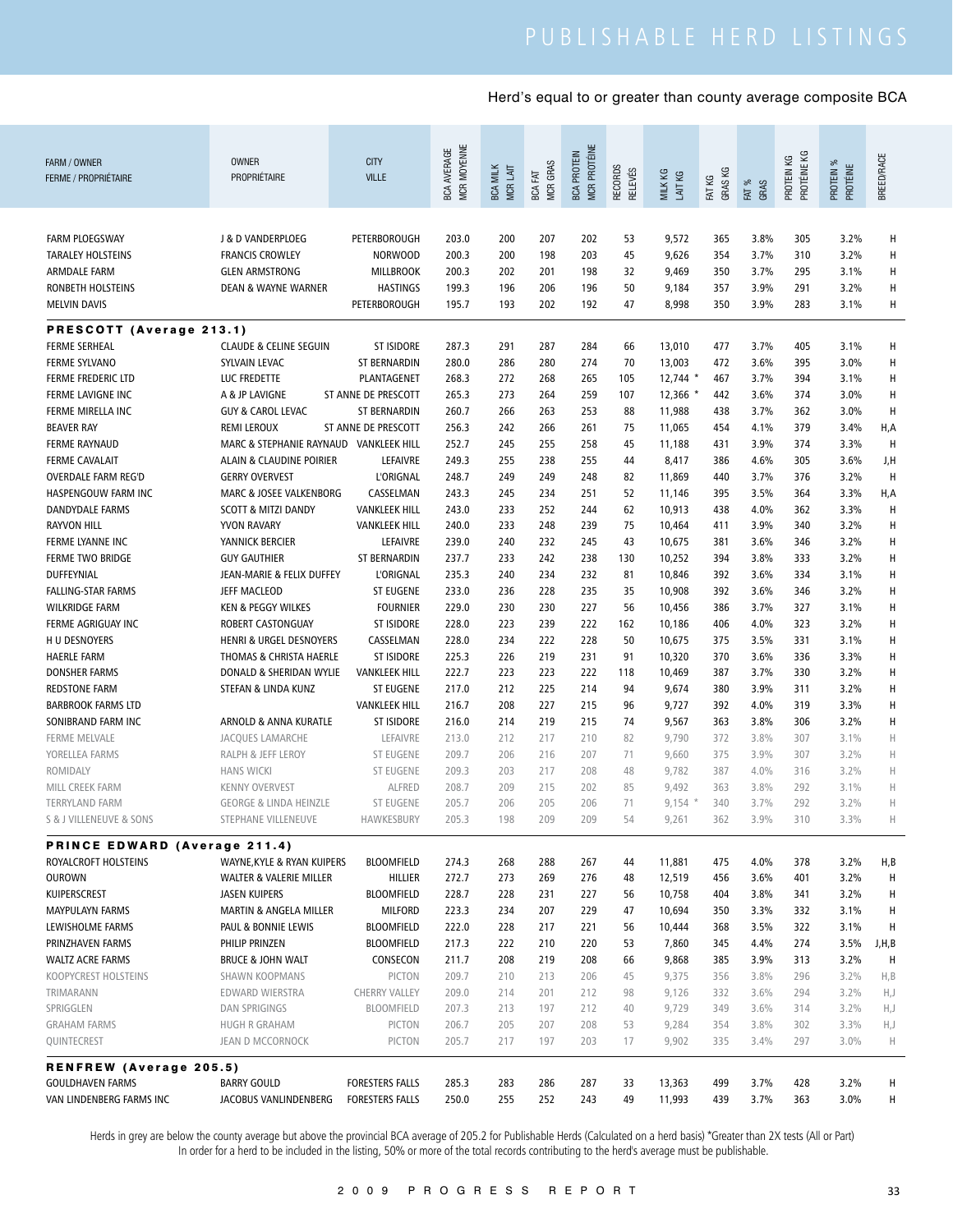|                              |                                        |                       | MCR MOYENNE        |                             |                               | <b>MCR PROTÉINE</b> |                                  |                    |                   |               |                           |                              |            |
|------------------------------|----------------------------------------|-----------------------|--------------------|-----------------------------|-------------------------------|---------------------|----------------------------------|--------------------|-------------------|---------------|---------------------------|------------------------------|------------|
| FARM / OWNER                 | <b>OWNER</b>                           | <b>CITY</b>           |                    |                             |                               |                     |                                  |                    |                   |               |                           |                              |            |
| <b>FERME / PROPRIÉTAIRE</b>  | PROPRIÉTAIRE                           | <b>VILLE</b>          | <b>BCA AVERAGE</b> | <b>BCA MILK</b><br>MCR LAIT | <b>MCR GRAS</b><br>EXT<br>BCA | <b>BCA PROTEIN</b>  | <b>RECORDS</b><br><b>RELEVÉS</b> | MILK KG<br>LAIT KG | GRAS KG<br>FAT KG | FAT %<br>GRAS | PROTÉINE KG<br>PROTEIN KG | PROTEIN %<br><b>PROTÉINE</b> | BREED/RACE |
|                              |                                        |                       |                    |                             |                               |                     |                                  |                    |                   |               |                           |                              |            |
|                              |                                        |                       |                    |                             |                               |                     |                                  |                    |                   |               |                           |                              |            |
| DONDEN HOLSTEINS BRISCOE     |                                        | <b>RENFREW</b>        | 248.7              | 247                         | 253                           | 246                 | 44                               | 11,446             | 435               | 3.8%          | 361                       | 3.2%                         | Н          |
| PINEHAVEN HOLSTEINS          | <b>KEVIN AGNEW</b>                     | <b>COBDEN</b>         | 240.7              | 236                         | 247                           | 239                 | 40                               | 11,116             | 430               | 3.9%          | 356                       | 3.2%                         | Н          |
| DOJO HOLSTEINS               | DONALD & JOANNE RUSSELL                | <b>COBDEN</b>         | 238.0              | 232                         | 251                           | 231                 | 29                               | 10,571             | 425               | 4.0%          | 335                       | 3.2%                         | Н          |
| PETERMANN HOLSTEINS          | NICK & STEPH PETERMANN                 | PEMBROKE              | 230.3              | 235                         | 226                           | 230                 | 52                               | 10,613             | 379               | 3.6%          | 331                       | 3.1%                         | H,J        |
| <b>DIRO HOLSTEINS</b>        | <b>GERRY &amp; LINDA ROOK</b>          | <b>COBDEN</b>         | 230.3              | 225                         | 238                           | 228                 | 35                               | 10,297             | 404               | 3.9%          | 331                       | 3.2%                         | Н          |
| <b>BRILEA FARMS</b>          | <b>BRIAN LEACH</b>                     | COBDEN                | 224.3              | 218                         | 228                           | 227                 | 42                               | $10,272$ *         | 397               | 3.9%          | 339                       | 3.3%                         | Н          |
| PRODUCER HOLSTEINS           | <b>JOHN BEIMERS</b>                    | <b>PEMBROKE</b>       | 223.0              | 215                         | 230                           | 224                 | 48                               | 9,846              | 390               | 4.0%          | 325                       | 3.3%                         | Н          |
| KENNYDALE HOLSTEINS          | GREG, SHEILA & RICK KENNY              | PEMBROKE              | 223.0              | 215                         | 227                           | 227                 | 37                               | 10,260             | 402               | 3.9%          | 344                       | 3.4%                         | Н          |
| <b>BRISCOELEA</b>            | ALEX & BETTY BRISCOE                   | <b>RENFREW</b>        | 220.3              | 220                         | 223                           | 218                 | 32                               | 10,357             | 389               | 3.8%          | 327                       | 3.2%                         | Н          |
| <b>HAY-WAY FARMS</b>         | WAYNE WHITMORE                         | PEMBROKE              | 219.7              | 226                         | 209                           | 224                 | 118                              | 10,453             | 358               | 3.4%          | 329                       | 3.1%                         | Н          |
| A MCGAGHRAN & E EGAN         |                                        | <b>COBDEN</b>         | 219.3              | 214                         | 230                           | 214                 | 53                               | 9,742              | 387               | 4.0%          | 311                       | 3.2%                         | н          |
| <b>TWIN CREEK FARM</b>       | PETER & PHILIP WITT                    | PEMBROKE              | 216.7              | 219                         | 217                           | 214                 | 67                               | 10,158             | 373               | 3.7%          | 315                       | 3.1%                         | H          |
| <b>WAYHENVIEW HOLSTEINS</b>  | <b>WAYNE DOERING</b>                   | <b>COBDEN</b>         | 213.3              | 211                         | 214                           | 215                 | 28                               | 9,875              | 370               | 3.7%          | 318                       | 3.2%                         | Н          |
| <b>HENNESSEE CREEK FARMS</b> | <b>CHRIS &amp; AMANDA BUCHOLTZ</b>     | PEMBROKE              | 212.3              | 212                         | 212                           | 213                 | 31                               | 9,771              | 361               | 3.7%          | 310                       | 3.2%                         | H          |
| <b>STRAATHOF FARMS</b>       | JOHN STRAATHOF                         | <b>ARNPRIOR</b>       | 211.0              | 209                         | 212                           | 212                 | 103                              | 9,198              | 347               | 3.8%          | 296                       | 3.2%                         | н          |
| <b>RUSSELL (Average 224)</b> |                                        |                       |                    |                             |                               |                     |                                  |                    |                   |               |                           |                              |            |
| <b>HEIWA FARM</b>            | <b>WALTER VON AH</b>                   | <b>ST ALBERT</b>      | 280.7              | 271                         | 287                           | 284                 | 101                              | 11,526             | 463               | 4.0%          | 394                       | 3.4%                         | H,B        |
| <b>BERTOM FARM</b>           | FRED & THEO VANMUNSTEREN               | SARSFIELD             | 280.7              | 277                         | 288                           | 277                 | 80                               | 12,042             | 464               | 3.9%          | 385                       | 3.2%                         | H          |
| SUNRISE HOLSTEINS INC        | EDGAR & RAMONA KAELIN                  | <b>CLARENCE CREEK</b> | 279.0              | 276                         | 290                           | 271                 | 42                               | 12,467             | 486               | 3.9%          | 391                       | 3.1%                         | Н          |
| FERME PROSPERE INC           | LUC & SYLVIE DUTRISAC                  | ORLEANS               | 262.7              | 254                         | 275                           | 259                 | 65                               | 11,181             | 448               | 4.0%          | 362                       | 3.2%                         | H          |
| <b>CLEARVIEW FARM</b>        | <b>JOSEF MUELLER</b>                   | <b>CLARENCE CREEK</b> | 260.3              | 259                         | 267                           | 255                 | 79                               | 11,587             | 441               | 3.8%          | 363                       | 3.1%                         | Н          |
| <b>BERWEN HOLSTEINS</b>      | BERT & WENDY MOLENAAR                  | CUMBERLAND            | 260.3              | 250                         | 276                           | 255                 | 33                               | 11,444             | 468               | 4.1%          | 371                       | 3.2%                         | H          |
| RUSLAND FARM INC             |                                        | CUMBERLAND            | 259.7              | 266                         | 264                           | 249                 | 90                               | 12,308             | 454               | 3.7%          | 365                       | 3.0%                         | H          |
| <b>FERME PERRETTE</b>        | <b>GILLES &amp; ANNE PERRAS</b>        | <b>EMBRUN</b>         | 257.0              | 250                         | 264                           | 257                 | 30                               | 11,666             | 460               | 3.9%          | 382                       | 3.3%                         | H          |
| <b>BRABANTDALE FARMS LTD</b> | <b>CHRIS &amp; JOHN NOOYEN</b>         | <b>NAVAN</b>          | 253.3              | 249                         | 264                           | 247                 | 84                               | $11,378$ *         | 444               | 3.9%          | 359                       | 3.2%                         | Н          |
| FERME RE-MONT INC            | LOUIS RAYMOND                          | CUMBERLAND            | 249.7              | 245                         | 253                           | 251                 | 63                               | 10,828             | 415               | 3.8%          | 354                       | 3.3%                         | H          |
| HASLILAND                    | THOMAS & PAULA MEYERHANS               | CASSELMAN             | 245.3              | 243                         | 248                           | 245                 | 98                               | 11,041             | 419               | 3.8%          | 354                       | 3.2%                         | H          |
| <b>BRAEDALE HOLSTEIN</b>     | <b>TERRY &amp; MARK BEATON</b>         | CUMBERLAND            | 243.7              | 242                         | 244                           | 245                 | 59                               | 10,838             | 406               | 3.7%          | 350                       | 3.2%                         | H          |
| ROSENHILL FARM INC           | ANDRE HILDBRAND                        | <b>ST ALBERT</b>      | 243.0              | 240                         | 252                           | 237                 | 91                               | 11,220             | 437               | 3.9%          | 351                       | 3.1%                         | H          |
| <b>JOLYVALE</b>              | <b>HENRI &amp; CAROLE JOLY</b>         | SARSFIELD             | 241.3              | 238                         | 246                           | 240                 | 48                               | 11,078             | 424               | 3.8%          | 354                       | 3.2%                         | H          |
| SHADYLANE                    | R, M, & TSCHOENI                       | <b>RUSSELL</b>        | 240.0              | 245                         | 234                           | 241                 | 129                              | 8,903              | 348               | 3.9%          | 287                       | 3.2%                         | Α          |
| <b>MELISTAR</b>              | <b>MARC BERGERON</b>                   | <b>VARS</b>           | 237.3              | 230                         | 245                           | 237                 | 65                               | 10,661             | 420               | 3.9%          | 347                       | 3.3%                         | H          |
| LA FERME GILLETTE            | <b>GILLES PATENAUDE</b>                | <b>EMBRUN</b>         | 236.7              | 240                         | 239                           | 231                 | 454                              | $10,732$ *         | 397               | 3.7%          | 330                       | 3.1%                         | Н          |
| <b>DUTCAN FARMS</b>          | JOEL VERDURMEN                         | <b>RUSSELL</b>        | 236.7              | 230                         | 249                           | 231                 | 45                               | 10,550             | 423               | 4.0%          | 338                       | 3.2%                         | н          |
| <b>GERANIK</b>               | <b>GERALD BENOIT</b>                   | <b>ST ALBERT</b>      | 234.7              | 232                         | 238                           | 234                 | 111                              | 10,771             | 408               | 3.8%          | 344                       | 3.2%                         | Н          |
| <b>FERME HUPDALE</b>         | FERNAND & SYLVIE MENARD CLARENCE CREEK |                       | 234.0              | 236                         | 231                           | 235                 | 59                               | 10,922             | 395               | 3.6%          | 346                       | 3.2%                         |            |
| FERME ST-MALO                | JEAN-MARIE SEGUIN                      | ST PASCAL             | 233.7              | 226                         | 242                           | 233                 | 66                               | 10,704             | 426               | 4.0%          | 350                       | 3.3%                         | н          |
| MARVELRIDGE                  | JOHN & PAUL NYENTAP                    | <b>RUSSELL</b>        | 233.0              | 232                         | 235                           | 232                 | 68                               | 10,683             | 401               | 3.8%          | 339                       | 3.2%                         | н          |
| FERME DESCAYER & FILS        | <b>FRANCOIS CAYER</b>                  | <b>ST ALBERT</b>      | 231.3              | 230                         | 229                           | 235                 | 64                               | 10,570             | 390               | 3.7%          | 345                       | 3.3%                         | н          |
| <b>FERME CHABOTIERE</b>      | PAUL CHABOT ET FILS                    | <b>CLARENCE CREEK</b> | 231.3              | 229                         | 238                           | 227                 | 21                               | 9,846              | 379               | 3.8%          | 311                       | 3.2%                         | Н          |
| THORNYHEDGE HOLSTEINS        | JEFF & LAWRIE HAMILTON                 | <b>VARS</b>           | 231.3              | 234                         | 225                           | 235                 | 20                               | 10,500             | 375               | 3.6%          | 336                       | 3.2%                         | Н          |
| <b>FERME KRICELANA</b>       | ROBERT & LAURE JAQUEMET                | <b>BOURGET</b>        | 229.0              | 223                         | 230                           | 234                 | 68                               | 10,024             | 384               | 3.8%          | 335                       | 3.3%                         | H,J        |
| REGIMBALD                    | RAYMOND REGIMBALD                      | SARSFIELD             | 228.7              | 235                         | 228                           | 223                 | 129                              | 10,478             | 377               | 3.6%          | 317                       | 3.0%                         | Н          |
| SMYGWATYS HOLSTEINS          | RAY & TERRY SMYGWATY                   | <b>RUSSELL</b>        | 228.3              | 228                         | 235                           | 222                 | 48                               | 10,824             | 413               | 3.8%          | 332                       | 3.1%                         | н          |
| <b>BOLDI</b>                 | J & L OESCHGER                         | <b>VARS</b>           | 227.0              | 219                         | 231                           | 231                 | 48                               | 10,084             | 395               | 3.9%          | 339                       | 3.4%                         | н          |
| FERME DESSAINT INC           | NICHOLAS DESSAINT                      | SARSFIELD             | 226.3              | 225                         | 231                           | 223                 | 63                               | 10,307             | 394               | 3.8%          | 326                       | 3.2%                         | н          |
| LA FERME BEN-REY-MO LTD      | REYNALD BENOIT                         | <b>ST ALBERT</b>      | 221.0              | 216                         | 227                           | 220                 | 85                               | 9,786              | 381               | 3.9%          | 316                       | 3.2%                         | H          |
| <b>RICKY</b>                 | PIERRE & COLETTE SEGUIN                | <b>ST ALBERT</b>      | 220.0              | 219                         | 221                           | 220                 | 81                               | 9,953              | 372               | 3.7%          | 317                       | 3.2%                         | H          |
| FERME RUBI                   | JAKOB BUEHLER                          | EMBRUN                | 219.7              | 218                         | 220                           | 221                 | 71                               | 9,562              | 363               | 3.8%          | 310                       | 3.2%                         | H,J        |
| YUKON JAK'S PLACE            | URS & TAMMY HERGER                     | EMBRUN                | 218.3              | 221                         | 206                           | 228                 | 47                               | 10,294             | 355               | 3.4%          | 336                       | 3.3%                         | H          |
| <b>FERME ANDRAIN</b>         | SYLVAIN GENIER                         | ST ALBERT             | 217.7              | 215                         | 223                           | 215                 | 33                               | 9,892              | 382               | 3.9%          | 315                       | 3.2%                         | H          |
| LARCHWAY                     | <b>SCOTT RATHWELL</b>                  | <b>NAVAN</b>          | 214.3              | 207                         | 223                           | 213                 | 26                               | 9,876              | 394               | 4.0%          | 321                       | 3.3%                         | H          |
| FERME BRISSFRANCE LTD        | ANDRE BRISSON                          | EMBRUN                | 213.7              | 207                         | 225                           | 209                 | 63                               | 9,157              | 371               | 4.1%          | 295                       | 3.2%                         | H          |
| <b>BALSAMLANE FARMS LTD</b>  | <b>BARRY BOOTHE</b>                    | RUSSELL               | 213.7              | 211                         | 215                           | 215                 | 42                               | 9,582              | 364               | 3.8%          | 311                       | 3.2%                         | H.         |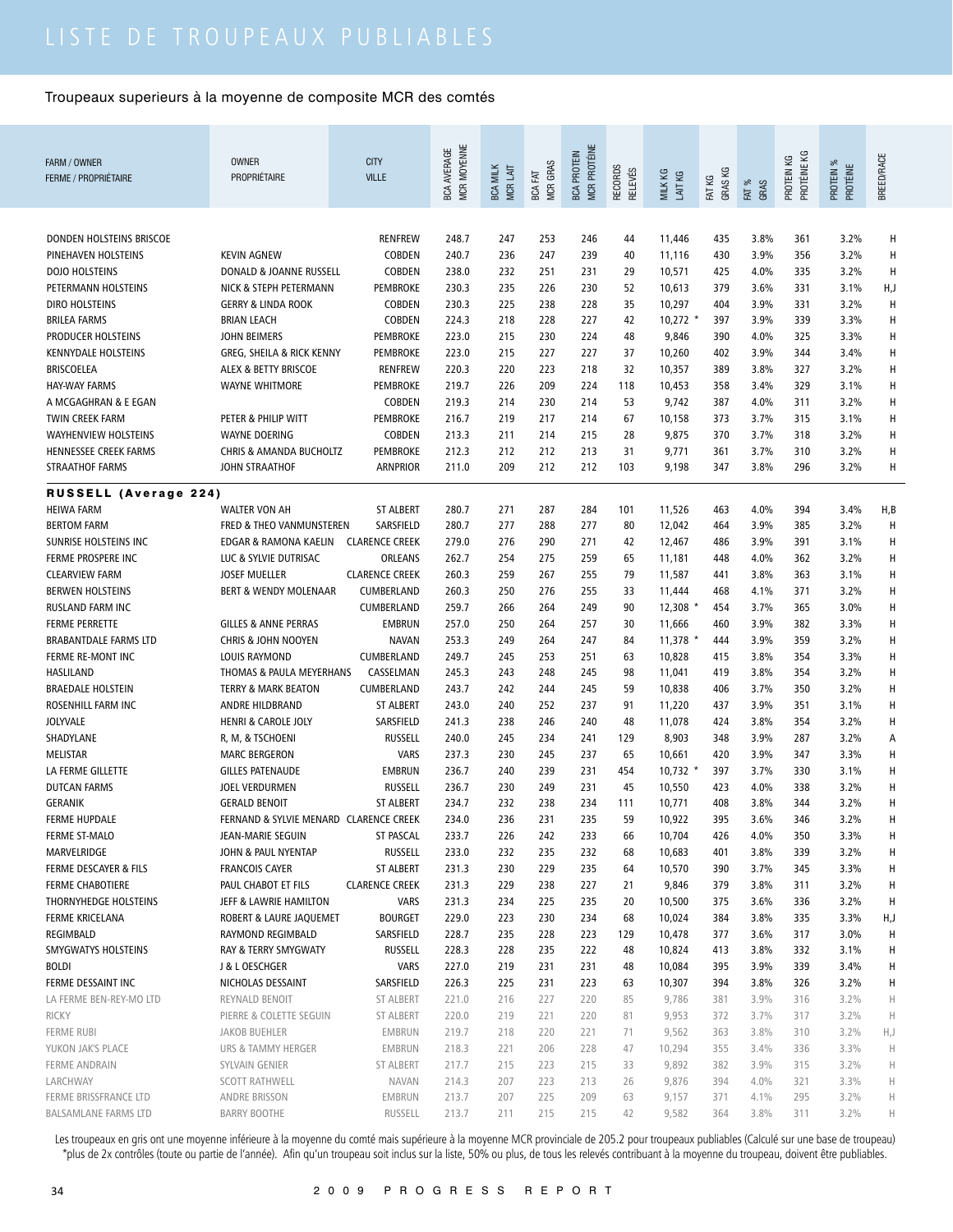| FARM / OWNER<br><b>FERME / PROPRIÉTAIRE</b>    | <b>OWNER</b><br>PROPRIÉTAIRE             | <b>CITY</b><br><b>VILLE</b>      | MCR MOYENNE<br><b>BCA AVERAGE</b> | <b>BCA MILK</b><br>MCR LAIT | MCR GRAS<br>BCA FAT | <b>MCR PROTÉINE</b><br><b>BCA PROTEIN</b> | RECORDS<br><b>RELEVÉS</b> | MILK KG<br>LAIT KG | GRAS KG<br>FAT KG | FAT %<br>GRAS | PROTÉINE KG<br>PROTEIN KG | PROTEIN %<br>PROTÉINE | <b>BREED/RACE</b> |
|------------------------------------------------|------------------------------------------|----------------------------------|-----------------------------------|-----------------------------|---------------------|-------------------------------------------|---------------------------|--------------------|-------------------|---------------|---------------------------|-----------------------|-------------------|
|                                                |                                          |                                  |                                   |                             |                     |                                           |                           |                    |                   |               |                           |                       |                   |
| <b>NAVAN LEA</b>                               | DAVID & RENA SCHYFF                      | <b>NAVAN</b>                     | 213.3                             | 210                         | 215                 | 215                                       | 58                        | 9,873              | 375               | 3.8%          | 320                       | 3.2%                  | Н                 |
| SMITS FARMS INC                                | <b>ROBERT SMITS</b>                      | <b>NAVAN</b>                     | 213.3                             | 211                         | 219                 | 210                                       | 58                        | 9,312              | 359               | 3.9%          | 296                       | 3.2%                  | $\mathbb H$       |
| FERME DES 4 GUINDON INC                        | JENRENE GUINDON                          | <b>HAMMOND</b>                   | 211.3                             | 205                         | 217                 | 212                                       | 48                        | 9,350              | 365               | 3.9%          | 307                       | 3.3%                  | Н                 |
| <b>DES ROSSIGNOLS</b>                          | <b>JEAN-PIERRE RENAUD</b>                | <b>ST ALBERT</b>                 | 210.7                             | 211                         | 210                 | 211                                       | 45                        | 9,426              | 349               | 3.7%          | 300                       | 3.2%                  | Н                 |
| <b>MARBRI FARMS</b>                            | BRIAN & MARYLYNN BUMA                    | <b>RUSSELL</b>                   | 209.7                             | 207                         | 214                 | 208                                       | 23                        | 10,014             | 381               | 3.8%          | 316                       | 3.2%                  | Н                 |
| <b>DLASEPT</b><br>SUNNYMEAD FARM               | JACQUES LAFLECHE                         | <b>ST ALBERT</b><br><b>NAVAN</b> | 206.3<br>205.7                    | 207<br>205                  | 205<br>197          | 207<br>215                                | 73<br>52                  | 9,419<br>7,263     | 346<br>287        | 3.7%<br>4.0%  | 300<br>250                | 3.2%<br>3.4%          | Н<br>А            |
| SIMCOE (Average 204.6)                         |                                          |                                  |                                   |                             |                     |                                           |                           |                    |                   |               |                           |                       |                   |
| ROBINS HOLSTEINS                               | ANDY & JASON ROBINSON                    | MIDLAND                          | 256.3                             | 260                         | 253                 | 256                                       | 52                        | 12,136             | 437               | 3.6%          | 378                       | 3.1%                  | Н                 |
| RAY & DONNA KLEIN-GEBBINCK                     |                                          | <b>ELMVALE</b>                   | 242.3                             | 240                         | 247                 | 240                                       | 44                        | 11,335             | 433               | 3.8%          | 361                       | 3.2%                  | H                 |
| <b>BRENT MCLEAN &amp; SONS</b>                 |                                          | MINESING                         | 242.0                             | 239                         | 241                 | 246                                       | 42                        | 10,828             | 405               | 3.7%          | 356                       | 3.3%                  | H                 |
| <b>BRIHILL HOLSTEINS</b>                       | <b>BRIAN &amp; DORIS GIFFEN</b>          | <b>STAYNER</b>                   | 242.0                             | 243                         | 242                 | 241                                       | 29                        | 11,143             | 411               | 3.7%          | 352                       | 3.2%                  | H                 |
| <b>CENTERFLOS</b>                              | PAT STONE                                | <b>ELMVALE</b>                   | 241.0                             | 233                         | 251                 | 239                                       | 23                        | 10,855             | 433               | 4.0%          | 352                       | 3.2%                  | Н                 |
| <b>SPENCE FARMS</b>                            | <b>ROGER &amp; JANICE SPENCE</b>         | <b>ELMVALE</b>                   | 240.7                             | 239                         | 247                 | 236                                       | 43                        | 10,894             | 419               | 3.8%          | 343                       | 3.1%                  | H                 |
| <b>WRICO HOLSTEINS</b>                         | <b>ROBERT WRIGHT</b>                     | <b>MIDHURST</b>                  | 239.0                             | 237                         | 239                 | 241                                       | 59                        | 10,583             | 396               | 3.7%          | 342                       | 3.2%                  | H                 |
| VANLAND                                        | JOE VAN LAARHOVEN                        | MINESING                         | 238.0                             | 233                         | 242                 | 239                                       | 29                        | 10,682             | 411               | 3.8%          | 347                       | 3.2%                  | н                 |
| <b>HAANVIEW</b>                                | JOHN & BONNIE DEN HAAN                   | <b>LORETTO</b>                   | 235.3                             | 237                         | 235                 | 234                                       | 46                        | 11,096             | 406               | 3.7%          | 347                       | 3.1%                  | н                 |
| TOM & KAREN KLEIN-GEBBINCK                     |                                          | ELMVALE                          | 227.7                             | 224                         | 225                 | 234                                       | 33                        | 10,421             | 386               | 3.7%          | 345                       | 3.3%                  | H                 |
| <b>HERMICA FARMS</b>                           |                                          | ELMVALE                          | 225.7                             | 222                         | 228                 | 227                                       | 48                        | 10,698             | 407               | 3.8%          | 347                       | 3.2%                  | Н                 |
| <b>SUNNY MAPLE HOLSTEINS</b>                   | <b>DOUG LIVINGSTON</b>                   | <b>BEETON</b>                    | 225.0                             | 219                         | 230                 | 226                                       | 68                        | 10,256             | 401               | 3.9%          | 337                       | 3.3%                  | н                 |
| <b>MONPIERO FARMS</b>                          | PIERRE PAUL MAURICE                      | PENETANG                         | 224.3                             | 224                         | 225                 | 224                                       | 55                        | 10,568             | 392               | 3.7%          | 335                       | 3.2%                  | H                 |
| JOHN & MARIE MILLER                            |                                          | CREEMORE                         | 223.7                             | 226                         | 212                 | 233                                       | 106                       | 6,947              | 354               | 5.1%          | 271                       | 3.9%                  | J                 |
| <b>ECLIPSE HOLSTEINS</b>                       | LOIS & JOHN BROWNLEE                     | <b>ALLISTON</b>                  | 222.3                             | 219                         | 219                 | 229                                       | 36                        | 10,083             | 374               | 3.7%          | 335                       | 3.3%                  | н                 |
| <b>APTOHAVEN FARM</b>                          | PETER KAPTEYN                            | PHELPSTON                        | 221.7                             | 222                         | 220                 | 223                                       | 47                        | 10,219             | 375               | 3.7%          | 327                       | 3.2%                  | н                 |
| MAIVAN NOOK HOLSTEINS                          | <b>ANDY CLARK</b>                        | <b>SHANTY BAY</b>                | 221.3                             | 218                         | 217                 | 229                                       | 40                        | 10,740             | 395               | 3.7%          | 357                       | 3.3%                  | н                 |
| <b>FARISVIEW</b>                               | <b>DJ FARIS</b>                          | NEWMARKET                        | 220.0                             | 222                         | 214                 | 224                                       | 54                        | 10,387             | 373               | 3.6%          | 332                       | 3.2%                  | Н                 |
| FIELDHOLME HOLSTEINS                           | <b>BRYAN FIELDHOUSE</b>                  | <b>BRADFORD</b>                  | 219.3                             | 224                         | 207                 | 227                                       | 38                        | 10,709             | 366               | 3.4%          | 343                       | 3.2%                  | Н                 |
| <b>GLENLAMB JERSEYS</b>                        | PAT & DENNIS LEONARD                     | WYEBRIDGE                        | 218.3                             | 218                         | 209                 | 228                                       | 31                        | 6,789              | 353               | 5.2%          | 270                       | 4.0%                  | J                 |
| <b>MORDALE</b>                                 | <b>GREG MORTSON</b>                      | ORO STATION                      | 218.0                             | 223                         | 211                 | 220                                       | 25                        | 6,632              | 330               | 5.0%          | 243                       | 3.7%                  | J,H               |
| <b>SHADY GLEN FARMS</b>                        | DAVID JONES                              | MIDLAND                          | 217.0                             | 225                         | 197                 | 229                                       | 87                        | 6,772              | 320               | 4.7%          | 261                       | 3.9%                  | J                 |
| <b>AUTUMN VIEW FARM'S</b>                      | JOHN HOLM                                | WAUBAUSHENE                      | 216.0                             | 224                         | 207                 | 217                                       | 45                        | 7,794              | 297               | 3.8%          | 248                       | 3.2%                  | Α                 |
| <b>HARVDALE HOLSTEINS</b>                      | <b>KEVIN HARVEY</b>                      | <b>STAYNER</b>                   | 214.7                             | 206                         | 232                 | 206                                       | 37                        | 9,815              | 410               | 4.2%          | 311                       | 3.2%                  | Н                 |
| <b>HOLTDALE FARMS</b>                          | JOHN & STEWART HOLT                      | <b>STAYNER</b>                   | 214.3                             | 212                         | 210                 | 221                                       | 53                        | 10,105             | 372               | 3.7%          | 334                       | 3.3%                  | н                 |
| <b>LANGNIC FARMS</b>                           |                                          | <b>ELMVALE</b>                   | 214.0                             | 209                         | 224                 | 209                                       | 68                        | 9,857              | 392               | 4.0%          | 314                       | 3.2%                  | H                 |
| WALKHAVERN FARMS LIMITED                       | <b>COLLIN &amp; TANYA WALKER</b>         | STAYNER                          | 213.0                             | 209                         | 215                 | 215                                       | 61                        | 9,547              | 372               | 3.9%          | 315                       | 3.3%                  | H,J               |
| MARADUN                                        | <b>ALFRED RADUNER</b>                    | BRECHIN                          | 213.0                             | 207                         | 217                 | 215                                       | 37                        | 9,681              | 374               | 3.9%          | 317                       | 3.3%                  | Н                 |
| ASHANDA JERSEYS                                | <b>GLENN SIMPSON</b>                     | <b>SHANTY BAY</b>                | 212.3                             | 221                         | 190                 | 226                                       | 38                        | 6,633              | 309               | 4.7%          | 258                       | 3.9%                  | J                 |
| <b>DON NELSON</b>                              |                                          | PHELPSTON                        | 212.0                             | 212                         | 214                 | 210                                       | 45                        | 9,554              | 359               | 3.8%          | 301                       | 3.2%                  | H                 |
| HEWITT CREEK FARMS LTD                         | JOHN EISSES                              | <b>INNISFIL</b>                  | 211.0                             | 207                         | 218                 | 208                                       | 120                       | 9,332              | 365               | 3.9%          | 299                       | 3.2%                  | H,B               |
| <b>OLD FORT FARMS</b>                          |                                          | MIDLAND                          | 208.7                             | 212                         | 197                 | 217                                       | 70                        | 9,746              | 335               | 3.4%          | 317                       | 3.3%                  | H                 |
| RICE CREEK FARMS                               | RON & LINDA DOYLE                        | COLDWATER                        | 207.3                             | 215                         | 199                 | 208                                       | 23                        | 8,798              | 325               | 3.7%          | 280                       | 3.2%                  | H,J               |
| <b>COVILL HOLSTEINS</b><br>HONEYPOD            | <b>KEITH THOMAS</b><br><b>MAX SPENCE</b> | COOKSTOWN<br>ELMVALE             | 207.0<br>206.3                    | 204<br>204                  | 206<br>213          | 211<br>202                                | 17                        | 9,453<br>9,441     | 352<br>365        | 3.7%<br>3.9%  | 310<br>297                | 3.3%<br>3.1%          | H                 |
| <b>SPENCE FARMS</b>                            | ROY & DOUG SPENCE                        | <b>ELMVALE</b>                   | 206.0                             | 205                         | 206                 | 207                                       | 43                        | 9,714              | 362               | 3.7%          | 311                       | 3.2%                  | H<br>H            |
| SUNSTAR                                        | HUGH PARTRIDGE                           | MIDHURST                         | 205.7                             | 210                         | 197                 | 210                                       | 35<br>38                  | 6,704              | 332               | 5.0%          | 251                       | 3.7%                  |                   |
| <b>TECA HOLSTEIN</b>                           | <b>TERRY VANCASTEREN</b>                 | PHELPSTON                        | 205.7                             | 207                         | 204                 | 206                                       | 34                        | 9,540              | 349               | 3.7%          | 301                       | 3.2%                  | J,H<br>Н          |
|                                                |                                          |                                  |                                   |                             |                     |                                           |                           |                    |                   |               |                           |                       |                   |
| STORMONT (Average 208.3)<br><b>GINARY FARM</b> | R & A SCHUERMANN                         | MOOSE CREEK                      | 278.3                             | 262                         | 302                 | 271                                       | 39                        | 11,570             | 499               | 4.3%          | 382                       | 3.3%                  | Н                 |
| <b>WENALLT HOLSTEINS</b>                       |                                          | <b>CRYSLER</b>                   | 258.7                             | 246                         | 276                 | 254                                       | 52                        | 11,664             | 484               | 4.1%          | 381                       | 3.3%                  | Н                 |
| WIELENDALE                                     | A & J VANDERWIELEN                       | MAXVILLE                         | 249.3                             | 251                         | 246                 | 251                                       | 36                        | 11,372             | 414               | 3.6%          | 361                       | 3.2%                  | Н                 |
| <b>ARC ACRES</b>                               | <b>RANDY MOKE</b>                        | NEWINGTON                        | 238.7                             | 241                         | 240                 | 235                                       | 67                        | 10,576             | 390               | 3.7%          | 328                       | 3.1%                  | H                 |
| BRAYDALE                                       | JEAN BRAY                                | MOOSECREEK                       | 236.3                             | 230                         | 243                 | 236                                       | 31                        | 10,660             | 417               | 3.9%          | 346                       | 3.2%                  | н                 |
| STRYDE FARMS INC                               | <b>F &amp; C VANDERWIELEN</b>            | MAXVILLE                         | 236.0                             | 228                         | 241                 | 239                                       | 59                        | 10,478             | 412               | 3.9%          | 350                       | 3.3%                  | н                 |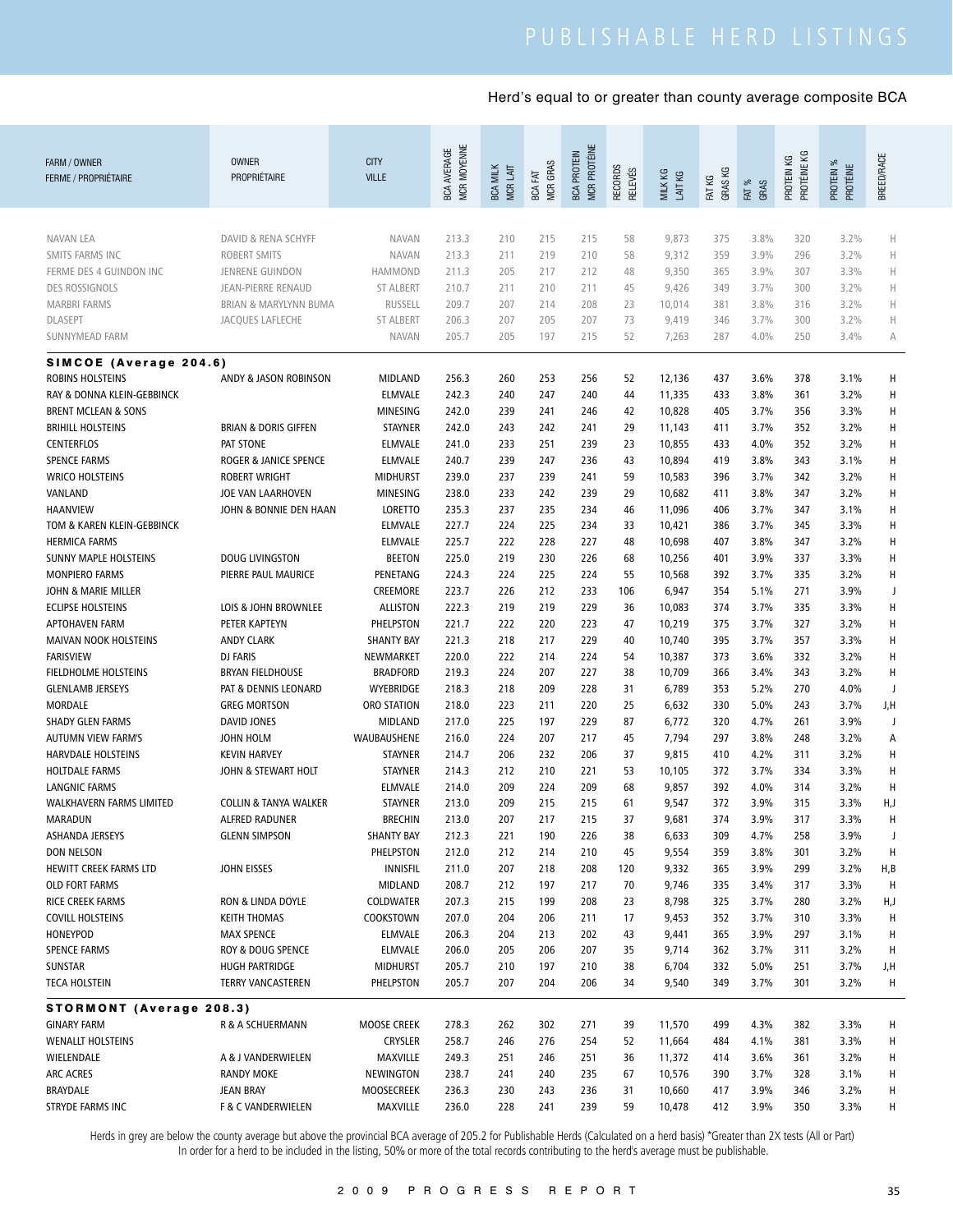| FARM / OWNER                                    | <b>OWNER</b>                                  | <b>CITY</b>                          |                                   |                             |                               |                                           |                                  |                    |                   |               |                           |                       |            |
|-------------------------------------------------|-----------------------------------------------|--------------------------------------|-----------------------------------|-----------------------------|-------------------------------|-------------------------------------------|----------------------------------|--------------------|-------------------|---------------|---------------------------|-----------------------|------------|
| <b>FERME / PROPRIÉTAIRE</b>                     | <b>PROPRIÉTAIRE</b>                           | <b>VILLE</b>                         | MCR MOYENNE<br><b>BCA AVERAGE</b> | <b>BCA MILK</b><br>MCR LAIT | <b>MCR GRAS</b><br>EXT<br>BCA | <b>MCR PROTÉINE</b><br><b>BCA PROTEIN</b> | <b>RECORDS</b><br><b>RELEVÉS</b> | MILK KG<br>LAIT KG | GRAS KG<br>FAT KG | FAT %<br>GRAS | PROTÉINE KG<br>PROTEIN KG | PROTEIN %<br>PROTÉINE | BREED/RACE |
|                                                 |                                               |                                      |                                   |                             |                               |                                           |                                  |                    |                   |               |                           |                       |            |
|                                                 |                                               |                                      |                                   |                             |                               |                                           |                                  |                    |                   |               |                           |                       |            |
| <b>BONVALE FARMS INC</b>                        | PETER A BEAUDETTE                             | <b>ST ANDREWS WEST</b>               | 234.3                             | 228                         | 243                           | 232                                       | 51                               | 10,706             | 424               | 4.0%          | 346                       | 3.2%                  | Н          |
| FERME SABOURIN INC                              | <b>GILLES &amp; JOHANNE SABOURIN</b>          | <b>CRYSLER</b>                       | 233.7                             | 235                         | 232                           | 234                                       | 64                               | 10,979             | 401               | 3.7%          | 347                       | $3.2\%$               | H          |
| SAZIEMAZ FARM                                   | PHILIPPE GUTKNECHT                            | NEWINGTON                            | 233.3                             | 228                         | 236                           | 236                                       | 71                               | 10,272             | 394               | 3.8%          | 337                       | 3.3%                  | H          |
| <b>TRENANT ACRES LTD</b>                        | <b>BERNARD &amp; CYNTHIA DAOUST</b>           | <b>FINCH</b>                         | 233.3                             | 238                         | 225                           | 237                                       | 47                               | 8,274              | 322               | 3.9%          | 270                       | 3.3%                  | A,H        |
| REDLODGE FARM INC                               | ARMIN & MONICA KAGI                           | <b>FINCH</b>                         | 229.7                             | 225                         | 238                           | 226                                       | 48                               | 10,405             | 408               | 3.9%          | 332                       | 3.2%                  | H          |
| PAYNESIDE FARM INC                              | <b>DOUGLAS ROBINSON</b>                       | <b>FINCH</b>                         | 225.3                             | 230                         | 208                           | 238                                       | 56                               | 7,572              | 346               | 4.6%          | 287                       | 3.8%                  | J,H        |
| ROCLANE HOLSTEINS                               | ROGER & MARGARET COURVILLE                    | <b>CRYSLER</b>                       | 222.7                             | 229                         | 218                           | 221                                       | 35                               | 10,579             | 373               | 3.5%          | 325                       | 3.1%                  | H          |
| <b>KEMMATTEN FARM</b>                           | <b>JOSEF SPECK</b><br>HANS & VRENI & SONS UHR | <b>MOOSE CREEK</b><br><b>CRYSLER</b> | 219.0<br>218.7                    | 219<br>211                  | 216<br>228                    | 222<br>217                                | 73<br>78                         | 10,256             | 375<br>402        | 3.7%<br>4.0%  | 330<br>327                | $3.2\%$<br>3.3%       | H<br>н     |
| KNONAUDALE FARM<br><b>CRITESDALE FARMS</b>      | <b>CALVIN CRITES</b>                          | INGLESIDE                            | 218.3                             | 224                         | 220                           | 211                                       | 73                               | 10,036<br>10,236   | 373               | 3.6%          | 307                       | 3.0%                  | н          |
| FERME MARIE JADINE                              | JACQUES & BERNARDINE PILON                    | <b>FINCH</b>                         | 216.3                             | 217                         | 214                           | 218                                       | 49                               | 10,005             | 363               | 3.6%          | 319                       | 3.2%                  | н          |
| MURRAYHOLM FARMS                                | <b>CAMPBELL MURRAY</b>                        | <b>MARTINTOWN</b>                    | 215.3                             | 211                         | 220                           | 215                                       | 89                               | 9,833              | 379               | 3.9%          | 318                       | 3.2%                  | H          |
| <b>POMYHILL HOLSTEINS</b>                       | <b>FRANCOIS CHEVALLEY</b>                     | <b>MOOSE CREEK</b>                   | 212.7                             | 216                         | 207                           | 215                                       | 55                               | 9,295              | 329               | 3.5%          | 295                       | 3.2%                  | H          |
| STANLEE                                         | <b>JIM &amp; NANCY WERT</b>                   | AVONMORE                             | 212.0                             | 209                         | 215                           | 212                                       | 91                               | 9,755              | 371               | 3.8%          | 314                       | 3.2%                  | H          |
| PAYNEBRANCH FARMS LTD                           | <b>HENRY TEPLATE</b>                          | <b>FINCH</b>                         | 211.3                             | 208                         | 215                           | 211                                       | 41                               | 9,565              | 367               | 3.8%          | 309                       | 3.2%                  | H          |
| <b>HARTENE FARM</b>                             | <b>DAVID HART</b>                             | NEWINGTON                            | 210.0                             | 213                         | 210                           | 207                                       | 50                               | 9,934              | 363               | 3.7%          | 307                       | 3.1%                  | H          |
| KEARNSVALE                                      | <b>MIKE KEARNS</b>                            | <b>BERWICK</b>                       | 209.3                             | 212                         | 209                           | 207                                       | 26                               | 9,836              | 360               | 3.7%          | 305                       | 3.1%                  | H          |
| <b>AUDALE FARMS LTD</b>                         | <b>MICHAEL AUBE</b>                           | MAXVILLE                             | 209.0                             | 209                         | 208                           | 210                                       | 63                               | 9,557              | 356               | 3.7%          | 307                       | 3.2%                  | H,J        |
| MCBAIN FARMS INC (DELHU)                        | <b>STAN MCBAIN</b>                            | <b>CRYSLER</b>                       | 208.7                             | 206                         | 212                           | 208                                       | 51                               | 9,394              | 359               | 3.8%          | 301                       | 3.2%                  | H          |
| <b>KROLANE FARM</b>                             | JOSEPH KROL                                   | <b>BERWICK</b>                       | 208.3                             | 212                         | 210                           | 203                                       | 26                               | 9,554              | 349               | 3.7%          | 290                       | 3.0%                  | H          |
|                                                 |                                               |                                      |                                   |                             |                               |                                           |                                  |                    |                   |               |                           |                       |            |
| THUNDER BAY (Average 202.8)<br><b>JOALFARMS</b> | <b>LORNE &amp; CYNTHIA VIS</b>                | <b>MURILLO</b>                       | 250.0                             | 242                         | 259                           | 249                                       |                                  |                    |                   | 4.0%          | 365                       |                       | H          |
| <b>CANDYVIEW FARM</b>                           |                                               | THUNDER BAY                          | 231.7                             | 234                         | 232                           | 229                                       | 52<br>54                         | 11,214<br>10,237   | 446<br>377        | 3.7%          | 320                       | 3.3%<br>3.1%          | H          |
| <b>CHRISHAR FARMS</b>                           | ARIE GROOTENBOER                              | <b>MURILLO</b>                       | 224.3                             | 226                         | 227                           | 220                                       | 48                               | 10,801             | 403               | 3.7%          | 334                       | 3.1%                  | H          |
| ROSENHORST HOLSTEINS                            | JED BLEKKENHORST                              | <b>THUNDER BAY</b>                   | 216.3                             | 211                         | 228                           | 210                                       | 71                               | 9,925              | 397               | 4.0%          | 312                       | 3.1%                  | H          |
| <b>TRUSTMORE FARM</b>                           | <b>HENRY &amp; DEB STREUTKER</b>              | <b>THUNDER BAY</b>                   | 214.3                             | 213                         | 220                           | 210                                       | 62                               | 9,840              | 388               | 3.9%          | 311                       | 3.2%                  | H,J        |
| JASPERS DAIRY FARMS                             | <b>FRITZ JASPERS</b>                          | THUNDER BAY                          | 211.3                             | 213                         | 211                           | 210                                       | 49                               | 9,717              | 358               | 3.7%          | 304                       | 3.1%                  | H          |
| <b>MOUNTAIN VALLEY FARMS</b>                    | JERRY & RALPH BAKKER                          | NEEBING                              | 211.0                             | 212                         | 205                           | 216                                       | 104                              | 9,553              | 343               | 3.6%          | 310                       | 3.2%                  | H          |
| <b>CROSSWAYS FARMS</b>                          | RICHARD TEMPELMAN                             | <b>THUNDER BAY</b>                   | 208.3                             | 209                         | 212                           | 204                                       | 102                              | 9,521              | 357               | 3.7%          | 295                       | 3.1%                  | H          |
| <b>VEUMOUNT FARM LTD</b>                        | JOHN & JOEL VEURINK                           | <b>THUNDER BAY</b>                   | 205.7                             | 205                         | 209                           | 203                                       | 70                               | 9,427              | 357               | 3.8%          | 296                       | 3.1%                  | H          |
| WOODSTAR FARM                                   | <b>GERT &amp; PEGGY BREKVELD</b>              | <b>MURILLO</b>                       | 205.7                             | 208                         | 202                           | 207                                       | 48                               | 9,690              | 349               | 3.6%          | 306                       | 3.2%                  | Н          |
| HIDDENDALE FARM                                 | H & L STREUTKER                               | THUNDER BAY                          | 205.7                             | 198                         | 213                           | 206                                       | 22                               | 8,748              | 376               | 4.3%          | 297                       | 3.4%                  | H, J       |
| TIMISKAMING (Average 184.3)                     |                                               |                                      |                                   |                             |                               |                                           |                                  |                    |                   |               |                           |                       |            |
| RAILSIDE FARM                                   | JOE & NICOLE HOLESKA                          | ENGLEHART                            | 225.3                             | 220                         | 227                           | 229                                       | 42                               | 9,731              | 371               | 3.8%          | 322                       | 3.3%                  | Н          |
| DOUBLE RIDGE FARM                               | <b>FRASER JIBB</b>                            | <b>NEW LISKEARD</b>                  | 216.7                             | 213                         | 221                           | 216                                       | 70                               | 9,602              | 369               | 3.8%          | 309                       | 3.2%                  | Н          |
| <b>TOMSTON FARMS</b>                            | <b>REAL LORANGER</b>                          | ENGLEHART                            | 214.0                             | 215                         | 216                           | 211                                       | 58                               | 10,218             | 379               | 3.7%          | 316                       | 3.1%                  | Н          |
| <b>NORTH HAVEN</b>                              | YVES GAUTHIER                                 | EARLTON                              | 211.7                             | 214                         | 209                           | 212                                       | 127                              | 9,960              | 361               | 3.6%          | 314                       | 3.2%                  | Н          |
| WILLGROVE FARMS INC                             | <b>JASON WILLARD</b>                          | THORNLOE                             | 205.3                             | 206                         | 203                           | 207                                       | 56                               | 9,632              | 351               | 3.6%          | 306                       | 3.2%                  | Н          |
| GRAVELSDALE                                     | <b>RENALD &amp; GUY GRAVEL</b>                | EARLTON                              | 200.3                             | 201                         | 198                           | 202                                       | 72                               | 9,093              | 331               | 3.6%          | 291                       | 3.2%                  | Н          |
| SHA-ROB JERSEYS                                 | ROBIN & SHARON FLEWWELLING                    | <b>EARLTON</b>                       | 197.7                             | 206                         | 183                           | 204                                       | 36                               | 6,046              | 290               | 4.8%          | 227                       | 3.8%                  | $\,$ J     |
| <b>CLAYBROOK FARM INC</b>                       | <b>STEVE RUNNALLS</b>                         | THORNLOE                             | 197.0                             | 199                         | 198                           | 194                                       | 37                               | 8,885              | 331               | 3.7%          | 277                       | 3.1%                  | H,J        |
| <b>ALFADAIR</b>                                 | YOLANDE GAUTHIER & FILS                       | EARLTON                              | 196.7                             | 197                         | 199                           | 194                                       | 143                              | 8,930              | 335               | 3.8%          | 279                       | 3.1%                  | H          |
| FREEDOM FARMS INC                               | <b>BRUCE &amp; WENDY LOACH</b>                | <b>NEW LISKEARD</b>                  | 194.0                             | 195                         | 191                           | 196                                       | 54                               | 8,982              | 336               | 3.7%          | 289                       | 3.2%                  | H,J        |
| <b>FERME BROSI</b>                              | AMBROS ARNOLD                                 | <b>EARLTON</b>                       | 186.7                             | 182                         | 183                           | 195                                       | 42                               | 8,256              | 307               | 3.7%          | 280                       | 3.4%                  | Н          |
| <b>CLOUTIER DALE FARMS LTD</b>                  | ALBERT & CLAUDETTE BERGERON                   | EARLTON                              | 184.3                             | 184                         | 183                           | 186                                       | 100                              | 8,897              | 329               | 3.7%          | 286                       | 3.2%                  | H          |
| VICTORIA (Average 193.5)                        |                                               |                                      |                                   |                             |                               |                                           |                                  |                    |                   |               |                           |                       |            |
| KNOXDALE                                        | JOHN KNOX                                     | FENELON FALLS                        | 239.7                             | 244                         | 224                           | 251                                       | 49                               | 7,517              | 272               | 3.6%          | 250                       | 3.3%                  | M,H        |
| HELLING HOLSTEINS                               | HARRY & JEANNIE PEETERS                       | OMEMEE                               | 233.3                             | 228                         | 233                           | 239                                       | 22                               | 10,856             | 409               | 3.8%          | 361                       | 3.3%                  | н          |
| MISTY SPRINGS/PIEPERS HOLSTEINS                 | MERMINOD & KROEKENSTOEL LITTLE BRITAIN        |                                      | 231.0                             | 231                         | 224                           | 238                                       | 66                               | 10,973             | 395               | 3.6%          | 357                       | 3.3%                  | Н          |
| ENGLIDALE FARM                                  | STEVE & JIM ENGLISH                           | LINDSAY                              | 208.7                             | 205                         | 213                           | 208                                       | 66                               | 9,578              | 369               | 3.9%          | 309                       | 3.2%                  | н          |
| VALE-O-SKENE                                    | <b>BILL TROUP</b>                             | LITTLE BRITTAIN                      | 205.0                             | 203                         | 207                           | 205                                       | 27                               | 9,397              | 356               | 3.8%          | 302                       | 3.2%                  | H          |
| <b>SCHAICREST</b>                               | <b>BOB VAN SCHAIK</b>                         | WOODVILLE                            | 204.7                             | 213                         | 203                           | 198                                       | 46                               | 10,475             | 368               | 3.5%          | 308                       | 2.9%                  | н          |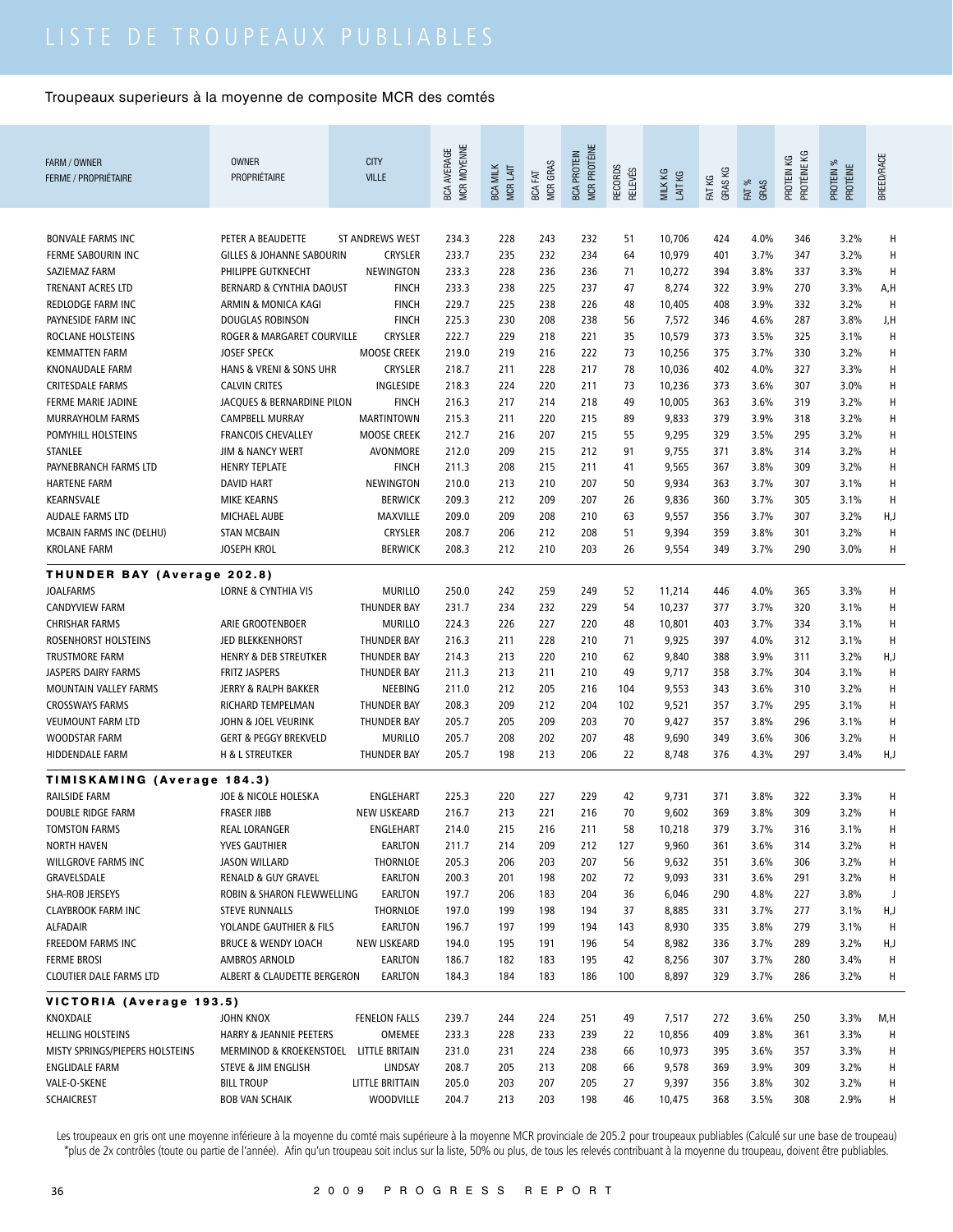| FARM / OWNER<br><b>FERME / PROPRIÉTAIRE</b> | <b>OWNER</b><br>PROPRIÉTAIRE       | <b>CITY</b><br><b>VILLE</b> | MCR MOYENNE<br><b>BCA AVERAGE</b> | <b>BCA MILK</b><br>MCR LAIT | <b>MCR GRAS</b><br>져<br>BCA | MCR PROTÉINE<br><b>BCA PROTEIN</b> | RECORDS<br>RELEVÉS | MILK KG<br>LAIT KG | FAT KG<br>GRAS KG | FAT %<br>GRAS | PROTÉINE KG<br>PROTEIN KG | PROTEIN %<br>PROTÉINE | BREED/RACE |
|---------------------------------------------|------------------------------------|-----------------------------|-----------------------------------|-----------------------------|-----------------------------|------------------------------------|--------------------|--------------------|-------------------|---------------|---------------------------|-----------------------|------------|
|                                             |                                    |                             |                                   |                             |                             |                                    |                    |                    |                   |               |                           |                       |            |
| <b>SCHAHILL</b>                             | <b>HENRY VAN SCHAIK</b>            | <b>OAKWOOD</b>              | 204.7                             | 199                         | 211                         | 204                                | 35                 | 9,292              | 364               | 3.9%          | 303                       | 3.3%                  | Н          |
| <b>TOMALYNN FARMS</b>                       | TOM & BRAD HAWMAN                  | OMEMEE                      | 204.0                             | 197                         | 214                         | 201                                | 39                 | 9,442              | 381               | 4.0%          | 306                       | 3.2%                  | Н          |
| <b>IRCHEL</b>                               | KURT & ALISON SCHMID               | LITTLE BRITAIN              | 201.7                             | 209                         | 184                         | 212                                | 54                 | 6,317              | 302               | 4.8%          | 243                       | 3.8%                  | J          |
| <b>CALEDON JERSEYS</b>                      | <b>BRUCE MCKEOWN</b>               | <b>WOODVILLE</b>            | 200.0                             | 206                         | 182                         | 212                                | 35                 | 6,427              | 307               | 4.8%          | 250                       | 3.9%                  | J          |
| <b>EDENCROFT FARM</b>                       | <b>SCOTT TAMLIN</b>                | <b>WOODVILLE</b>            | 200.0                             | 199                         | 206                         | 195                                | 31                 | 9,483              | 363               | 3.8%          | 295                       | 3.1%                  | Н          |
| LEACHLAND HOLSTEINS                         | <b>COLIN &amp; KAREN LEACH</b>     | LINDSAY                     | 198.7                             | 198                         | 198                         | 200                                | 15                 | 8,676              | 329               | 3.8%          | 281                       | 3.2%                  | H,J        |
| THURSTHILL FARMS                            | <b>KEITH THURSTON</b>              | LINDSAY                     | 195.3                             | 195                         | 195                         | 196                                | 79                 | 9,167              | 341               | 3.7%          | 294                       | 3.2%                  | H,J        |
| <b>WATERLOO (Average 208.7)</b>             |                                    |                             |                                   |                             |                             |                                    |                    |                    |                   |               |                           |                       |            |
| RIVER DALE HOLSTEINS                        | <b>LLOYD MARTIN</b>                | <b>ST JACOBS</b>            | 270.3                             | 270                         | 276                         | 265                                | 28                 | 12,681             | 482               | 3.8%          | 395                       | 3.1%                  | н          |
| <b>ELDONNA FARM</b>                         | MURRAY & SANDRA SHERK              | PLATTSVILLE                 | 268.0                             | 279                         | 259                         | 266                                | 82                 | $12,783$ *         | 441               | 3.4%          | 388                       | 3.0%                  | Н          |
| <b>CLAYNOOK FARMS LTD</b>                   | W, D & M WAGLER                    | <b>NEW HAMBURG</b>          | 265.0                             | 256                         | 280                         | 259                                | 154                | 11,396             | 462               | 4.1%          | 367                       | 3.2%                  | Н          |
| <b>OUIET OAK HOLSTEINS</b>                  | <b>J &amp; A VAN BERGEIJK</b>      | <b>NEW HAMBURG</b>          | 261.3                             | 275                         | 248                         | 261                                | 101                | 12,646 *           | 422               | 3.3%          | 379                       | 3.0%                  | Н          |
| <b>COOPON FLORA</b>                         |                                    | <b>ELMIRA</b>               | 259.0                             | 263                         | 266                         | 248                                | 195                | $11,810$ *         | 443               | 3.8%          | 355                       | 3.0%                  | Н          |
| NITH CREST FARMS LIMITED                    | <b>LARRY JANTZI</b>                | WELLESLEY                   | 258.3                             | 256                         | 267                         | 252                                | 91                 | 11,815             | 456               | 3.9%          | 369                       | 3.1%                  | Н          |
| <b>MAPLEMAR</b>                             | <b>EDGAR MARTIN</b>                | <b>ST CLEMENTS</b>          | 243.7                             | 240                         | 251                         | 240                                | 30                 | 11,206             | 435               | 3.9%          | 355                       | 3.2%                  | Н          |
| CALLUMLEA GUERNSEYS                         | <b>KENNETH MCNABB</b>              | <b>NEW HAMBURG</b>          | 241.7                             | 243                         | 240                         | 242                                | 45                 | 10,123             | 400               | 4.0%          | 330                       | 3.3%                  | H,G        |
| <b>RIVER MAR</b>                            | <b>MURRAY MARTIN</b>               | <b>ST JACOBS</b>            | 241.0                             | 244                         | 233                         | 246                                | 21                 | 11,194             | 401               | 3.6%          | 360                       | 3.2%                  | H          |
| <b>OSCAR GINGRICH</b>                       |                                    | <b>ELMIRA</b>               | 239.0                             | 239                         | 242                         | 236                                | 34                 | 11,525             | 433               | 3.8%          | 360                       | 3.1%                  | Н          |
| <b>JALINE HOLSTEINS</b>                     | <b>VERNON &amp; EMALINE JANTZI</b> | <b>LINWOOD</b>              | 237.7                             | 242                         | 239                         | 232                                | 22                 | 10,857             | 396               | 3.6%          | 330                       | 3.0%                  | Н          |
| MORNINGSKY                                  | <b>EDWIN &amp; FROKERTJE NOOM</b>  | MILLBANK                    | 233.7                             | 231                         | 239                         | 231                                | 72                 | 10,748             | 412               | 3.8%          | 342                       | 3.2%                  | Н          |
| LEWIS WEBER                                 |                                    | <b>ELIMRA</b>               | 233.7                             | 235                         | 232                         | 234                                | 47                 | 11,020             | 401               | 3.6%          | 349                       | 3.2%                  | H          |
| <b>HANFRE HOLSTEINS</b>                     | HANS & FREDERIKA BOKDAM            | <b>NEW HAMBURG</b>          | 233.0                             | 229                         | 237                         | 233                                | 77                 | 10,007             | 385               | 3.8%          | 325                       | 3.2%                  | H,J        |
| <b>AVELEE HOLSTEINS</b>                     | MAYNARD & VERA SHANTZ              | <b>WATERLOO</b>             | 233.0                             | 233                         | 231                         | 235                                | 34                 | 10,442             | 385               | 3.7%          | 337                       | 3.2%                  | H          |
| JOHN & CAROL GINGRICH                       |                                    | <b>ELMIRA</b>               | 232.3                             | 235                         | 230                         | 232                                | 37                 | 11,036             | 398               | 3.6%          | 345                       | 3.1%                  | Н          |
| <b>GREEN ACRE FARMS LTD</b>                 | T, G, D & A WAGLER                 | <b>NEW HAMBURG</b>          | 231.7                             | 227                         | 241                         | 227                                | 137                | 10,379             | 411               | 4.0%          | 331                       | 3.2%                  | H          |
| MILLVAN                                     | <b>AMOS MARTIN</b>                 | <b>WATERLOO</b>             | 231.7                             | 229                         | 236                         | 230                                | 35                 | 10,487             | 400               | 3.8%          | 335                       | 3.2%                  | H          |
| <b>HAWLIN</b>                               | PHILIP & MARY WIDEMAN              | WALLENSTEIN                 | 231.3                             | 241                         | 218                         | 235                                | 30                 | 10,564             | 371               | 3.5%          | 333                       | 3.2%                  | H,J        |
| WEBERLEA                                    | <b>OSCAR WEBER</b>                 | <b>ST CLEMENTS</b>          | 230.7                             | 239                         | 216                         | 237                                | 35                 | 7,900              | 351               | 4.4%          | 283                       | 3.6%                  | J,H        |
| <b>SPRING ROSE</b>                          | STEPHEN & JEN HENHOEFFER           | <b>AYR</b>                  | 229.7                             | 225                         | 236                         | 228                                | 45                 | 8,605              | 363               | 4.2%          | 306                       | 3.6%                  | B          |
| <b>BRAEFOOT FARM</b>                        | <b>GRANT HENDERSON</b>             | CAMBRIDGE                   | 227.7                             | 236                         | 215                         | 232                                | 41                 | 7,036              | 345               | 4.9%          | 261                       | 3.7%                  | J          |
| <b>CITILIMITS</b>                           | <b>NORBERT &amp; BOB DIETRICH</b>  | <b>ST AGATHA</b>            | 226.3                             | 222                         | 231                         | 226                                | 103                | 9,776              | 376               | 3.8%          | 317                       | 3.2%                  | H          |
| <b>JAYWEST ACRE</b>                         | <b>MAYNARD MARTIN</b>              | <b>ST JACOBS</b>            | 225.7                             | 222                         | 224                         | 231                                | 34                 | 10,509             | 394               | 3.7%          | 348                       | 3.3%                  | H          |
| <b>CHERRYDALE HOLSTEINS</b>                 | <b>GEORGE MARTIN</b>               | <b>WATERLOO</b>             | 225.3                             | 232                         | 217                         | 227                                | 40                 | 9,098              | 363               | 4.0%          | 300                       | 3.3%                  | H,J        |
| <b>LEWIS WEBER</b>                          |                                    | ELMIRA                      | 225.3                             | 230                         | 219                         | 227                                | 34                 | 10,704             | 381               | 3.6%          | 337                       | 3.1%                  | H,J        |
| <b>GRAVEL RIDGE FARMS LTD</b>               |                                    | <b>ELMIRA</b>               | 224.3                             | 226                         | 218                         | 229                                | 58                 | 10,338             | 369               | 3.6%          | 333                       | 3.2%                  | H          |
| <b>EVENTIDE HOLSTEINS</b>                   | LEROY & VERA METZGER               | <b>ELMIRA</b>               | 224.0                             | 230                         | 219                         | 223                                | 35                 | 10,263             | 362               | 3.5%          | 315                       | 3.1%                  | н          |
| EBY MANOR FARM LTD                          | JIM EBY                            | <b>WATERLOO</b>             | 223.3                             | 226                         | 220                         | 224                                | 54                 | 7,195              | 353               | 4.9%          | 256                       | 3.6%                  | G,J        |
| SHADYTRAIL                                  | PAUL & FERN STECKLE                | WALLENSTEIN                 | 223.3                             | 225                         | 223                         | 222                                | 42                 | 10,091             | 371               | 3.7%          | 317                       | 3.1%                  | Н          |
| MURRAY & CHARLENE BRUBACHER                 |                                    | <b>ELMIRA</b>               | 223.0                             | 223                         | 226                         | 220                                | 48                 | 10,293             | 388               | 3.8%          | 323                       | 3.1%                  | H          |
| <b>BECKDALE FARMS</b>                       | <b>ENID SCHMIDT</b>                | <b>BADEN</b>                | 222.0                             | 223                         | 222                         | 221                                | 97                 | 10,143             | 374               | 3.7%          | 318                       | 3.1%                  | Н          |
| MURRAY & LEONA BRUBACHER                    |                                    | <b>ELMIRA</b>               | 222.0                             | 228                         | 218                         | 220                                | 56                 | 10,294             | 365               | 3.5%          | 316                       | 3.1%                  | Н          |
| <b>DENHOLME</b>                             | <b>DENNIS MARTIN</b>               | ST JACOBS                   | 222.0                             | 225                         | 221                         | 220                                | 36                 | 9,996              | 365               | 3.7%          | 312                       | 3.1%                  | Н          |
| <b>BOSDALE FARM</b>                         | JOHN & ED BOS                      | GALT-CAMBRIDGE              | 221.7                             | 213                         | 238                         | 214                                | 147                | 10,086             | 417               | 4.1%          | 321                       | 3.2%                  | Н          |
| <b>GOLDENVIEW HOLSTEINS</b>                 |                                    | <b>ELMIRA</b>               | 221.7                             | 226                         | 220                         | 219                                | 68                 | 10,241             | 370               | 3.6%          | 317                       | 3.1%                  | Н          |
| COBERDALE                                   | <b>GERRY &amp; GLORIA COBER</b>    | WELLESLEY                   | 220.7                             | 219                         | 219                         | 224                                | 46                 | 9,962              | 370               | 3.7%          | 324                       | 3.3%                  | Н          |
| <b>HAWDALE HOLSTEINS</b>                    | DANIEL & MARTHA WIDEMAN            | WALLENSTEIN                 | 220.7                             | 237                         | 193                         | 232                                | 32                 | 10,810             | 328               | 3.0%          | 336                       | 3.1%                  | Н          |
| WINTEROSE FARM LTD                          | DENNIS & HELEN MARTIN              | <b>WEST MONTROSE</b>        | 220.3                             | 218                         | 228                         | 215                                | 50                 | 10,184             | 393               | 3.9%          | 319                       | 3.1%                  | Н          |
| LEN-ED HOLSTEINS                            | <b>LEONARD MARTIN</b>              | <b>LINWOOD</b>              | 220.3                             | 216                         | 225                         | 220                                | 36                 | 9,759              | 377               | 3.9%          | 317                       | 3.2%                  | Н          |
| <b>BECHVALE</b>                             | MIKE BECHTEL                       | CAMBRIDGE                   | 219.3                             | 219                         | 220                         | 219                                | 24                 | 10,387             | 385               | 3.7%          | 328                       | 3.2%                  | Н          |
| SPRINGCREST HOLSTEINS                       | <b>MARK &amp; PAUL ALBRECHT</b>    | WELLESLEY                   | 219.0                             | 209                         | 228                         | 220                                | 84                 | 9,903              | 399               | 4.0%          | 328                       | 3.3%                  | Н          |
| LO LYND FARMS LTD                           | <b>BRAD &amp; ROD HABEL</b>        | <b>NEW HAMBURG</b>          | 219.0                             | 220                         | 211                         | 226                                | 68                 | 9,882              | 352               | 3.6%          | 324                       | 3.3%                  | Н          |
| <b>GENFOURTH</b>                            | <b>DENNIS HAHN</b>                 | <b>LINWOOD</b>              | 218.7                             | 222                         | 222                         | 212                                | 36                 | 10,230             | 379               | 3.7%          | 312                       | 3.0%                  | Н          |
| MINTVALLEY FARMS INC                        |                                    | <b>BRESLAU</b>              | 217.3                             | 219                         | 219                         | 214                                | 117                | 9,733              | 360               | 3.7%          | 302                       | 3.1%                  | н          |
|                                             |                                    |                             |                                   |                             |                             |                                    |                    |                    |                   |               |                           |                       |            |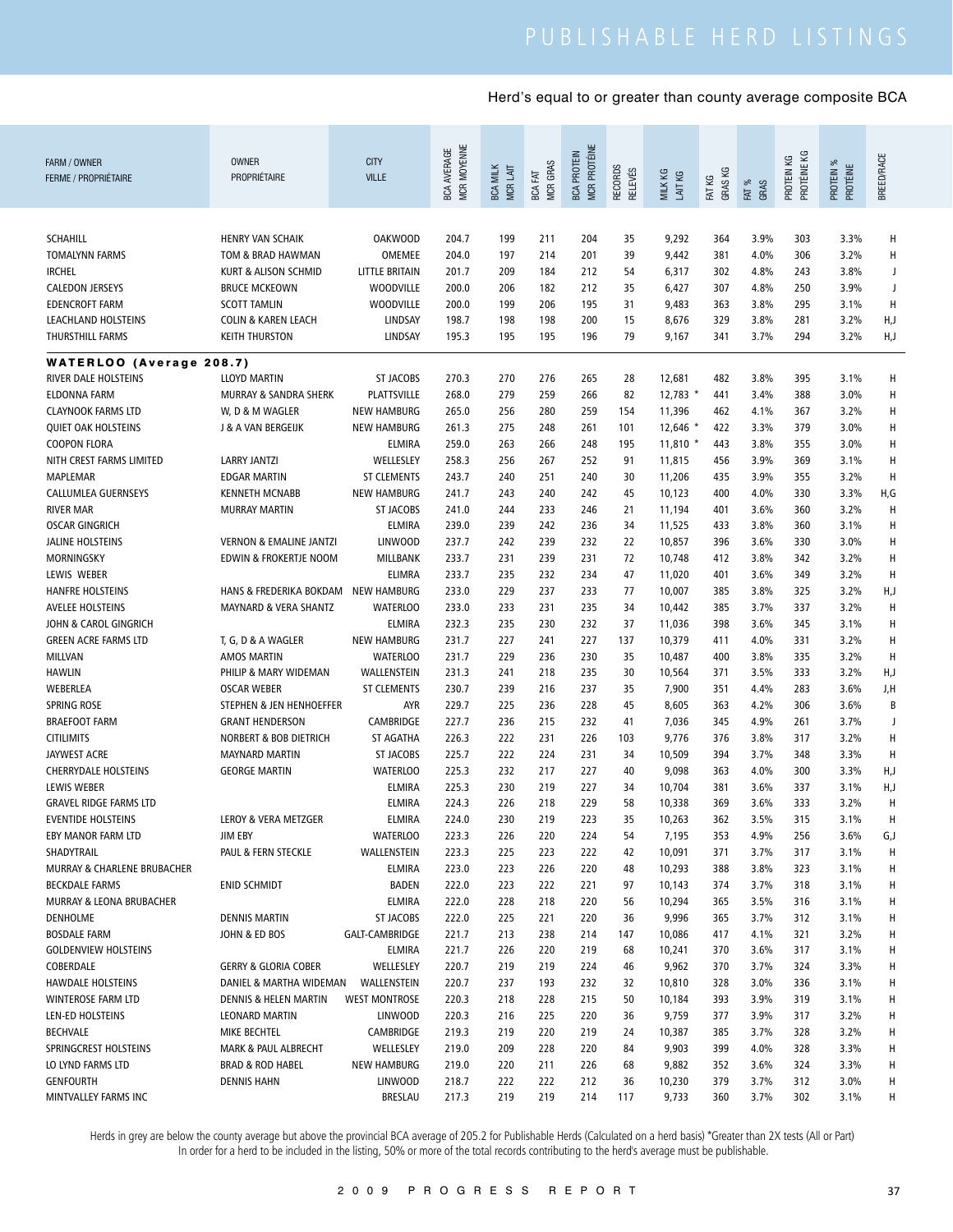| FARM / OWNER                               | <b>OWNER</b>                                 | <b>CITY</b>                   | MCR MOYENNE<br><b>BCA AVERAGE</b> |                             |                        | MCR PROTÉINE<br><b>BCA PROTEIN</b> |                                  |                    |            |               | PROTÉINE KG |                       | BREED/RACE |
|--------------------------------------------|----------------------------------------------|-------------------------------|-----------------------------------|-----------------------------|------------------------|------------------------------------|----------------------------------|--------------------|------------|---------------|-------------|-----------------------|------------|
| <b>FERME / PROPRIÉTAIRE</b>                | PROPRIÉTAIRE                                 | <b>VILLE</b>                  |                                   | <b>BCA MILK</b><br>MCR LAIT | <b>MCR GRAS</b><br>EXT |                                    | <b>RECORDS</b><br><b>RELEVÉS</b> | MILK KG<br>LAIT KG | GRAS KG    |               | PROTEIN KG  | PROTEIN %<br>PROTÉINE |            |
|                                            |                                              |                               |                                   |                             | BCA                    |                                    |                                  |                    | FAT KG     | FAT %<br>GRAS |             |                       |            |
|                                            |                                              |                               |                                   |                             |                        |                                    |                                  |                    |            |               |             |                       |            |
| SPRUCEHOME                                 | <b>ORVIE MARTIN</b>                          | <b>ST CLEMENTS</b>            | 217.3                             | 215                         | 222                    | 215                                | 36                               | 9,936              | 379        | 3.8%          | 315         | 3.2%                  | Н          |
| <b>MATTHEW &amp; DOREE MARTIN</b>          |                                              | <b>WATERLOO</b>               | 217.3                             | 213                         | 222                    | 217                                | 31                               | 9,606              | 374        | 3.9%          | 313         | 3.3%                  | Н          |
| <b>WALNUT MEADOW</b>                       | <b>NORMAN MARTIN</b>                         | <b>ELMIRA</b>                 | 216.7                             | 219                         | 216                    | 215                                | 37                               | 10,078             | 368        | 3.7%          | 315         | 3.1%                  | Н          |
| PAUL & SHIRLEY MARTIN                      |                                              | <b>ELMIRA</b>                 | 216.0                             | 219                         | 217                    | 212                                | 46                               | 10,166             | 373        | 3.7%          | 313         | 3.1%                  | Н          |
| GRANDISLE                                  | C & M MARTIN                                 | <b>WEST MONTROSE</b>          | 216.0                             | 211                         | 219                    | 218                                | 30                               | 9,517              | 368        | 3.9%          | 314         | 3.3%                  | Н          |
| <b>JAMES B FREY</b>                        |                                              | <b>WATERLOO</b>               | 215.3                             | 218                         | 209                    | 219                                | 44                               | 10,015             | 354        | 3.5%          | 319         | 3.2%                  | н          |
| <b>BRENLAND</b>                            | <b>EARL BRENNEMAN</b>                        | MILLBANK                      | 215.0                             | 215                         | 214                    | 216                                | 43                               | $9,822$ *          | 365        | 3.7%          | 314         | 3.2%                  | Н          |
| <b>KINGWOOD</b>                            | <b>DAVID ERB</b>                             | WELLESLEY                     | 214.3                             | 213                         | 226                    | 204                                | 62                               | 9,781              | 385        | 3.9%          | 298         | 3.0%                  | Н          |
| EBYVILLE                                   |                                              | <b>ELMIRA</b>                 | 214.3                             | 216                         | 217                    | 210                                | 52                               | 9,993              | 372        | 3.7%          | 309         | 3.1%                  | Н          |
| <b>FLORAVIEW FARMS INC</b>                 | <b>DARCY WEBER</b>                           | <b>ELMIRA</b>                 | 214.0                             | 218                         | 216                    | 208                                | 38                               | 10,020             | 367        | 3.7%          | 303         | 3.0%                  | Н          |
| SANDYRILL                                  | <b>OSCAR MARTIN</b>                          | <b>ELMIRA</b>                 | 213.3                             | 209                         | 218                    | 213                                | 24                               | 9,590              | 372        | 3.9%          | 311         | 3.2%                  | Н          |
| <b>VINCENT MARTIN</b>                      |                                              | <b>WEST MONTROSE</b>          | 213.0                             | 223                         | 198                    | 218                                | 54                               | 6,734              | 323        | 4.8%          | 250         | 3.7%                  | J          |
| <b>RICKLEE</b>                             | RICHARD & ARLENE MARTIN                      | <b>ST JACOBS</b>              | 213.0                             | 218                         | 214                    | 207                                | 42                               | 9,933              | 362        | 3.6%          | 300         | 3.0%                  | H          |
| <b>BIG SPRING FARMS LTD</b>                | <b>BILL &amp; JOHN HENHOEFFER</b>            | <b>KITCHENER</b>              | 213.0                             | 221                         | 203                    | 215                                | 23                               | 7,917              | 329        | 4.2%          | 272         | 3.4%                  | G,B        |
| <b>MEADOW LEE</b>                          | PAUL & MARY LOU PERRIN                       | AYR                           | 212.7                             | 211                         | 211                    | 216                                | 155                              | 9,278              | 362        | 3.9%          | 307         | 3.3%                  | H,J        |
| <b>BOGHAVEN JERSEYS</b>                    | <b>DAVID &amp; ERMA HORST</b>                | <b>ELMIRA</b>                 | 212.0                             | 223                         | 196                    | 217                                | 46                               | 6,527              | 310        | 4.7%          | 241         | 3.7%                  | J          |
| <b>CLEOSSY</b>                             | <b>CLEASON WIDEMAN</b>                       | <b>ST JACOBS</b>              | 212.0                             | 213                         | 208                    | 215                                | 35                               | 10,006             | 360        | 3.6%          | 320         | 3.2%                  | Н          |
| <b>KAYMAURE</b>                            | <b>MAURICE GOOD</b>                          | <b>NEW HAMBURG</b>            | 211.3                             | 209                         | 209                    | 216                                | 103                              | 9,896              | 366        | 3.7%          | 324         | 3.3%                  | н          |
| PERRINRIDGE FARMS LTD                      | <b>TED PERRIN</b>                            | <b>AYR</b>                    | 211.3                             | 203                         | 221                    | 210                                | 58                               | 9,362              | 380        | 4.1%          | 309         | 3.3%                  | Н          |
| <b>DENLEE FARMS</b>                        | <b>DENNIS &amp; SANDY KUEPFER</b>            | <b>NEW HAMBURG</b>            | 211.3                             | 200                         | 229                    | 205                                | 51                               | 9,521              | 403        | 4.2%          | 309         | 3.2%                  | Н          |
| <b>REBECCA MARTIN</b>                      |                                              | <b>WATERLOO</b>               | 210.7                             | 209                         | 214                    | 209                                | 24                               | 9,621              | 364        | 3.8%          | 305         | 3.2%                  | Н          |
| <b>WILLOW CREEK</b>                        | <b>DAVID HONDERICH</b>                       | <b>NEW HAMBURG</b>            | 210.3                             | 219                         | 193                    | 219                                | 63                               | 6,807              | 321        | 4.7%          | 255         | 3.7%                  | J,H        |
| <b>JASON MARTIN</b>                        |                                              | <b>ELMIRA</b>                 | 210.0                             | 205                         | 215                    | 210                                | 35                               | 9,816              | 381        | 3.9%          | 321         | 3.3%                  | H          |
| JANARIC HOLSTEINS & DAIMAR FARMS           | ERIC & JANELLE MARTIN                        | <b>LISTOWEL</b>               | 209.3                             | 210                         | 210                    | 208                                | 96                               | 9,786              | 362        | 3.7%          | 307         | 3.1%                  | Н          |
| SANDHILLS                                  | ARNOLD GOOD                                  | <b>BADEN</b>                  | 209.0                             | 212                         | 204                    | 211                                | 38                               | 10,082             | 357        | 3.5%          | 317         | 3.1%                  | Н          |
| HIDDENSPRING HOLSTEINS                     | ROD & KAREN MARTIN                           | <b>ELMIRA</b>                 | 208.7                             | 217                         | 198                    | 211                                | 33                               | 10,277             | 347        | 3.4%          | 316         | 3.1%                  | Н          |
| KOEHLERVIEW FARMS LTD                      | <b>BRUCE &amp; MARSHA KOEHLER</b>            | WELLESLEY                     | 208.3                             | 207                         | 208                    | 210                                | 67                               | 9,324              | 347        | 3.7%          | 301         | 3.2%                  | Н          |
| MOUNTAINOAK FARM                           | ADAM VAN BERGEYK                             | <b>NEW HAMBURG</b>            | 207.7                             | 212                         | 203                    | 208                                | 153                              | 9,774              | 348        | 3.6%          | 304         | 3.1%                  | Н          |
| <b>CHARWILL FARMS</b>                      | <b>WILLIAM MARTIN</b>                        | WALLENSTEIN                   | 207.7                             | 212                         | 202                    | 209                                | 42                               | 9,510              | 336        | 3.5%          | 298         | 3.1%                  | H          |
| WOOLVIEW                                   | LESTER & SHIRLEY GINGRICH                    | ELMIRA                        | 207.3                             | 205                         | 214                    | 203                                | 33                               | 9,399              | 364        | 3.9%          | 296         | 3.1%                  | H          |
| CONORIVER                                  | AMSEY & MIRIAM STECKLE                       | <b>WATERLOO</b>               | 207.0                             | 216                         | 204                    | 201                                | 39                               | 9,852              | 345        | 3.5%          | 292         | 3.0%                  | Н          |
| WILLOW SPRINGS HOLSTEINS                   | <b>TIMOTHY MARTIN</b>                        | WALLENSTEIN                   | 207.0                             | 203                         | 208                    | 210                                | 36                               | 9,110              | 345        | 3.8%          | 300         | 3.3%                  | Н          |
| <b>LEBOLD FARMS INC</b>                    | TERRY & SUSAN & RON LEBOLD                   | WELLESLEY                     | 206.7                             | 208                         | 214                    | 198                                | 87                               | 9,486              | 361        | 3.8%          | 288         | 3.0%                  | Н          |
| SPRINGLEA HOLSTEINS                        | <b>STEVEN BRUBACHER</b>                      | <b>ELMIRA</b>                 | 206.0                             | 203                         | 209                    | 206                                | 33                               | 8,837              | 350        | 4.0%          | 289         | 3.3%                  | H,J        |
|                                            |                                              |                               |                                   |                             |                        |                                    |                                  |                    |            |               |             |                       |            |
| <b>WELLINGTON (Average 206.6)</b>          |                                              |                               |                                   |                             |                        |                                    |                                  |                    |            |               |             |                       |            |
| <b>FIELDHOUSE FARMS</b>                    | RICK FIELDHOUSE                              | ARISS                         | 261.7                             | 252                         | 279                    | 254                                | 60                               | 11,562             | 476        | 4.1%          | 370         | 3.2%                  |            |
| <b>BRAINWAVE HOLSTEINS</b>                 | <b>GREG BRAIN</b>                            | <b>ROCKWOOD</b>               | 255.7                             | 248                         | 256                    | 263                                | 14                               | 11,337             | 440        | 3.9%          | 383         | 3.4%                  | н          |
| PORSIUS FARM                               | <b>HENK PORSIUS</b>                          | ALMA                          | 252.0                             | 256                         | 243                    | 257                                | 46                               | 11,609             | 410        | 3.5%          | 369         | 3.2%                  | н          |
| EARLEN FARMS LIMITED                       | <b>DERRICK &amp; DWAYNE MARTIN</b>           | <b>ALMA</b>                   | 249.3                             | 252                         | 247                    | 249                                | 68                               | 11,679             | 424        | 3.6%          | 367         | 3.1%                  | н          |
| <b>BELLWIN</b>                             | BELLWIN FARMS INC                            | <b>ELORA</b>                  | 246.0                             | 234                         | 277                    | 227                                | 59                               | 10,646             | 467        | 4.4%          | 328         | 3.1%                  | Н          |
| MAR-CREST HOLSTEINS                        | <b>GAVIN &amp; DELPHINE MARTIN</b>           | ALMA                          | 244.7                             | 250                         | 241                    | 243                                | 45                               | 10,762             | 386        | 3.6%          | 334         | 3.1%                  | H          |
| <b>WILGRO HOLSTEINS</b>                    | <b>EVERETT GROTENHUIS</b>                    | PALMERSTON                    | 242.3                             | 247                         | 241                    | 239                                | 38                               | 10,671             | 400        | 3.7%          | 334         | 3.1%                  | H,J        |
| <b>FARFIELD</b>                            | <b>MURRAY SCHNARR</b>                        | ELORA                         | 241.0                             | 249                         | 236                    | 238                                | 106                              | 11,309             | 396        | 3.5%          | 344         | 3.0%                  | Н          |
| <b>MAY HAVEN</b>                           | PAUL MAY                                     | <b>ROCKWOOD</b>               | 239.0                             | 238                         | 244                    | 235                                | 37                               | 10,689             | 409        | 3.8%          | 336         | 3.1%                  | Н          |
| HILLMEADOWS FARMS INC                      | DOUG & SANDY SIKKEMA                         | MOOREFIELD                    | 238.7                             | 232                         | 242                    | 242                                | 56                               | 10,509             | 407        | 3.9%          | 348         | 3.3%                  | н          |
| DELIMA HOLSTEINS                           | KEN & BILL DEVRIES                           | <b>DRAYTON</b>                | 236.3                             | 237                         | 239                    | 233                                | 121                              | 10,816             | 405        | 3.7%          | 338         | 3.1%                  | н          |
| METOHAVEN                                  | <b>CLIFFORD METZGER</b>                      | <b>DRAYTON</b>                | 236.0                             | 240                         | 229                    | 239                                | 41                               | 11,016             | 386        | 3.5%          | 347         | 3.1%                  | н          |
| JEM CATTLE MANAGEMENT                      | <b>JOE RUSSWURM</b>                          | <b>GUELPH</b>                 | 235.7                             | 228                         | 251                    | 228                                | 15                               | 10,346             | 423        | 4.1%          | 329         | 3.2%                  | н          |
| ELVERNE WIDEMAN                            |                                              | <b>MOUNT FOREST</b>           | 235.0                             | 239                         | 231                    | 235                                | 46                               | 11,137             | 401        | 3.6%          | 347         | 3.1%                  | Н          |
| OPSTERLAWN<br><b>CNOSSEN HOLSTEINS</b>     | ANDY & MARTEN BYLSMA                         | ALMA<br><b>ELORA</b>          | 234.3                             | 228<br>235                  | 242<br>237             | 233<br>231                         | 243<br>107                       | 10,274<br>10,775   | 404        | 3.9%<br>3.7%  | 333<br>336  | 3.2%<br>3.1%          | н<br>н     |
|                                            |                                              |                               | 234.3                             |                             |                        |                                    |                                  |                    | 403        |               |             |                       |            |
| HAVENVALLEY HOLSTEINS<br>STIRTOGA FARM LTD | JAMES & ERLA BRUBACHER<br>TOM & JAKE DEVRIES | WALLENSTEIN<br><b>DRAYTON</b> | 232.7<br>232.3                    | 229<br>230                  | 241<br>228             | 228<br>239                         | 43<br>82                         | 10,414<br>10,550   | 405<br>387 | 3.9%<br>3.7%  | 328<br>347  | 3.1%<br>3.3%          | н<br>H     |
|                                            |                                              |                               |                                   |                             |                        |                                    |                                  |                    |            |               |             |                       |            |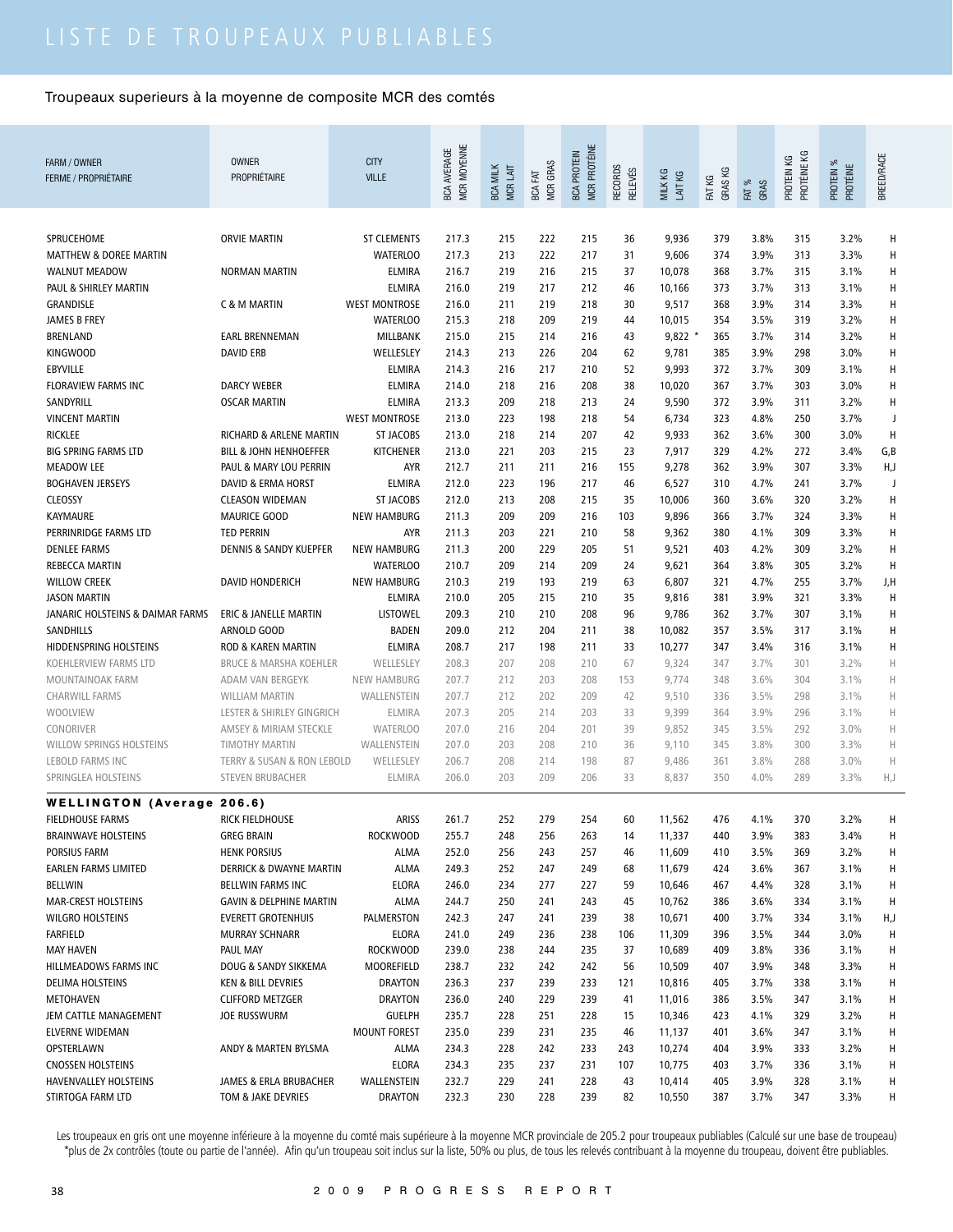| FARM / OWNER<br><b>FERME / PROPRIÉTAIRE</b>                | <b>OWNER</b><br>PROPRIÉTAIRE       | <b>CITY</b><br><b>VILLE</b>     | MCR MOYENNE<br><b>BCA AVERAGE</b> | <b>BCA MILK</b><br>MCR LAIT | <b>MCR GRAS</b><br>BCA FAT | MCR PROTÉINE<br><b>BCA PROTEIN</b> | <b>RECORDS</b><br><b>RELEVÉS</b> | MILK KG<br>LAIT KG | GRAS KG<br>FAT KG | FAT %<br>GRAS | PROTÉINE KG<br>PROTEIN KG | PROTEIN %<br>PROTÉINE | BREED/RACE |
|------------------------------------------------------------|------------------------------------|---------------------------------|-----------------------------------|-----------------------------|----------------------------|------------------------------------|----------------------------------|--------------------|-------------------|---------------|---------------------------|-----------------------|------------|
|                                                            |                                    |                                 |                                   |                             |                            |                                    |                                  |                    |                   |               |                           |                       |            |
| DUPASQUIER HOLSTEINS                                       | OSCAR DUPASQUIER                   | <b>GUELPH</b>                   | 231.3                             | 221                         | 256                        | 217                                | 49                               | 10,390             | 444               | 4.3%          | 324                       | 3.1%                  | Н          |
| <b>MARBRUCK HOLSTEINS</b>                                  | <b>GARY &amp; CAROLYN MARTIN</b>   | <b>DRAYTON</b>                  | 230.7                             | 231                         | 226                        | 235                                | 46                               | 10,485             | 380               | 3.6%          | 340                       | 3.2%                  | H          |
| U OF G ELORA DAIRY RESEARCH                                |                                    | <b>ARISS</b>                    | 230.3                             | 232                         | 231                        | 228                                | 113                              | 10,249             | 377               | 3.7%          | 320                       | 3.1%                  | H          |
| ARNVERDALE                                                 | ARNOLD & DEBBIE VERVOORT           | <b>FERGUS</b>                   | 230.3                             | 226                         | 243                        | 222                                | 45                               | 10,591             | 422               | 4.0%          | 329                       | 3.1%                  | H          |
| <b>WILLOCRIK HOLSTEINS</b>                                 | <b>LESTER &amp; MARY METZGER</b>   | WALLENSTEIN                     | 230.0                             | 233                         | 236                        | 221                                | 41                               | 10,772             | 405               | 3.8%          | 325                       | 3.0%                  | H          |
| <b>INDIAN MAIDEN FARMS</b>                                 | <b>LORNA &amp; HAROLD WILSON</b>   | MOOREFIELD                      | 229.7                             | 219                         | 253                        | 217                                | 90                               | 10,158             | 443               | 4.4%          | 320                       | 3.2%                  | H,J        |
| <b>WRIGHTHAVEN FARMS LTD</b><br><b>ELGIN CRAIG</b>         | <b>LLOYD WRIGHT</b>                | KENILWORTH                      | 229.7                             | 228<br>222                  | 228                        | 233<br>228                         | 53                               | 10,463             | 387               | 3.7%<br>4.1%  | 340                       | 3.2%<br>3.3%          | H          |
|                                                            |                                    | <b>ARTHUR</b>                   | 228.0                             |                             | 234                        |                                    | 54                               | 9,882              | 404               |               | 327                       |                       | H,J<br>H   |
| UNIV. OF GUELPH PONSONBY DAIRY<br>ANDY & RITA MACIUKIEWICZ | ANDY MACIUKIEWICZ                  | <b>GUELPH</b><br><b>BELWOOD</b> | 227.7<br>226.3                    | 235<br>222                  | 218<br>229                 | 230<br>228                         | 46<br>40                         | 10,432<br>10,198   | 357<br>387        | 3.4%<br>3.8%  | 326<br>332                | 3.1%<br>3.3%          | H          |
| MARK-A-VALLEY                                              | RINSE, JANNIE & HAETE MARKS        | <b>ARTHUR</b>                   | 226.0                             | 227                         | 219                        | 232                                | 151                              | 10,599             | 379               | 3.6%          | 344                       | 3.2%                  | H          |
| <b>BRENFORD FARMS</b>                                      | <b>SHAWN &amp; LYNN MARTIN</b>     | <b>DRAYTON</b>                  | 226.0                             | 229                         | 223                        | 226                                | 48                               | 10,431             | 376               | 3.6%          | 328                       | 3.1%                  | H          |
| ROADWAY MAPLES LTD                                         | <b>CLEON MARTIN</b>                | <b>DRAYTON</b>                  | 226.0                             | 224                         | 229                        | 225                                | 47                               | 10,204             | 386               | 3.8%          | 326                       | 3.2%                  | H          |
| STARGLOW HOLSTEINS                                         | <b>BRAD &amp; EDITH MARTIN</b>     | <b>ALMA</b>                     | 225.3                             | 225                         | 220                        | 231                                | 44                               | 10,438             | 377               | 3.6%          | 339                       | 3.2%                  | H          |
| <b>MARTINASH HOLSTEINS</b>                                 | <b>HAROLD &amp; MIRIAM MARTIN</b>  | <b>DRAYTON</b>                  | 225.0                             | 231                         | 214                        | 230                                | 45                               | 10,185             | 363               | 3.6%          | 327                       | 3.2%                  | H,J        |
| <b>NELSON WEBER</b>                                        |                                    | WALLENSTEIN                     | 224.3                             | 228                         | 221                        | 224                                | 47                               | 10,317             | 370               | 3.6%          | 322                       | 3.1%                  | H          |
| <b>SHADYCORNER FARMS</b>                                   |                                    | <b>DRAYTON</b>                  | 224.0                             | 229                         | 216                        | 227                                | 64                               | 10,265             | 361               | 3.5%          | 326                       | 3.2%                  | H          |
| JOYVIN/RALBEA                                              | KEVIN & RALPH MARTIN               | <b>DRAYTON</b>                  | 224.0                             | 220                         | 233                        | 219                                | 51                               | 10,297             | 403               | 3.9%          | 326                       | 3.2%                  | H          |
| <b>BIRKSTEAD HOLST INC</b>                                 | WIM & THOMAS WANTENAAR             | <b>ELORA</b>                    | 223.7                             | 229                         | 216                        | 226                                | 162                              | 10,292             | 360               | 3.5%          | 322                       | 3.1%                  | Н          |
| KENTONVALE                                                 | TED, JEAN, RANDY & SIMONE KENT     | <b>ELORA</b>                    | 223.7                             | 232                         | 204                        | 235                                | 42                               | 7,004              | 334               | 4.8%          | 270                       | 3.9%                  | J          |
| <b>CREEKSIDE HOLSTEINS</b>                                 | <b>JOEL FREY</b>                   | <b>ELORA</b>                    | 223.3                             | 223                         | 225                        | 222                                | 43                               | 9,922              | 372               | 3.7%          | 315                       | 3.2%                  | H          |
| <b>GORWEIR HOLSTEINS</b>                                   | <b>ALEX WEIR</b>                   | <b>GUELPH</b>                   | 222.7                             | 219                         | 225                        | 224                                | 45                               | 10,364             | 393               | 3.8%          | 335                       | 3.2%                  | H          |
| <b>MAUGHLIN FARMS</b>                                      | SANDY MCPHEDRAN                    | <b>ROCKWOOD</b>                 | 222.3                             | 225                         | 220                        | 222                                | 40                               | 9,386              | 378               | 4.0%          | 308                       | 3.3%                  | H,J        |
| <b>MELVIN MARTIN</b>                                       |                                    | <b>MOUNT FOREST</b>             | 222.0                             | 227                         | 218                        | 221                                | 5                                | 11,239             | 398               | 3.5%          | 345                       | 3.1%                  | Н          |
| WINDY MEADOW JERSEYS                                       | RUSSELL & SONDRA METZGER           | <b>DRAYTON</b>                  | 221.7                             | 234                         | 193                        | 238                                | 44                               | 6,776              | 302               | 4.5%          | 262                       | 3.9%                  | J          |
| <b>BIRDOLM</b>                                             | <b>GEORGE BIRD</b>                 | <b>ROCKWOOD</b>                 | 221.7                             | 222                         | 222                        | 221                                | 41                               | 10,517             | 391               | 3.7%          | 332                       | 3.2%                  | н          |
| <b>CLERA FARMS</b>                                         | <b>CLEON &amp; VERA MARTIN</b>     | <b>ALMA</b>                     | 221.0                             | 227                         | 219                        | 217                                | 55                               | 10,541             | 377               | 3.6%          | 320                       | 3.0%                  | н          |
| <b>SHADY MAR HOLSTEINS</b>                                 | FRED & MURREL MARTIN               | <b>DRAYTON</b>                  | 221.0                             | 220                         | 220                        | 223                                | 54                               | 10,004             | 371               | 3.7%          | 323                       | 3.2%                  | Н          |
| DANNROVING HOLSTEINS                                       | <b>DARRYL DANN</b>                 | PALMERSTON                      | 220.7                             | 215                         | 224                        | 223                                | 92                               | 10,101             | 391               | 3.9%          | 332                       | 3.3%                  | н          |
| <b>EDWARD WEBER</b>                                        |                                    | <b>MOUNT FOREST</b>             | 220.7                             | 231                         | 214                        | 217                                | 27                               | 9,616              | 331               | 3.4%          | 290                       | 3.0%                  | н          |
| <b>ELMAR HOSTEINS</b>                                      | MARVIN & ELSIE EBY                 | <b>DRAYTON</b>                  | 219.7                             | 223                         | 216                        | 220                                | 43                               | 9,903              | 357               | 3.6%          | 311                       | 3.1%                  | н          |
| SWISS VALLEY FARMS                                         | <b>HANS &amp; MARGRETH SIGNER</b>  | <b>MOOREFIELD</b>               | 219.3                             | 212                         | 230                        | 216                                | 38                               | 7,825              | 343               | 4.4%          | 279                       | 3.6%                  | B          |
| ONE OAK FARMS INC                                          | BILL & MARTHA HIEMSTRA             | <b>LISTOWEL</b>                 | 218.7                             | 215                         | 226                        | 215                                | 97                               | 9,615              | 376               | 3.9%          | 306                       | 3.2%                  | н          |
| <b>KARLINROCK</b>                                          | <b>MARLIN MARTIN</b>               | PALMERSTON                      | 218.7                             | 216                         | 224                        | 216                                | 93                               | 10,223             | 391               | 3.8%          | 324                       | 3.2%                  | н          |
| <b>ERNEDA HOLSTEINS</b>                                    | ERNIE & SELEDA BRUBACHER           | ALMA                            | 218.7                             | 217                         | 225                        | 214                                | 25                               | 9,937              | 381               | 3.8%          | 312                       | 3.1%                  | н          |
| SHARAHOLME                                                 | <b>GLEN LICHTY</b>                 | <b>ALMA</b>                     | 218.0                             | 217                         | 224                        | 213                                | 49                               | 10,100             | 386               | 3.8%          | 314                       | 3.1%                  | Н          |
| WEBLEA                                                     | DUANE WEBER                        | ALMA                            | 215.7                             | 215                         | 220                        | 212                                | 40                               | 9,787              | 371               | 3.8%          | 306                       | 3.1%                  | Н          |
| RICKHAVEN HOLSTEINS                                        | <b>SUSAN MARTIN</b>                | <b>DRAYTON</b>                  | 215.7                             | 213                         | 221                        | 213                                | 35                               | 9,972              | 384               | 3.9%          | 317                       | 3.2%                  | Н          |
| STRATHALLAN                                                | <b>HARVEY ALLAN</b>                | ROCKWOOD                        | 215.3                             | 218                         | 199                        | 229                                | 36                               | 8,393              | 341               | 4.1%          | 304                       | 3.6%                  | J,H        |
| <b>KEVIN ELLIOTT</b>                                       |                                    | KENILWORTH                      | 214.3                             | 217                         | 213                        | 213                                | 76                               | 8,453              | 330               | 3.9%          | 287                       | 3.4%                  | B,H        |
| RON & LINDA WEBER                                          |                                    | ARTHUR                          | 214.3                             | 212                         | 219                        | 212                                | 40                               | 9,833              | 377               | 3.8%          | 312                       | 3.2%                  | Н          |
| BEEKDALE HOLSTEINS                                         | ALBERT VAN BEEK                    | <b>FERGUS</b>                   | 214.0                             | 209                         | 220                        | 213                                | 62                               | 9,422              | 367               | 3.9%          | 307                       | 3.3%                  | Н          |
| HILLHAVEN HOLSTEINS                                        | <b>CARL WIDEMAN</b>                | <b>ELORA</b>                    | 214.0                             | 205                         | 223                        | 214                                | 48                               | 9,382              | 378               | 4.0%          | 312                       | 3.3%                  | н          |
| <b>EBYLANE HOLSTEINS</b>                                   | PHARES & RETA EBY                  | <b>DRAYTON</b>                  | 214.0                             | 216                         | 208                        | 218                                | 41                               | 9,777              | 349               | 3.6%          | 314                       | 3.2%                  | Н          |
| <b>BARCLIFF FARM LTD</b>                                   | PHIL VANDENBERG                    | MOOREFIELD                      | 213.7                             | 214                         | 215                        | 212                                | 83                               | 9,764              | 363               | 3.7%          | 306                       | 3.1%                  | Н          |
| WINDKNOLL HOLSTEINS                                        | <b>KEVIN MARTIN</b>                | <b>ELORA</b>                    | 213.7                             | 206                         | 221                        | 214                                | 53                               | 9,519              | 377               | 4.0%          | 313                       | 3.3%                  | н          |
| HARRCROFT ACRES LTD                                        | <b>ROGER &amp; IAN HARROP</b>      | <b>FERGUS</b>                   | 213.0                             | 213                         | 217                        | 209                                | 99                               | 9,402              | 356               | 3.8%          | 294                       | 3.1%                  | н          |
| ROCKMERE FARMS                                             | <b>GORDON OSTRANDER &amp; SONS</b> | <b>ROCKWOOD</b>                 | 213.0                             | 214                         | 218                        | 207                                | 31                               | 9,659              | 367               | 3.8%          | 298                       | 3.1%                  | Н          |
| <b>MAYCHRIS</b>                                            | <b>MAYNARD MARTIN</b>              | <b>DRAYTON</b>                  | 212.7                             | 212                         | 214                        | 212                                | 55                               | 9,442              | 353               | 3.7%          | 301                       | 3.2%                  | н          |
| MAYERDELL                                                  | <b>MAYNARD MARTIN</b>              | ELORA                           | 212.3                             | 214                         | 211                        | 212                                | 36                               | 10,090             | 369               | 3.7%          | 317                       | 3.1%                  | н          |
| ROBIN NEST ACRES INC                                       | OSCAR & ELLA BOWMAN                | WALLENSTEIN                     | 212.0                             | 206                         | 225                        | 205                                | 57                               | 8,912              | 373               | 4.2%          | 293                       | 3.3%                  | H,B        |
| <b>WINDYMAR HOLSTEINS</b>                                  | <b>GLEN MARTIN</b>                 | DRAYTON                         | 211.7                             | 213                         | 211                        | 211                                | 40                               | 10,030             | 368               | 3.7%          | 316                       | 3.2%                  | H          |